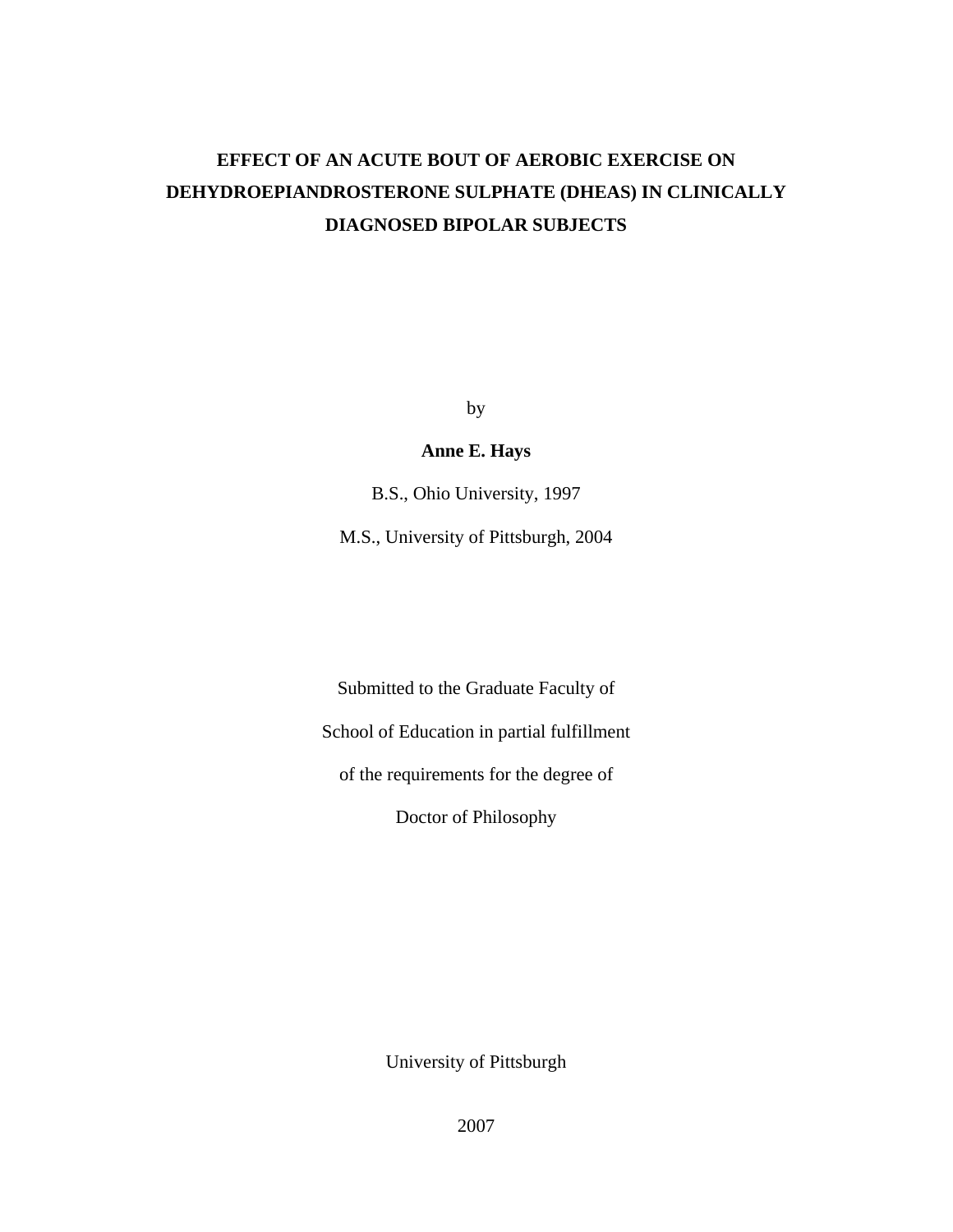# UNIVERSITY OF PITTSBURGH

# SCHOOL OF EDUCATION

This dissertation was presented by Anne E. Hays

It was defended on

July 30, 2007

and approved by

Dr. Kristie Abt, PhD, Health and Physical Activity

Dr. Deborah Aaron, PhD., Health and Physical Activity

Dr. Edward Friedman, M.D.., Western Psychiatric Institute and Clinic

Dr. Elizabeth Nagle, PhD, Health and Physical Activity

Dissertation Advisor: Dr. Fredric Goss, PhD., Health and Physical Activity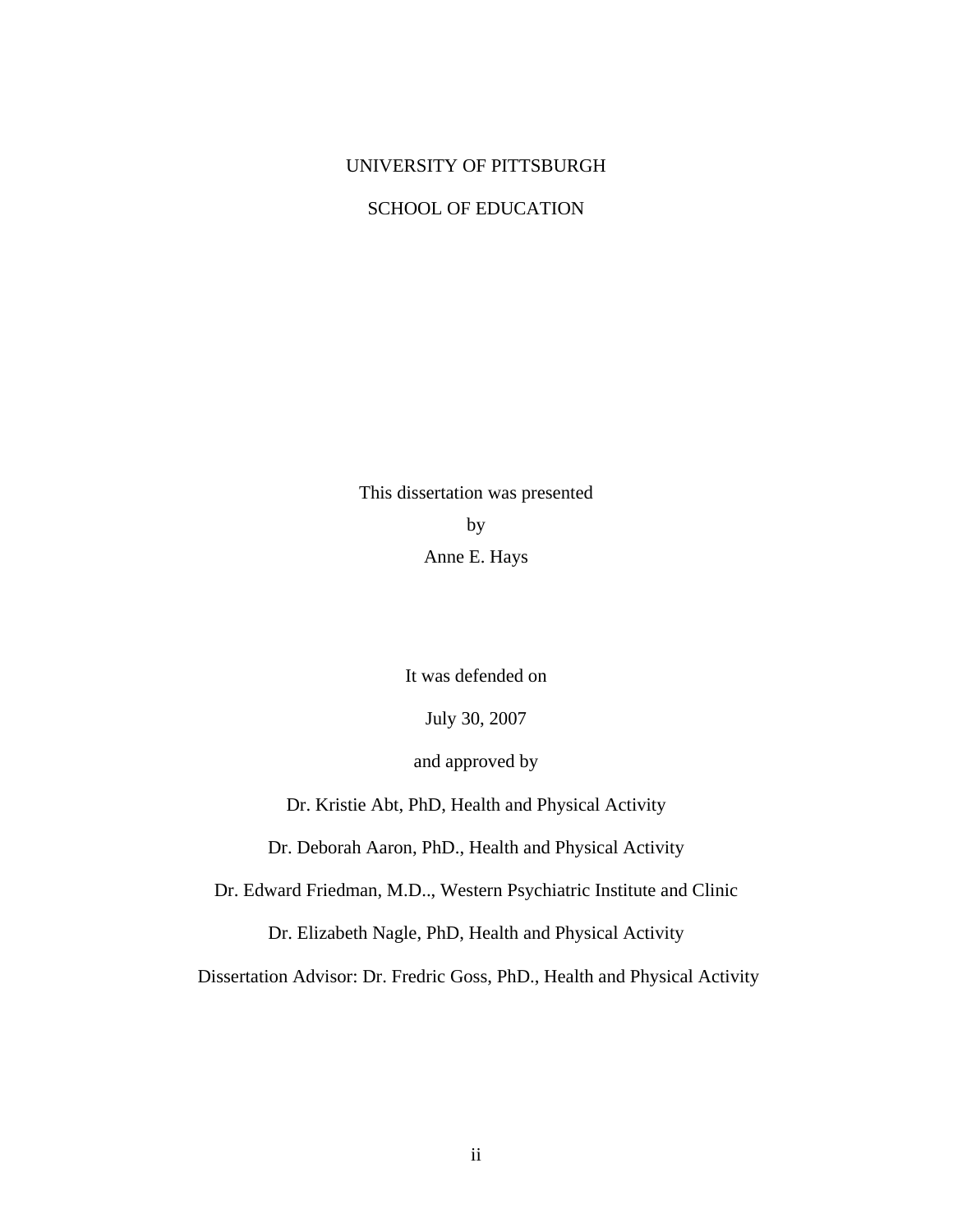# **EFFECT OF AN ACUTE BOUT OF AEROBIC EXERCISE ON DEHYDROEPIANDROSTERONE SULFATE (DHEAS) IN CLINICALLY DIAGONSED BIPOLAR SUBJECTS**

Anne E. Hays, MS

University of Pittsburgh, 2007

Dehydroepiandrosterone Sulfate (DHEAS) is thought to offset hypercortisolemia, which is found in individuals with bipolar disorder. While the cause of bipolar disorder remains unknown, previous studies have linked elevated cortisol levels with various mental health illnesses, including bipolar disorder. Previous studies suggest that exercise increases DHEAS levels in healthy subjects, however no studies have tested clinically diagnosed bipolar patients. It is hypothesized that the interaction between DHEAS and cortisol may be a contributing factor to the improvements in mood seen with exercise (McEwen 2002).

**PURPOSE:** To determine the effect of an acute bout of aerobic exercise on DHEAS levels and perceptions of well-being in clinically diagnosed bipolar disorder patients.

**METHODS:** Clinically diagnosed male  $(n=13)$  and female  $(n=13)$  bipolar patients (mean age  $42.4 \pm 11.4$  years) participated in this study. Ten ml of blood were drawn prior to the exercise session. Subjects walked on a treadmill for 20 min. at individualized intensities corresponding to 70% of age predicted maximum heart rate (APMHR). The exercise session finished with a 5 min. cool down. Within five min. post- completion of the cool down, a second blood draw, identical to the first, occured. Blood samples were spun and serum frozen until all samples could be collected and analyzed. A 7-point Likert questionnaire was administered pre and post exercise to assess perceptions of well-being.

**RESULTS:** A two way ANOVA revealed a significant increase in DHEAS ( $p=0.01$ ) after the acute bout of aerobic exercise. A dependant T-test also revealed a significant improvement in perception of global well-being following exercise  $(p<0.05)$ . A non-significant  $(p=0.38)$  correlation of r=0.18 was found between DHEAS and perceptions of well-being.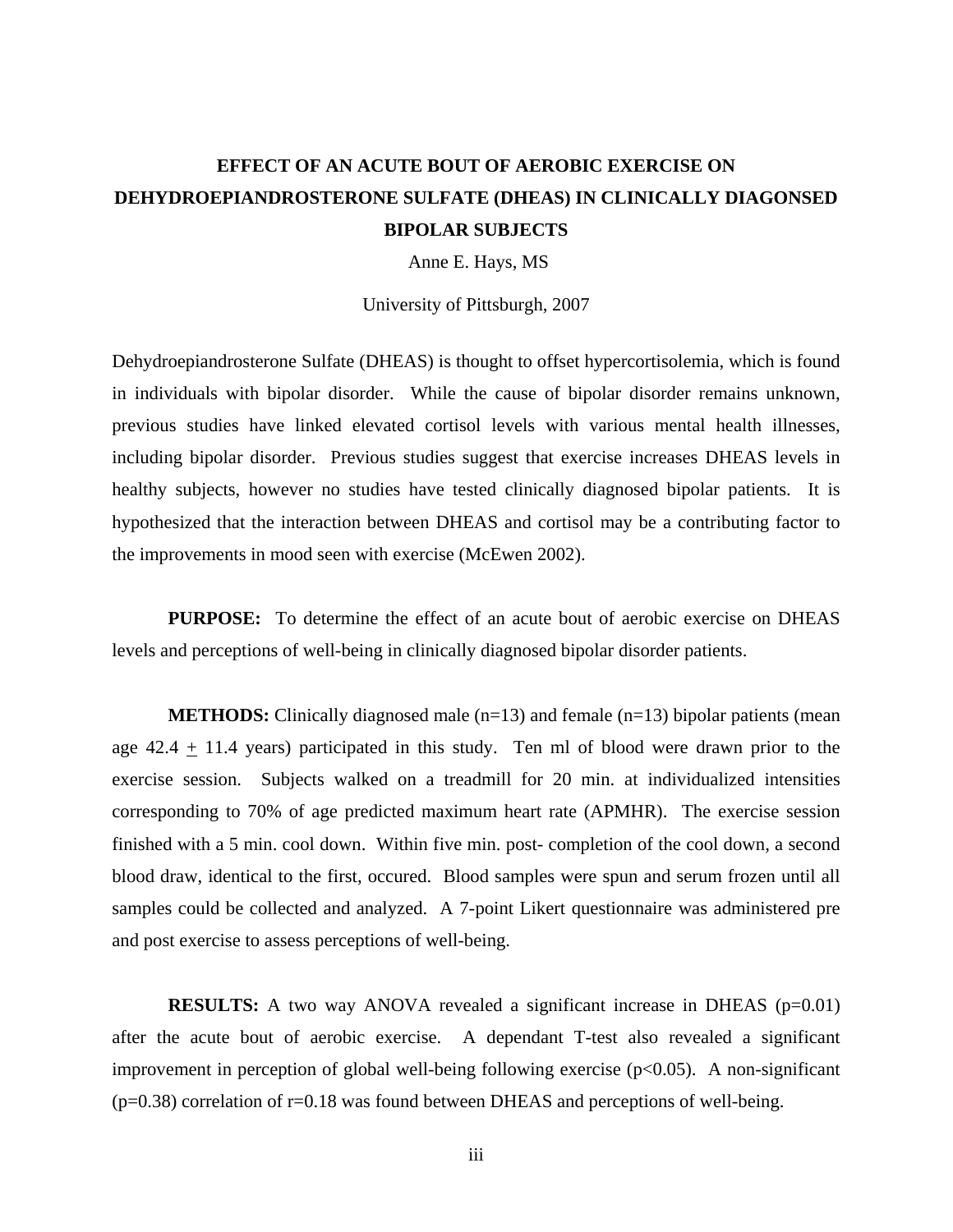**CONCLUSION:** Treadmill exercise performed at of 70% of APMHR for 20 min. significantly increased DHEAS in clinically diagnosed bipolar subjects. Significant post exercise perceptions of well being improved. No relationship between well-being and DHEAS was revealed. Exercise appears to be responsible for an increase in DHEAS in bipolar patients; however, it appears that this increase may not be solely responsible for improvements in wellbeing.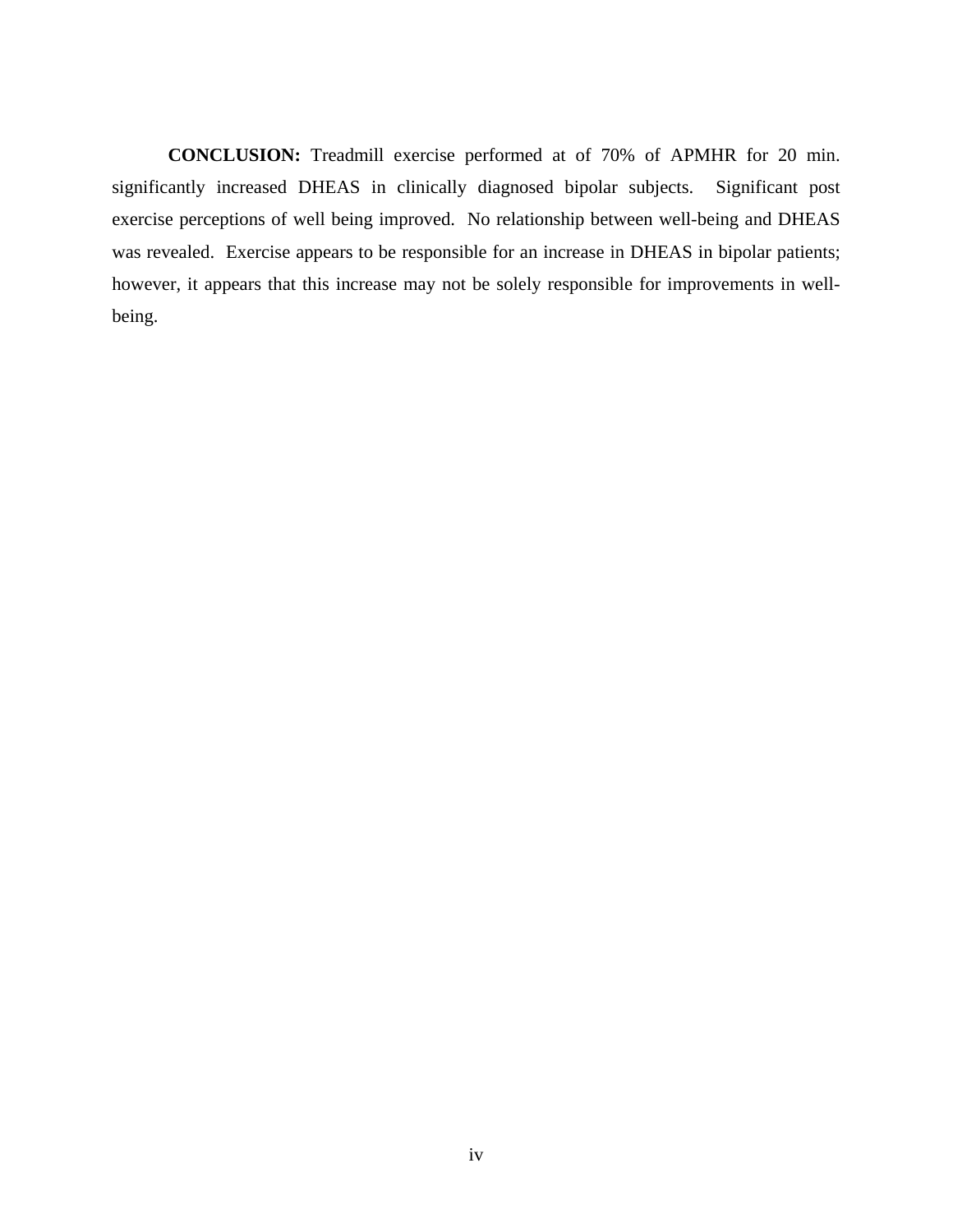# **TABLE OF CONTENTS**

| 1.0 |       |                                                                   |  |  |
|-----|-------|-------------------------------------------------------------------|--|--|
|     | 1.1   |                                                                   |  |  |
|     | 1.2   |                                                                   |  |  |
|     | 1.3   |                                                                   |  |  |
| 2.0 |       |                                                                   |  |  |
|     | 2.1   |                                                                   |  |  |
|     | 2.2   |                                                                   |  |  |
|     | 2.3   | EXERCISE AS AN ALTERNATIVE TREATMENT FOR MENTAL                   |  |  |
|     |       |                                                                   |  |  |
|     | 2.4   |                                                                   |  |  |
|     | 2.5   |                                                                   |  |  |
|     |       | 2.5.1                                                             |  |  |
|     |       | 2.5.1.1                                                           |  |  |
|     |       | 2.5.1.2                                                           |  |  |
|     |       | 2.5.1.3                                                           |  |  |
|     |       | 2.5.1.4                                                           |  |  |
|     |       | 2.5.1.5                                                           |  |  |
|     | 2.5.2 |                                                                   |  |  |
|     |       | 2.5.2.1                                                           |  |  |
|     |       | 2.5.2.2                                                           |  |  |
|     |       | 2.5.2.3                                                           |  |  |
|     |       | Imbalance in Hypothalamic-Pituitary-Adrenal Axis (HPA)<br>2.5.2.4 |  |  |
|     |       |                                                                   |  |  |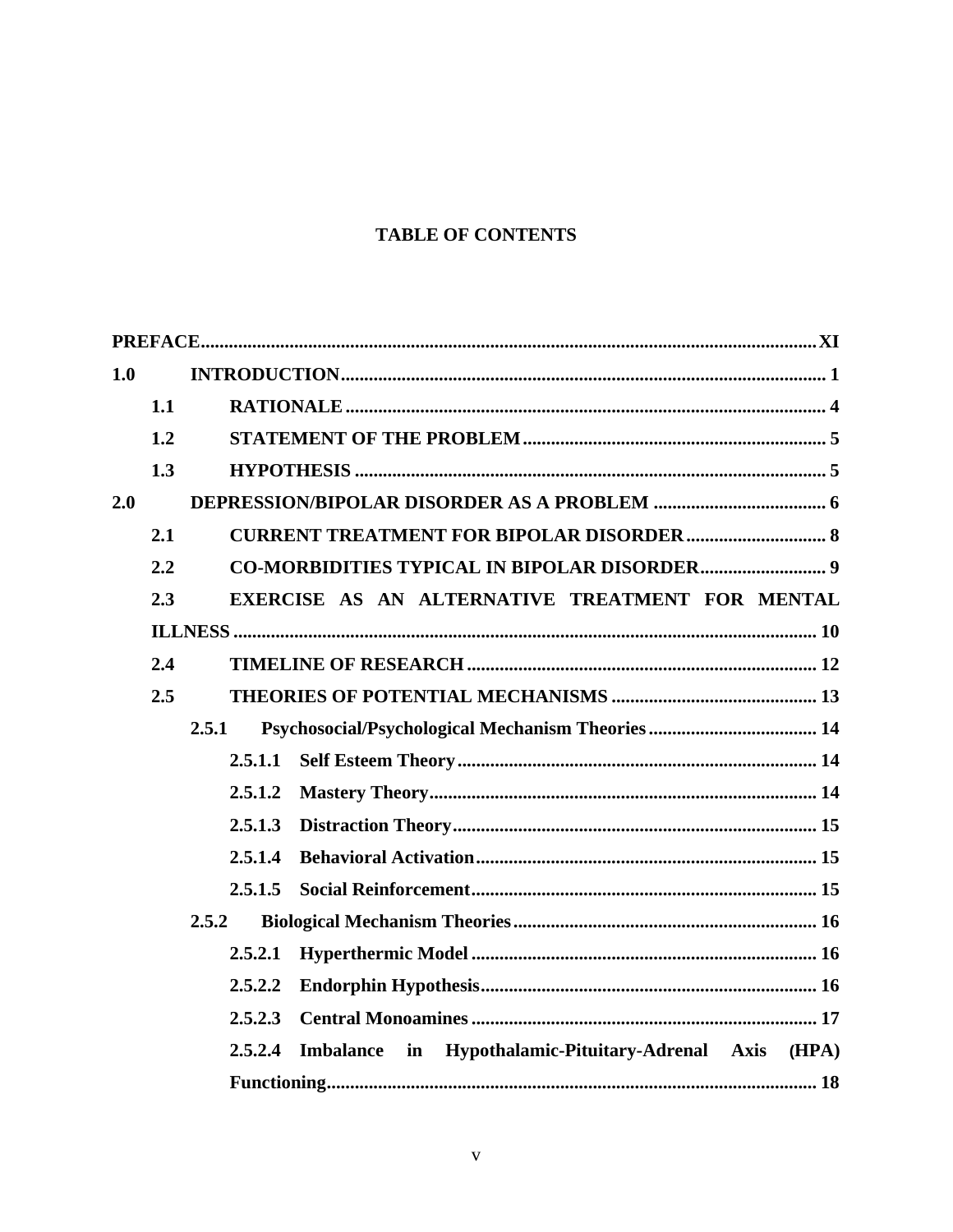|     | 2.6 |        |                                                                          |  |
|-----|-----|--------|--------------------------------------------------------------------------|--|
|     |     | 2.6.1  |                                                                          |  |
|     |     | 2.6.2  |                                                                          |  |
|     |     | 2.6.3  | RESPONSES OF DHEA AND CORTISOL DUE TO MEDICATION 25                      |  |
|     | 2.7 |        |                                                                          |  |
| 3.0 |     |        |                                                                          |  |
|     | 3.1 |        |                                                                          |  |
|     |     | 3.1.1  |                                                                          |  |
|     |     | 3.1.2  |                                                                          |  |
|     |     | 3.1.3  |                                                                          |  |
|     | 3.2 |        |                                                                          |  |
|     | 3.3 |        |                                                                          |  |
|     | 3.4 |        | COMPONENTS (DATA COLLECTION FORM<br><b>ASSESSMENT</b>                    |  |
|     |     |        |                                                                          |  |
|     |     | 3.4.1  |                                                                          |  |
|     |     | 3.4.2  |                                                                          |  |
|     |     | 3.4.3  |                                                                          |  |
|     |     | 3.4.4  |                                                                          |  |
|     |     | 3.4.5  |                                                                          |  |
|     |     | 3.4.6  |                                                                          |  |
|     |     | 3.4.7  |                                                                          |  |
|     |     | 3.4.8  |                                                                          |  |
|     |     | 3.4.9  |                                                                          |  |
|     |     | 3.4.10 |                                                                          |  |
|     |     | 3.4.11 | Likert 7 point scale for perception of global well-being (Appendix F) 39 |  |
|     | 3.5 |        |                                                                          |  |
| 4.0 |     |        |                                                                          |  |
|     | 4.1 |        |                                                                          |  |
|     |     | 4.1.1  |                                                                          |  |
|     |     | 4.1.2  |                                                                          |  |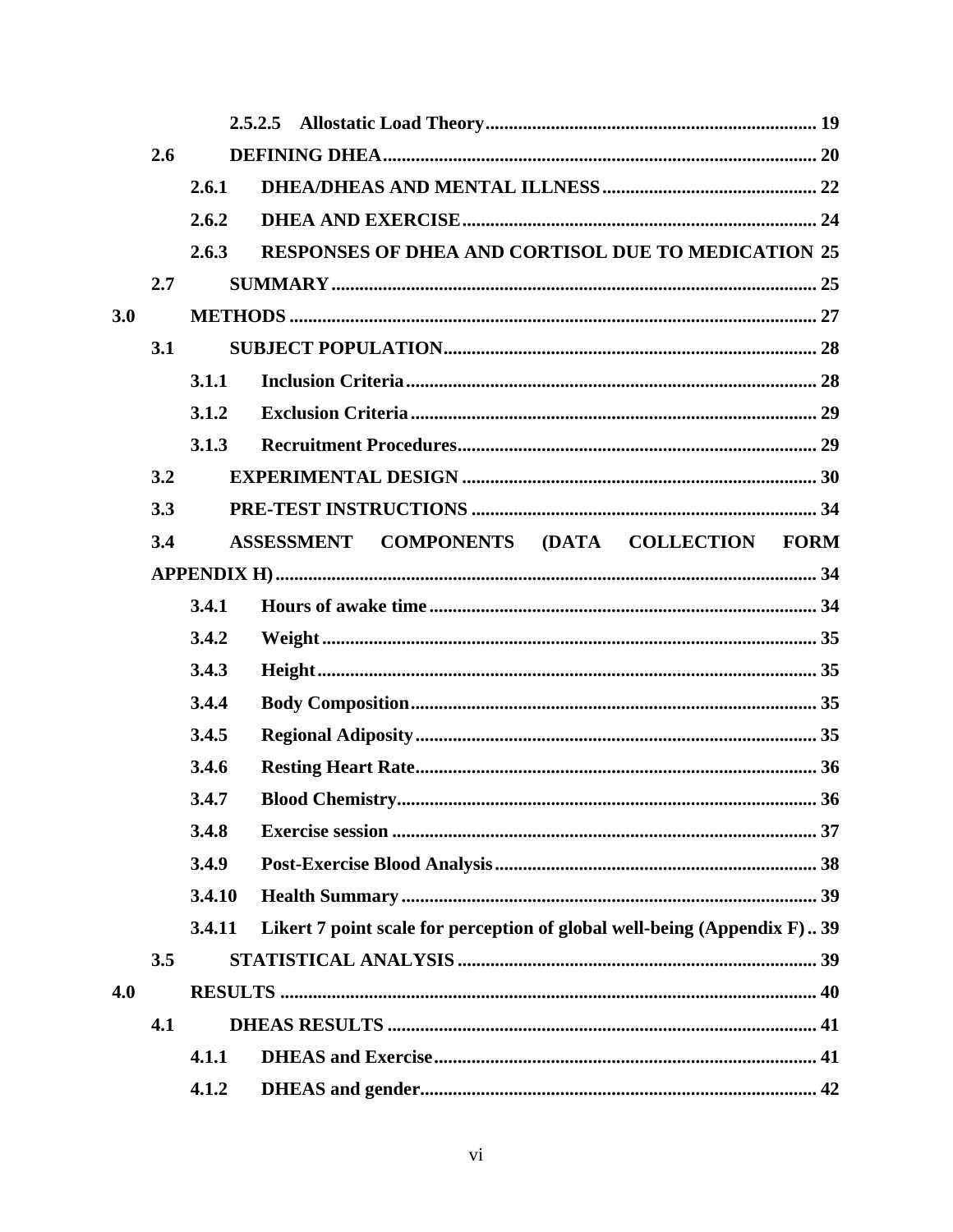|     |     | 4.1.3 |                                                                             |  |  |  |  |
|-----|-----|-------|-----------------------------------------------------------------------------|--|--|--|--|
|     | 4.2 |       | PERCEPTIONS OF GLOBAL WELL-BEING AS MEASURED BY A 7                         |  |  |  |  |
|     |     |       |                                                                             |  |  |  |  |
|     |     | 4.2.1 |                                                                             |  |  |  |  |
|     |     | 4.2.2 |                                                                             |  |  |  |  |
|     | 4.3 |       | RELATION BETWEEN CHANGES IN LIKERT SCORES AND DHEAS                         |  |  |  |  |
|     |     | 46    |                                                                             |  |  |  |  |
| 5.0 |     |       |                                                                             |  |  |  |  |
|     | 5.1 |       |                                                                             |  |  |  |  |
|     | 5.2 |       | CHANGES IN PERCEPTIONS OF GLOBAL WELL-BEING WITH                            |  |  |  |  |
|     |     |       |                                                                             |  |  |  |  |
|     | 5.3 |       | <b>RELATION BETWEEN LIKERT SCORE AND DHEAS CHANGE  49</b>                   |  |  |  |  |
|     | 5.4 |       |                                                                             |  |  |  |  |
|     | 5.5 |       |                                                                             |  |  |  |  |
|     |     | 5.5.1 |                                                                             |  |  |  |  |
|     |     | 5.5.2 |                                                                             |  |  |  |  |
|     |     | 5.5.3 |                                                                             |  |  |  |  |
|     |     | 5.5.4 |                                                                             |  |  |  |  |
|     | 5.6 |       |                                                                             |  |  |  |  |
|     |     | 5.6.1 | Causes of changes in perceptions of global well-being  55                   |  |  |  |  |
|     |     | 5.6.2 |                                                                             |  |  |  |  |
|     |     | 5.6.3 | Effect of various exercise modes, durations, intensities and fitness levels |  |  |  |  |
|     |     |       | 56                                                                          |  |  |  |  |
|     |     | 5.6.4 |                                                                             |  |  |  |  |
|     | 5.7 |       |                                                                             |  |  |  |  |
|     |     |       |                                                                             |  |  |  |  |
|     |     |       | APPENDIX B - PHYSICAL ACTIVITY READINESS QUESTIONNAIRE 62                   |  |  |  |  |
|     |     |       |                                                                             |  |  |  |  |
|     |     |       |                                                                             |  |  |  |  |
|     |     |       |                                                                             |  |  |  |  |
|     |     |       |                                                                             |  |  |  |  |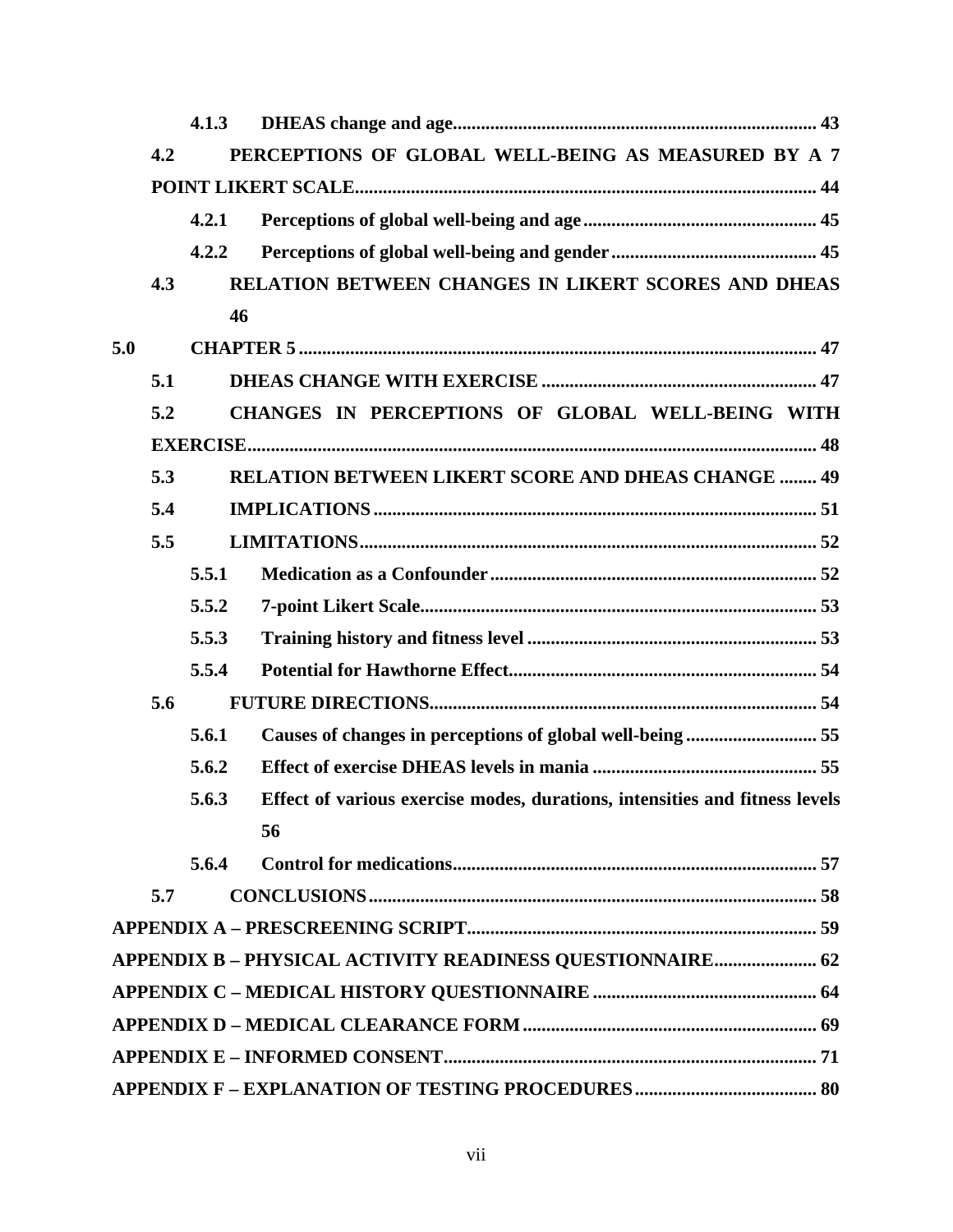| APPENDIX J - ACSM CRITERIA FOR TERMINATION OF EXERCISE TEST 87 |  |
|----------------------------------------------------------------|--|
|                                                                |  |
| APPENDIX L - INDIVIDUAL RESPONSES OF DHEAS TO EXERCISE 89      |  |
|                                                                |  |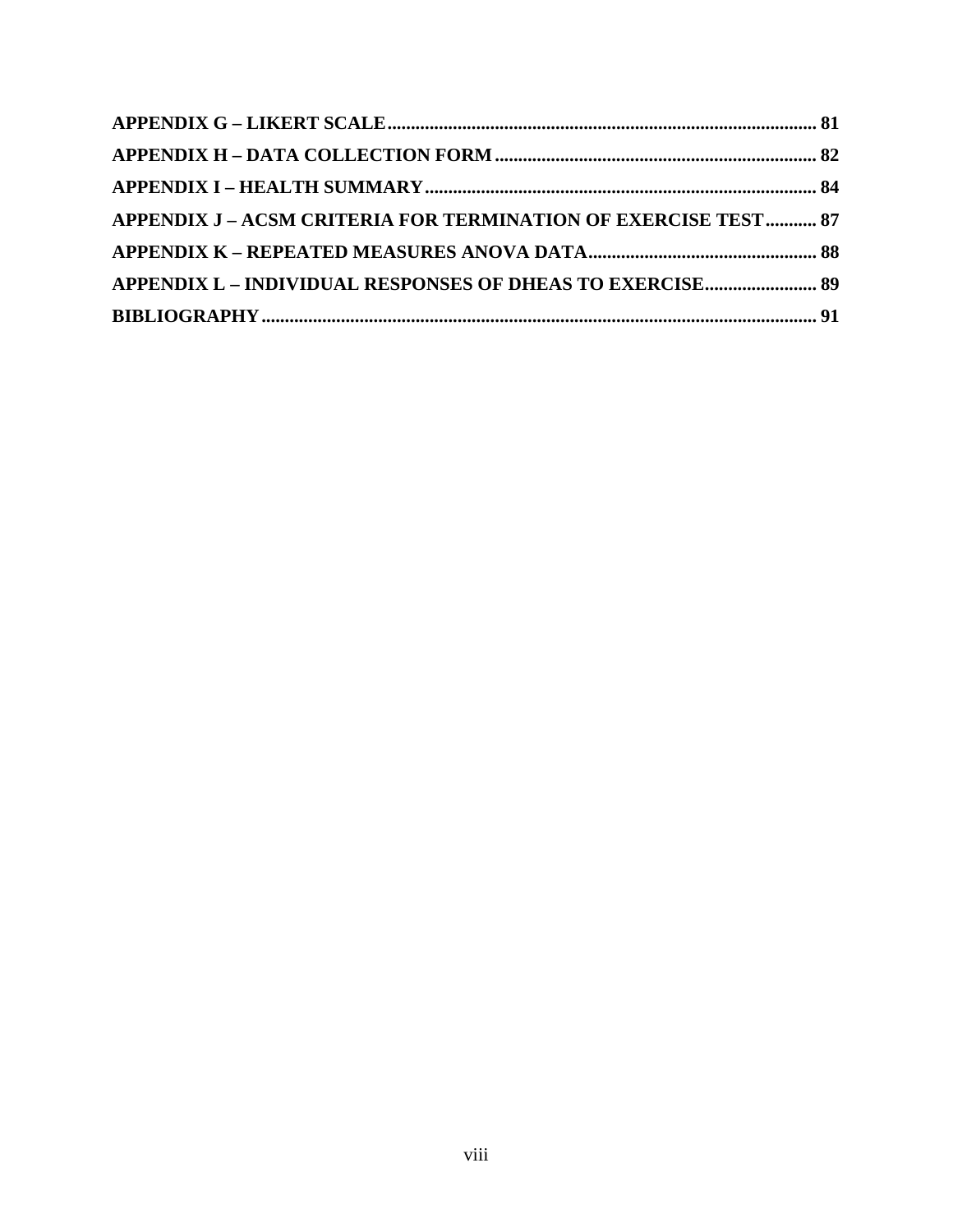# **LIST OF TABLES**

[Table 1 Subject Characteristics \(Mean + standard deviation\) ..................................................... 40](#page-50-0)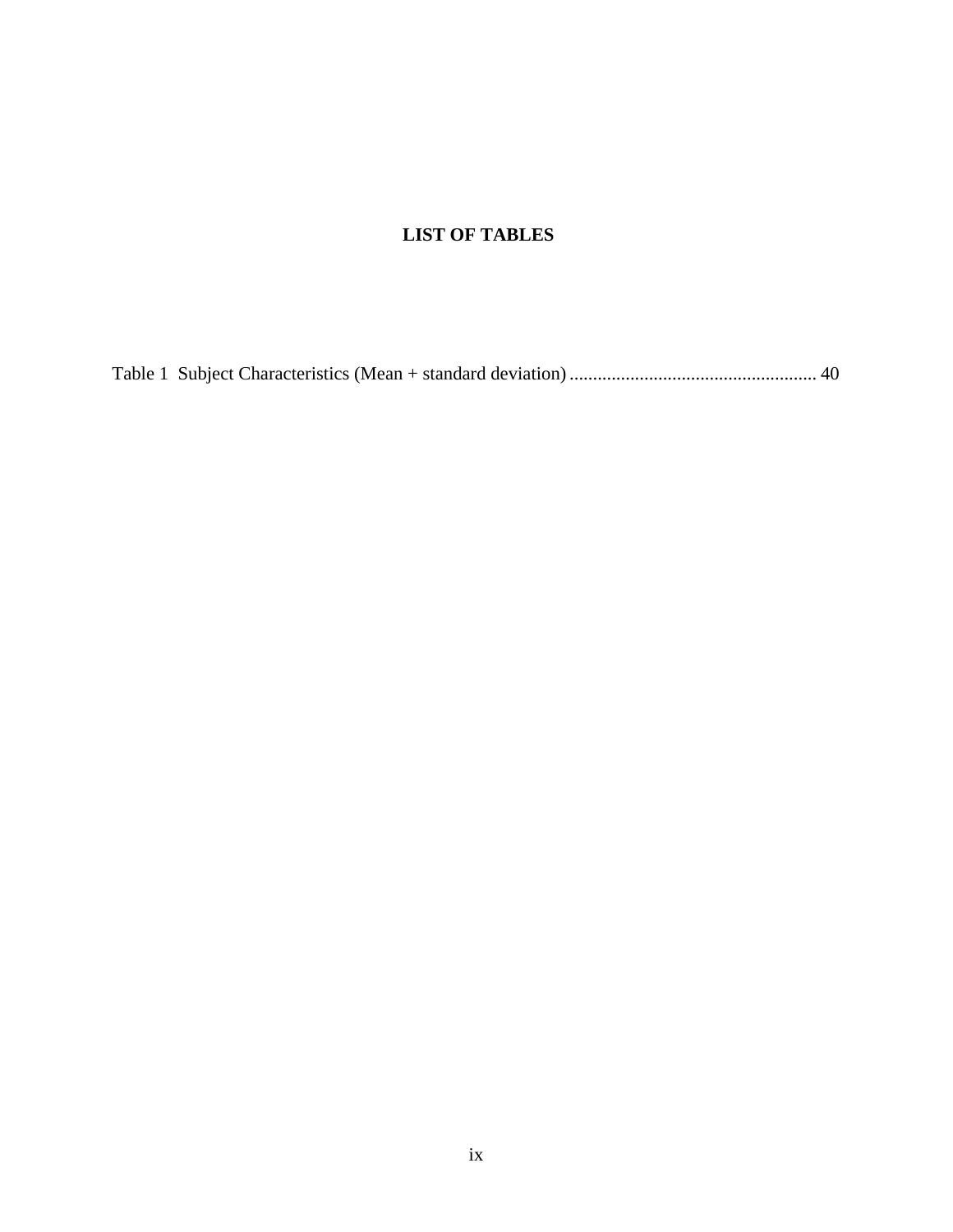# **LIST OF FIGURES**

| Figure 3. DHEAS before and after a 20-minute bout of treadmill exercise at a intensity of 70% |
|-----------------------------------------------------------------------------------------------|
|                                                                                               |
|                                                                                               |
| Figure 5. DHEAS for male and female subjects before and after a 20-minute bout of treadmill   |
|                                                                                               |
| Figure 6. Perceptions of global well-being scores before and after 20 minutes of treadmill    |
|                                                                                               |
| Figure 7 Individual change in perceptions of global well-being post-exercise compared to pre- |
|                                                                                               |
| Figure 8. Scores in male and female global well-being before and after a 20-minute bout of    |
| treadmill exercise at a intensity of 70% of age predicted maximal heart rate 46               |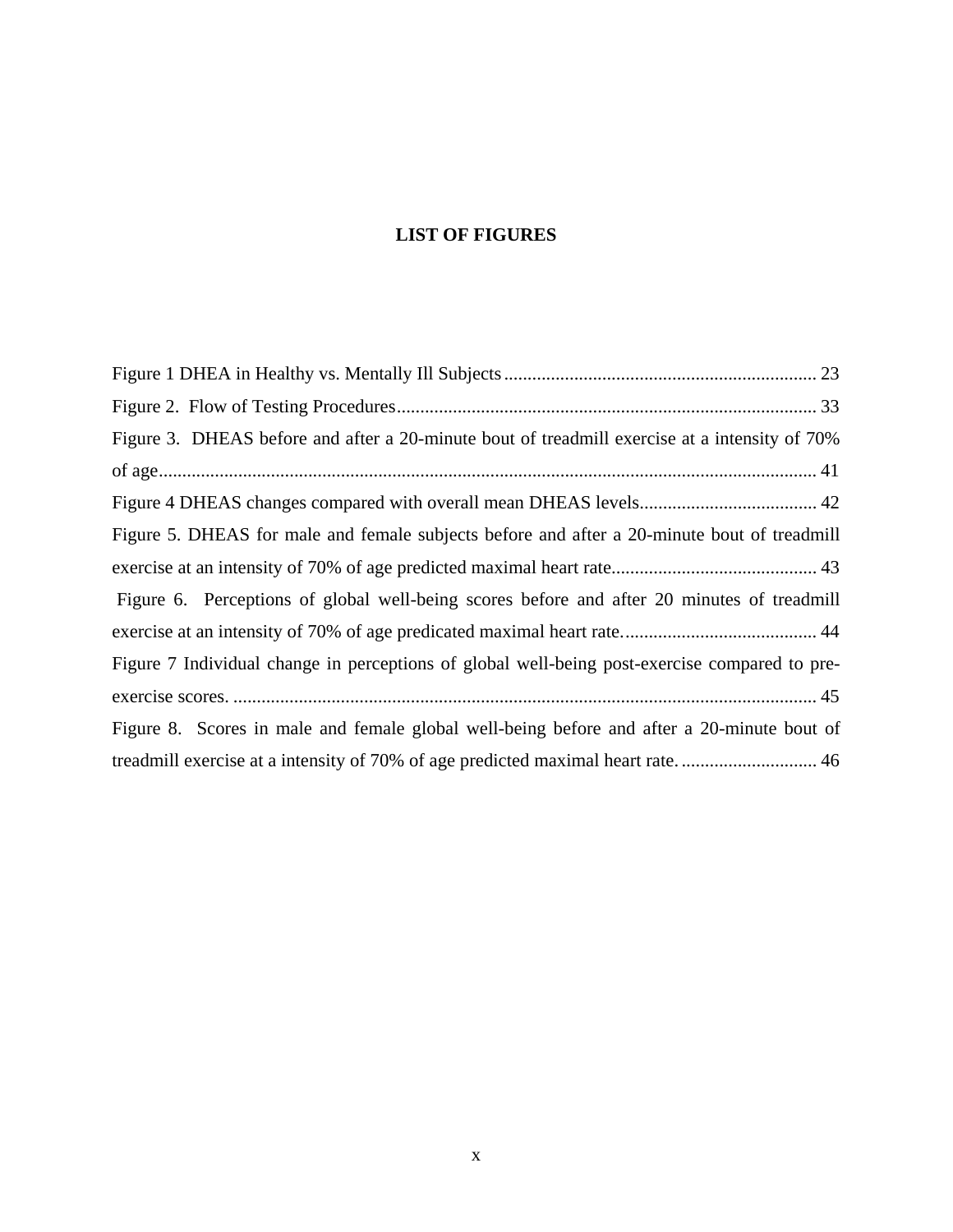# **PREFACE**

<span id="page-10-0"></span>I would like to thank the following individuals for their assistance with this project:

- Fredric Goss, Ph.D., for his constant support, encouragement, and guidance throughout my entire graduate educational experience. I appreciate your countless hours of work that ultimately allowed me to obtain my dream.
- Edward Friedman, MD, for his time, guidance, and commitment to improving the lives of those living with mental disorders.
- Kristie Abt, Ph.D., Deborah Aaron, Ph.D., and Elizabeth Nagle, Ph.D., for their assistance with this study.
- My parents, for their never-ending love, support, and encouragement to believe in myself.

This project is dedicated to my husband, Brian for his endless patience and constant commitment to our relationship. Thank you for listening to my continuous struggles with research, amazing stories of data collection and excitement about completion of this study. Also, thank you for the sacrifices you have made in order to make my dreams become reality. Because of you, my life is complete.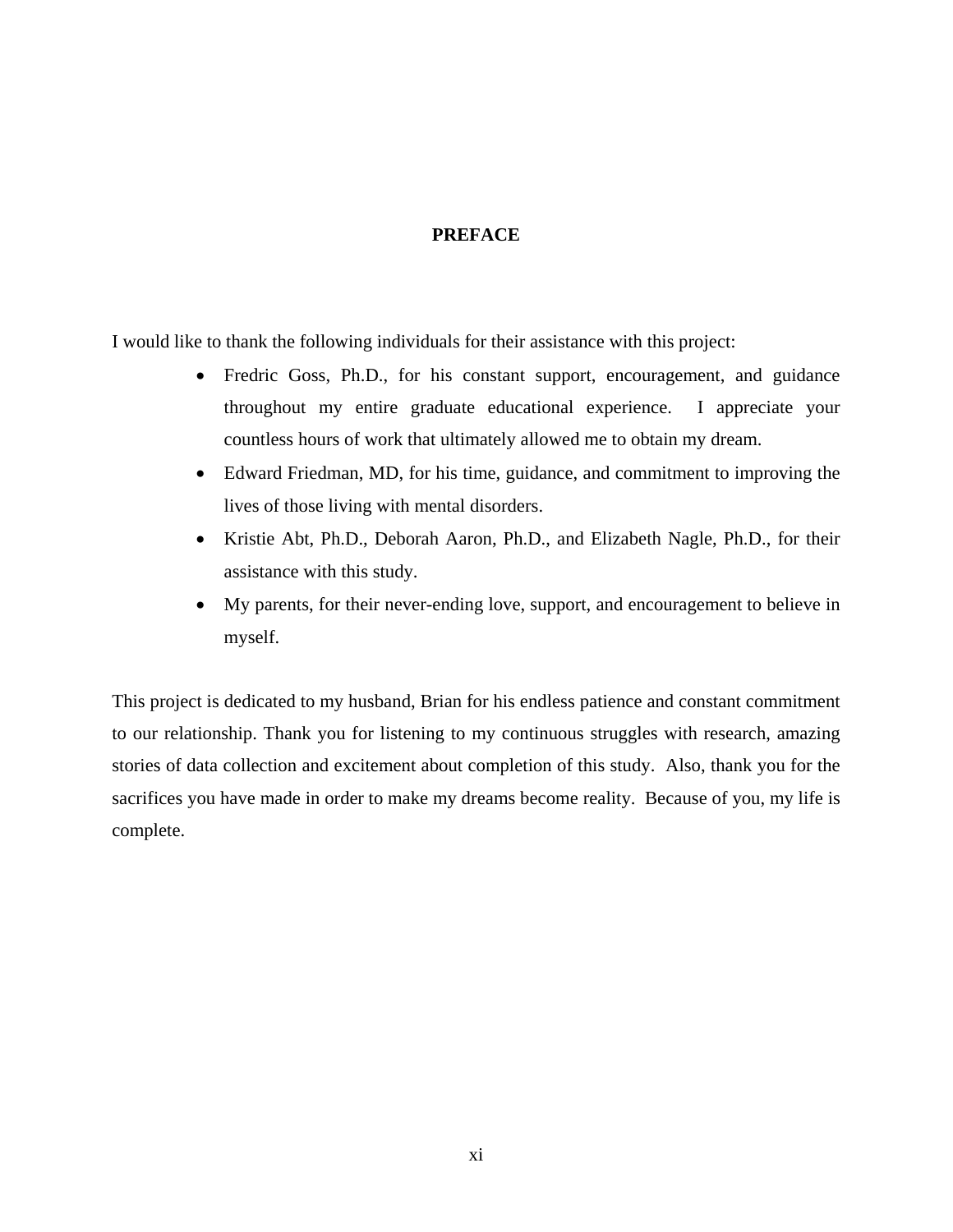## **1.0 INTRODUCTION**

<span id="page-11-0"></span>Bipolar disorder, also known as manic-depressive illness, is a mood disorder that causes unusual changes in one's energy, mood, and ability to function. Many healthy individuals go through normal mood swings; however the symptoms of bipolar disorder are different. Symptoms are more severe and can result in poor school or job performance, damaged relationships and even suicide.

More than 2 million American adults (Narrow, 1998), or about 1 percent of the population over the age of 18 have bipolar disorder. Bipolar disorder typically develops in late adolescence or early adulthood. Similar to diabetes or heart disease, bipolar disorder is a longterm illness that must be carefully managed throughout a person's life.

In 1990 the cost associated with this disease was estimated to be 44 billion dollars (Wyatt et al., 1995). Seventeen percent of those costs were from direct care including inpatient treatment, medication, and shelter. The remaining 83% was attributed to worker absenteeism, diminished productivity, institutional costs and assisted living expenses. It is estimated that the financial impact of a single occurrence of this disease is over \$11,000 per patient, while unstable and reoccurring bipolar disorder can cost upward of \$625,000 across the lifetime of a single patient (Begley, 2001).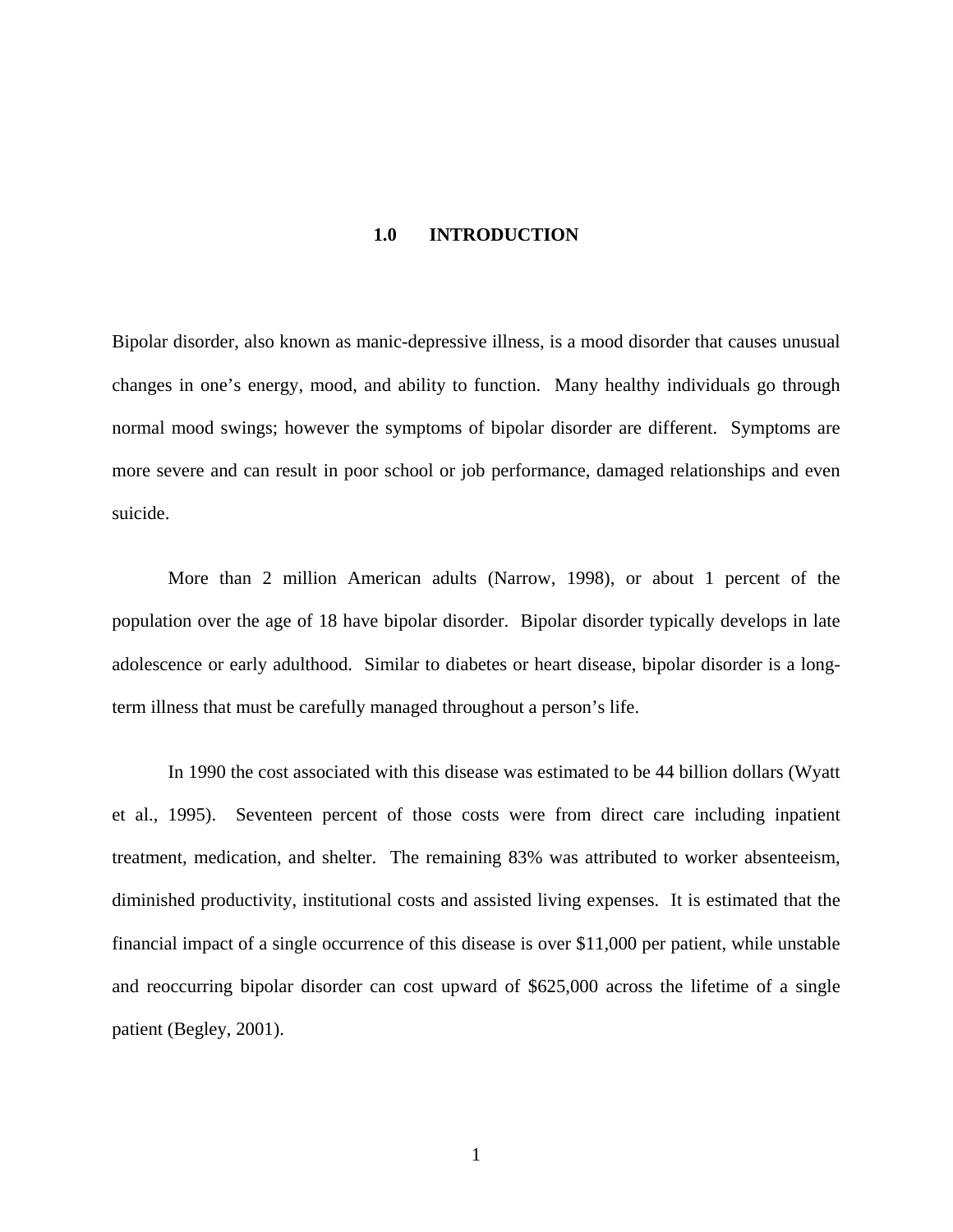Dramatic mood swings ranging from overly "high" to irritable to sad and hopeless describe this disorder. Severe changes in energy and behavior typically accompany these changes in mood. A typical manic episode could include any of the following symptoms: increased energy, activity and restlessness, excessively high euphoric mood, irritability, racing thoughts and quick speech, distractibility, insomnia, unrealistic beliefs in one's ability or power, poor judgment, spending sprees, increased sex drive, abuse of drugs, provocative or aggressive behavior, and denial that anything is wrong. This mania is then followed by an episode of depression, which has the same symptomology as unipolar depression. These symptoms include, but are not limited to: feelings of sadness, anxiousness, empty mood, hopelessness, pessimism, feelings of guilt, worthlessness, helplessness, loss of interest in activities once enjoyed, decreased energy, difficulty concentrating, remembering, making a decision, restlessness, sleeping too much, change in appetite or unintended weight loss or gain, chronic pain or other persistent bodily symptom that is not caused by physical illness, and thoughts of suicide or death.

Studies are currently being done to clarify the possible causes of bipolar disorder. Most scientists now agree that there is no single cause of the disorder; rather many factors acting together cause the disease. Bipolar disorder tends to run in families. Therefore recent research has focused on uncovering genes that may be associated with its etiology.

Bipolar disorder is a recurrent illness, so long-term preventative treatment is strongly recommended and almost always indicated. Bipolar disorder patients are at risk of switching into mania or hypomania or of developing rapid, or ultra rapid cycling during treatment with antidepressant medication (Thase 2000). Rapid cycling can be defined as having four or more distinct periods of depression, hypomania, mixed states, or mania in one calendar year. In ultra

2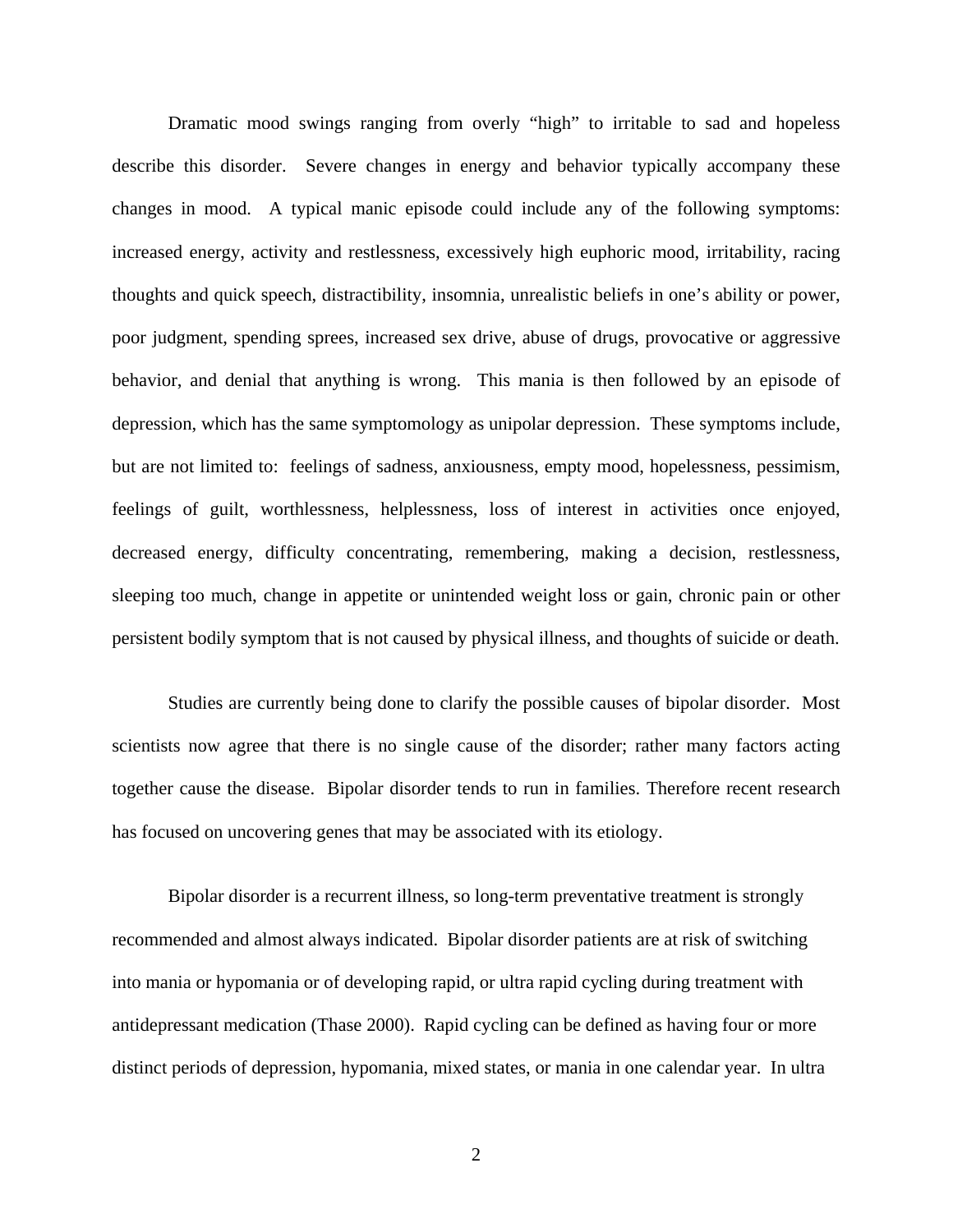rapid cycling, these episodes may last no more than 24 hours and may give the individual little break from abnormal moods between mood swings. "Mood-stabilizing" medications are generally required, alone or in combination with antidepressants in an attempt to prevent patients from this cycling. Researchers continue to evaluate potential alternative therapies, as medications have known adverse side effects including: weight gain, nausea, tremor, reduced sexual drive, anxiety, hair loss, movement problems, and dry mouth, just to name a few. Lithium, which is a commonly used mood stabilizer, may cause low thyroid levels in some people resulting in the need for further medication.

One possible alternative form of therapy is physical activity or exercise. Exercise has many proven physical and mental health benefits. Physically fit individuals typically are more successful in everyday activities than sedentary individuals. In addition, they are better able to withstand disease, infection and declines in functionality. These health-fitness adaptations typically accrue when exercise is completed with appropriate intensity for 30 minutes or more on most days of the week. However, due to the complexity of various disease states associated with a sedentary lifestyle, there may be no single minimal dose of physical activity that is protective for all clinical conditions.

There is a growing body of literature dealing with the effects of exercise on mental health. There are many design flaws in this research, such as lack of control groups, potential confounding factors, inclusion of non-clinical patients and a small number of subjects. However, on balance, the research is encouraging and suggests exercise is an effective treatment for depression. (Greist et al. 1979; North et al. 1990; Lawlor et al., 2001; Craft et al., 1998; Martinesen 1990; Mutrie, 2000)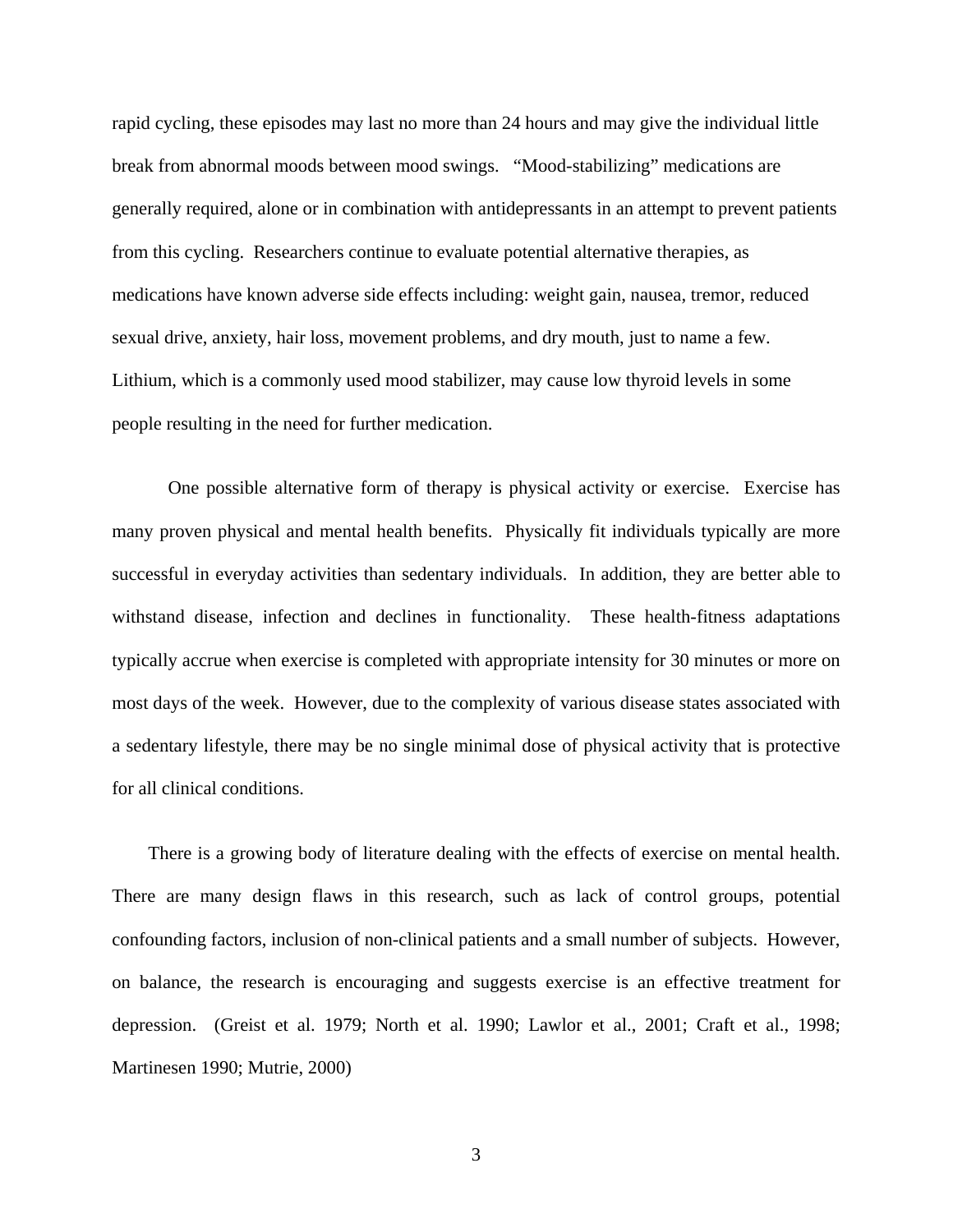## **1.1 RATIONALE**

<span id="page-14-0"></span>Dehydroepiandrosterone (DHEA) is an adrenal steroid that is released during periods of stress. It is secreted episodically and in synchronization with cortisol in response to stress. It has been shown to have antiglucocorticoid and antiglutamatergic effects in several tissues, including the brain. Peripherally produced DHEA is thought to be a major source of brain DHEA (Browne et al. 1992). DHEA can also be found in a conjugated form as a sulphate ester, DHEAS. DHEAS is present in higher concentrations and can be thought of as a reservoir and precursor of DHEA.

The physiological role for DHEA remains unclear and a deficiency state has never been described (Ebeling 1994).Within the brain, regionally specific metabolism of DHEA may ultimately control the nature of DHEA's effects on cognition and behavior (Rose et al. 1997). There is evidence that DHEA promotes psychological resilience. A negative association between plasma DHEA levels and depressive symptoms has been reported. In addition, DHEA has been shown to have an antidepressant effect and has been used to treat major depression (Goodyer 1998, 2001; Young 2002, Wolkowitz et al. 1999). Evidence exists that exercise increases the plasma levels of DHEA (Baker 1982; Keizer 1987). Therefore, it follows that if exercise results in an acute increase in DHEA this may be an effective treatment modality for relieving depressive symptoms. This potential neuroendocrine mechanism has not been studied in patients with bipolar disorder.

In summary, it is known that 1) DHEA and DHEAS levels appear to be lower in depressed people when compared to otherwise psychologically healthy individuals; 2) DHEA and DHEAS increases in response to exercise in healthy individuals; and 3) exercise reduces symptoms of depression. The acute effect of aerobic exercise on the hormonal (DHEA / DHEAS) response of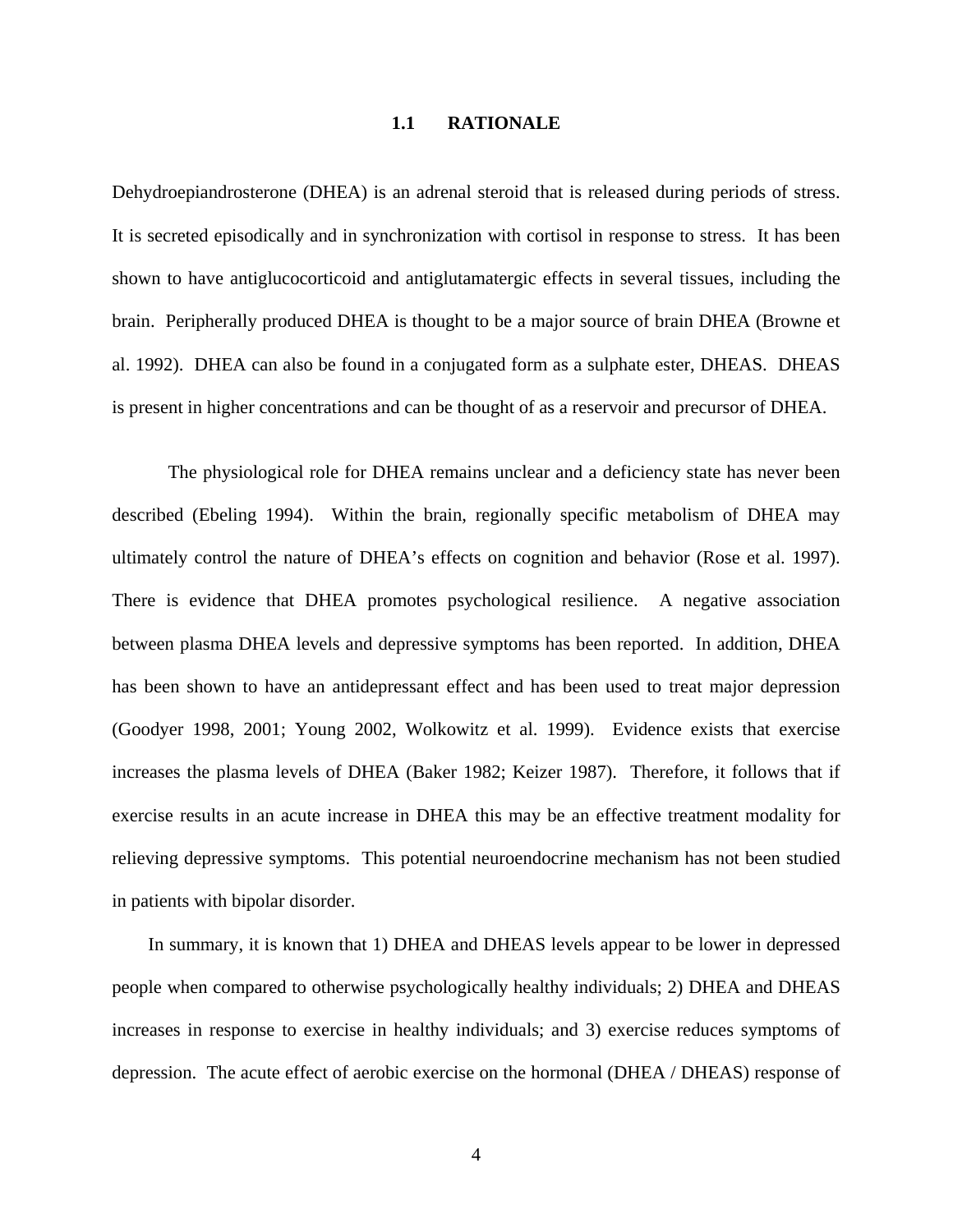<span id="page-15-0"></span>patients with bipolar disorder has not been documented. If DHEAS levels are positively affected by acute exercise, this finding may have a significant impact on the treatment of patients with bipolar disorder. Therefore, this investigation will examine serum DHEAS levels immediately before and after an acute bout of aerobic exercise in patients with bipolar disorder.

# **1.2 STATEMENT OF THE PROBLEM**

The primary goal of this project is to document the DHEAS response to aerobic exercise in patients with bipolar disorder. In addition, the impact of aerobic exercise on perceptions of global well-being will be evaluated in this population.

# **1.3 HYPOTHESIS**

An acute bout of aerobic exercise will significantly increase DHEAS in patients with clinically diagnosed bipolar disorder.

#### **Sub-hypothesis**

An acute bout of aerobic exercise will significantly improve perceptions of well-being in patients suffering from bipolar disorder.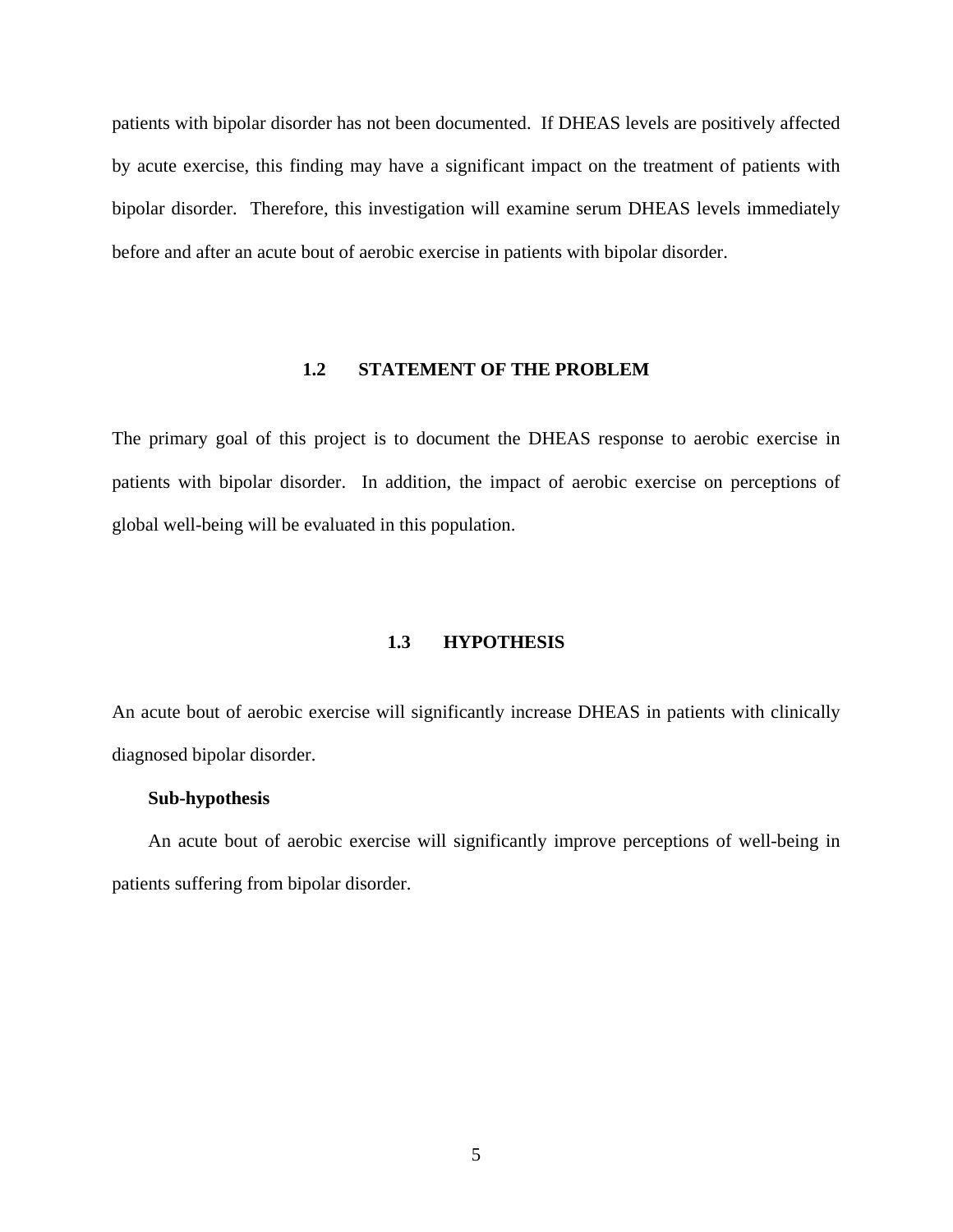## <span id="page-16-0"></span>**2.0 DEPRESSION/BIPOLAR DISORDER AS A PROBLEM**

Bipolar disorder, also known as manic-depressive illness, is a psychological disorder that causes unusual changes in one's energy, mood, and ability to function. Many healthy individuals go through normal emotional highs and lows, however the symptoms of bipolar disorder are different. Symptoms are more severe and can result in poor school or job performance, damaged relationships and even suicide. The economic lifetime cost of the disorder is estimated to range from \$11,700 per person for mild cases to over \$624,000 per person for non-responsive and/or chronic cases (Begley et al, 2001).

More than 2 million American adults (Narrow, 1998), or about 1 percent of the population over the age of 18, have bipolar disorder. Looking at a wider definition of bipolar disorder, the occurrence increases to nearly 5% of the population. Bipolar disorder typically develops in late adolescence or early adulthood. Similar to diabetes or heart disease, bipolar disorder is a long-term illness that must be carefully managed throughout a person's life.

Dramatic mood swings range from overly happy to irritable to sad and hopeless. Severe changes in energy and behavior go along with changes in mood. A typical manic episode could include any of the following symptoms: increased energy, activity and restlessness, excessively high euphoric mood, irritability, racing thoughts and quick speech, distractibility, little sleep, unrealistic beliefs in one's ability or power, poor judgment, spending sprees, increased sex drive, abuse of drugs, provocative or aggressive behavior, and denial that anything is wrong. The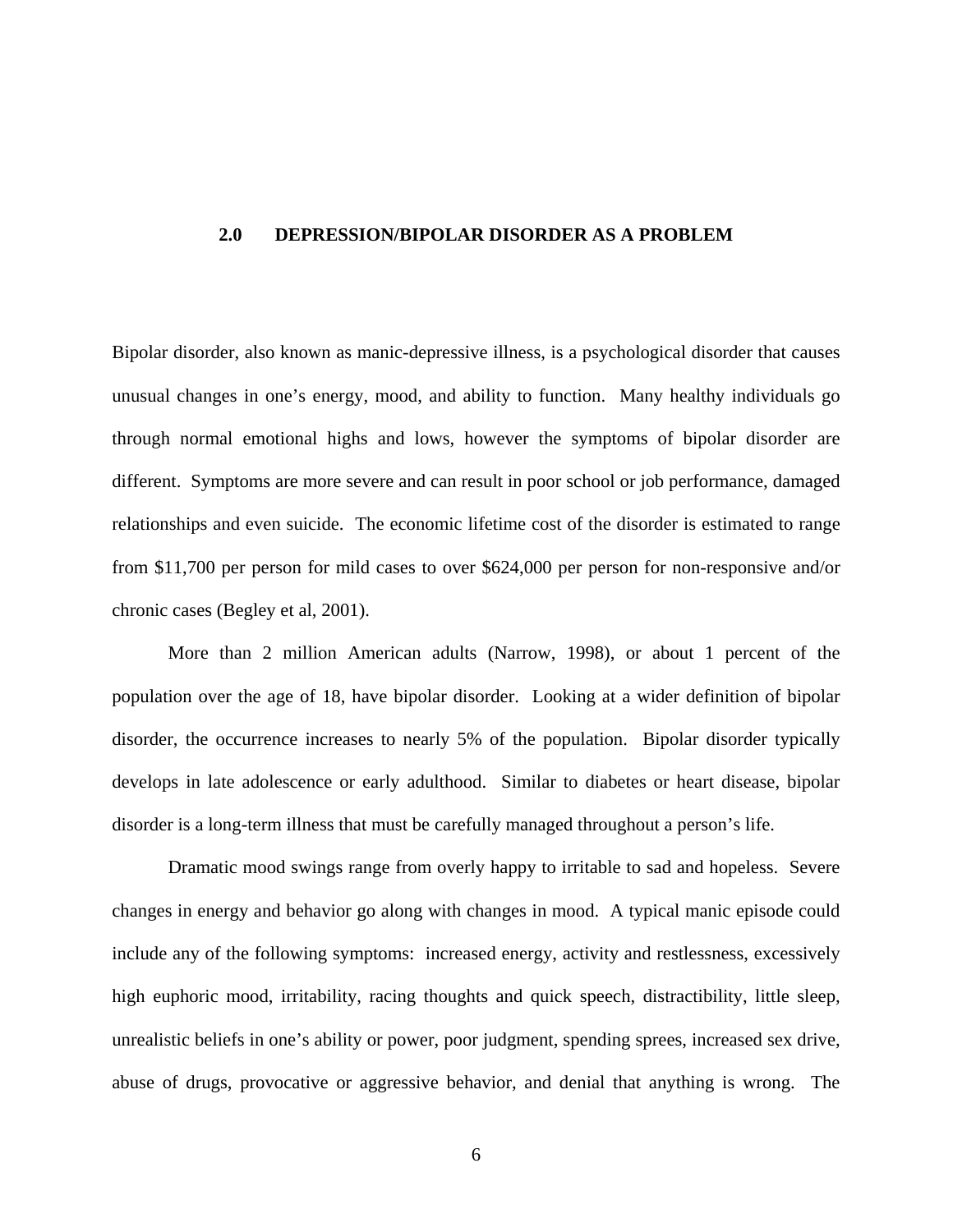manic phase is often followed by an episode of depression, which has the same symptomology as unipolar depression. These symptoms include, but are not limited to: feelings of sadness, anxiousness, empty mood, hopelessness, pessimism, feelings of guilt, worthlessness, helplessness, loss of interest in activities once enjoyed, decreased energy, difficulty concentrating, remembering, making a decision, restlessness, sleeping too much, change in appetite or unintended weight loss or gain, chronic pain or other persistent bodily symptom that is not caused by physical illness and thoughts of suicide or death (DSM IV APA, 2000).

To date, diagnosis of bipolar disorder cannot be made based on physiological variables. Therefore, a diagnosis must be made on the basis of symptoms. Bipolar is typically diagnosed when a manic episode of elevated mood occurs with three or more of the other symptoms most of the day, nearly every day for one week or longer. The manic episode is then followed by a depressive episode. This means the patient has five or more symptoms of depression most of the day, nearly every day for a period of 2 weeks or longer (Spearing, et al., 2002).

Episodes of mania and depression usually recur across the life span. Between episodes, many people with this disorder are relatively free of symptoms. However, as many as one-third of the bipolar population suffers from some residual symptoms and a small percentage of people experience chronic unremitting symptoms despite treatment (Hyman et al., 2000).

Bipolar I is the classic form of the illness and is characterized by recurrent episodes of mania and depression. Some people never develop severe mania but experience milder episodes, termed hypomania, that alternate with depression. This form of the illness is called bipolar II disorder. If more than 3 episodes of illness happen in a 12-month period, a person is said to have a rapid-cycling pattern. Some people have multiple episodes within a single week, or even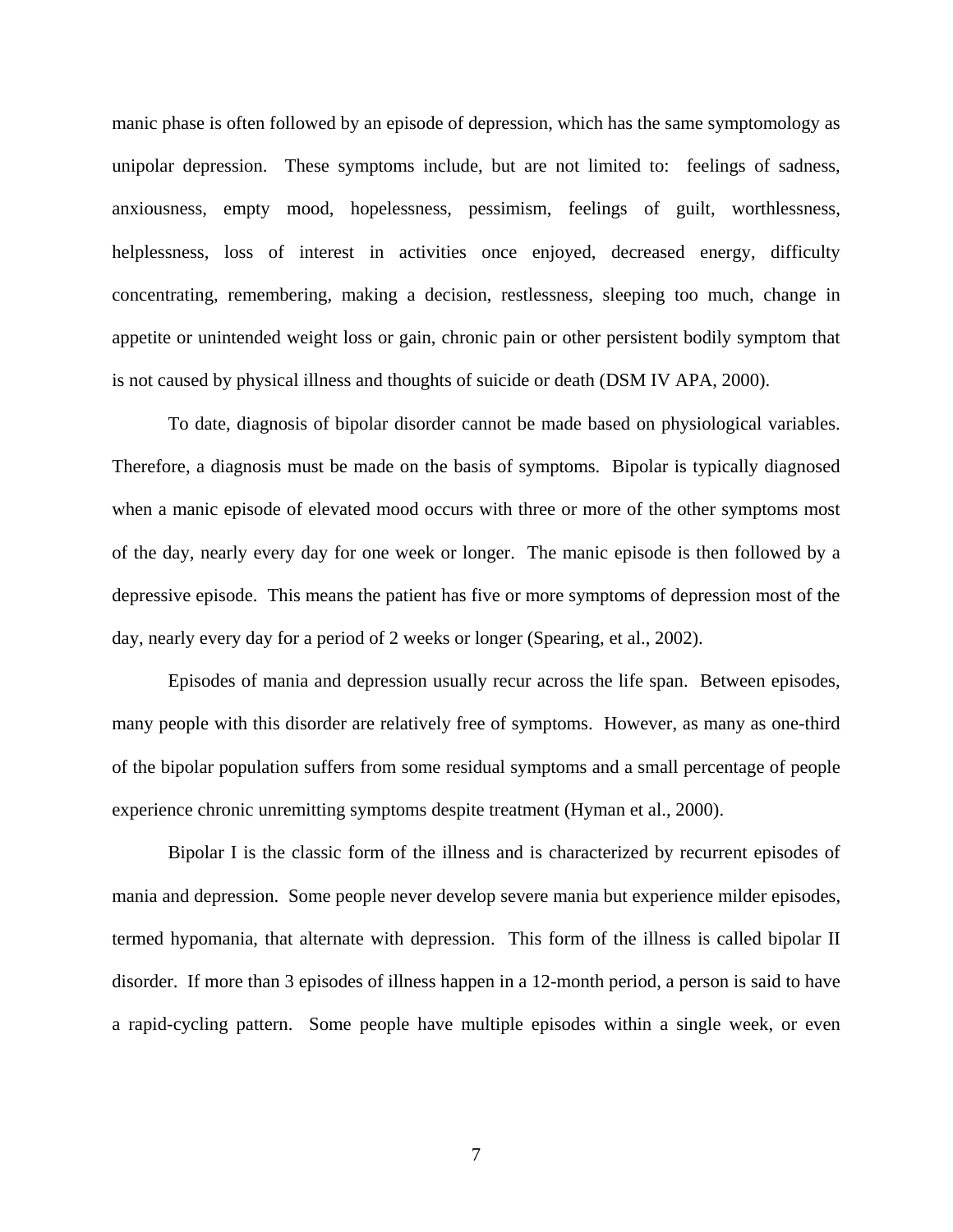<span id="page-18-0"></span>within a day. Rapid cycling tends to develop later in the course of the illness and is more common among women than men (Spearing 2002).

Studies are currently being done to clarify possible causes of bipolar disorder. Most scientists now agree that there is no single cause of the disorder; rather many factors that act together to cause the disease. Bipolar disorder tends to run in families. Therefore, recent research has focused on uncovering genes that may be contributing factors. However, genes are not the entire story; research has shown that if one identical twin suffers from bipolar disorder, the other twin is not necessarily affected (NIMH Genetic Workgroup 1998). This suggests that while genes play a role, other factors may be involved in the etiology of bipolar disorder.

#### **2.1 CURRENT TREATMENT FOR BIPOLAR DISORDER**

Bipolar disorder is a recurrent illness, so long-term preventative treatment is strongly recommended and almost always indicated. A strategy that combines medication and psychosocial treatment is optimal for managing the disorder over time. Research has shown that people with bipolar disorder are at risk of switching into mania or hypomania or of switching between depression and mania multiple times per day, during treatment with antidepressant medication (Thase 2000). Therefore, "mood-stabilizing" drugs generally are required, alone or in combination with antidepressants. In general, people with this disorder continue treatment with mood stabilizers for extended periods of time, many needing the medication for a lifetime.

Lithium and Valproate are the most commonly prescribed mood-stabilizing drugs. Research continues to evaluate potential alternative therapies, as medications have known side effects, including: weight gain, nausea, tremor, reduced sexual drive, anxiety, hair loss,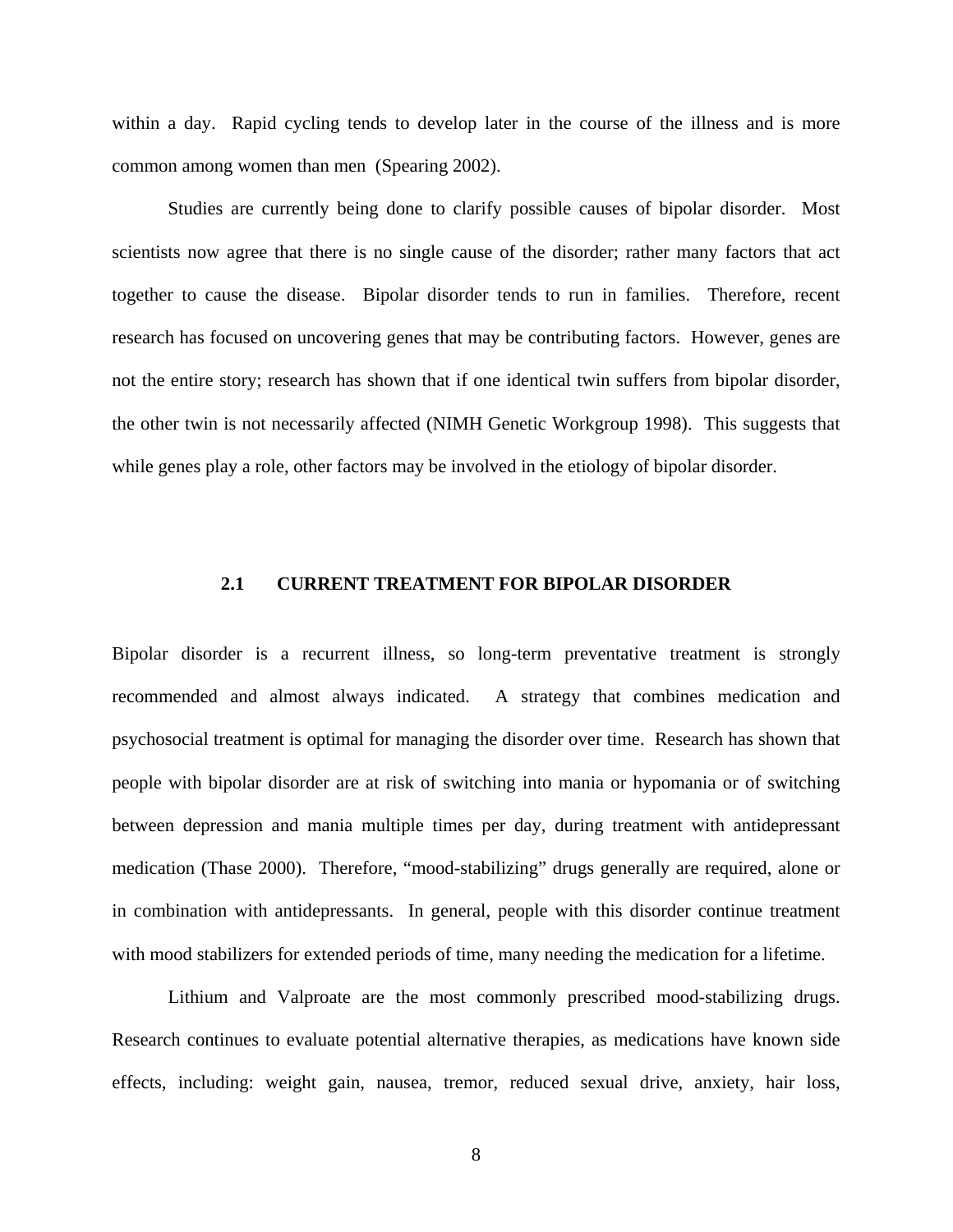<span id="page-19-0"></span>movement problems and dry mouth. Lithium treatment works primarily to ease the manic phase of bipolar disorder, but is less effective in relieving the symptoms of depression. It may cause low thyroid levels in some people resulting in the need for further medication supplementation. Other medications are added when necessary, typically for shorter periods to treat episodes of mania or depression that break through despite the mood stabilizer.

# **2.2 CO-MORBIDITIES TYPICAL IN BIPOLAR DISORDER**

Patients suffering from bipolar disorder are at higher risk for developing additional diseases. Antipsychotic drugs increase the risk of weight gain, hyperlipidemia and glucose dysregulation. Changing or combining medications may be sufficient in some cases, but many times additional drugs are needed.

The risk of developing diabetes is significantly increased in subjects with bipolar disorder (Cassidy et al 1999), however, this is only partially accounted for by medications (Henderson 2002, Baptista 2002). Atypical and traditional antipsychotics have been shown to impair glucose and lipid metabolism (Baptista 2001, Henderson 2002). Therefore, while the mood disorder symptoms may be relieved by pharmacological interventions, other negative health outcomes may occur. After an extended period of time, the bipolar patient may become diabetic, glucose intolerant, obese or display high tryglycerides and/or cholesterol. The question then becomes; what is the preferred method of treatment? Leaving the client in an unmedicated, bipolar state may be dangerous due to the high risk of suicide and/or other high-risk behaviors. Conversely, medicating the client with antipsychotic medication may increase the risk for developing other chronic diseases.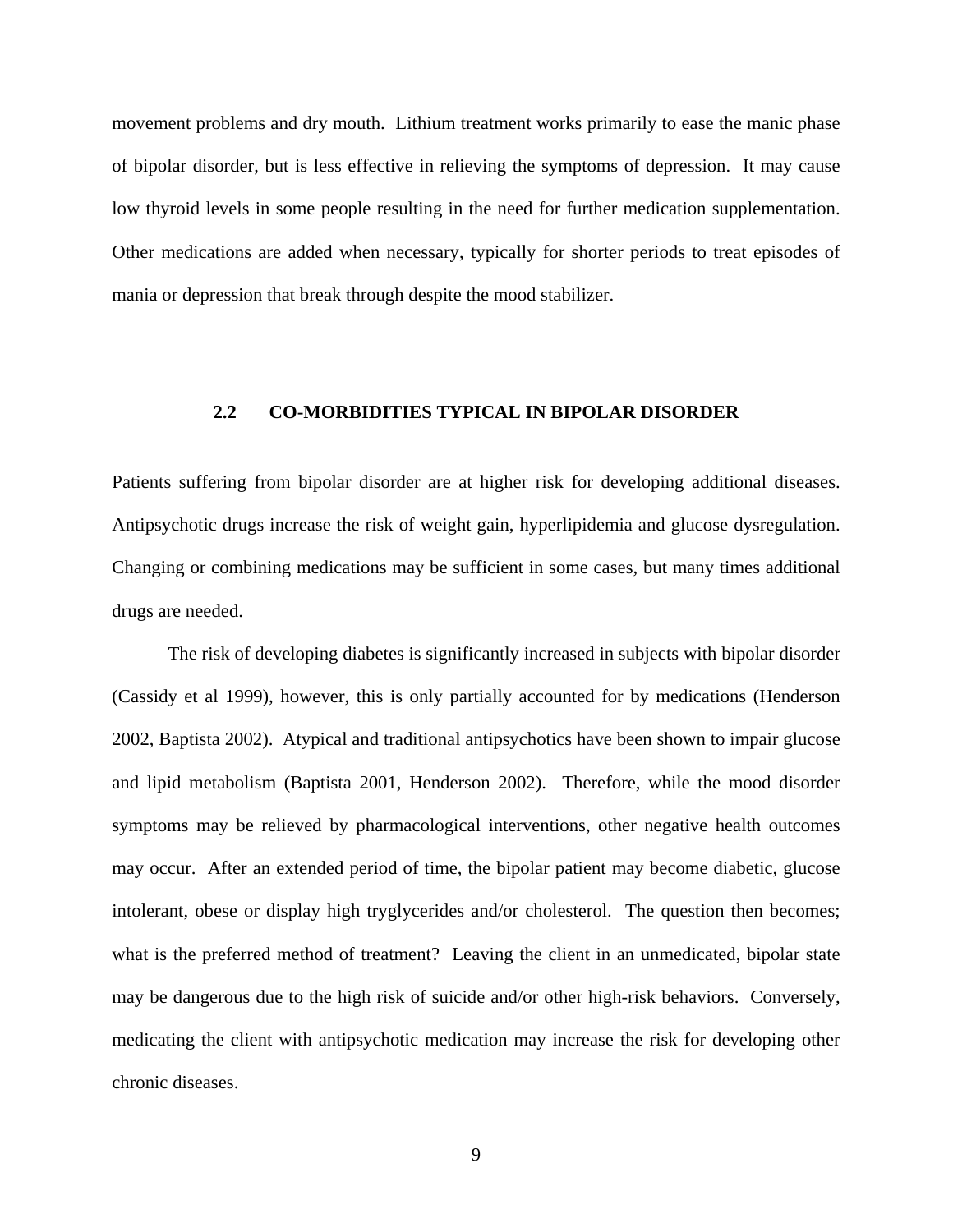# <span id="page-20-0"></span>**2.3 EXERCISE AS AN ALTERNATIVE TREATMENT FOR MENTAL ILLNESS**

 Exercise has many proven physical and mental health benefits. Physically fit individuals typically experience less stress when engaged in activities of daily living. A regular program of aerobic exercise may lead to an improved immune system, decreases in body weight and body fat, reduced cholesterol, increased levels of HDL cholesterol, etc. However, due to the complexity and variability of diseases associated with a sedentary lifestyle, there may be no single minimal dose of exercise that is protective for all potential clinical conditions (Balady, et al.2000).

In 1987 the US National Institute of Mental Health (NIMH) assembled a panel of experts to produce a consensus statement on the mental health effects of exercise and thus reconcile research and clinical practice. The results concluded that exercise (i) is positively linked with mental health and well being, (ii) reduces stress and state anxiety, and (iii) has emotional benefits for all age groups and in both genders (Morgan et al., 1988).

Running has been advocated as a more effective antidote to depression than psychoanalysis (Greist et al. 1979). Research shows that exercise may have an antidepressant effect in healthy individuals (North et al. 1990), and among those with multiple mental disabilities (Green et al. 1999). Schizophrenia is one of the most disabling of all mental illnesses. Exercise is shown to reduce auditory hallucinations, raise self-esteem, and improve sleep patterns and general behavior in schizophrenics (Faulkner et al 1999).

North et al (1990) reviewed the results of narrative and meta-analytic literature reviews investigating the effects of exercise on depression. The authors suggest that the positive impact of exercise on depression could be linked to changing people's daily routine, increasing interactions with other people, helping with weight loss and weight management, participating in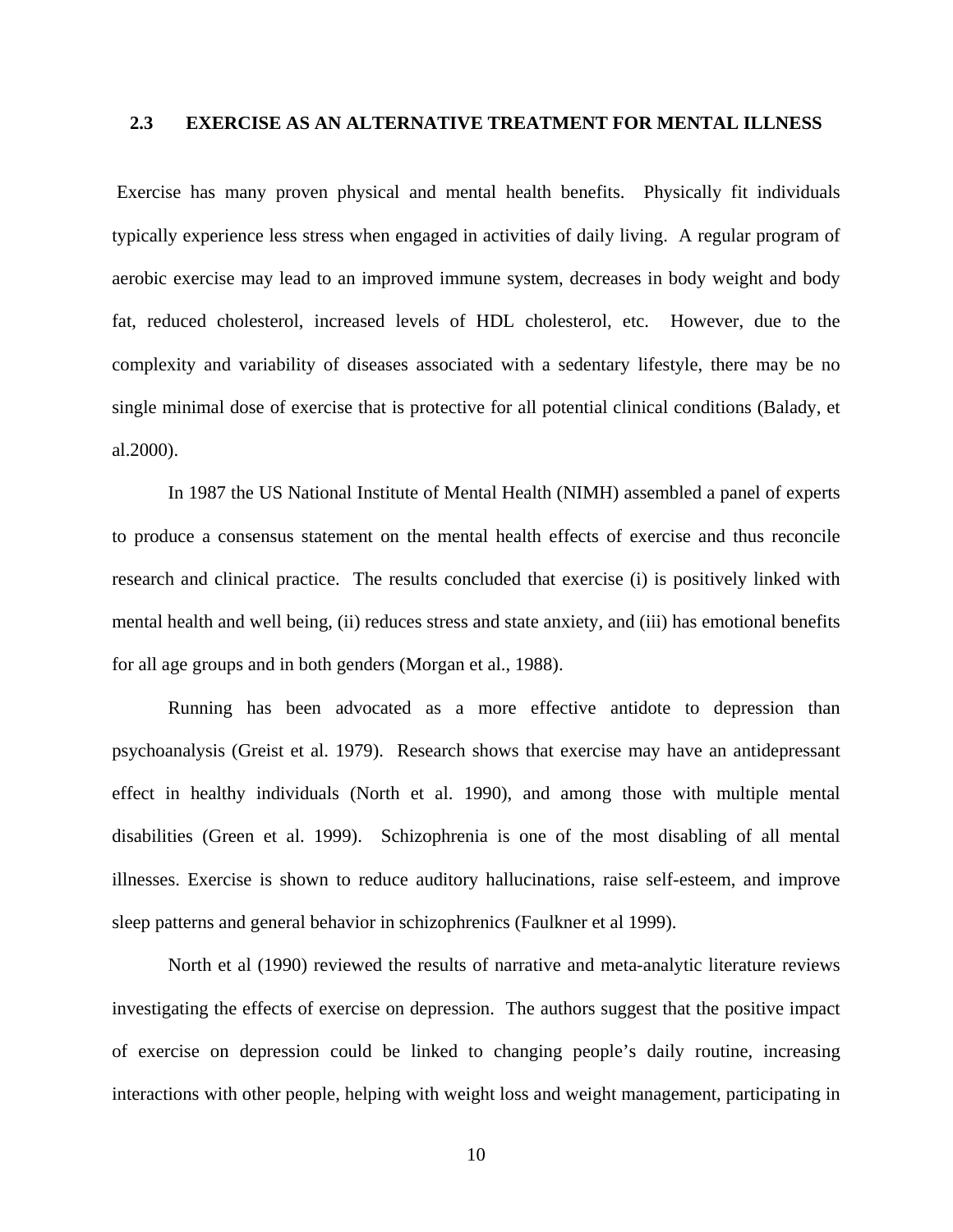outdoor recreation and mastering difficult physical and psychological challenges. Biological factors may also explain, in part, the benefits of exercise on depression. Research shows that exercise promotes the secretion of neurotransmitters like serotonin (Ransford 1982, Morgan 1985). Also, evidence from animal studies suggests exercise stimulates the secretion of endogenous morphines and produces a state of euphoria (Pert et al. 1979). This review (Pert et al. 1979) also reported that the effects of an acute bout of exercise might be different than habitual exercise; however both have effective antidepressant effects. In general, subjects who were the most physically and psychologically unhealthy at the onset of the studies showed the greatest improvement following participation in an exercise program.

Exercise has been shown to produce a significant decrease in depression symptoms when compared with no treatment (Lawlor et al., 2001). Craft and Landers (1998) conducted a more recent meta-analytical review of studies that investigated the effects of exercise on depression and mental illness. All participants in these studies had a clinical diagnosis of depression, either as the primary or secondary disorder as the result of mental illness. Results from 30 studies showed an overall effect of -.72, indicating that individuals who exercised were less depressed than their sedentary counterparts. This analysis supports North's earlier findings that individuals who suffered more severely from depression benefited the most from exercise. Several other reviews have shown an inverse relationship between exercise and clinical depression scores (Martinsen 1994; Mutrie, 2000).

Past studies have shown that significant improvements in mood state can be achieved in clinically depressed patients following as little as five weeks of exercise training. Also, follow up assessments have indicated that treatment gains can be maintained for up to one year, especially when activity was maintained (Doyne et al., 1987; Greist et al., 1979). Most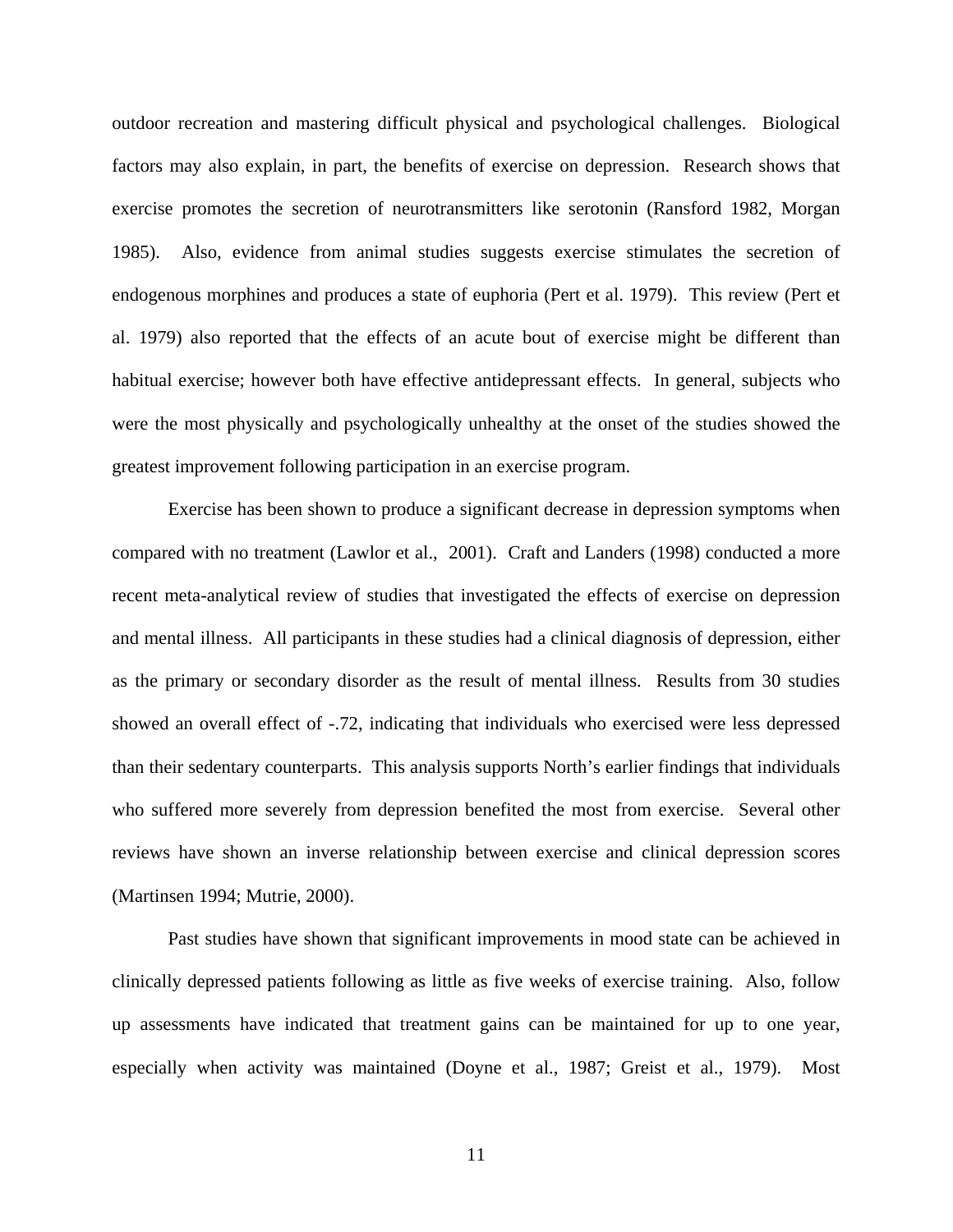<span id="page-22-0"></span>impressively, exercise has been shown to be four to five times more cost-effective than traditional treatments for depression (Freemont et al., 1987; Greist et al., 1979).

Understanding the symptomology associated with this psychological disorder, questions arise regarding exercise compliance. The efficacy of this treatment intervention is questionable given that adherence to exercise may be problematic in this clinical cohort. Therefore, it is important to compare patient perceptions about the usefulness of traditional treatments (i.e. medication and psychotherapy) to perceptions of exercise therapy. Pelham and Campagna (1991) reported that psychiatric outpatients, who participated in a 12-week exercise program, expressed positive views of exercise. Moreover, antidepressant, mood-elevation, moderate anxiety-reduction, increased self-esteem and improved concentration were some of the described benefits. Martisen and Medhus (1989) found that patients in an exercise group ranked physical fitness training as the therapeutic element that had helped them the most. Patients in the control group ranked individual psychotherapy as most important. Collectively, these studies indicate that patients perceive exercise as a useful strategy in their rehabilitation. In Greist's study (1979) it was noted that the subject dropout rate for depressed runners was 11%. In contrast, healthy runners had a dropout rate of 30-70%. This gives strength to the theory that mentally ill individuals who reap medical benefits from exercise may be more likely to continue the activity.

# **2.4 TIMELINE OF RESEARCH**

Research involving the impact of exercise on psychological variables is extensive, with over 1,000 reports published by 1984. Results of these studies show a mixture of outcomes. Many of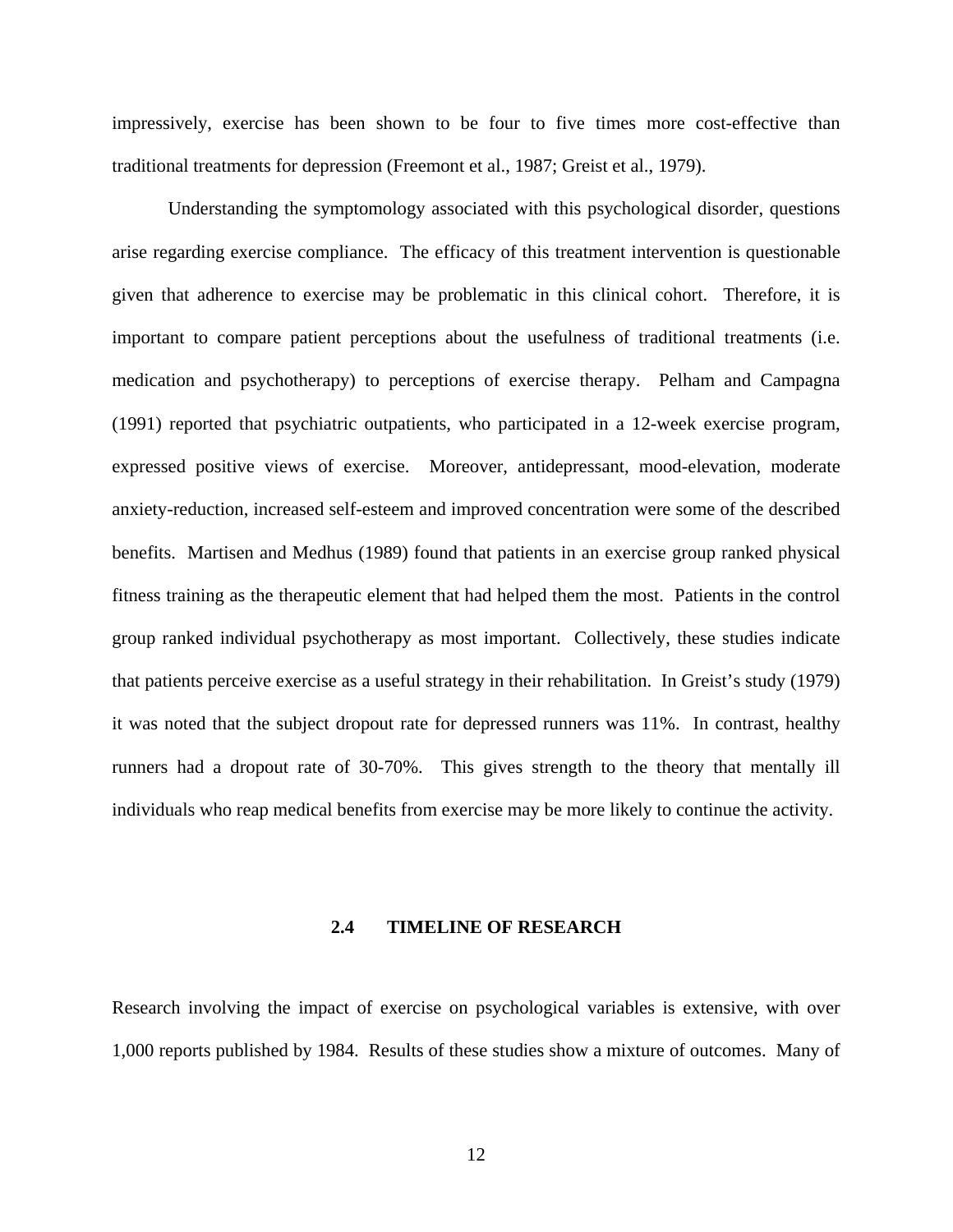<span id="page-23-0"></span>these studies were done on non- clinically diagnosed depressed patients, which may have had an affect on data outcomes (Tkachuk et al., 1999).

In 1981 Folkins and Sime concluded that many past articles regarding exercise and depression had significant methodological shortcomings. Only 15% were experimental, and 60% were pre-experimental in design. They recommended that future research should include experimental controls, accurate documentation of duration and intensity of exercise, and measurement of cardiovascular function.

Tkachuk and Martin (1999) reviewed more recent research dealing with exercise in the treatment of psychological disorders. A consistent finding was that exercise was an effective primary or adjunctive treatment for mild to moderate depression. Aerobic exercise has been found to be more effective than placebo control conditions and no-treatment conditions (Doyne et al. 1983; McCann et al., 1984; Sime 1987). Compared to psychotherapy, exercise has been shown to be equally effective in reducing depressive symptomology (Greist et al., 1979; Harris, 1987; Martinsen et al., 1985; Freemont et al., 1987, Craft et al., 1998). Conventional treatments, such as psychotherapy and medication, are costly and time consuming with many potential side effects. In comparison, exercise is relatively inexpensive and may have secondary, global health benefits.

# **2.5 THEORIES OF POTENTIAL MECHANISMS**

There are many hypothesized mechanisms by which exercise is thought to influence mental health. Various biological, psychosocial and psychological models and theories have been developed that may help explain this proposed relationship. It is unlikely that any single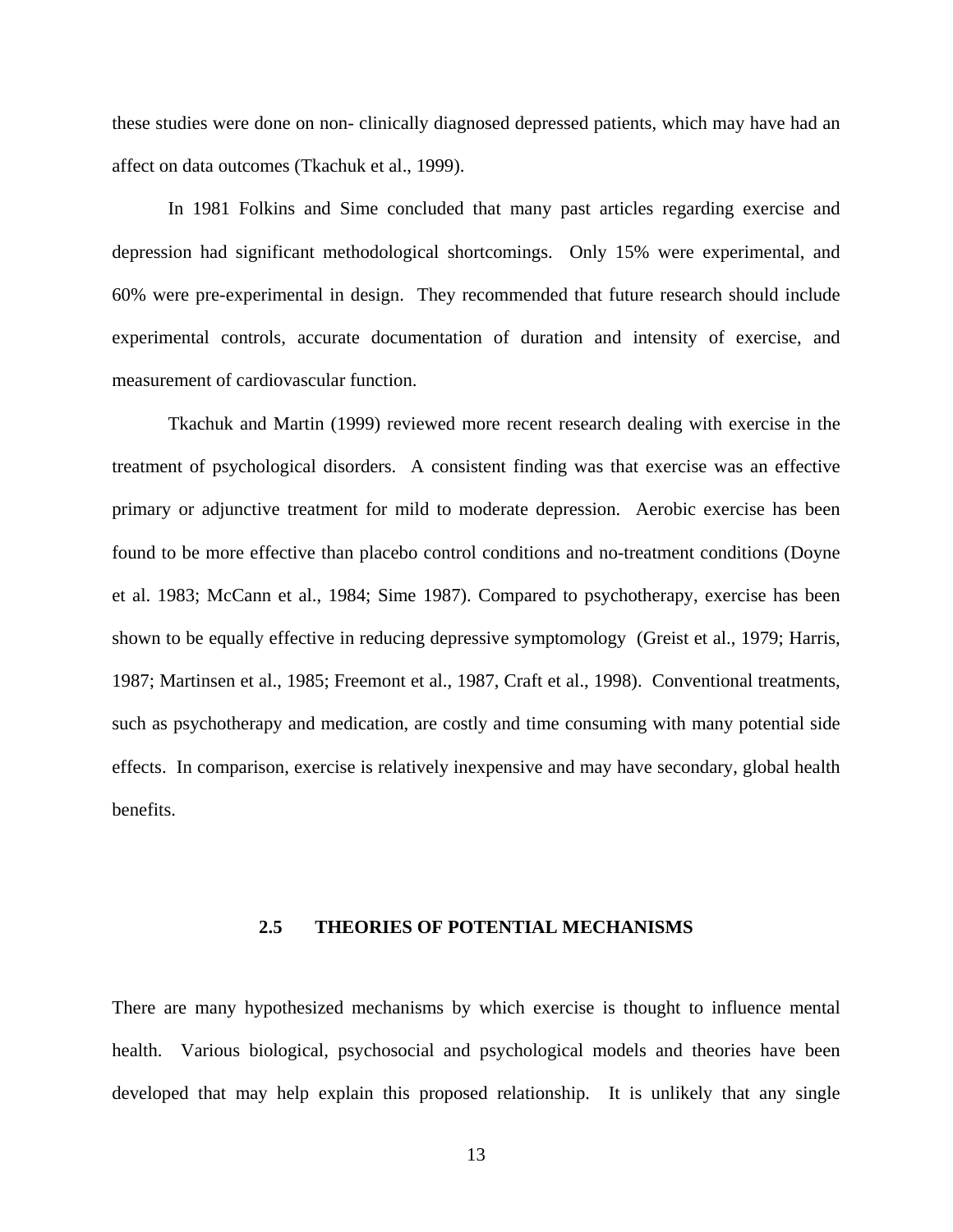<span id="page-24-0"></span>mechanism accounts for the exercise and mental health relation. Further research should address each of the following potential explanations.

#### **2.5.1 Psychosocial/Psychological Mechanism Theories**

Many proposed explanations by which exercise may influence mental health focus on mechanisms involving psychosocial or psychological rationales. Individual theories are described below.

#### **2.5.1.1 Self Esteem Theory**

There is an established link between depression and negative self-evaluation, including low selfesteem (Leary 1995; Roberts 1997) and self-efficacy (Bandura et al, 1999). It is hypothesized that effective depression interventions are successful in part, by improving self-evaluations. Research suggests that exercise increases overall self-esteem (Bosscher 1999; Ossip-Klein et al, 1989), exercise self-efficacy (McAuley et al 2000), body image (Bosscher 1999; McAuley et al., 2000) and physical self-worth (McAuley et al. 1997). This suggests that the antidepressant effects of exercise may be mediated by improved self-evaluations.

#### **2.5.1.2 Mastery Theory**

Sondstroem's (1978) model for physical activity assumes that involvement in activity increases physical ability. As individuals take pride in their bodies, they continue to exercise, thereby maintaining or increasing fitness. More physical activity leads to higher perceptions of physical ability and self-esteem, which results in even more attraction to physical activity; thus continuing a positive cycle.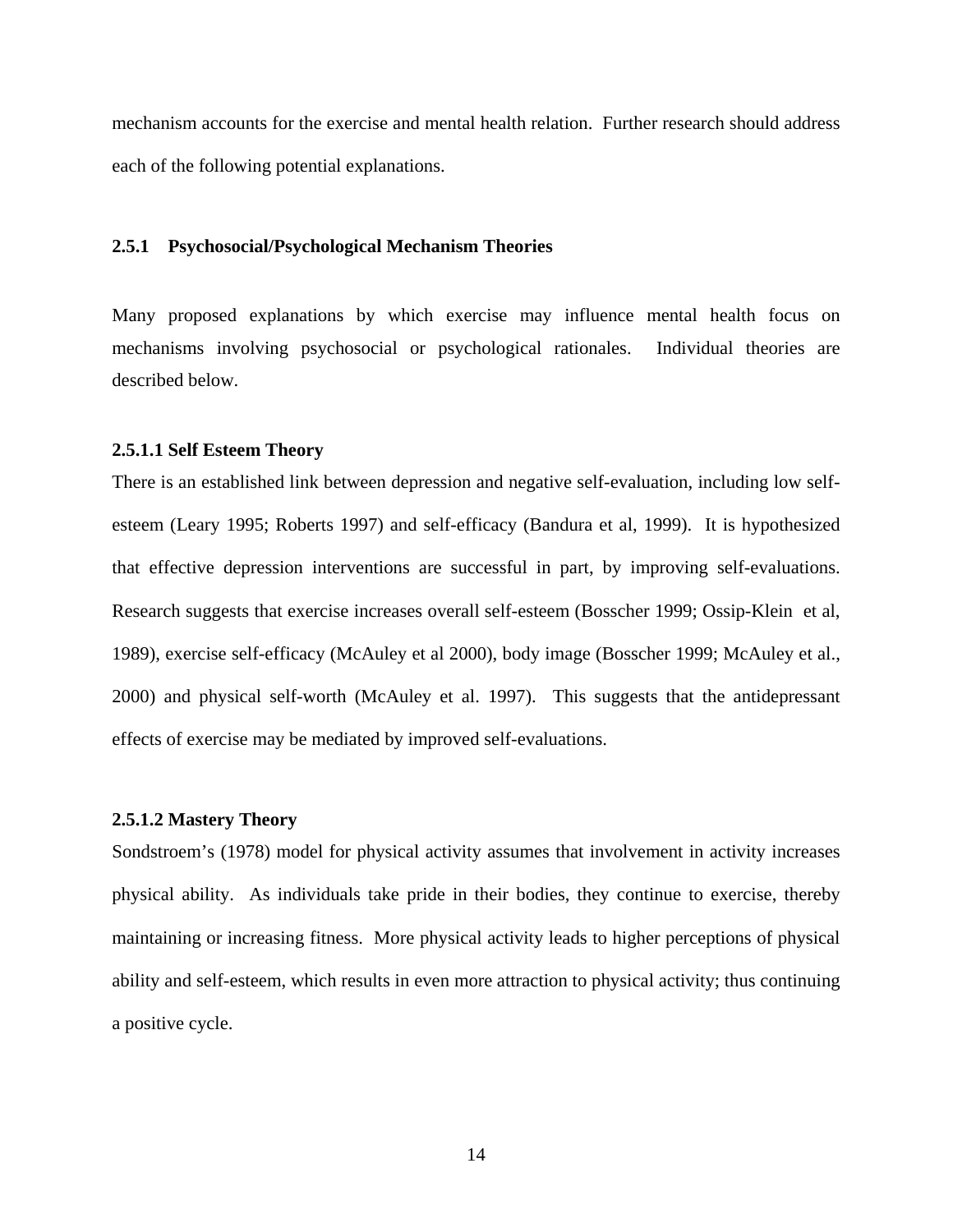## <span id="page-25-0"></span>**2.5.1.3 Distraction Theory**

The distraction theory was originally conceptualized by Bahrke & Morgan (1978) in a study that compared anxiety level between walking on a treadmill, meditating or resting in a chair. They found all three groups decreased levels of anxiety after treatment. They concluded that exercise could serve as a distraction from stressful stimuli. Later research showed that exercise distracts subjects from less favorable analytical thoughts (Just, 1997; Nolen-Hoeksema et al., 1993).

## **2.5.1.4 Behavioral Activation**

Exercise may serve as a behavioral activation, which is a key component of Cognitive Behavioral Psychotherapy (Hollon 2001). Behavioral activation can be described as a therapeutic process that emphasizes structured attempts to encourage involvement with rewarding experiences. This produces corresponding improvements of mood and thought patterns. Improvement of mood leads to further interaction with experiences creating a decline in depressive symptoms.

## **2.5.1.5 Social Reinforcement**

Others have theorized that beneficial effects of exercise are the result of social reinforcement that new participants may receive from the activity (Hughes 1984). Depression often leads to selfisolation. Isolation leads patients to miss out on positive social exchanges that could potentially relieve symptoms of their disease. Studies that incorporate group or supervised activity introduce a social component that would, for many clients, otherwise not exist.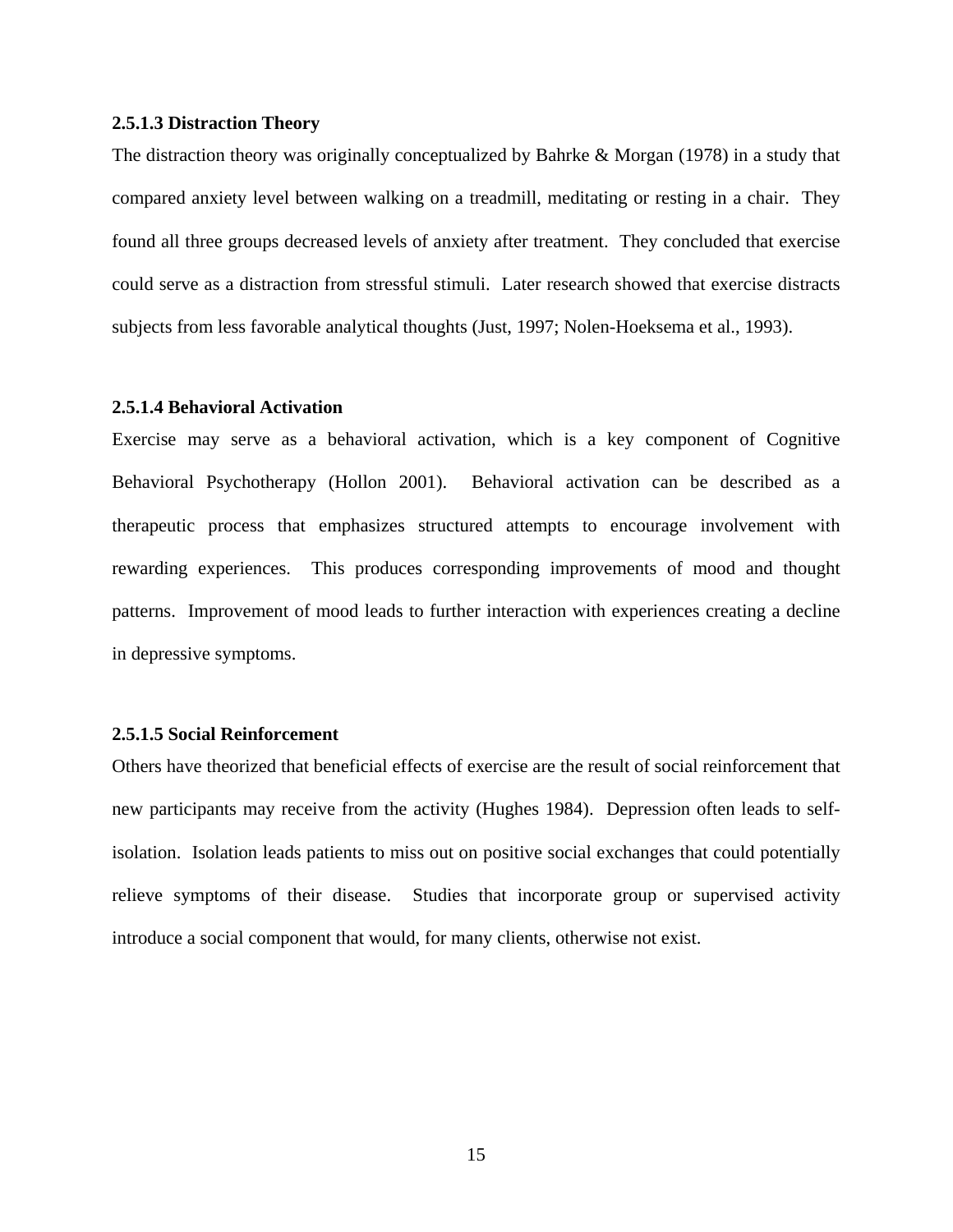## <span id="page-26-0"></span>**2.5.2 Biological Mechanism Theories**

Many proposed explanations by which exercise may influence mental health focus on biological mechanisms. Individual theories are described below.

## **2.5.2.1 Hyperthermic Model**

The hyperthermic model suggests that the elevation in body temperature during exercise is the stimulus for relieving depressive symptoms. The alteration in psychological state is theoretically manifested in many responses that are managed by the hypothalamus. The belief that elevating body temperature can be therapeutic is longstanding. Research has shown that total body warming reduces muscle tension (DeVries et al, 1968). Later in a counterbalanced design, high intensity exercise and passive heating produced similar increases in slow wave sleep (relaxation effect) and that exercise may be a vehicle for those effects (Horne et al. 1983). Support for this theory has been mixed. There are many studies that have failed to show a positive relationship between temperature increase, exercise and psychological states. It is now thought that there are more comprehensive models that better explain the relationship between exercise and depression (Daley, 2002). Temperature and mood regulation are also postulated to be linked through the circadian rhythm system.

## **2.5.2.2 Endorphin Hypothesis**

It is hypothesized that the euphoria that often accompanies an acute bout of exercise is caused by the production or release and subsequent binding of endogenous opiods to receptor sites in the brain (Steinberg et al., 1985). Research on rat brain tissue suggests that significant increases in opiate receptor occupancy occur after exercise (Pert et al., 1979; Wardlaw et al., 1980). In 1982, Christie and Chesher demonstrated that mice became addicted to swimming, if they exercised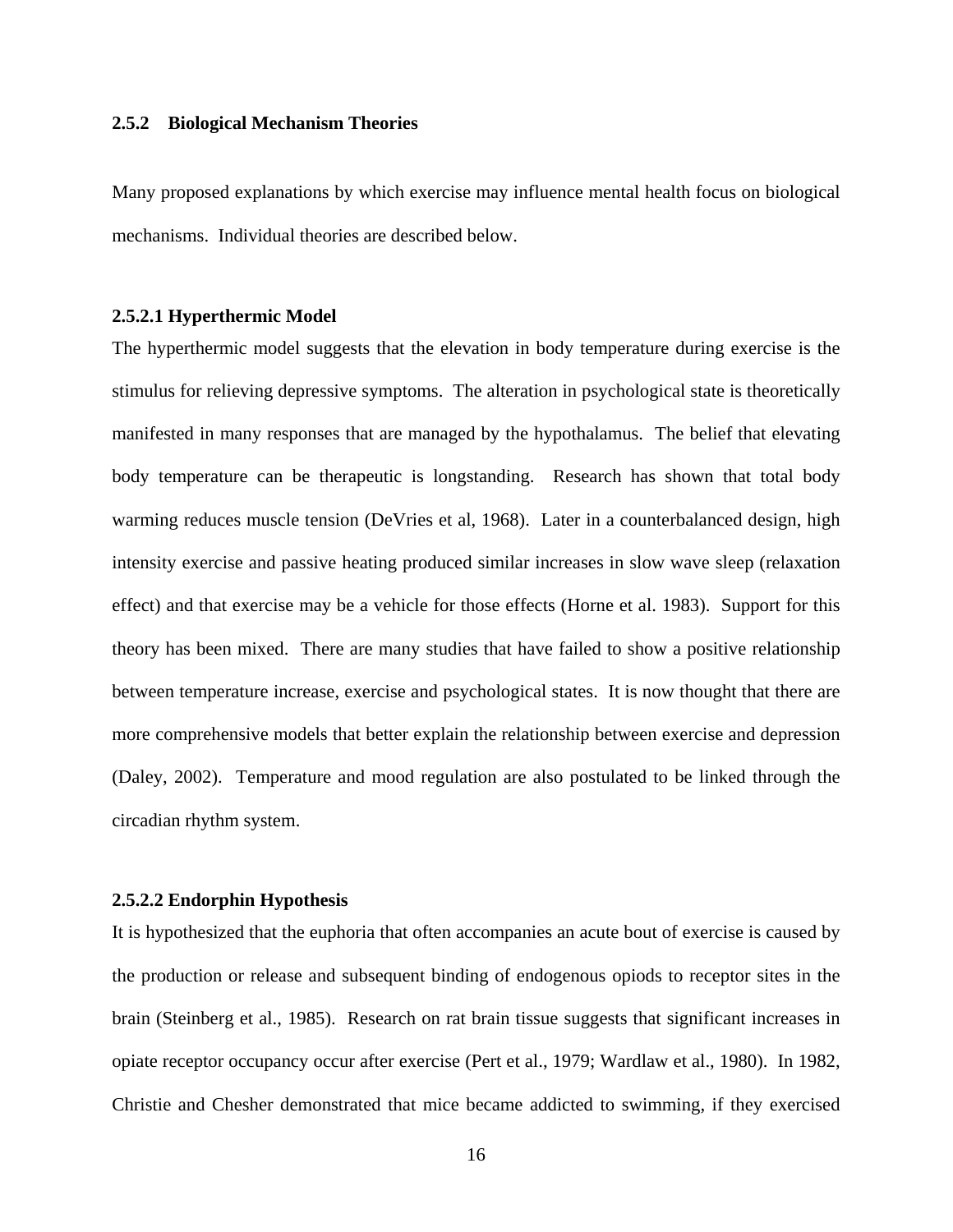<span id="page-27-0"></span>regularly. Because of the inherent problems of examining endorphin receptor site occupancy in human brains, research has attempted to quantify endorphin levels after exercise in peripheral locations outside of the blood-brain barrier. Farrel (1989) suggested that exercise does not alter the blood-brain barrier in a way that allows peripheral endorphins to act directly upon the brain. The blood-brain barrier impedes the movement of opiate substances from the blood to the brain. Therefore, the exercise induced increase in beta-endorphins may not be responsible for the "euphoria" secondary to exercise. However, given the difficulty in measuring the concentration of endorphins in the cerebral spinal fluid, this theory is difficult to test.

## **2.5.2.3 Central Monoamines**

Serotonin, noradrenaline and dopamine, have long been implicated in the etiology of depression (Delgado, 2000; Hirschfeld 2000). Current theories emphasize the complexity of the role of monoamines on the functioning of specific brain regions (Klimek et al., 1997) and in treatment of subsets of depressed patients (Charney 1998; Schatzberg 1998). If abnormal levels of monoamines are responsible for depression, it follows that depression could be treated by normalizing monoamines. There is experimental evidence that supports this hypothesis.

Animal studies have suggested that exercise affects the central nervous system noradrenaline levels and metabolism (Dunn et al. 1996) in general. They also show specific brain regions are associated with stress reactivity (Dishman 1997) and learned helplessness (Dishman et al. 2000). In humans, plasma data provide poor estimates of central nervous system (CNS) amine levels, however some studies did find that exercise is associated with increases in plasma monoamine levels (Chaouloff, 1997; Weicker 2001). Also, research indicates that exercise increases the concentration of free fatty acids and free tryptophan levels. This may lead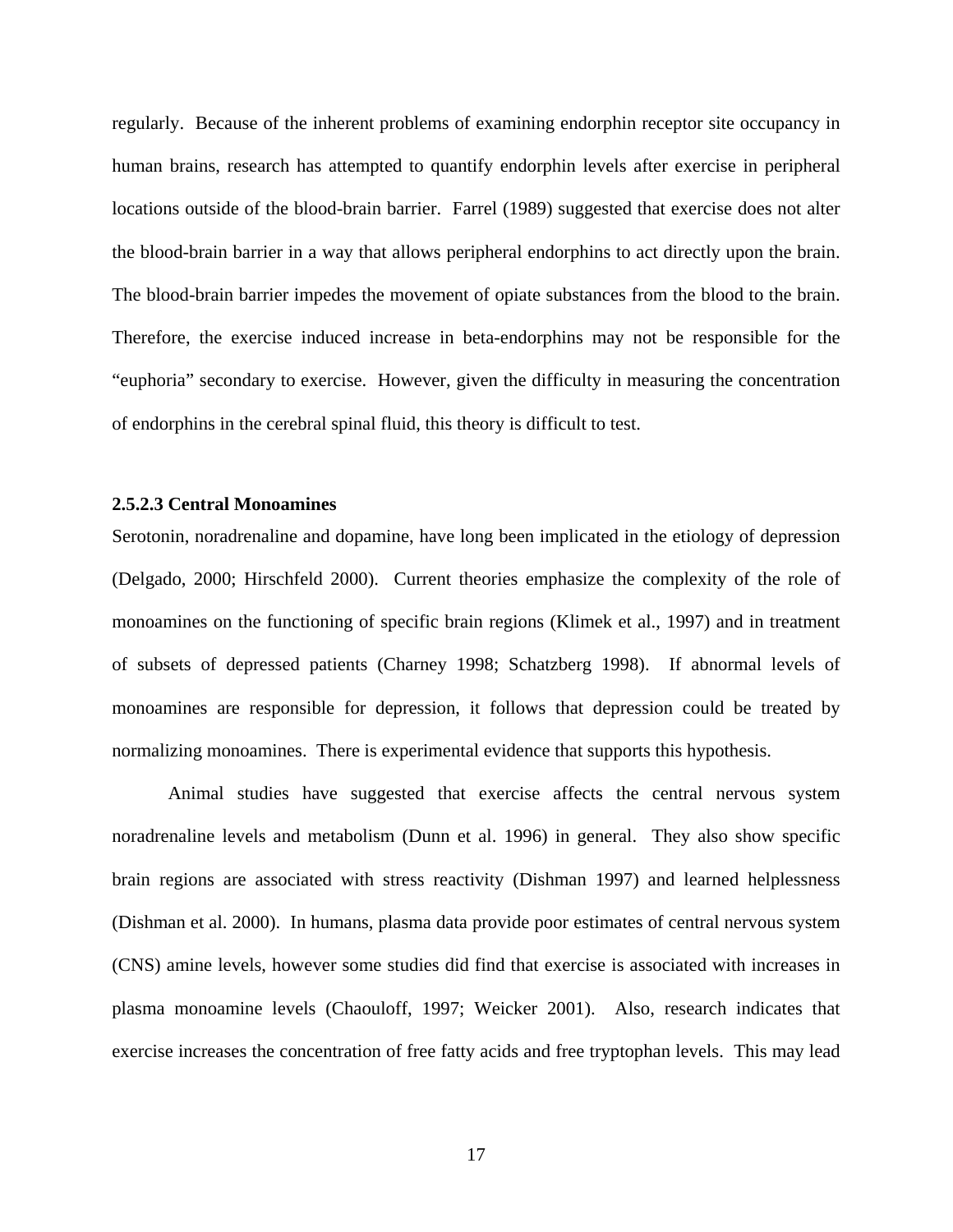<span id="page-28-0"></span>to an increased rate of serotonin synthesis by increasing CNS availability of amino acid precursors (Blomstrand et al. 1988).

#### **2.5.2.4 Imbalance in Hypothalamic-Pituitary-Adrenal Axis (HPA) Functioning**

Prior to describing the imbalance in the HPA axis, it is important to first explain the normal HPA functioning. Research is beginning to show that the HPA axis may be thought of as the body's energy regulator. It is ultimately responsible for controlling virtually all of the hormones, nervous system activity and energy expenditure in the human body, as well as modulating the immune system.

When the body is exposed to a stressor, the adrenal cortex releases cortisol. Multiple processes control the execution of cortisol release. First, the paraventricular nucleus (PVS) of the hypothalamus ultimately has control of the cortisol release. The hypothalamus will release corticotropin-releasing hormone (CRH) when a stress occurs. CRH then acts on the pituitary gland, which in turn, stimulates the release of adrenocorticotrophic hormone (ACTH). ACTH causes the adrenal cortex to release cortisol. CRH and ACTH are released in short pulses, each of which causes roughly a 15 minute sustained release of cortisol from the adrenal cortex with a half-life of approximately 100 minutes in the blood. Prolonged release of ACTH causes the adrenal cortex to increase in size, presumably to cope with the larger need for cortisol production. In contrast, long-term ACTH deficiency causes the adrenal cortex to shrink. Negative and positive feedback mechanisms ensure that cortisol production stays within certain physiological limits, depending on a person's current requirements and stress level (Tipperman 1980).

Similar to the central monoamine theory, imbalances in HPA axis functioning have been linked to depression. It is well established that depressed patients tend to have higher baseline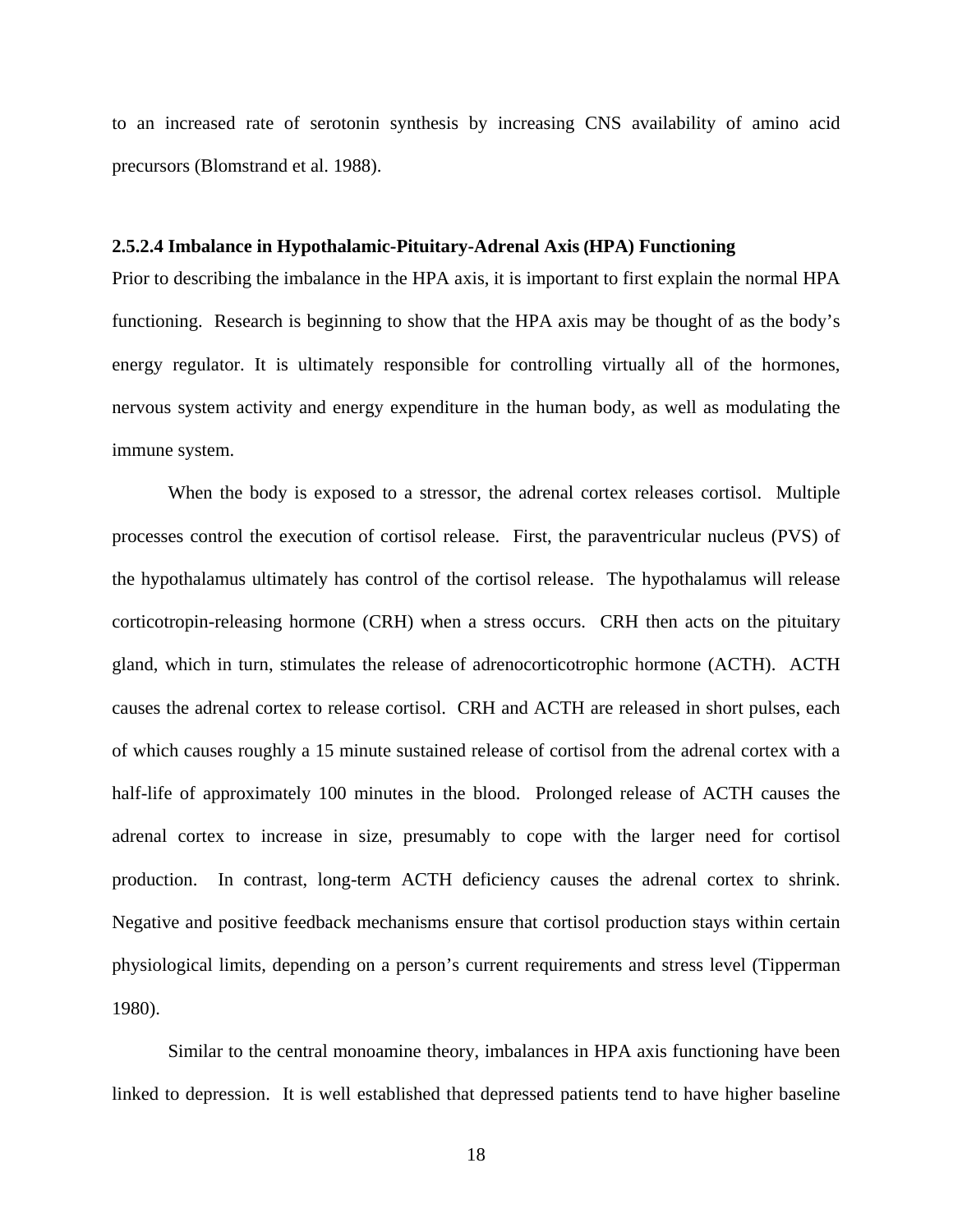<span id="page-29-0"></span>basal cortisol levels (Akil et al, 1993; Lesch et al. 1988). Depression is generally marked by hyperactivity of the HPA axis and exercise training can lead to an attenuation of the axis response to stress. Dienstbier (1991) summarized the results of several studies by stating that exercise training resulted in physiological "toughness" marked by a delay in the HPA axis response to stress. Research in humans has been largely consistent with this model. Exercisetrained humans exhibit a hyposensitive HPA axis response to an exercise challenge (Wittert GA et al, 1996) and mental stress (Blumenthal et al. 1991).

## **2.5.2.5 Allostatic Load Theory**

Allostasis was originally referred to by Sterling and Eyer (1988) who defined it as a physiological process involved in the adaptation to acute stress. It was described as the process of the internal environment adapting to meet the perceived and anticipated demand. McEwen (2002) expanded this theory to include the concept of a set point that changes because of the need to maintain homeostasis. The hormonal response to a threat may promote survival in the short term. However, if recovery from the acute event is incomplete, elevated resting levels of stress hormones may have a profound impact on psychological and physiological function resulting in an "allostatic load". This concept links the protective and survival values of acute responses to stress to the adverse consequences of chronic stress. Identification of techniques to lower the psychobiological allostatic load could provide insight into improved methods to prevent and treat mental disorders.

Many neurotransmitters, neuropeptides, and hormones have been linked to the acute psychobiological response to stress and the long-term psychiatric outcome. The roles of these neurotransmitters, neuropeptides, and hormones have been shown to be altered by stress and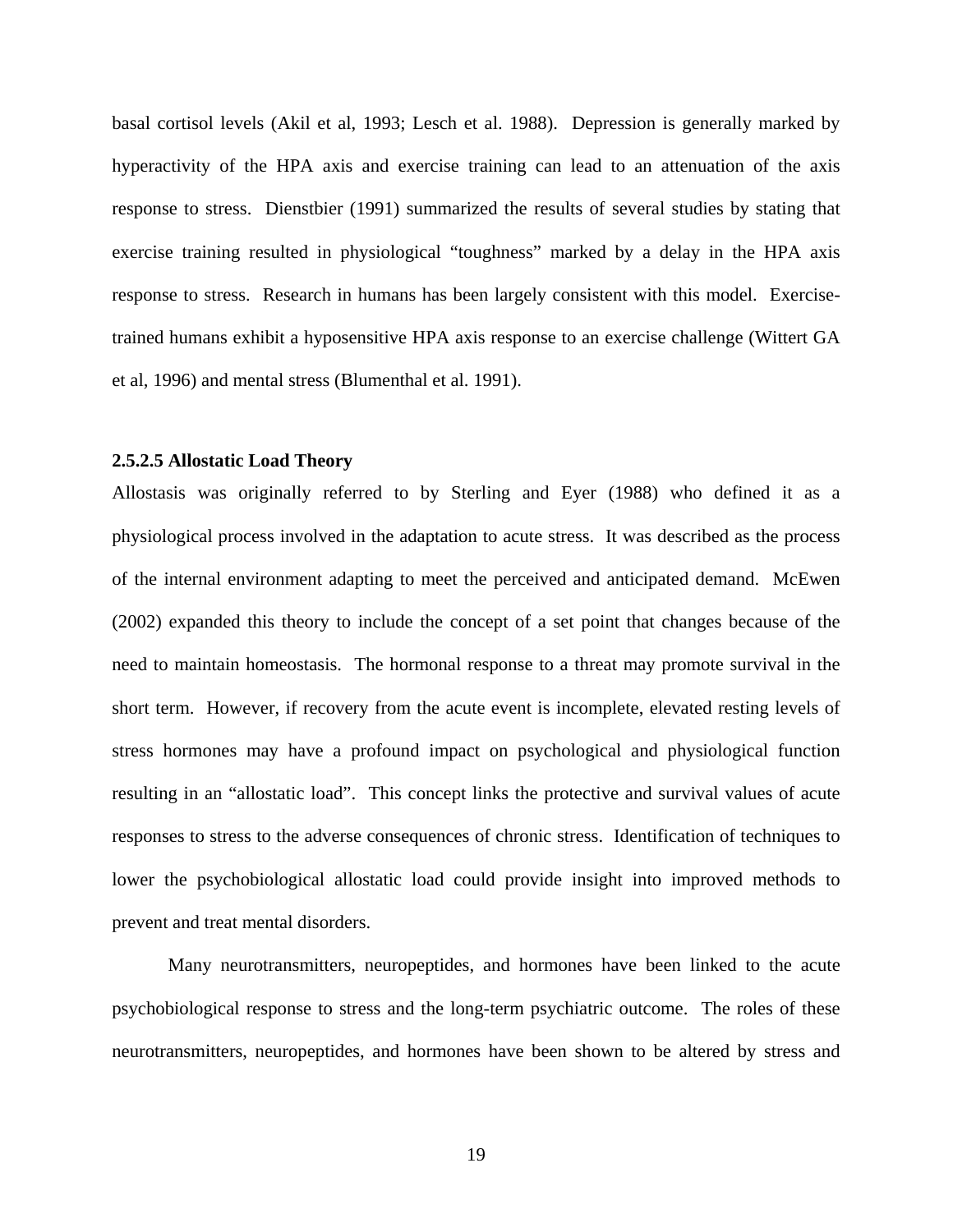<span id="page-30-0"></span>have important functional interactions. They mediate neural circuits relevant to regulation of reward, fear conditioning, and social behavior.

Cortisol, Dehydroepiandrosterone, CRH, the locus coeruleus-norepinephrine system, neuropeptide Y, galanin, dopamine, serotonin, benzodiazepine receptors, gonadal steroids and estrogen are all implicated as being contributors, alone or through interaction, to resilience to stress. The hypothesis of allostatic load also states that the cumulative effect of modest dysregulation in multiple systems could be substantial, even if independently they have minimal impact on health.

# **2.6 DEFINING DHEA**

Dehydroepiandrosterone, (DHEA) is a 19-carbon steroid hormone that is classified as a weak androgen (Herbert 1995). DHEA also is known as a prohormone, as it is a precursor of more potent sex hormones. DHEA, is found in the circulation in two forms, one unconjugated (DHEA) and the other conjugated as its sulphate ester DHEAS. DHEAS is present in a higher concentration than DHEA. DHEAS can be thought of as a reservoir and precursor of DHEA, since the interconversion rate between them is high (Longcope 1996). DHEAS concentrations are particularly high in the brain, (Baulieu et al, 1998; Dubrovsky 1997). DHEA and DHEAS can penetrate the blood brain barrier (Baulieu et al, 1998) and act as an inhibitor of gammaamino butyric acid (GABA) receptors. More current research suggests that the only source of brain DHEAS may be from the periphery, specifically the adrenals and gonads (Compagnone, 2000).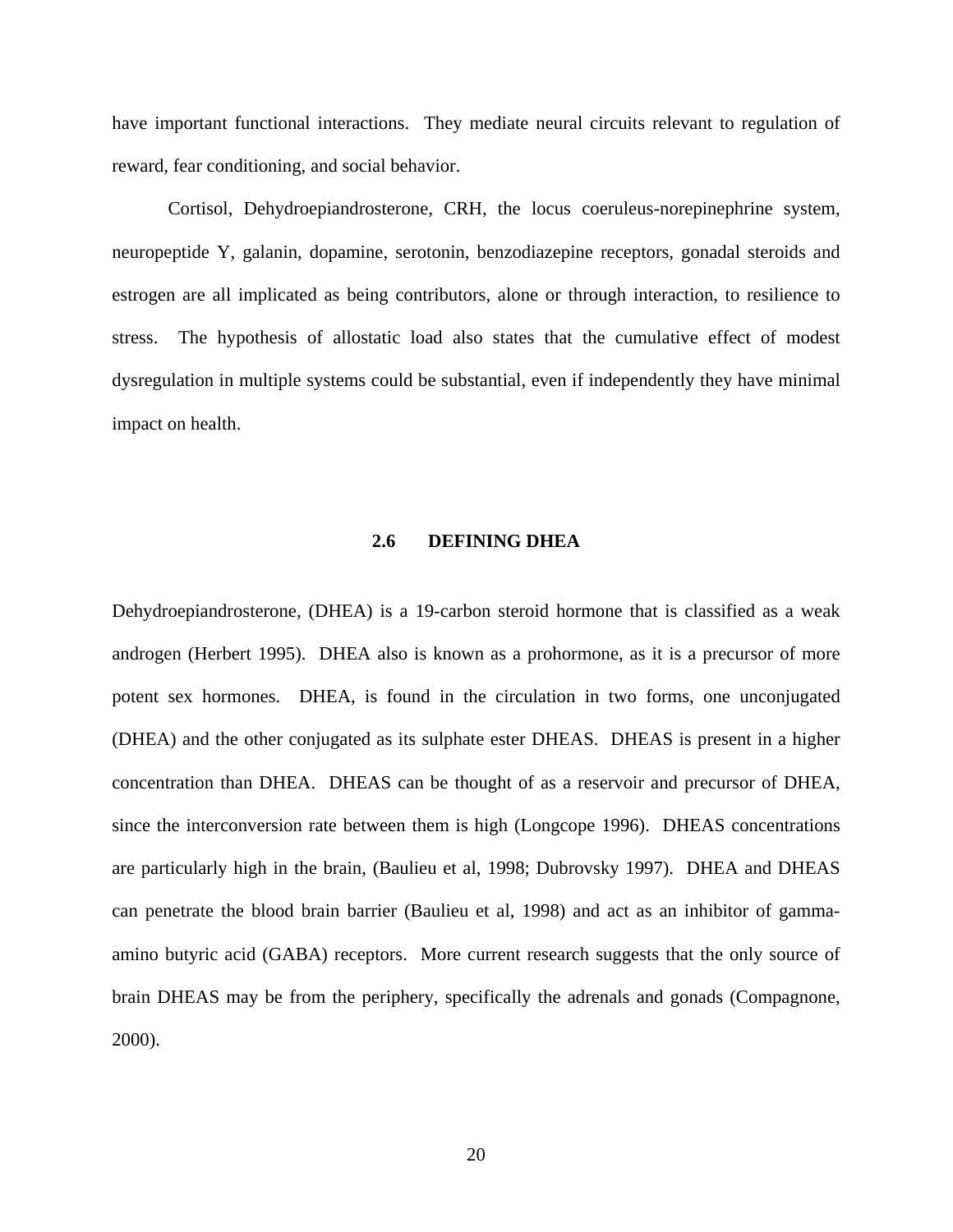DHEAS is the most abundant circulating steroid hormone in the body (Herrington 1998) and has a very high turnover rate, which suggests that it is a biologically active hormone. A physiological role for DHEAS remains unclear and a deficiency state has never been described (Ebeling 1994).

Metabolism of DHEA and DHEAS differ. DHEA circulates in the blood bound mainly to albumin with only minimal binding to globulin. A small amount of DHEA circulates freely. DHEAS, is more strongly bound to albumin, none is bound to globulin, and a small amount is free (Longcope 1996). DHEA, but not DHEAS, has a circadian rhythm related to the secretion of adrenocorticotrophic hormone (ACTH) (Liu, et al. 1990). DHEA falls considerably during three hours post awakening but remains stable after that. DHEAS has a long half-life in the circulation and exhibits little circadian rhythmicity (Goodyer at al., 1996).

It appears that DHEA and DHEAS levels provide a constant and stable index of underlying adrenal steroidogenic capacity (Wuest et al., 2000). Individual differences in levels of DHEA and DHEAS seem robust and consistent (Hucklebridge, 2005).

The effects of DHEA are complicated, as it is hard to assess whether actions can be attributed to DHEA, its metabolites, or a combination of both. DHEA effects appear to be gender specific. In addition, DHEA may differentially affect women based upon their menopausal status. The age of person also has an impact on the action of DHEA (Regelson, 1994).

In humans, DHEA and DHEAS levels in the fetus are high, but the secretion decreases soon after birth and remains low until the adrenarche (Hopper, 1975) when it peaks around ages 20-25 years. The concentrations of DHEA and DHEAS then decline at a rate of about 10% per decade to values of 20% to 30 % of peak at approximately 70 to 80 years of age. This age

21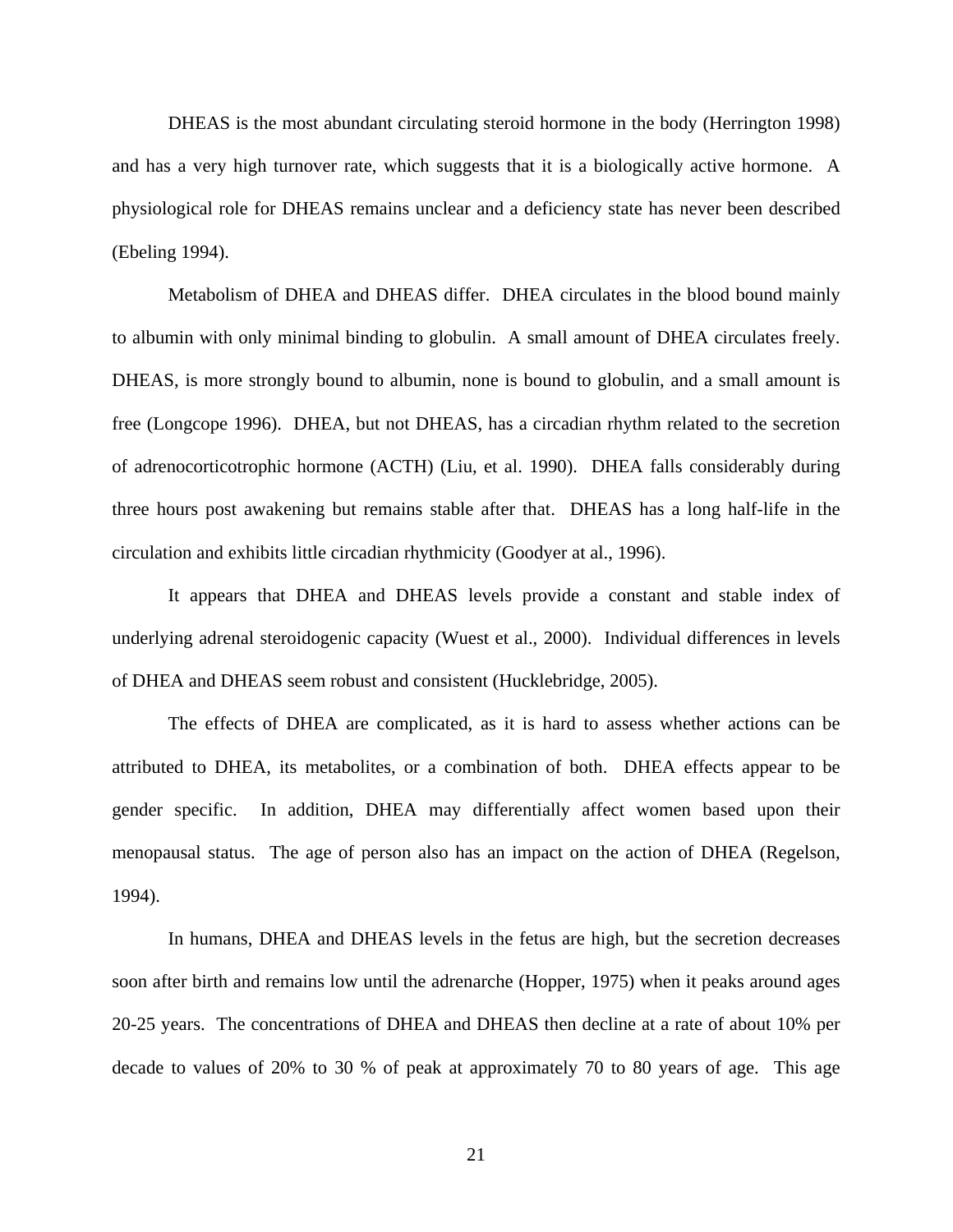<span id="page-32-0"></span>related decrease has lead clinicians to promote DHEA as therapy for the cognitive impairment associated with aging. Results of clinical trials, which lasted from 3 to 12 months, suggested such a role was possible. (Morales, et al 1994; Morales, et al 1998)

Browne, et al (1992) suggested that DHEA and/or DHEAS may act as antagonists of glucocorticoids. The finding that healthy persons with high ACTH-releasing hormone and cortisol responses to exercise exhibit higher baseline levels of DHEA and DHEAS suggests that DHEA might enhance the hypothalamic-pituitary-adrenal response to exercise. (Deuster 2005)

## **2.6.1 DHEA/DHEAS AND MENTAL ILLNESS**

DHEA has been thought to play a role in multiple medical and psychological disorders. Levels of DHEA have been shown to be lower in individuals with type II diabetes, coronary artery disease and rheumatoid arthritis (Masi, 1995). Similarly, low levels have also been noted in individuals with chronic fatigue syndrome (Scott 1999). DHEA has been shown to be low in subjects who suffer from depression (Michael, 2000; Wolkowitz, 1997; Goodyer 1996), anorexia (Zumoff et al, 1983) and schizophrenia (Oades 1994). As a generalization, reduced levels of DHEA have been found in most of those disorders thus far been reported (Figure 1), although that finding does not prove that it is causal (Corrigan, 2002).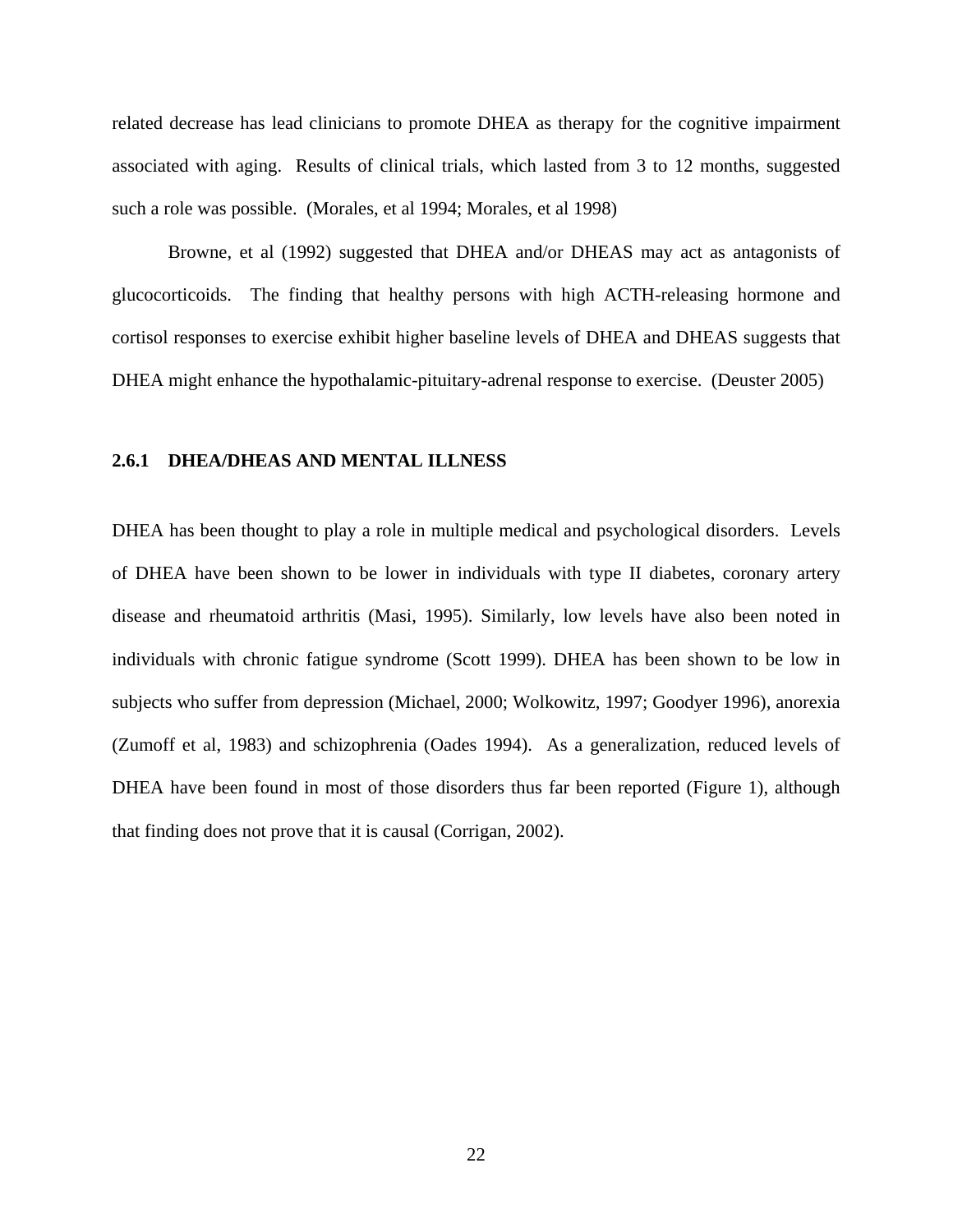<span id="page-33-0"></span>

**Figure 1** DHEA in Healthy vs. Mentally Ill Subjects

Yen, et al, reported an increase in physical and psychological well being associated with DHEA supplementation (Yen, et al. 1995). However, most of the evidence for supplementation is extrapolated from animal studies and there is little consensus as to the benefits of DHEA replacement therapy in humans (Hinson 1999). Physical and psychological improvement in 67% of men and 84% of women has been found secondary to DHEA supplementation. Improvement in memory and cognitive functions has been suggested, but results in general have been somewhat disappointing (Barrett-Connor, 1994; Rudman 1990). It still remains to be proven if the changes secondary to DHEA supplementation are beneficial to the aged population (Huppert 2000). DHEA and DHEAS levels decline in Alzheimer's disease unrelated to age (Sunderland, et al. 1989) but this decline is not necessarily linked to the cause of the disease (Schneider 1992).

DHEA may modulate insulin output in men and women (Mortola, 1990; Nestler, 1992) and therefore may have an antidiabetic effect (Nestler, 1992). Men with low levels of testosterone may also have low levels of DHEAS and insulin resistance (Haffner, 1994).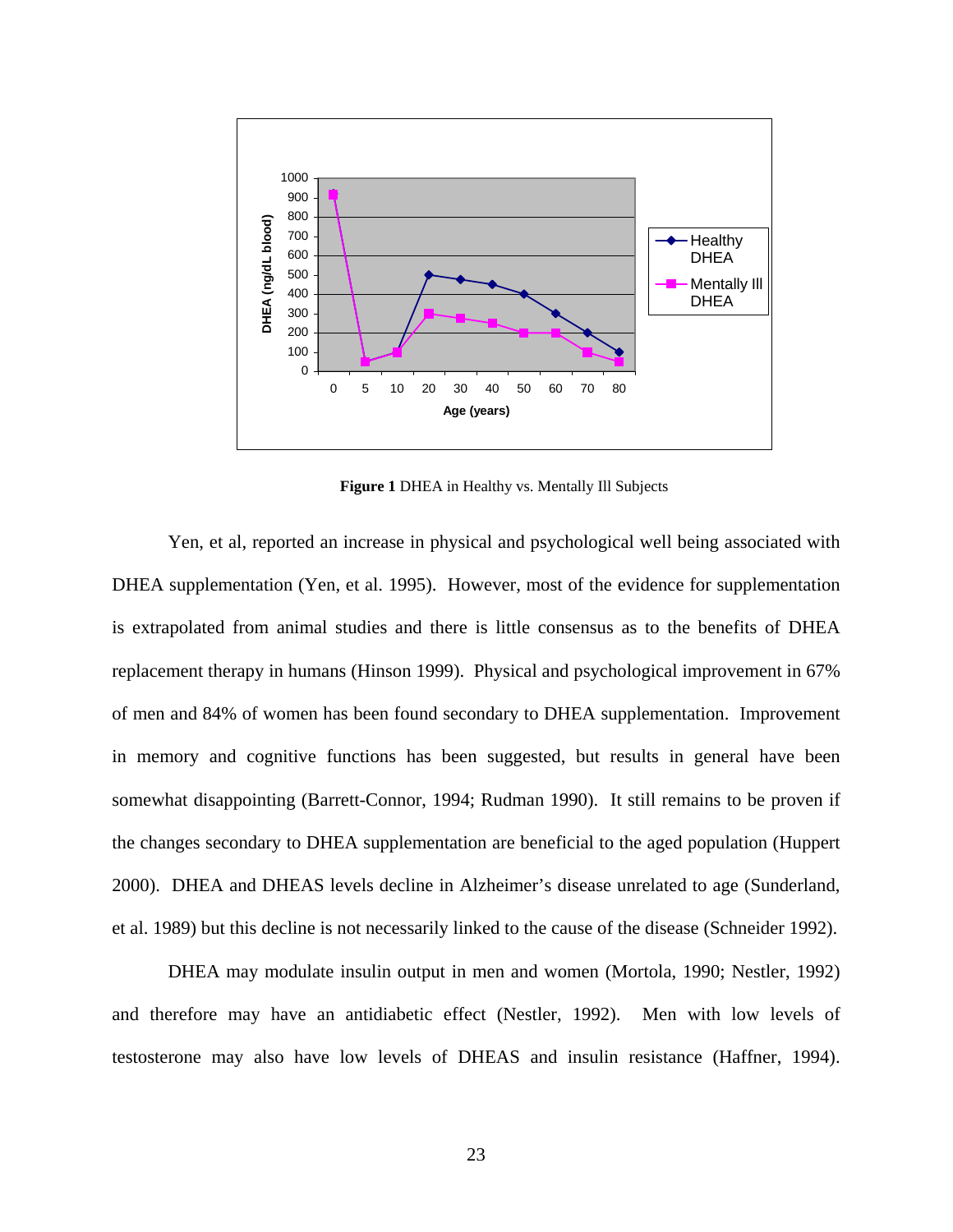<span id="page-34-0"></span>Postmenopausal women given 50 mg of DHEA a day showed enhanced insulin sensitivity and lower blood triglycerides (Casson, 1993).

Coyle and Manji (2002) have hypothesized that cellular resilience may be limited, which leads to neuronal vulnerability to ischemia and hypoglycemia. This hypothesis is a result of the neuronal decline associated with stress and glucocorticoids. This may help unravel the mystery of mood episodes and recurring stress, as seen in bipolar subjects. DHEA, as a known antiglucocorticoid, naturally may reverse the affects of glucocorticoids on the human system.

## **2.6.2 DHEA AND EXERCISE**

Previous studies generally have shown that DHEA and DHEAS levels increase in response to exercise. Significant elevations in DHEA have been found in women who have completed a 10 mile run (Baker 1982) and following treadmill running (Keizer 1987). In 1997, Johnson et. al saw an elevation in DHEA with a 30 minute treadmill exercise bout at 80% of VO2 max in postmenopausal women .

Dressendorfer et. al (1991) found that DHEA levels increased, although not significantly, over a 15 day endurance bike race. The subjects were all trained, healthy individuals and DHEA was measured after 20 hours of recovery. During marathon running, healthy individuals showed a non-significant rise in DHEA levels as well (Ponjee, 1994). Baker's study (1982) suggested that DHEA concentrations are higher among trained individuals when compared to untrained controls. Cumming and Rebar (1983) documented increases in DHEA concentrations in untrained and trained women in response to a graded exercise test.

In 2004, Tremblay studied the effects of acute bouts of aerobic and resistance exercises on DHEA in trained and sedentary individuals. This study found that DHEA increased with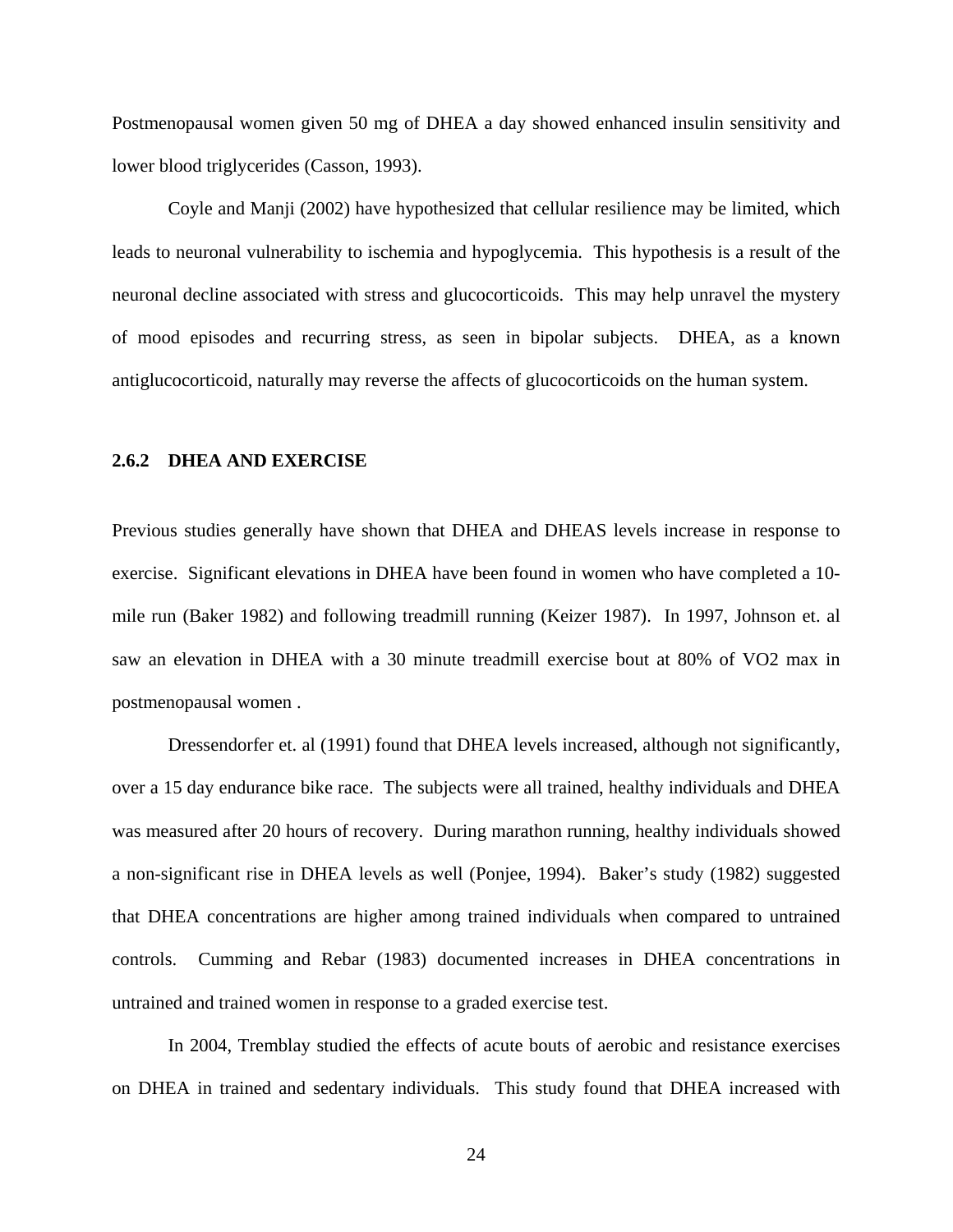<span id="page-35-0"></span>resistance and aerobic exercise, although the response was greater after resistance exercise than a run. The exercise that elicited the longest levels of DHEA elevation proved to be resistance exercise in resistance-trained subjects. This contradicts Hakkinen's findings (2000) that saw no change in DHEA after resistance exercise in elderly men.

## **2.6.3 RESPONSES OF DHEA AND CORTISOL DUE TO MEDICATION**

Bipolar subjects are rarely clinically diagnosed and non-medicated. This issue forces investigation of medication on DHEA. In a study done by Assies et al (2004), DHEA and DHEAS seemed to be a more sensitive indicator of depression and symptom severity than cortisol in medicated but still clinically depressed patients. This indicates that medication may have little or no effect on DHEA and DHEAS production. However, significant and strong inverse associations between DHEAS and the number but not with any specific type of medications have been observed. (Ravaglia et al., 2002) Therefore, medications could be a confounding factor in the present research. Since the number of medications may influence baseline DHEAS levels, it follows that medications could have an impact on the amount of DHEAS change in response to exercise.

## **2.7 SUMMARY**

Exercise has long been used as a means of preventing disease and promoting health and wellbeing. A great deal of scientific evidence supports exercise as being beneficial to mental health. These benefits include a reduction in anxiety, depression and negative mood. There are significant reports' showing that exercise improves self-esteem and cognitive functioning, yet, exercise is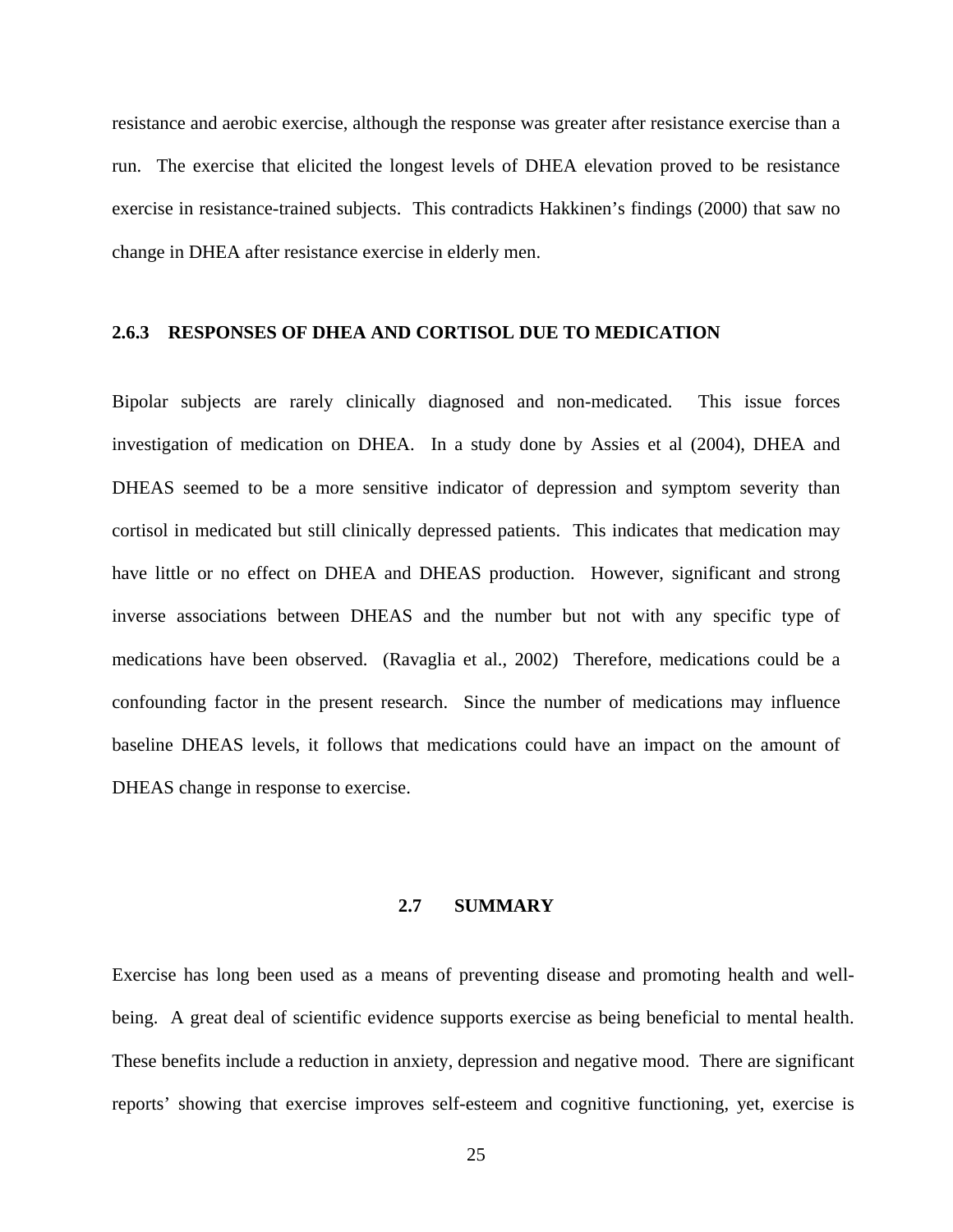seldom recognized by mainstream mental health services as an effective intervention in the care and treatment of mental health problems, specifically bipolar disorder. Exercise may well be an important but neglected intervention in mental health care.

Many studies have shown positive changes in mood state in response to exercise. However the causes of these improvements in mood remain unclear. While many of these studies suggest that there could be a physiological reason for the change, psychological factors such as increased socialization or goal accomplishment cannot be excluded as viable explanations. To our knowledge, no study has examined the change in DHEA or DHEAS in response to exercise in mentally ill subjects. If DHEAS levels in bipolar subjects are shown to increase following submaximal exercise, a profound impact in the treatment of mood disorders could be expected. Ultimately, it is hoped that this inquiry may lead to the incorporation of an exercise routine as part of the treatment for bipolar patients. Exercise, unlike many medications, has no negative side effects and a wide range of positive outcomes when prescribed and applied correctly.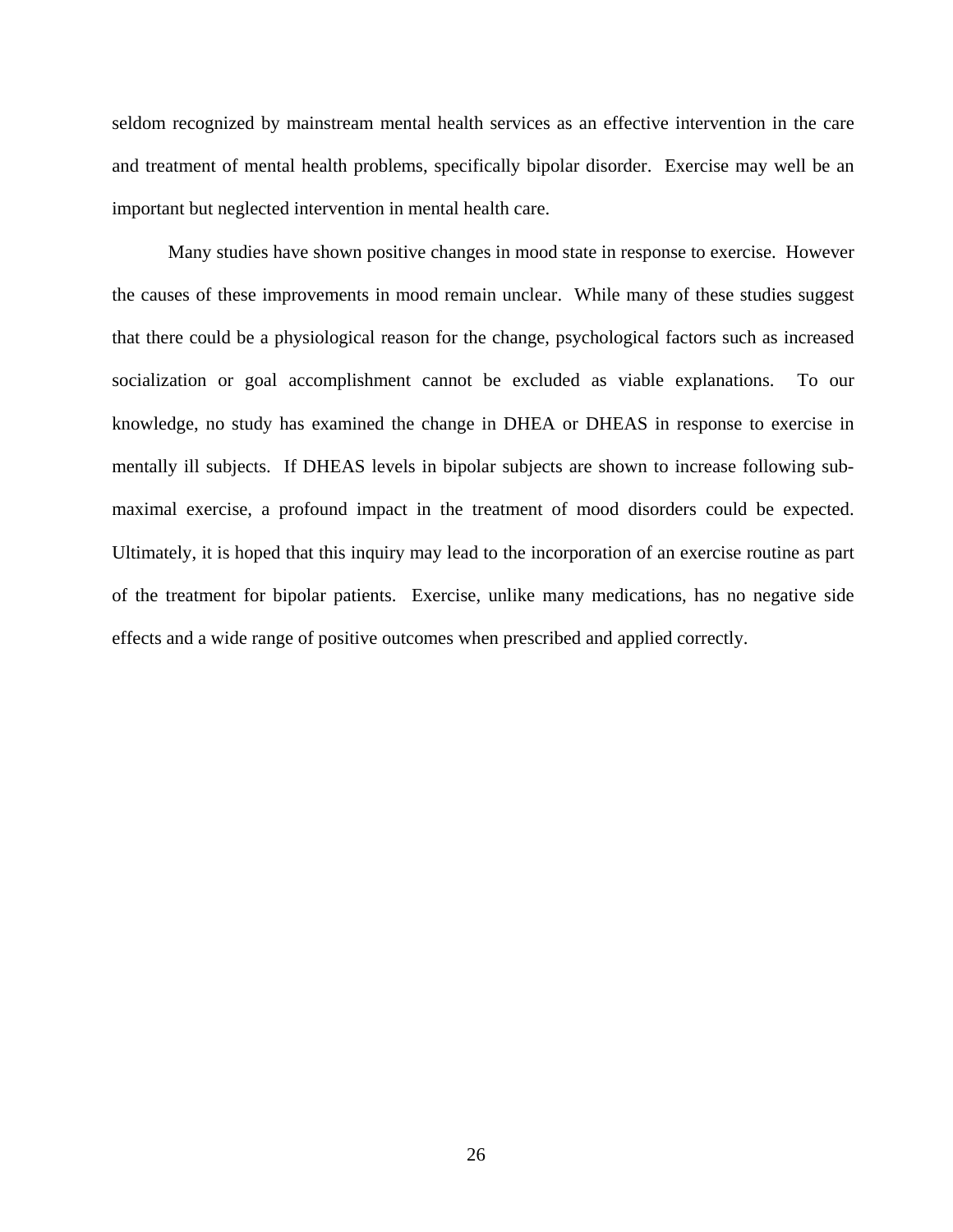#### **3.0 METHODS**

A review of related literature has demonstrated the following: 1) bipolar disorder is an economic and medical concern in the United States today, 2) current pharmacological treatment and behavioral therapy for bipolar disorder is not refined to a perfect solution, 3) exercise has been shown to reduce symptoms of various types of mental illness 4) several theories have linked Dehydroepiandosterone (DHEA) and its sulphate ester (DHEAS) to depression and other mental disorders 5) an acute bout of exercise may change DHEAS levels which may cause a reduction in the depression symptoms seen in bipolar disorder.

Despite the findings that exercise may play a significant role in reducing the symptoms of bipolar disease, clinicians rarely include exercise as part of their treatment plan. The goal of this investigation is to better understand the impact of an acute bout of exercise on DHEAS levels in bipolar patients. This information may be the basis for the use of aerobic exercise instead of or in conjunction with the current standard treatment, which typically involves prescription medications. Information generated in this investigation may lead to improved treatment outcomes, decreased costs associated with the disorder, and improved health of patients.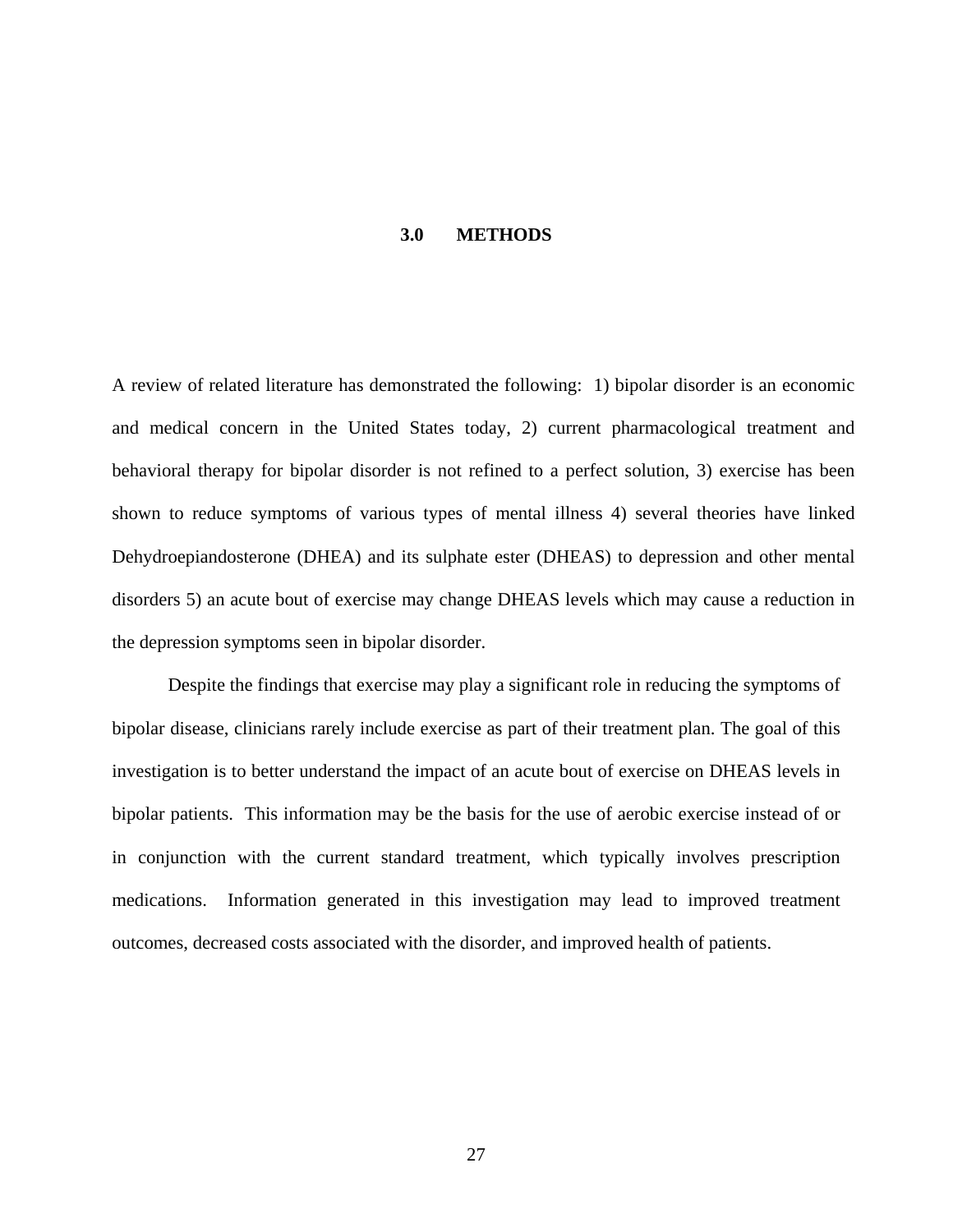#### **3.1 SUBJECT POPULATION**

Male and female outpatients, aged 18-65 years who were participants in the Bipolar Disorder Center for Pennsylvanians (BDCP) and who had been diagnosed with Bipolar Disorder served as subjects for this investigation. The racial, gender, and ethnic characteristics of the subject population reflected the demographics of Pittsburgh and the surrounding areas and/or the patient population of the University of Pittsburgh Medical Center. No exclusion criteria were biased on race, gender, or HIV issues.

Patients were asked by their primary BDCP psychiatrist to participate in this study if the psychiatrist believed an exercise session would be appropriate for that individual. Some participants of the BDCP suffered from other mental co-morbidities, such as panic disorder or severe anxiety. The treating psychiatrist concluded this study to be over stimulating and inappropriate for such patients.

Appropriate physician referrals were forwarded to the primary investigator, who contacted potential subjects to discuss participation in the study.

When a power analysis was run, it was determined that 27 subjects were needed to achieve statistical significance at  $p < .05$  with a medium effect size.

## **3.1.1 Inclusion Criteria**

- 1. Provided written informed consent before enrollment and any study-specific procedures were conducted.
- 2. Male and female patients between 18-65 years of age.
- 3. Met DSM-IV criteria for Bipolar I or Bipolar II disorder.
- 4. Outpatient status.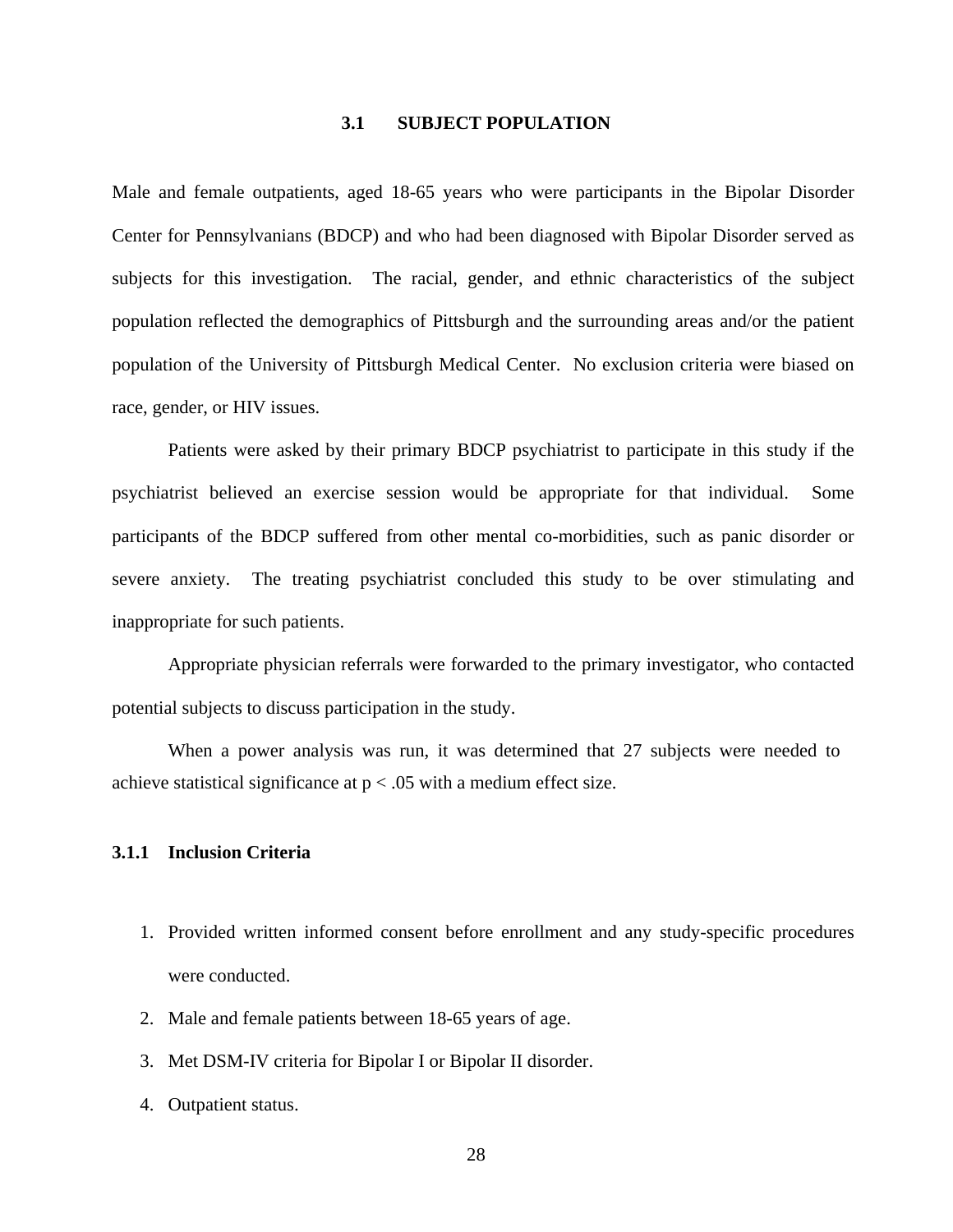## **3.1.2 Exclusion Criteria**

- 1. Women who were pregnant.
- 2. Previous occurrence of myocardial infarction.
- 3. At time of study receiving Beta Blocker treatment.
- 4. Type I or Type II diabetic.
- 5. Unable to perceive performing aerobic exercise of  $70\% + 5$  beats/min of age predicted heart rate maximum for a minimum of 30 minutes.

# **3.1.3 Recruitment Procedures**

Subjects were referred to the study by their BDCP psychiatrist (Drs. Denko, Spiker, Friedman, or Fagiolini) if it was believed that their patient would tolerate exercise. No cold calling occurred. The primary investigator (PI) discussed the research project with the potential subject. If he/she expressed interest in the study, the PI read the prescreening script (Appendix A) to determine participant eligibility. Next, the investigator asked the potential subject the seven questions listed on the Physical Activity Readiness Questionnaire (PAR-Q) (Appendix B). In addition to the PAR-Q, all potential subjects completed a medical history questionnaire (Appendix C). Both forms were helpful in determining participant safety and eligibility. Lastly, a medical clearance (Appendix D) was signed by all subject's primary care physicians which indicated all subjects were deemed safe to participate in the exercise protocol.

The Principal Investigator obtained an informed consent (Appendix E) after the objectives, procedures, and a clear explanation of the risks and benefits of the study were presented. The voluntary nature of research participation was clearly explained, as well the alternatives for non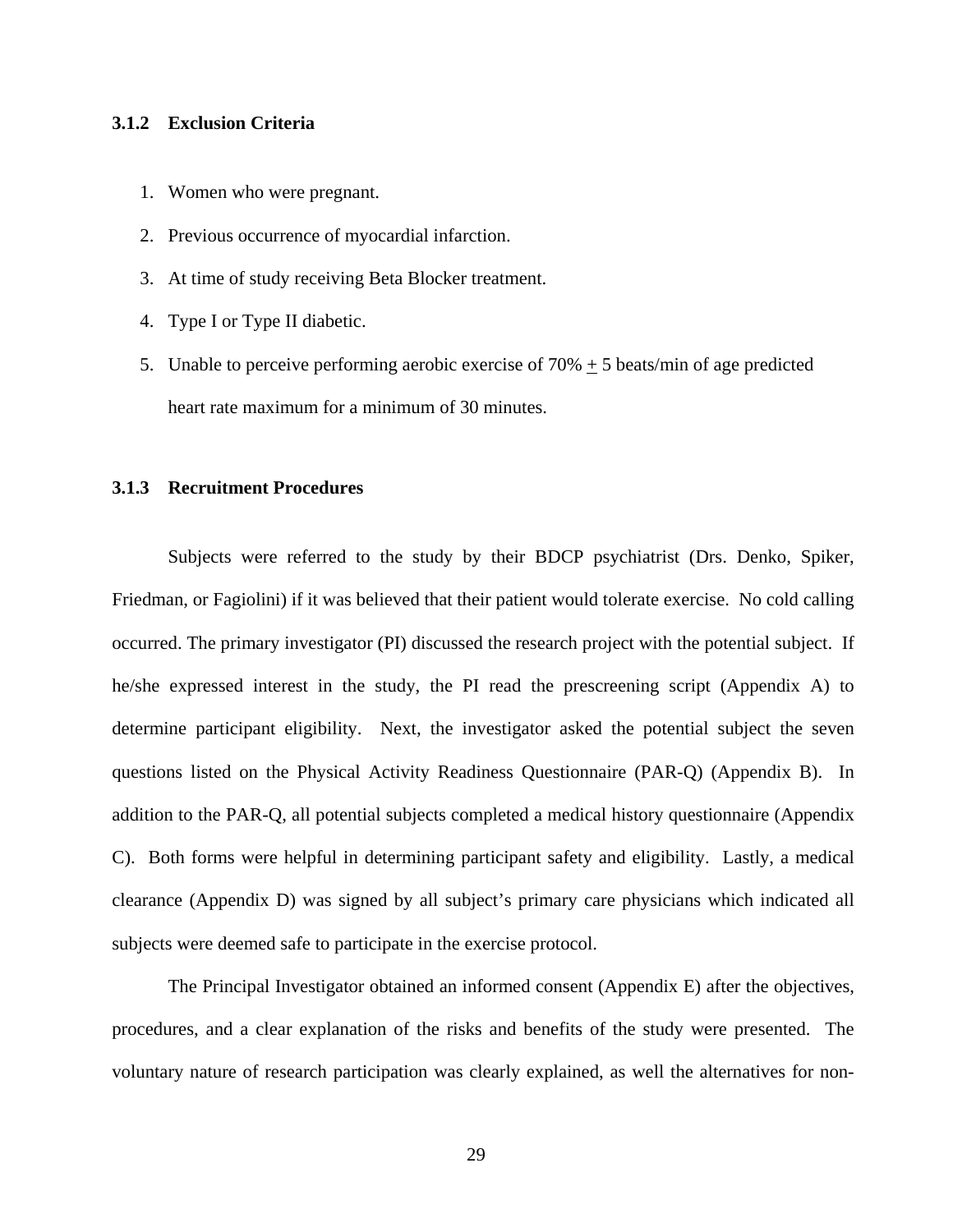research treatment. A copy of the signed informed consent form was given to the patient and the original placed in the subject's research file. All files were kept in a secured cabinet to maintain confidentiality. All procedures were approved by the Biomedical Institutional Review Board at the University of Pittsburgh prior to the start of this study.

# **3.2 EXPERIMENTAL DESIGN**

This was an experimental trial with 27 participants. Baseline measurements included body weight, height, body composition, waist to hip ratio, serum DHEAS, resting blood pressure and resting heart rate. All medications taken by the subject were recorded. This trial consisted of subjects walking or jogging on a motor driven treadmill for 20 minutes at an intensity that resulted in a heart rate response of 70% +5 bpm of his/her age-predicted maximal heart rate. Body composition and body fat distribution analysis was used to help inform the subject of his/her current health status and assisted in describing this cohort. Figure 2 describes the flow of testing procedures.

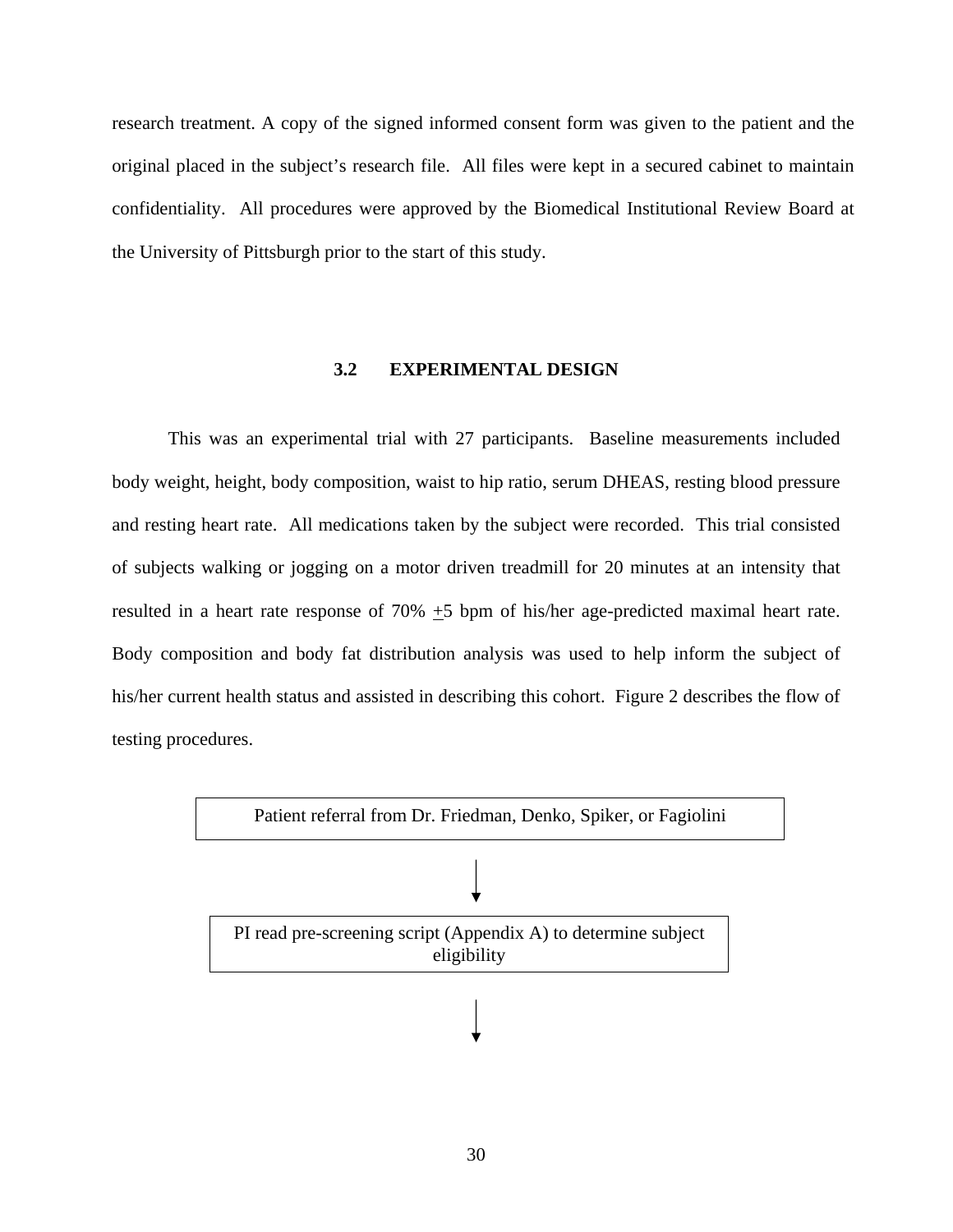

31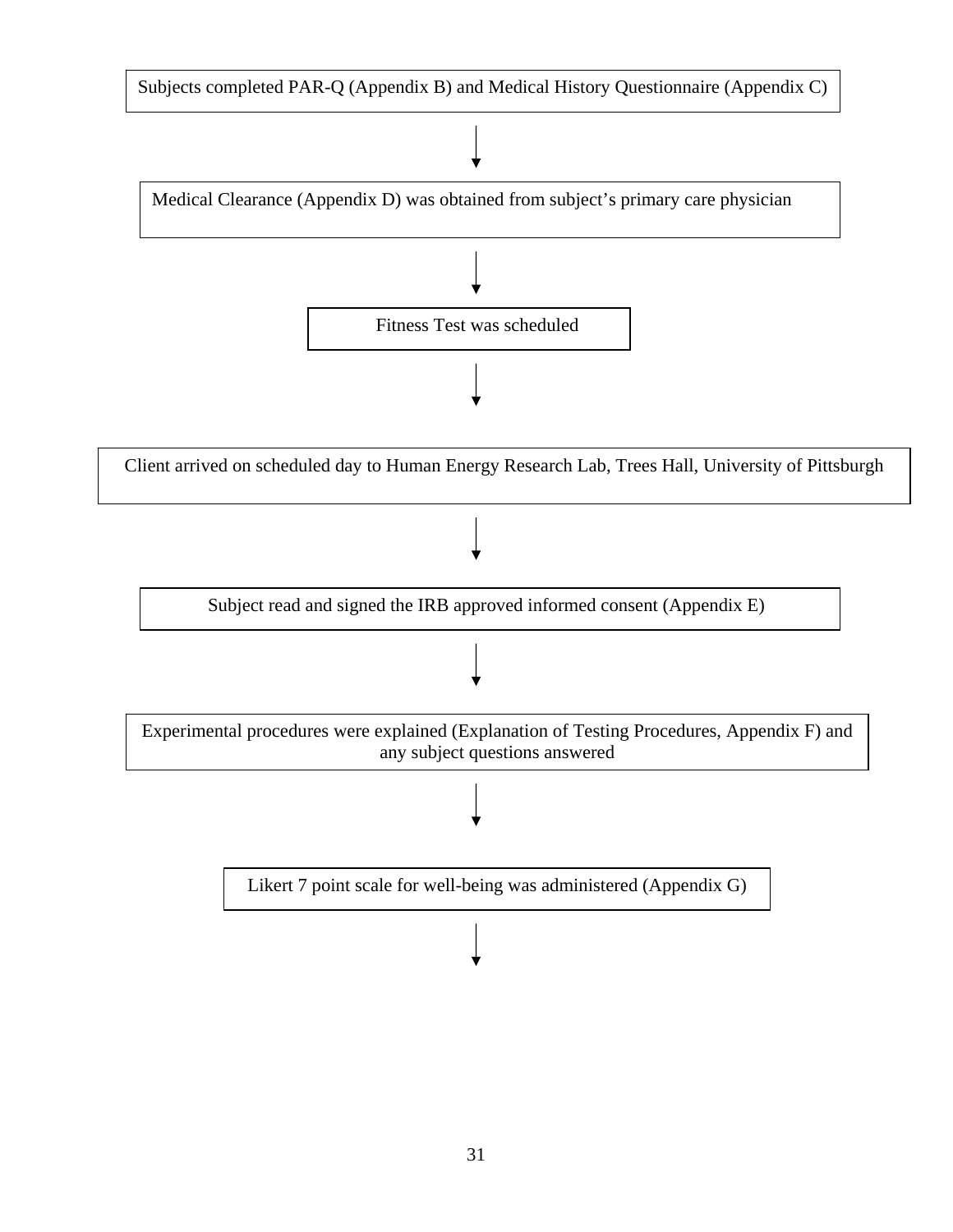Anthropometric, skinfold, and circumference measurements taken

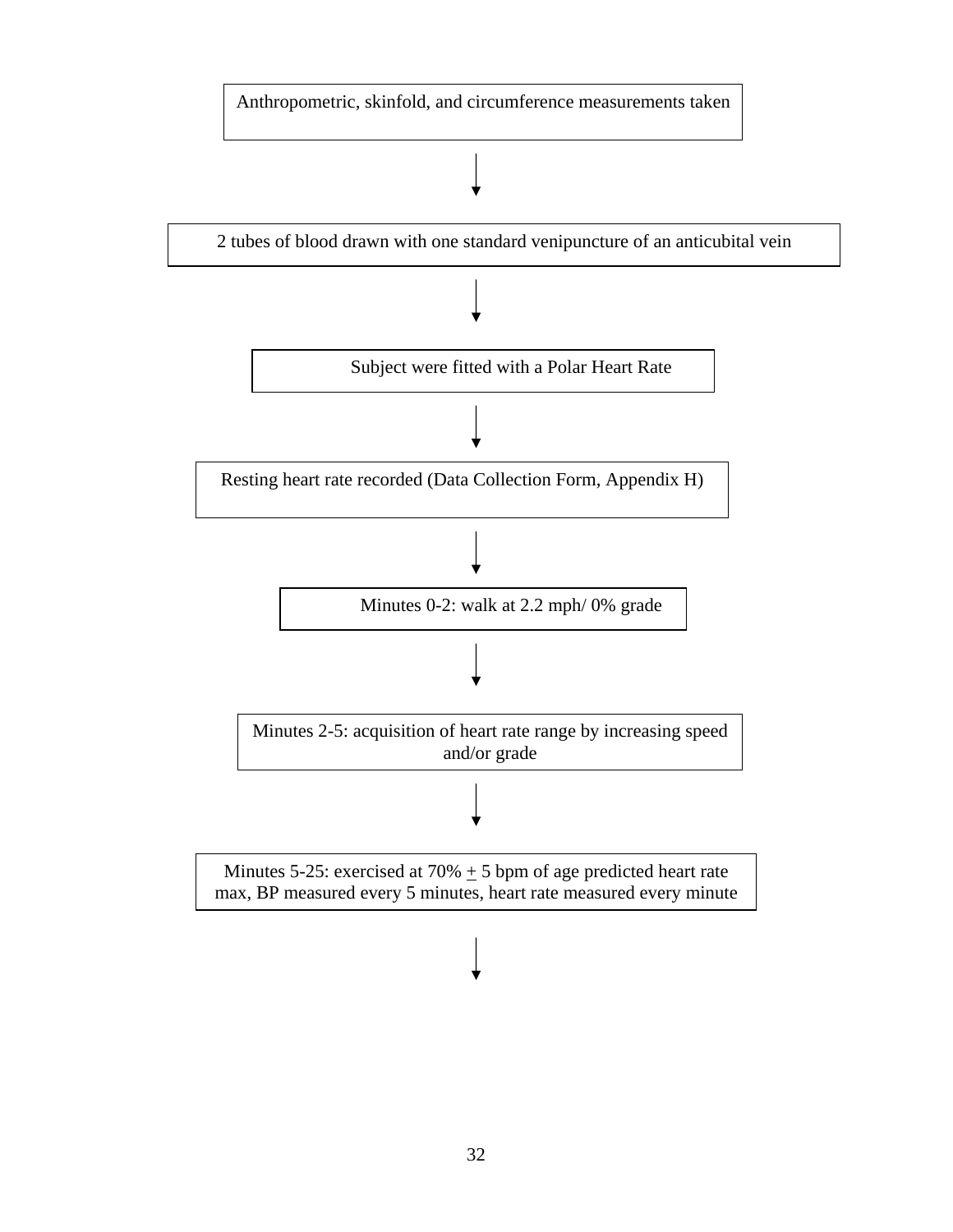

**Figure 2.** Flow of Testing Procedures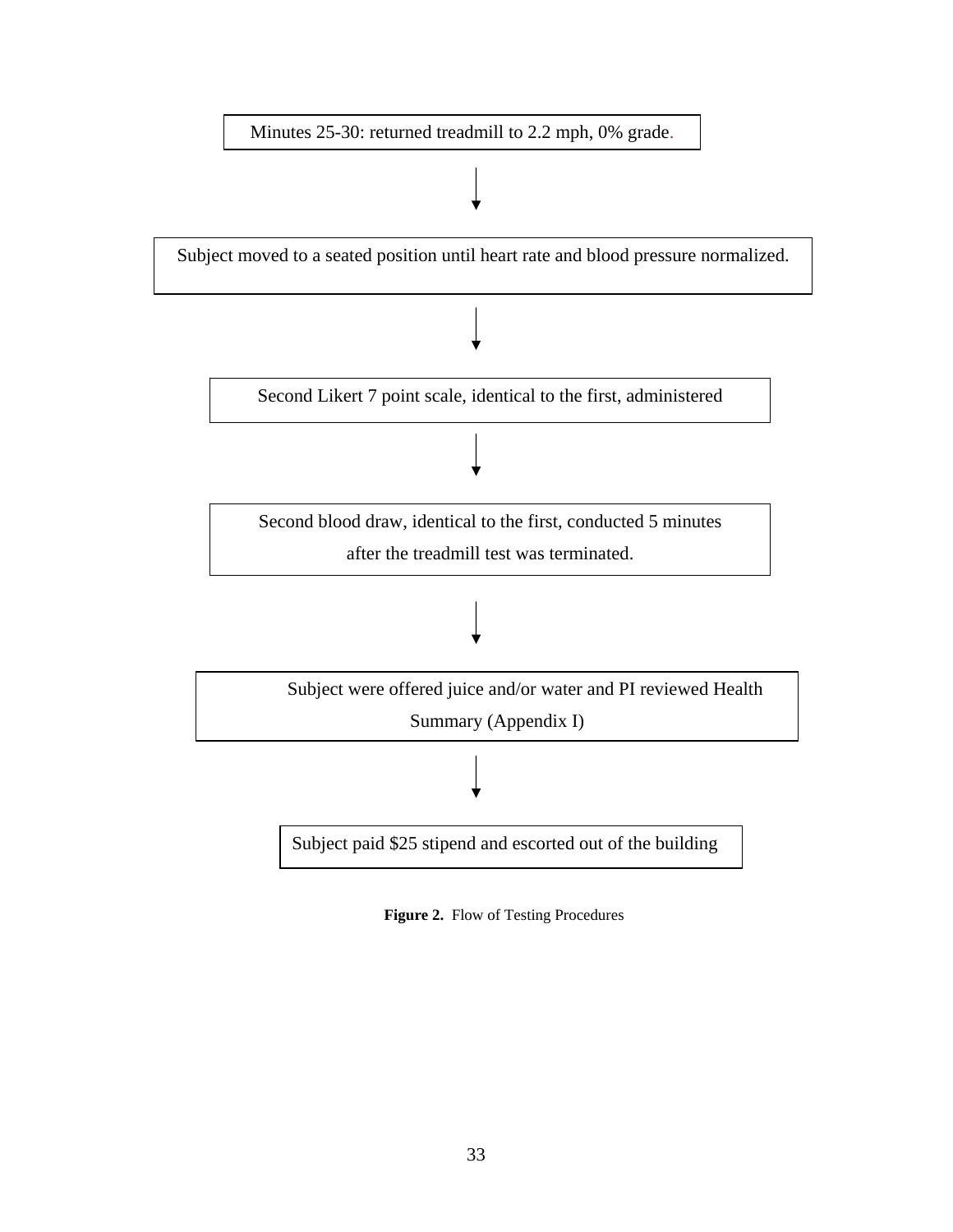# **3.3 PRE-TEST INSTRUCTIONS**

Prior to scheduling the exercise test, the investigator read the prescreening evaluation script to the potential subject (Appendix A). This script introduced the investigator, screened the subject for inclusion and exclusion criteria and also informed the subject of the exercise testing protocol. The subject answered the Physical Activity Readiness Questionnaire (PAR-Q) questions (Appendix B) and completed the medical history questionnaire (Appendix C). If the subject met the inclusion criteria without meeting any exclusion criteria, an exercise test date was scheduled for a time in which the subject would have been awake for a minimum of 3 hours. Next, the PI asked the subject to maintain their regular schedule of eating and medication, asked them not to exercise the day prior to or the day of the exam, and asked them not to consume alcoholic beverages the day prior to or the day of the exam. The PI reminded them to wear comfortable exercise clothing to the test and to drink plenty of water the day of the exam. Prior to the scheduled exercise test date, the PI obtained a medical clearance from the subject's primary care physician (Appendix D).

# **3.4 ASSESSMENT COMPONENTS (DATA COLLECTION FORM APPENDIX H)**

#### **3.4.1 Hours of awake time**

The subject was asked what time he/she awoke on the scheduled test date. The starting time of test was recorded. This was done to ensure the subject has been awake for three or more hours, as requested during the prescreening evaluation. All subjects indicated they had been awake for three or more hours prior to the appointment.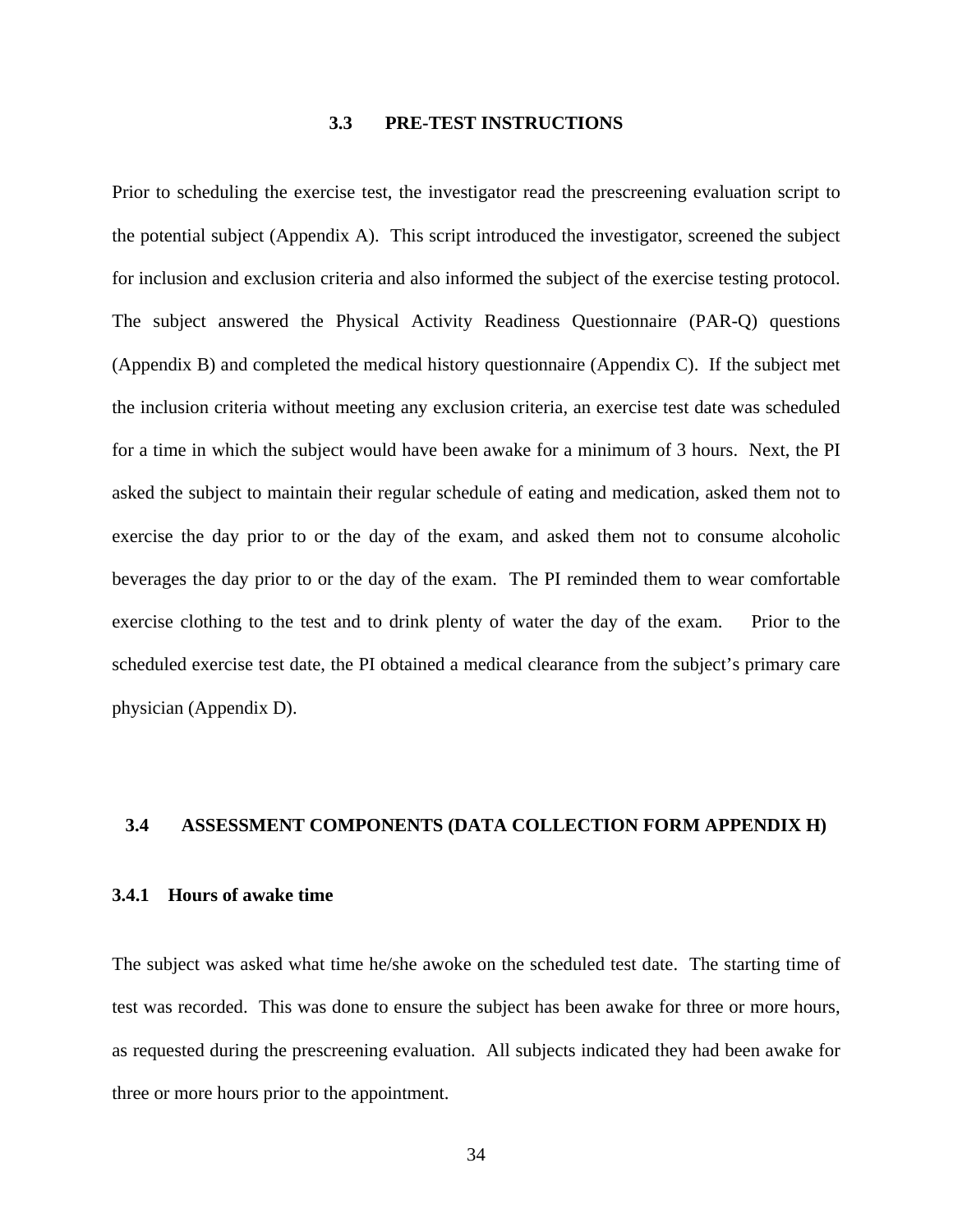#### **3.4.2 Weight**

Subjects wore shorts and a t-shirt. Subjects were instructed to remove their shoes, jewelry, and all objects from their pockets prior to the measurement of body weight. Body weight was measured using a Tanita Bioelectrical Impedance Analysis (BIA) Scale (TANITA TBF-300A Body Composition Analyzer, Arlington Heights, IL).

## **3.4.3 Height**

Height was measured using a calibrated, scale mounted stadiometer (Detecto, Webb City, MO model number 3P7044). Subjects were instructed to remove their shoes and to stand upright with their back and heels of their feet against the scale.

## **3.4.4 Body Composition**

An estimate of body composition was determined using a Tanita Bioelectrical Impedance Analysis (BIA) Scale (TANITA TBF-300A Body Composition Analyzer, Arlington Heights, IL). The benefits of measuring body composition via BIA include ease of use and speed of measurement.

#### **3.4.5 Regional Adiposity**

Girth measures of the waist and hip were assessed as described by the American College of Sports Medicine (Lippincott Williams and Wilkins, 2005). The waist circumference measurement was obtained at the smallest portion of the waist above the umbilicus. The largest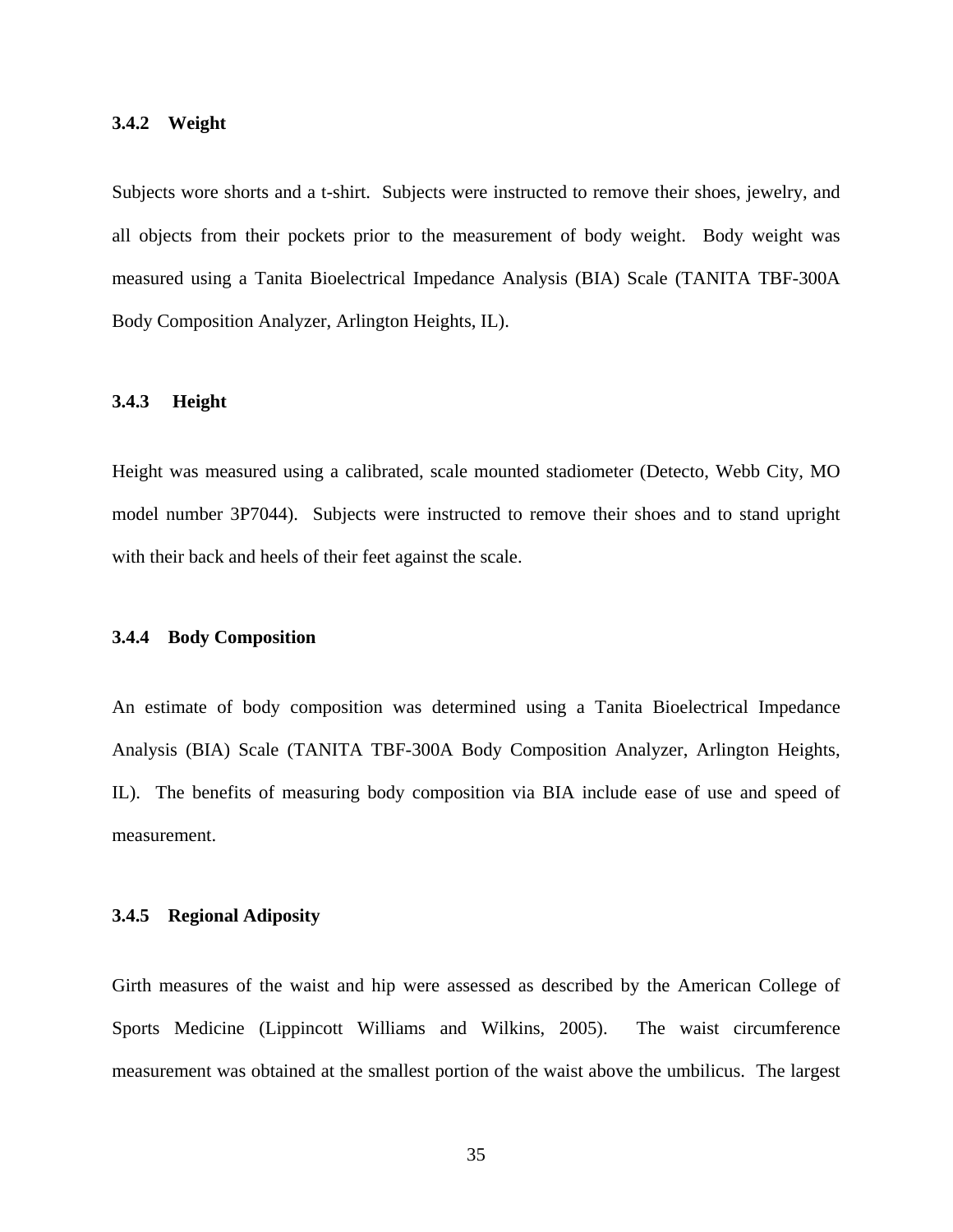circumference of the hips and buttocks was used as the denominator in the ratio. A Gulick fiberglass measuring tape with a calibrated tension device was used for all circumference measurements. The waste to hip ratio has been shown to correlate with health related risk factors in men and women (Depres, et al 1995).

# **3.4.6 Resting Heart Rate**

A Polar Heart Rate monitor (model A3, Woodbury, NJ) was used to determine resting heart rate. The back of the heart rate sensor was moistened and applied directly to the skin at the xiphoid process of the sternum. The monitor was affixed to the subject with an elastic band to ensure a proper skin to sensor interface. The Polar Heart Watch (part of the monitor unit, model A3) displayed the subjects' heart rate and was worn by the subject at his/her wrist. Resting heart rate was recorded after the subject has been seated for 3 minutes.

#### **3.4.7 Blood Chemistry**

The blood draws were taken from an antecubital vein by a certified phlebotomist while the subjects are in a seated position. Two tubes of blood were drawn with a Vacutainer butterfly 23 gauge needle (3/4"), one, a 7.5 ml serum separator tube and the other a sterile 2 ml vacutainer that was used to assess Hematocrit.

 Plasma volume changes were determined from the hematocrit values to control for hemoconcentration that could alter hormone levels. A 2 ml sterile vacutainer was used to collect blood for the assessment of Hematocrit. A capillary tube was inserted into the blood sample and blood was drawn into the tube until the graduation mark had been reached. The capillary tube was inserted into critoseal to seal one end of the tube. Two capillary tubes were obtained for each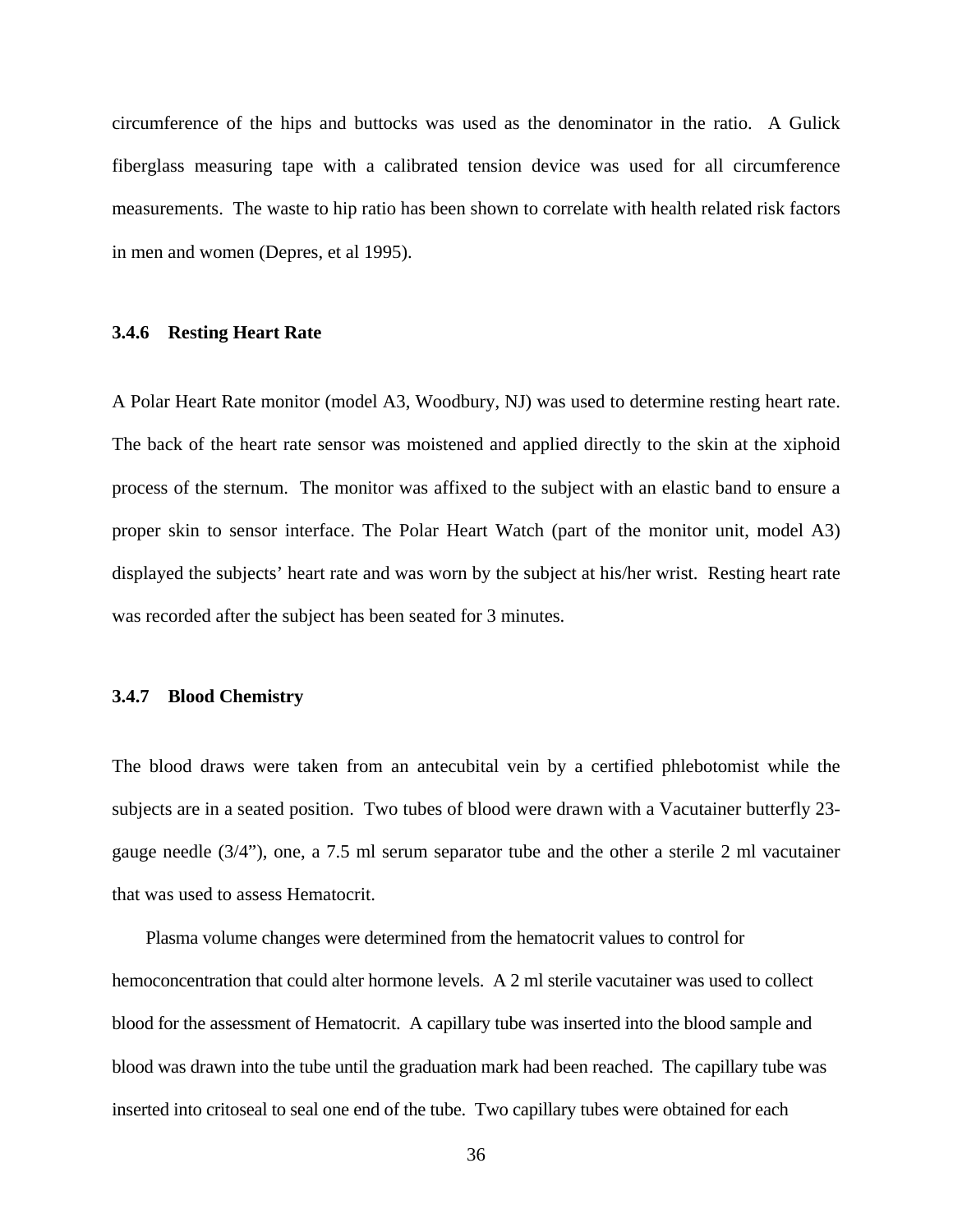sample and spun in a centrifuge for 5 minutes. Hematocrit was calculated using the average of the two measures. (Knowlton et al, 1990)

The serum separator tubes were spun for 30 minutes. Once the serum was successfully separated, the serum was poured into a storage vial and the blood cell, or solid portion of the sample, was disposed of in a biohazard container. DHEAS was analyzed at The University of Kentucky's General Clinic Research Center (GCRC).

The GCRC asked for all samples to be delivered at the same time. Therefore, all serum samples were collected and frozen at –80 degrees C at the University of Pittsburgh's GCRC located in Montifiour Hospital until data collection was complete. Upon completion of data collection, the samples were sent to the University of Kentucky for analysis in a single batch.

 The basic principle of DHEAS (dehydroepiandrosterone sulfate) analysis involved a solidphase, competitive chemiluminescent enzyme immunoassay. Serum was used and the usual precautions for venipuncture were observed. Specimens were stored at –80 degrees C until analyzed.

# **3.4.8 Exercise session**

All exercise tests were conducted in the Human Energy Research Laboratory at the University of Pittsburgh by a qualified exercise physiologist. Room temperature was maintained between 65 and 72 degrees Fahrenheit. A target heart rate range corresponding to 70% of the subject's age predicted heart rate max was calculated. The subject was given a brief orientation to treadmill walking. All subjects initially walked on The Trackmaster (model number TMX426C; Newton KS) treadmill at 2.2 mph with zero percent grade for 2 minutes. Next, the exercise physiologist titrated the treadmill to the desired speed and grade of the subject that elicited the appropriate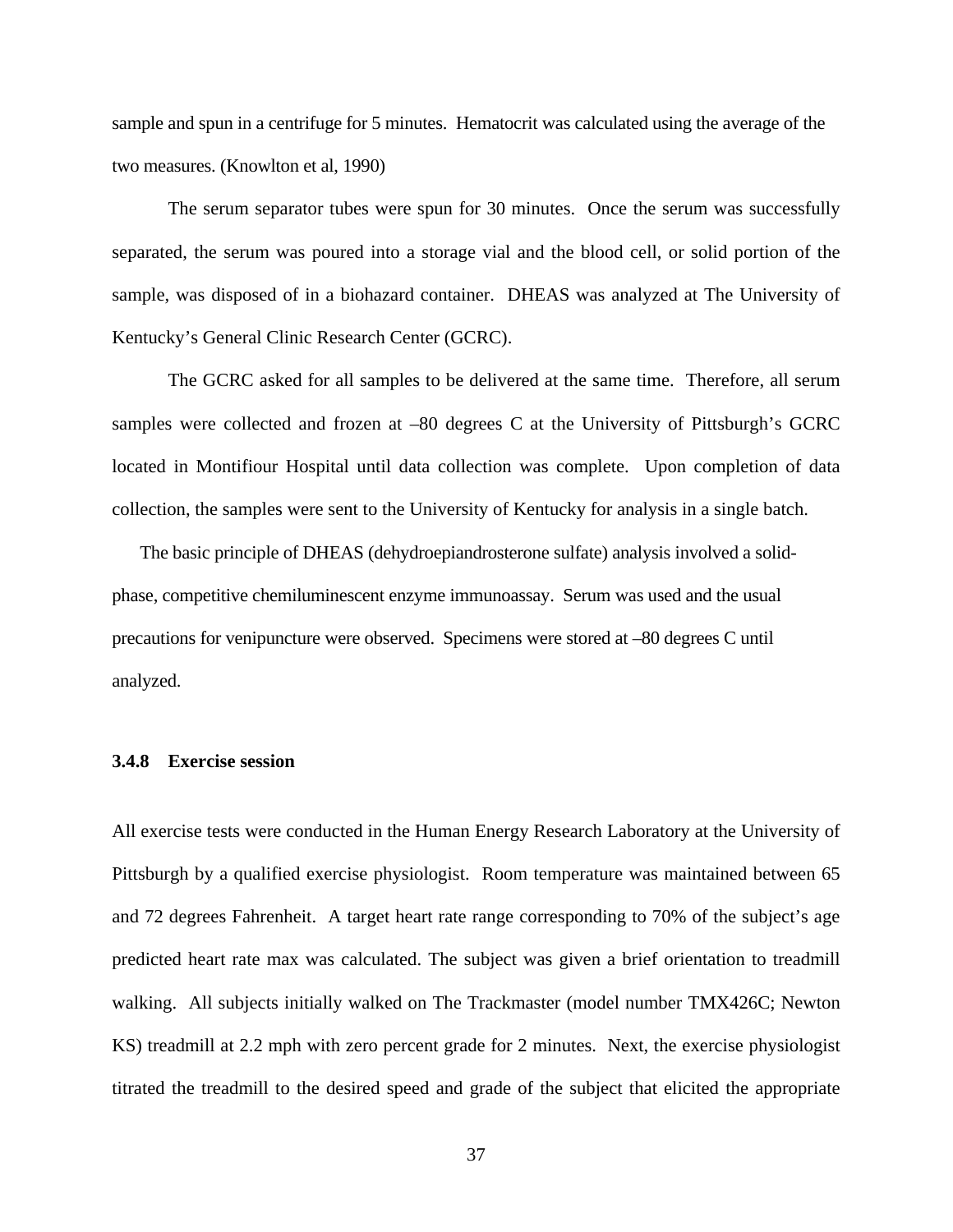heart rate response (70% of age predicted heart rate maximum + 5 bpm). The subject was asked to choose a faster pace or increased incline to increase intensity. Heart rate was displayed by the Polar Heart Watch and monitored every 15 seconds to determine when the subject had reached the target heart rate zone. The correct training speed and grade was identified by the beginning of the  $5<sup>th</sup>$  minute of exercise. If the correct load had not been selected by the  $5<sup>th</sup>$  minute, the 20 minutes of exercise did not begin. Instead, the next few minutes were used to find the correct training load to elicit the required heart rate. Once the target heart rate has been attained, the 20 minute exercise bout began. The client continued to exercise at this pace for 20 minutes. Heart rate was monitored and recorded every minute. If a subject's exercising heart rate became out of the prescribed range, the investigator changed the speed and/or incline of the treadmill as desired by the client until the heart rate was appropriate. Every five minutes a blood pressure measure was taken to enhance subject safety. ACSM criterion for termination of an exercise test was used to establish test end points if necessary (Appendix J). After the subject has exercised in their target heart rate range for 20 minutes, the exercise physiologist slowed the treadmill to 2.2 mph and decrease the grade to 0%. The subject walked at this stage for 5 minutes. The subject was then moved to a seated position and monitored every minute until blood pressure and heart rate normalized.

# **3.4.9 Post-Exercise Blood Analysis**

Within five minutes post completion of the cool down phase, a second blood draw, identical to the first, occured. Blood was analyzed for DHEAS and Hct as previously described.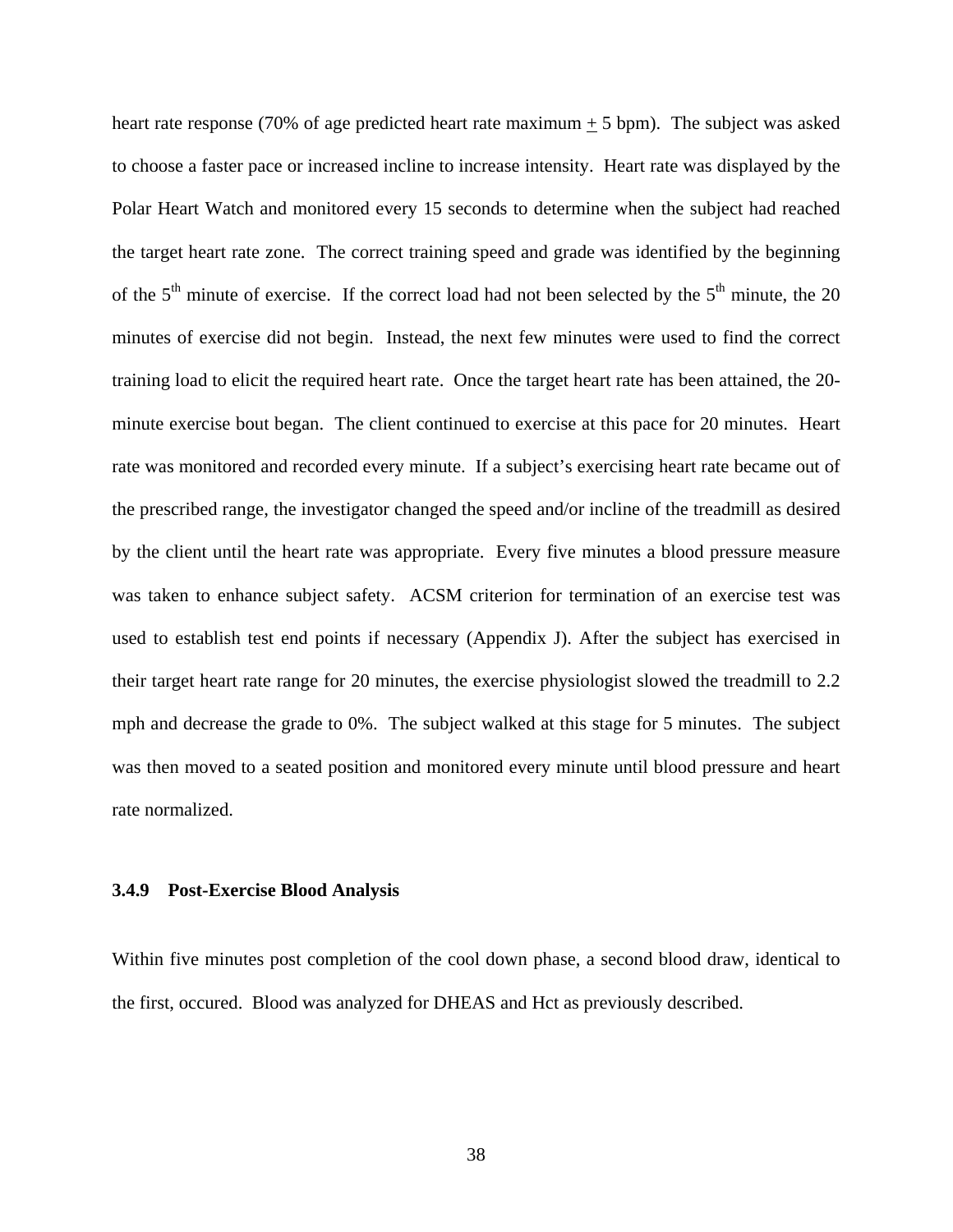#### **3.4.10 Health Summary**

Upon completion of the exam, the primary investigator reviewed the exercise test results with the subject. The PI explained and answered any questions the subject had regarding their information. (Appendix G)

# **3.4.11 Likert 7 point scale for perception of global well-being (Appendix F)**

Before the exercise session began and concurrent with the signing of the informed consent form and testing instructions, the subject was asked to rate his/her perception of well-being on a 7 point Likert scale. This scale consisted of seven options. The subject rated how they felt at that moment in time. The scale ranged from "severely depressed" to "excessively happy". After the exercise session was over and health summary form was given, the subject was asked to rate his well-being again. The purpose of this is to assess any change in perception of well-being that may have been correlated with the exercise bout.

#### **3.5 STATISTICAL ANALYSIS**

All analyses were performed using Statistical Packages for the Social Sciences (SPSS version 7.5). The type I error rate was controlled at 5% for all analyses ( $p<0.05$ ). A Repeated Measures ANOVA was used to test for main effects for exercise and gender. A two tailed, dependant T-Test was used to analyze changes in perceptions of global well-being. Lastly, a Pearson Correlation was used to assess any potential relationship between DHEAS changes and changes in perceptions of global well-being.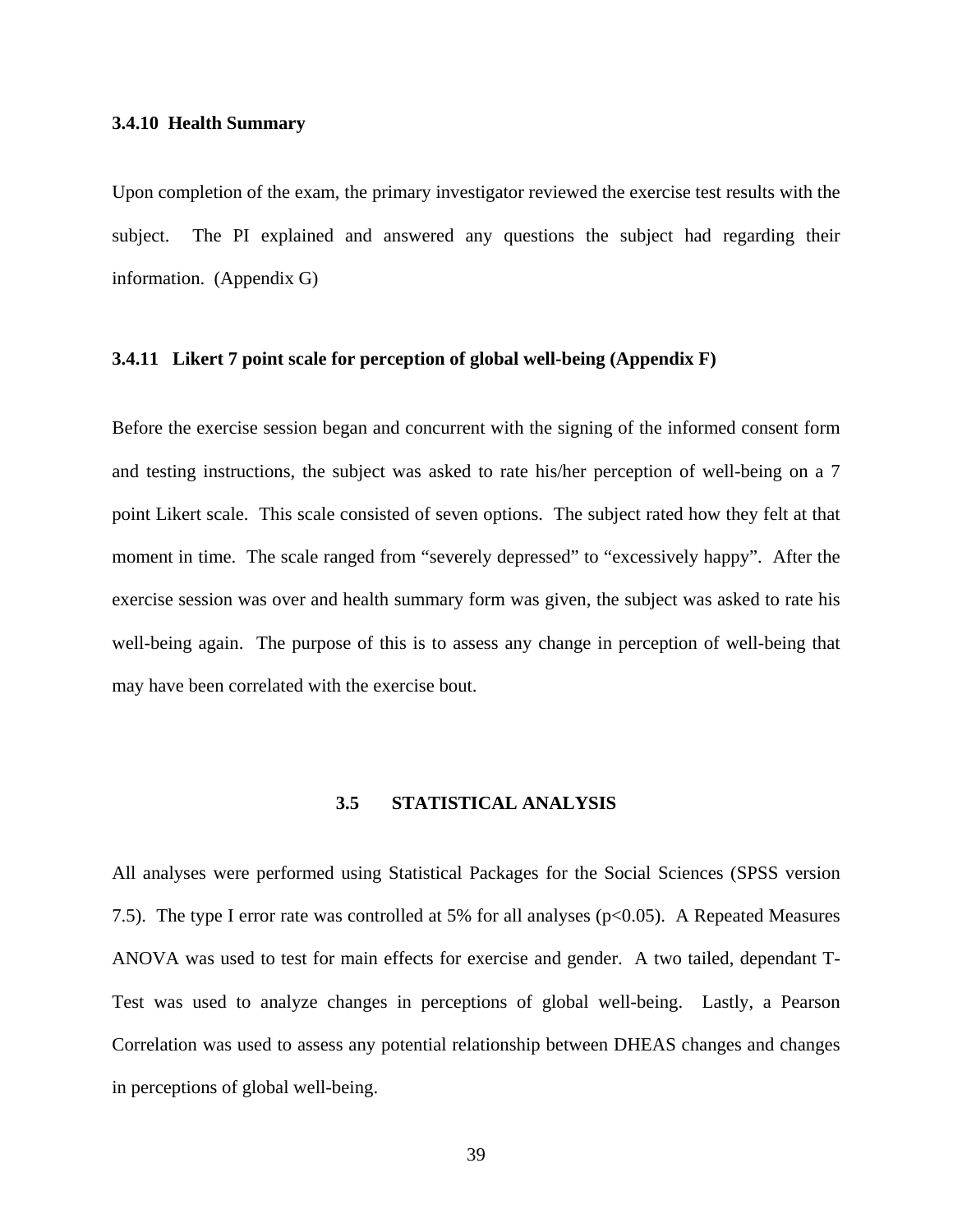#### **4.0 RESULTS**

The primary aim of this study was to examine the effect of an acute bout of aerobic exercise on DHEAS in clinically diagnosed bipolar subjects. A secondary aim was to explore changes in perceptions of global well-being following exercise and examine the relationship between improvement in perceptions of well-being and DHEAS. Male  $(n=13)$  and female  $(n=13)$ outpatients diagnosed with bipolar disorder served as subjects for this pilot investigation. All subjects were participants in the Bipolar Disorder Center for Pennsylvanians (BDCP) and were between the ages of 18 and 65 years. The racial, gender, and ethnic characteristics of the subject population reflected the demographics of the University of Pittsburgh Medical Center.

No participant reported suffering a myocardial infarction or the presence of diabetes mellitus. No subject was receiving Beta Blocker treatment. All prospective subjects indicated a perceived ability to perform the intended exercise protocol. A total of 27 subjects were tested, however one female subject had an immeasurable DHEAS score. Data from this subject were not included in the statistical analysis. Characteristics of the 26 subjects are presented in Table 1.

**Table 1** Subject Characteristics (Mean  $+$  standard deviation)

| Gender          | Age (years) Height (cm) Weight (kg) Body fat (%)       |  |
|-----------------|--------------------------------------------------------|--|
| Male $(n=13)$   | $45.2 + 13.0$ $176.5 + 5.6$ $88.9 + 14.9$ $25.1 + 2.9$ |  |
| Female $(n=13)$ | $39.5 + 9.2$ $167.4 + 6.4$ $84.7 + 28.6$ $35.3 + 11.4$ |  |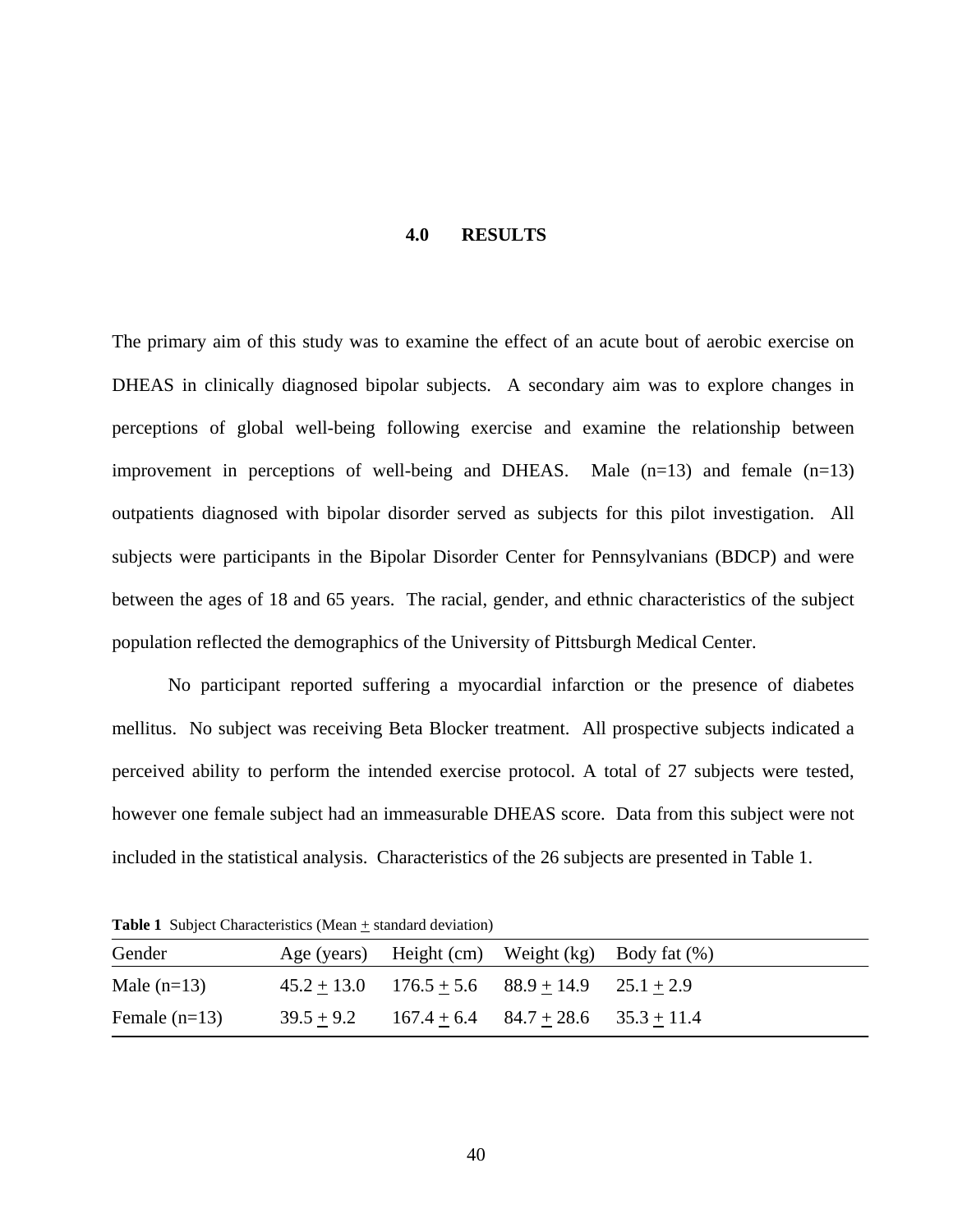## **4.1 DHEAS RESULTS**

A Repeated Measures ANOVA revealed significant main effects for exercise (p=0.013) and gender (p=0.047). The exercise by gender interaction was not significant. The summary ANOVA table can be found in Appendix K.

# **4.1.1 DHEAS and Exercise**

Levels of DHEAS rose from a baseline value of 187.6+152.2 ug/dl to 196.2+158.7 ug/dl following exercise. These results are presented in Figure 3. Individual DHEAS responses can be found in Appendix L.



**Figure 3**. DHEAS before and after a 20-minute bout of treadmill exercise at a intensity of 70% of age predicted maximal heart rate. \* Significantly different (p=0.013) from pre-exercise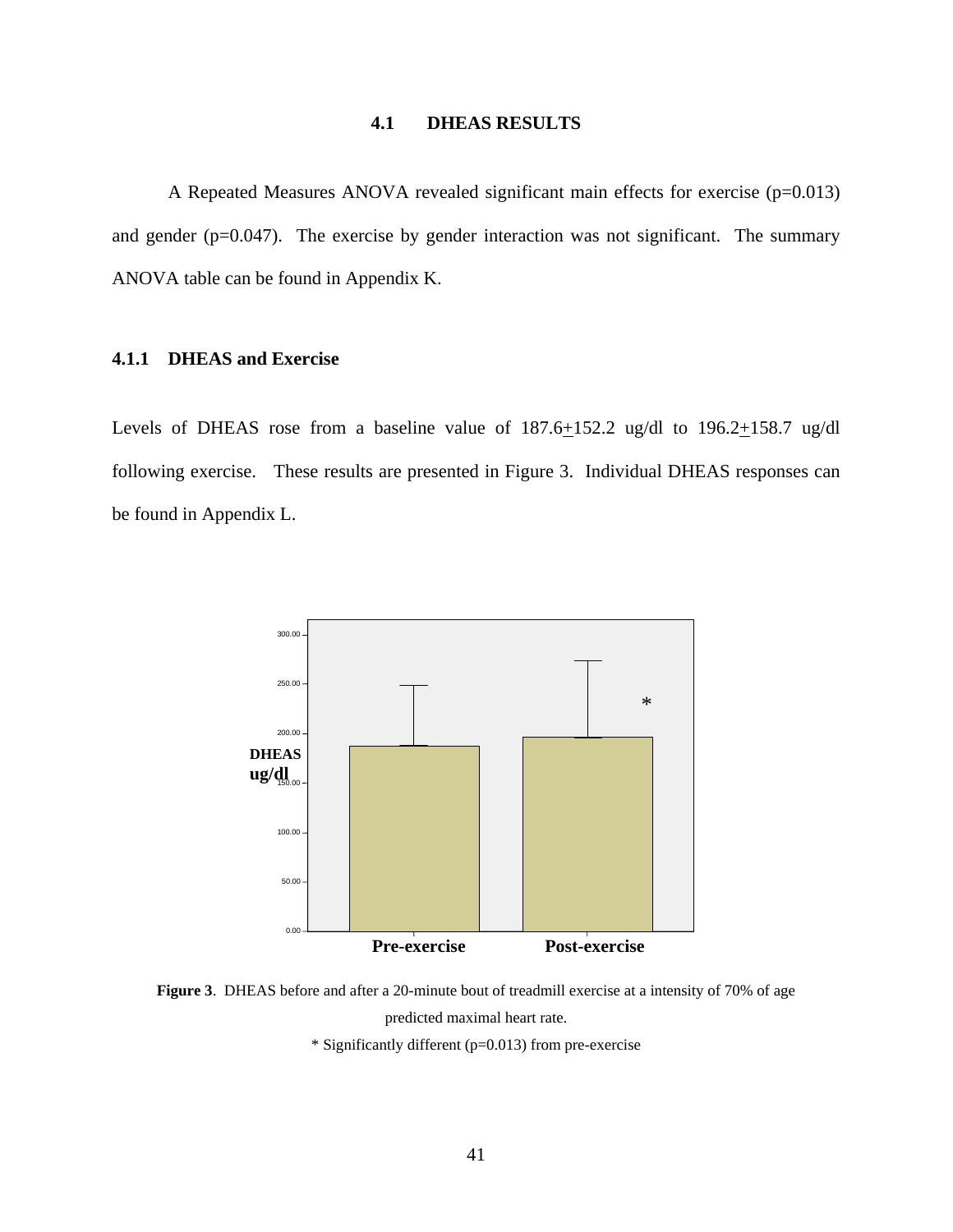A Bland-Altman plot of DHEAS levels pre and post exercise compared to individual change in DHEAS levels is presented in Figure 4. The solid line indicates mean DHEAS change from pre to post exercise. The dotted lines represent  $\pm$  two standard deviations.



**Figure 4** DHEAS changes compared with overall mean DHEAS levels

# **4.1.2 DHEAS and gender**

Men displayed a significantly (p=0.047) higher level of DHEAS at baseline and after exercise when compared to females (Figure 5). There was no statistically significant difference in the amount of change in DHEAS between the men  $(10.0+19.5 \text{ ug/dI})$  and women  $(7.1+12.1 \text{ ug/dI})$ .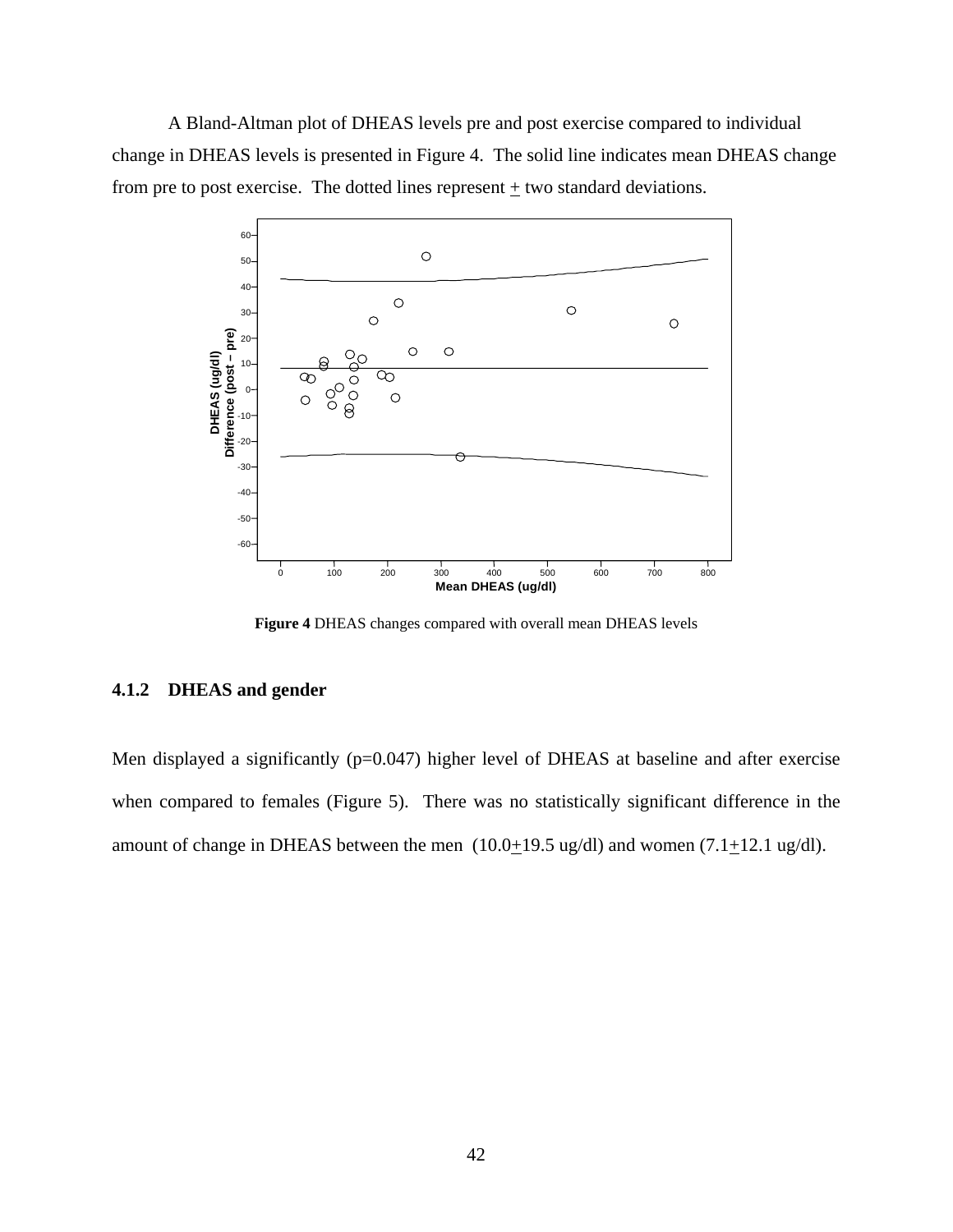



\*Significantly different (p=0.047) from female

# **4.1.3 DHEAS change and age**

Results from the correlation analysis revealed a non-significant (p=0.097) negative correlation (r=-0.33) between change in DHEAS in response to 20 minutes of treadmill exercise at 70% of age predicted heart rate maximum and age.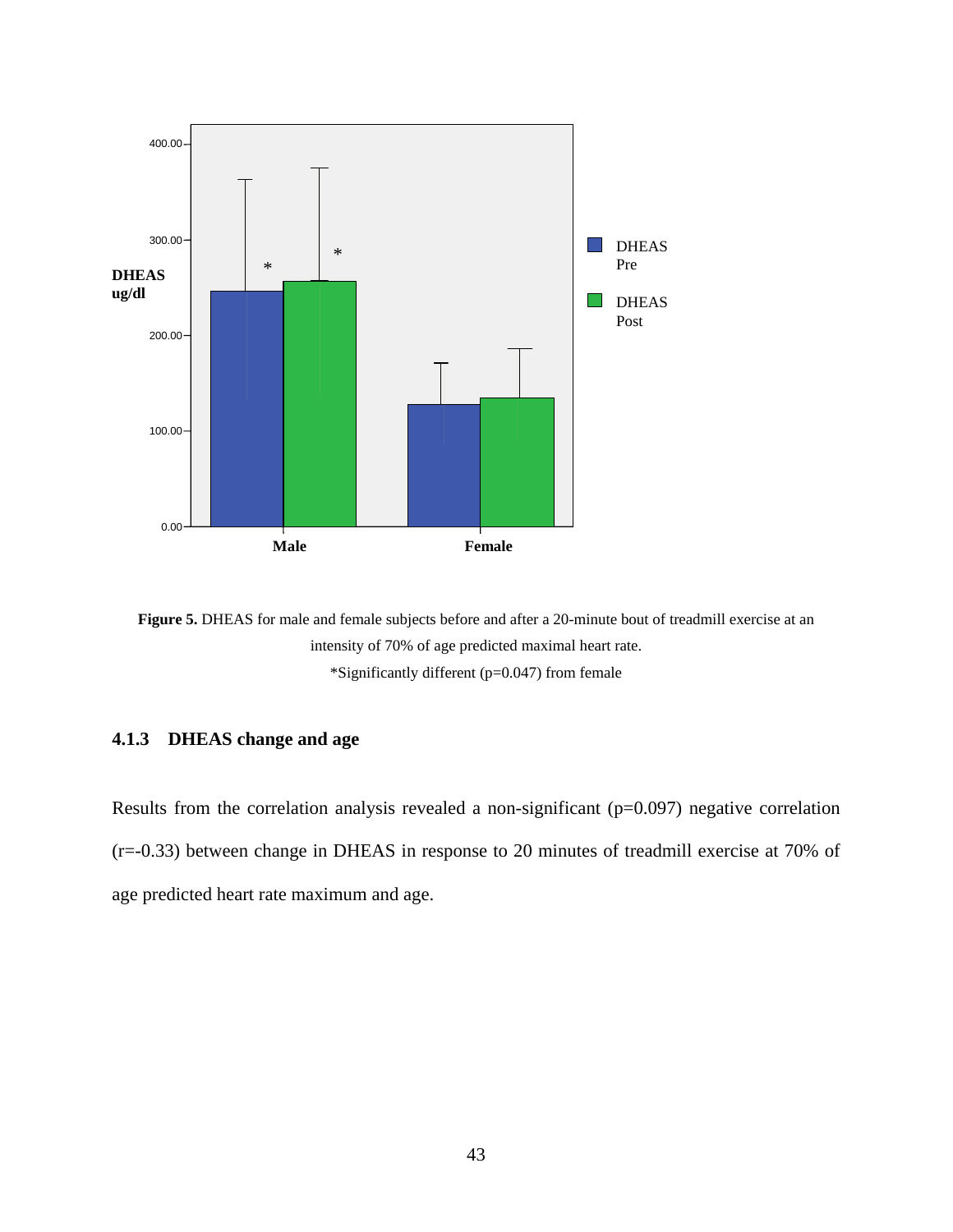# **4.2 PERCEPTIONS OF GLOBAL WELL-BEING AS MEASURED BY A 7 POINT LIKERT SCALE**

A seven point Likert scale (Appendix G) was used to assess perceptions of global well-being before and after exercise. Reports of well-being significantly  $(p<0.05)$  increased from a preexercise score of 4.4  $\pm$  1.3 to 5.2  $\pm$  0.9 post-exercise. Figure 6 depicts perception scores before and after the exercise session.



**Figure 6.** Perceptions of global well-being scores before and after 20 minutes of treadmill exercise at an intensity of 70% of age predicated maximal heart rate. \*Significantly different ( $p<0.05$ ) from pre-exercise

 Figure 7 depicts individual changes in perceptions of global well-being as a result of exercise compared to pre-exercise perceptions. Fifteen subjects reported an improvement in well-being and ten subjects reported no change. The subject with the highest pre-test well-being score (subject #13) reported normalization in well-being status. This figure reveals a trend of greater improvement in perceptions of well-being in subjects who reported low  $(\leq 4)$  pre-exercise perceptions of well-being.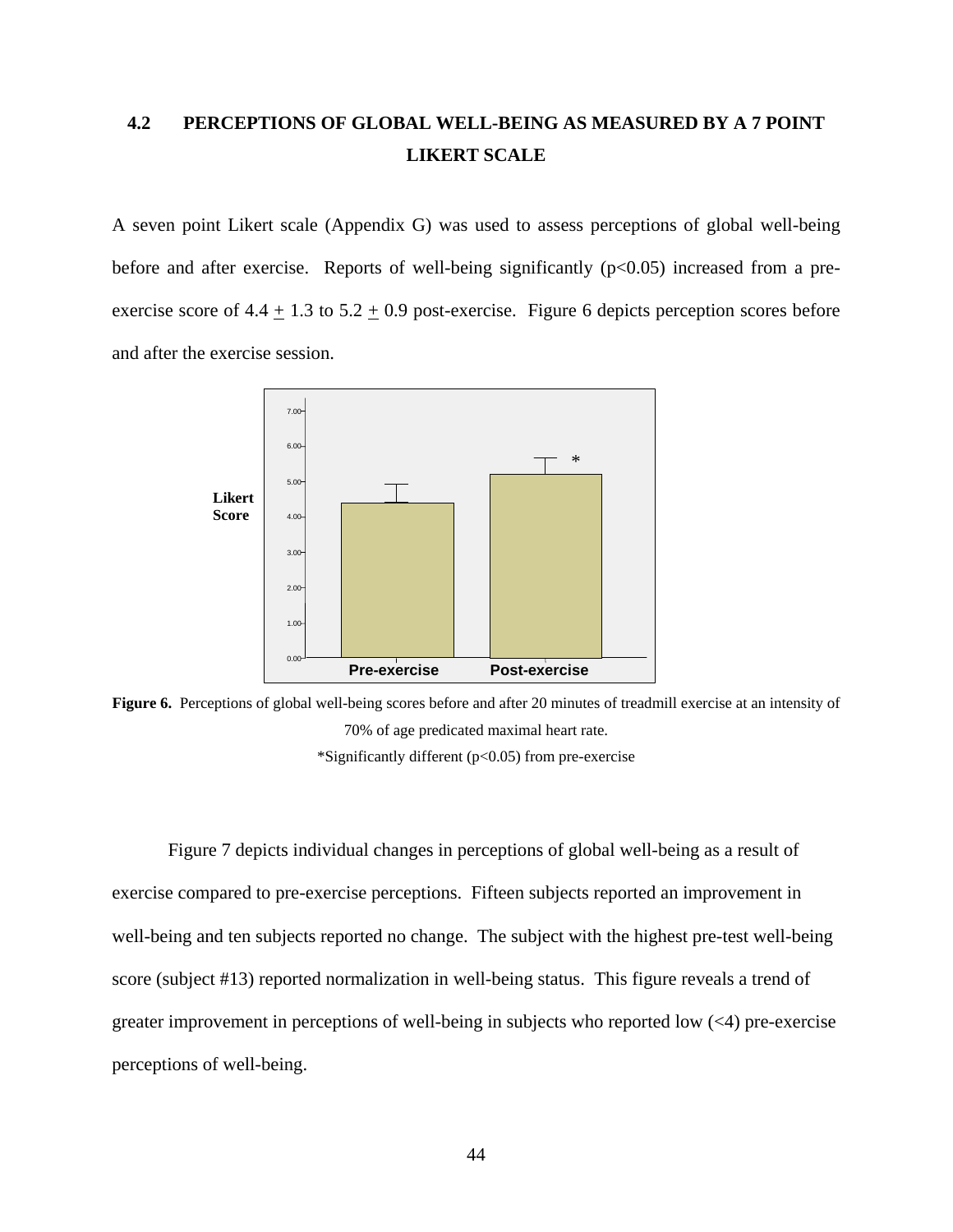

**Figure 7** Individual change in perceptions of global well-being post-exercise compared to pre-exercise scores. Note: Numbers correspond to individual subjects

## **4.2.1 Perceptions of global well-being and age**

Results from the correlation analysis revealed a non-significant  $(p=0.43)$  negative correlation (r=-0.14) between change in perceptions of global well-being following exercise and age.

#### **4.2.2 Perceptions of global well-being and gender**

No significant difference was found between genders in the change of perceptions of global wellbeing following exercise (p=0.50). Prior to exercise, males had a Likert Score of  $4.7 \pm 1.1$  on the 7-point scale. This increased to 5.3+0.8 after the exercise bout. Females reported a baseline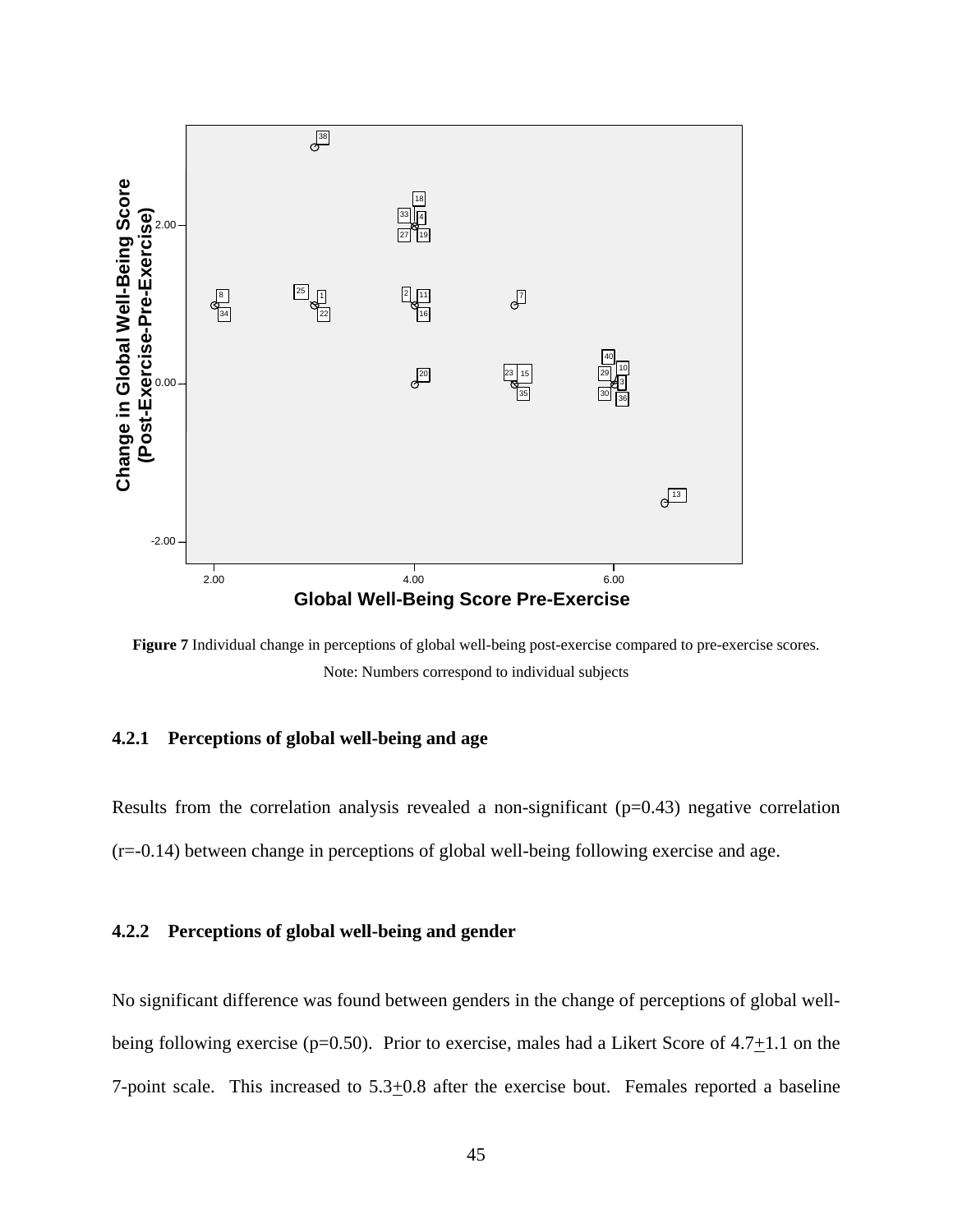Likert score of 4.2 $\pm$ 1.5. This increased to 5.1 $\pm$ 1.2 after undergoing the exercise protocol. The results are presented in Figure 8.



**Figure 8.** Scores in male and female global well-being before and after a 20-minute bout of treadmill exercise at a intensity of 70% of age predicted maximal heart rate.

# **4.3 RELATION BETWEEN CHANGES IN LIKERT SCORES AND DHEAS**

As previously discussed, there was a significant improvement in perceptions of global well-being after 20 minutes of aerobic exercise. In addition, DHEAS scores significantly increased after subjects completed the exercise protocol. However, correlation analysis revealed a nonsignificant ( $p=0.38$ ) relation ( $r=0.18$ ) between these variables.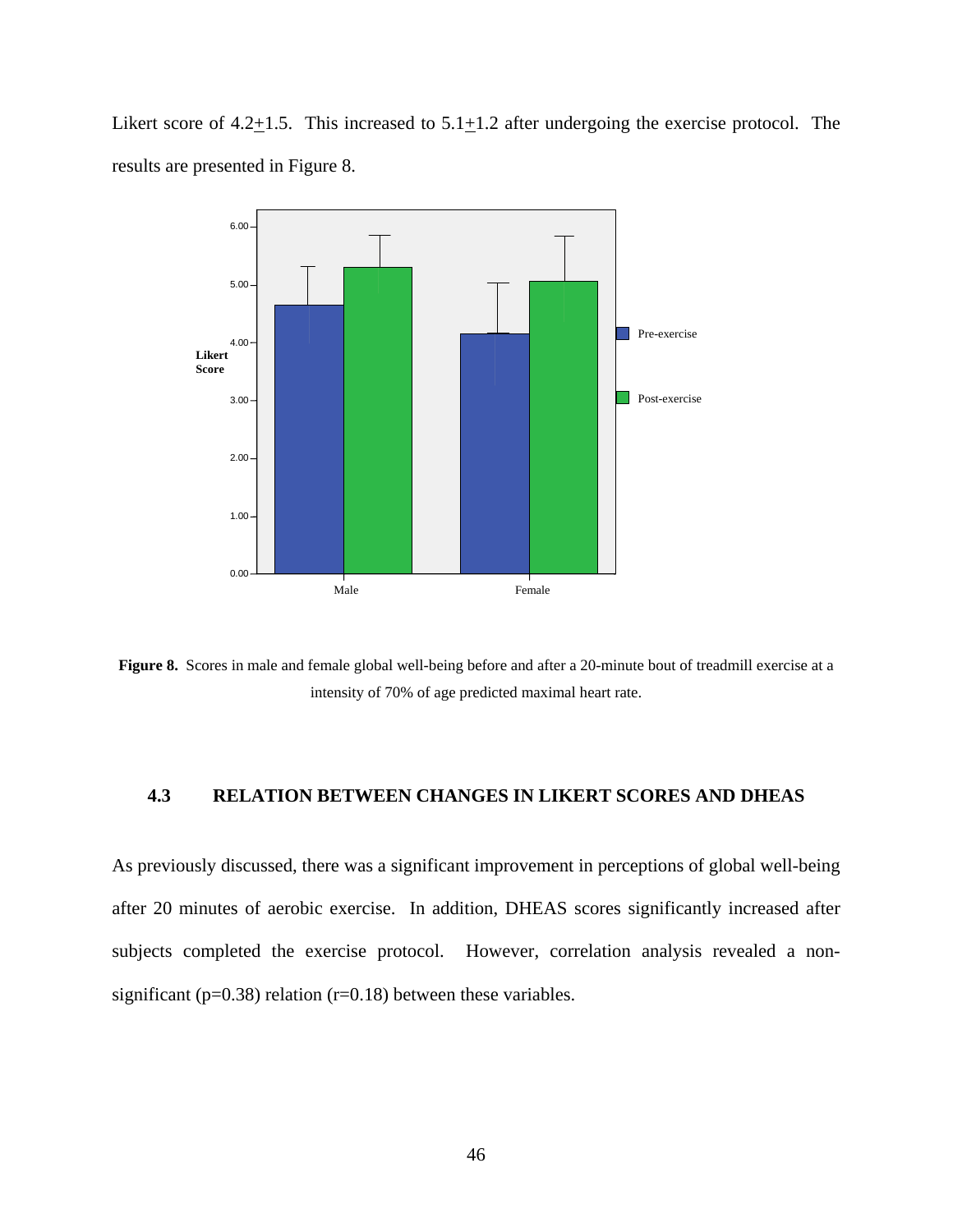#### **5.0 CHAPTER 5**

The primary purpose of this study was to examine the effect of a 20 minute aerobic exercise bout performed at an intensity equal to 70% of age predicted maximal heart rate on DHEAS in patients diagnosed with bipolar disorder. In addition, the effect of the exercise session on perceptions of global well-being was examined. These findings are discussed below.

### **5.1 DHEAS CHANGE WITH EXERCISE**

Previous studies have shown an increase in DHEA, and its sulfate ester DHEAS, in healthy subjects after performance of an aerobic exercise bout (Baker 1982; Cumming and Rebar 1983; Keizer 1987; Johnson et. al 1997). To date, this is the first study to document a similar outcome in clinically diagnosed bipolar subjects, as results indicate a significant increase in DHEAS after a 20-minute, moderately intense exercise session in this population.

Although a significant increase in DHEAS was found following exercise, it is important to note that not all subjects responded with an increase in DHEAS post-exercise. In this study, DHEAS decreased in response to exercise in equal amounts of men (n=4) and women (n=4). Three of the four women that produced a decline in DHEAS were between the ages of 42-44 years and one was 20 years old. The male subjects in whom a decrease in DHEAS was observed, ranged in age from 45-61 years.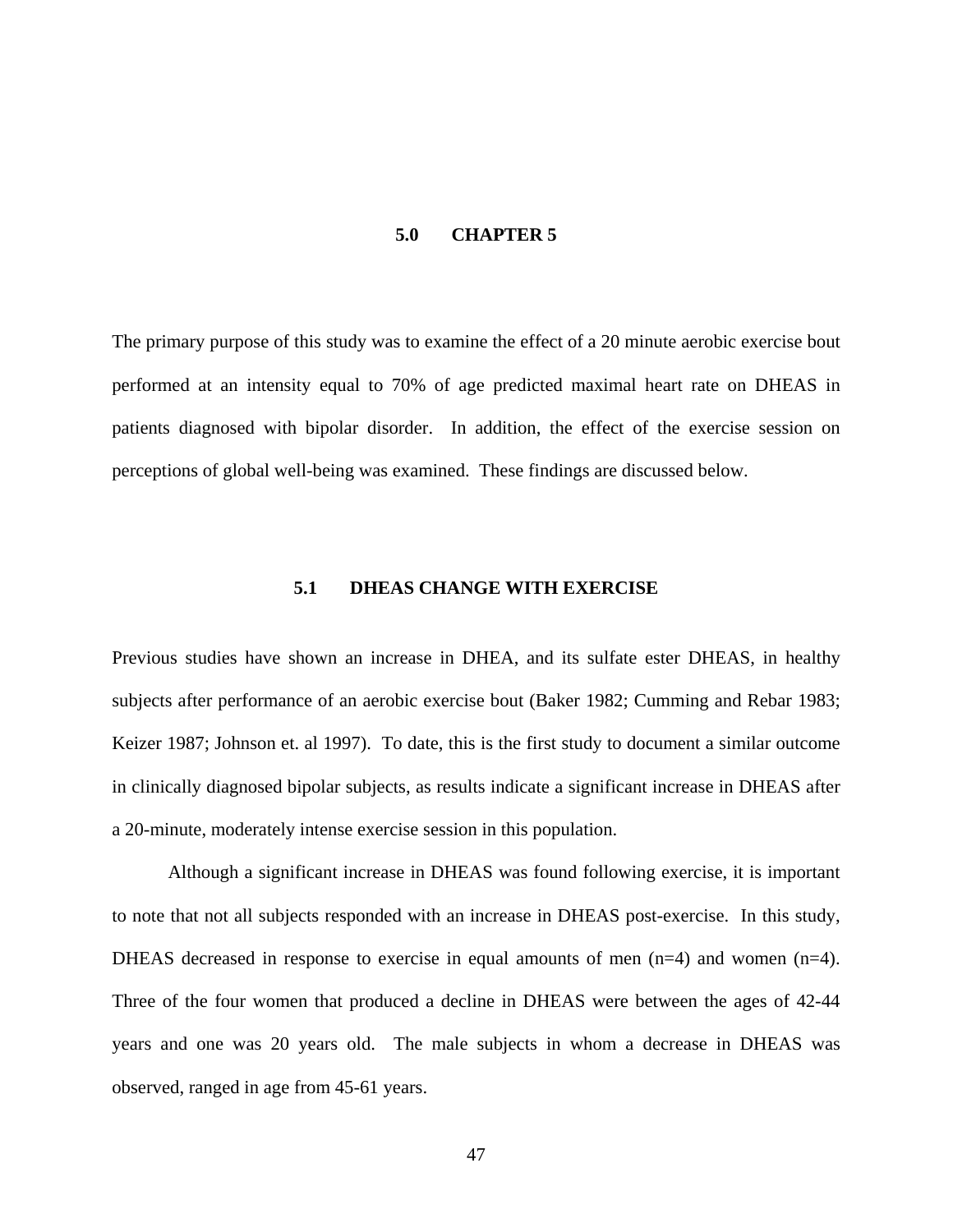It is noteworthy that 3 of the 8 subjects who had a decrease in DHEAS indicated the existence of thyroid disease on their medical clearance form. In contrast, only one subject with self-reported thyroid disorder had an increase in DHEAS. Ravaglia et al. (2002) found a significant association between low DHEAS levels and decreased thyroid function, so there is potential for thyroid disorders to adversely effect DHEAS production. It is also important to note that the lone subject who began his exercise bout as "excessively happy or manic" had both a decrease in DHEAS and a normalization in perceptions of well-being.

Past research has shown that DHEAS decreases in healthy individuals with age (Chiu 1999), increases in response to exercise (Baker 1982, Keizer 1987, Johnson 1997) and is significantly higher in age-matched men compared to women (Perrini et. al 2005, Mazat et al, 2001). The present study revealed similar results when comparing DHEAS responses in men and women. Men had significantly higher levels of DHEAS pre and post exercise when compared to women. However, the increase in DHEAS as a result of the exercise session was similar between women and men.

The Bland-Altman plot (Figure 4) of baseline DHEAS levels compared with individual DHEAS changes suggests that individual's with high mean levels of DHEAS (i.e. > 200 ug/dl) tend to have a greater magnitude of DHEAS response with exercise.

# **5.2 CHANGES IN PERCEPTIONS OF GLOBAL WELL-BEING WITH EXERCISE**

The positive effect of exercise on the mood of depressed individuals has been well documented (Greist et al. 1979, Pert et al. 1979, Morgan et al. 1988, North et al. 1990,). The present study showed similar improvements in perceptions of global well-being following exercise.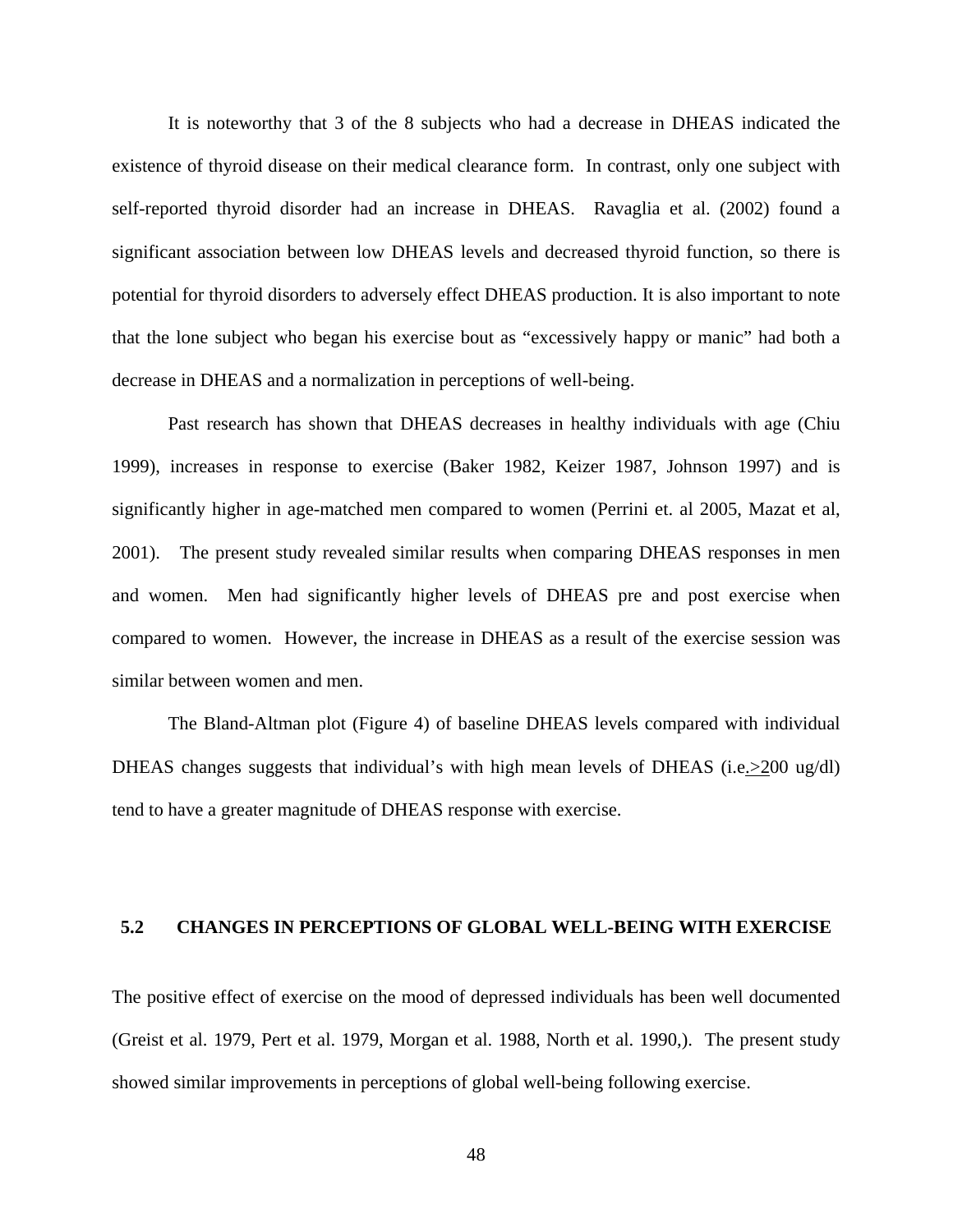Of the 26 subjects, 10 reported no change in perceptions of well-being after exercise. Fourteen of the subjects reported that exercise improved global well-being by one to two points on the 7-point scale and one subject reported improvement of 3 points. In contrast, one subject reported a decrease in global well-being after exercise. This single subject reported that his wellbeing changed from between moderately happy (6) and excessively happy or manic (7) to mildly happy (5). This subject was one of the eight participants whose DHEAS decreased after the exercise bout. While a decline in DHEAS cannot be proven as a cause for mediation of mania, it may become a useful focal point of future investigations.

# **5.3 RELATION BETWEEN LIKERT SCORE AND DHEAS CHANGE**

The present study produced results similar to previous research, which suggests that acute exercise increases serum DHEAS levels as well as improves depressive symptoms. It is interesting to note that the subjects in the present study who demonstrated the greatest improvement in perceptions of global well-being were not the subjects that produced the greatest increase in DHEAS. Correlation analysis revealed a non-significant ( $p=0.38$ ) relation ( $r=0.18$ ) between changes in DHEAS and perceptions of global well-being. Therefore, although DHEAS did increase significantly with exercise, it did not appear to be solely responsible for improvements in perceptions of well-being.

Imbalances in HPA axis functioning have been linked to depression. It is well established that depressed patients tend to have higher baseline basal cortisol levels (Akil et al., 1993; Lesch et al., 1988). Observations of abnormal cortisol levels in patients with depression were first noted as early as the late 1950's (Michael et al., 1963). These observations have been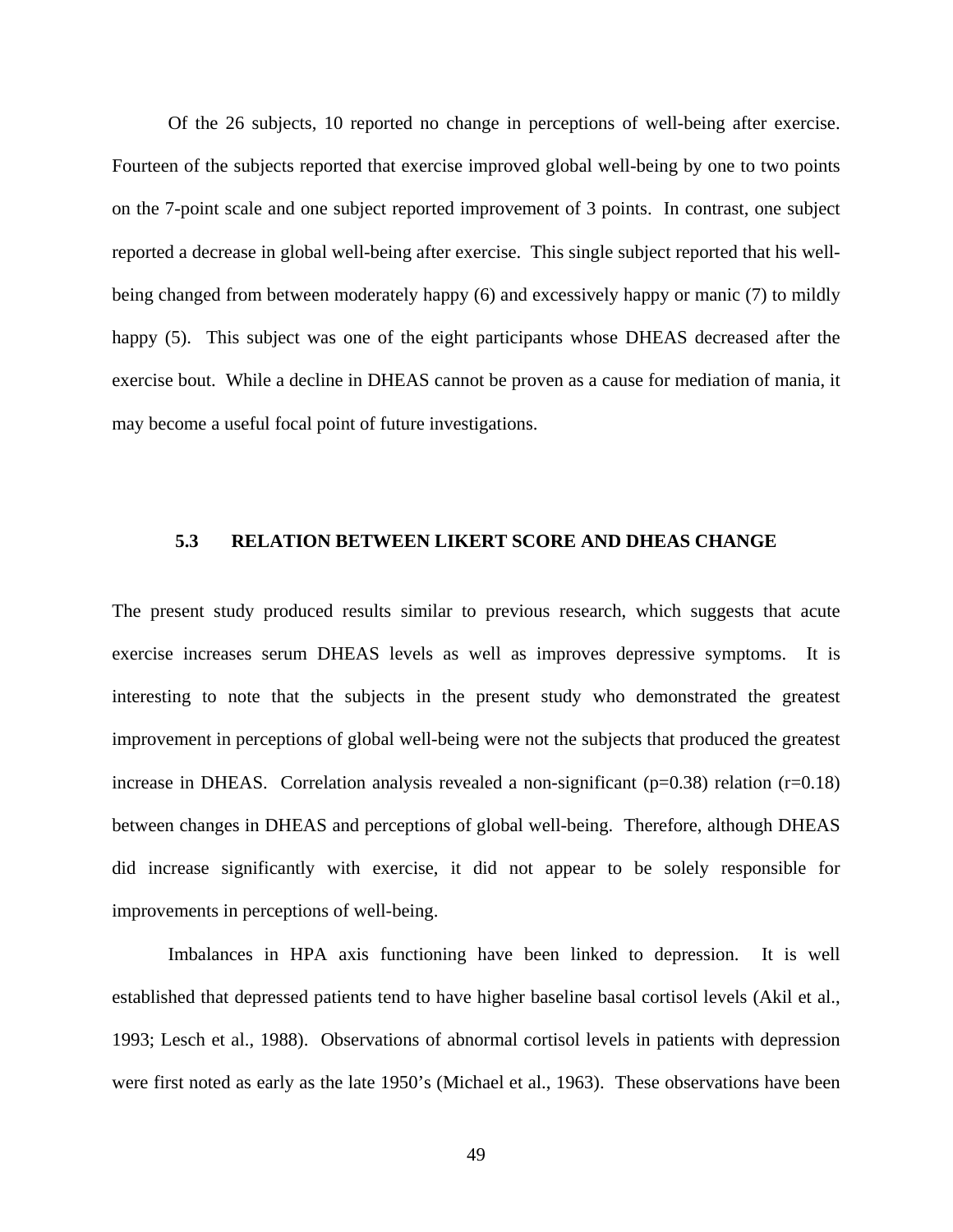consistently replicated (Webster et al., 2000; Wolkowitz 1994, Lauc et al., 2004). Subsequent studies have shown that HPA hyperactivity occurs in sufferers of several mood disorders. Hypersecretion of Corticotropin-releasing hormone (CRH) causing hypercortisolemia may be a result of impaired feedback mechanisms. While prolonged increases in cortisol levels could lead to changes in mood, a causal relationship has not firmly been established. Elevation of cortisol through a prolonged stress response is only one factor that may be related to the mood changes associated with depression.

Depression is generally marked by hyperactivity of the HPA axis and exercise training may lead to an attenuation of the axis response to stress. Many neurotransmitters, neuropeptides, and hormones have been linked to the acute psychobiological response to stress and the longterm psychiatric outcome. The roles of these neurotransmitters, neuropeptides, and hormones have been shown to be altered by stress and have important functional interactions. They mediate neural circuits relevant to regulation of reward, fear conditioning, and social behavior. (Holsboer 1995, 2000)

Cortisol, Dehydroepiandrosterone, CRH, the locus coeruleus-norepinephrine system, neuropeptide Y, galanin, dopamine, serotonin, benzodiazepine receptors, gonadal steroids and estrogen are all implicated as being contributors, alone or through interaction, to resilience to stress. The hypothesis of the allostatic load theory states that the cumulative effect of modest dysregulation in multiple systems could be substantial, even if independently they have minimal impact on health. (Charney, 2004)

Browne, et al (1992) suggested that DHEA and/or DHEAS may act as antagonists of glucocorticoids. Healthy persons with high ACTH-releasing hormone and cortisol responses to exercise exhibit higher baseline levels of DHEA and DHEAS, which may enhance the

50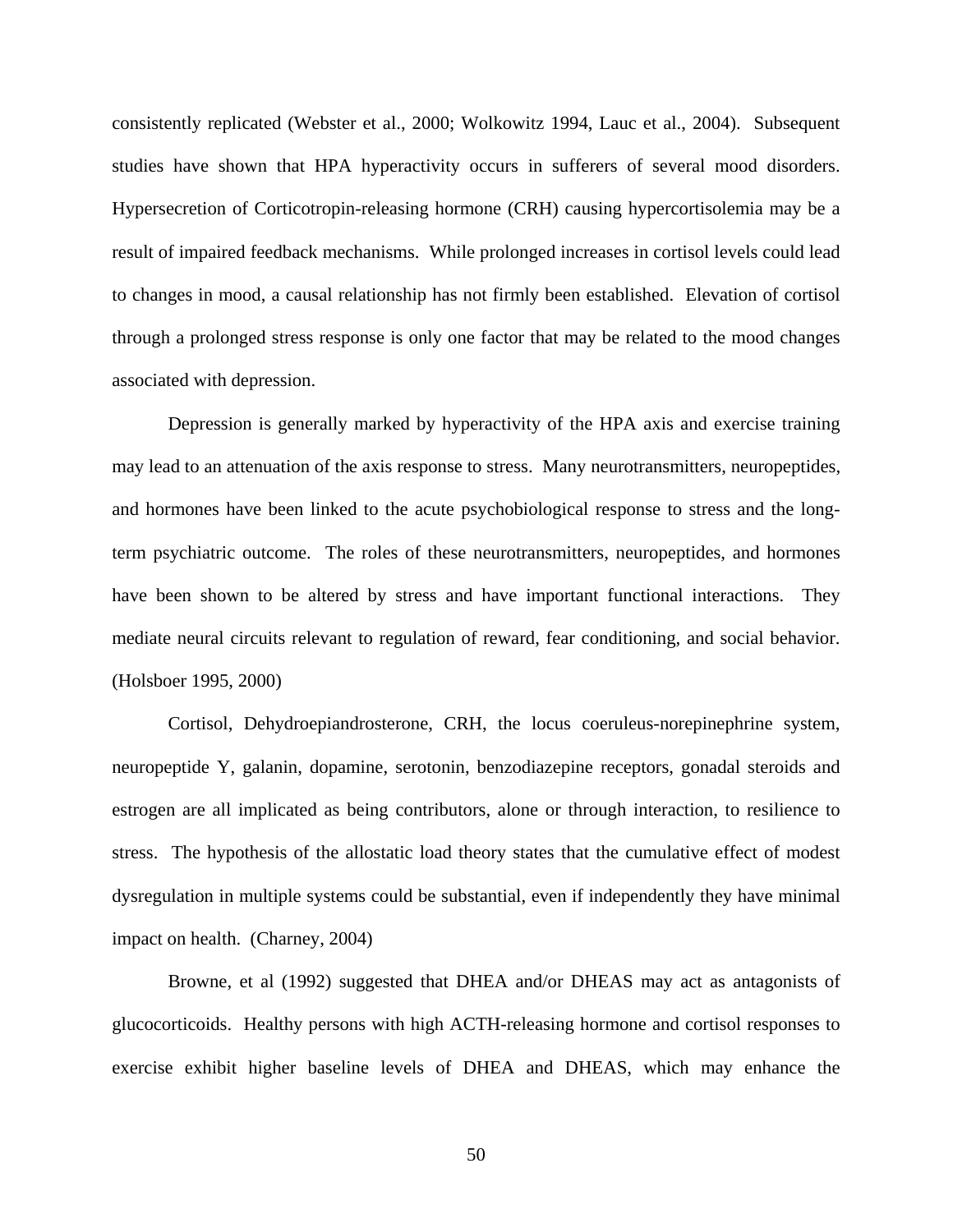hypothalamic-pituitary-adrenal response to exercise (Deuster 2005). Furthermore, the allostatic load theory hypothesizes that when cortisol and DHEA/DHEAS work together in harmony, the organism optimally adapts to stress. When the body is unable to maintain a normal cortisol to DHEAS ratio, a state of maladaptation to stress may ensue. Therefore, it is possible that the ratio of cortisol to DHEAS is of utmost importance; not solely the level of DHEAS. Further research in this area is necessary to further understand this mechanism.

#### **5.4 IMPLICATIONS**

This results of the present study suggest the following: 1) moderately intense aerobic exercise is beneficial in improving the perceptions of well-being in bipolar individuals, 2) DHEAS increases as a result of participating in 20 minutes of moderately intense exercise, and 3) other unmeasured factors in addition to an increase in DHEAS may be responsible for improvements in perceptions of global well-being that result from exercise.

Prescribing aerobic exercise for bipolar subjects may help these individuals better cope with Bipolar Disorder. Exercise is inexpensive, easily prescribed and a safe adjunct to other treatment modalities. Exercise is helpful in prevention of chronic physical diseases and has a positive impact on cardiovascular disease risk factors. In addition, thyroid disorders have been shown to adversely affect DHEAS levels. Alterations of DHEAS levels have been reported in hypothyroidism (Ravaglia et al., 2002). While the majority of thyroid-disordered subjects in the present study did not show an increase in DHEAS in response to exercise, they did report improvement in perceptions of global well-being. Therefore, bipolar patients, regardless of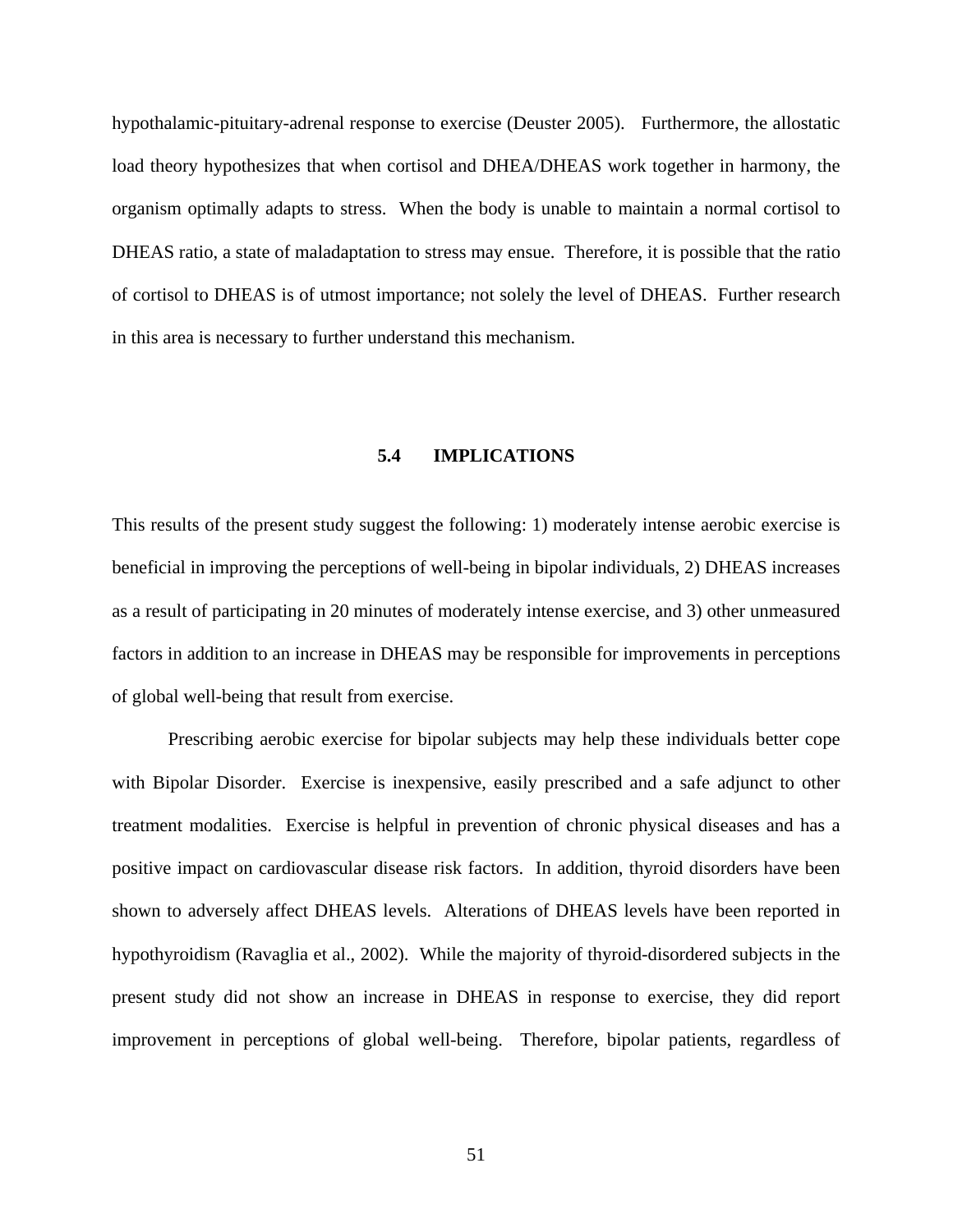thyroid condition, derive a benefit from exercise in combination with their regular pharmaceutical and therapeutic treatment.

As indicated in Figure 7, there appears to be a trend in perceptions of global well-being such that subjects who reported lower scores prior to exercise had the greatest improvements in perceptions of well-being. In addition the sole subject who presented as hypo-manic (Likert score of 6.5) reported a "neutralization" of well-being post-exercise. The majority of subjects who began the exercise bout in a "normal" well-being state reported little change in well-being scores post-exercise. These results indicate that exercise could possibly help bipolar suffers moderate well-being and further research in this area should be conducted.

## **5.5 LIMITATIONS**

There are several limitations in this study. First, all of the subjects in this study were medicated with various combinations of prescription medications. Secondly, we used a novel 7-point Likert Scale to measure perceptions of global well-being. Third, it is possible there was a training response of DHEAS in some subjects. Finally, the possibility of an anticipatory effect could have resulted from testing subjects who had knowledge of a desired result (improved perceptions of well-being from exercise).

## **5.5.1 Medication as a Confounder**

Bipolar subjects typically are prescribed multiple combinations of medications to control their disorder. Limited research exists on the impact of specific medications and DHEAS levels. However, significant and strong inverse associations between DHEAS and the number but not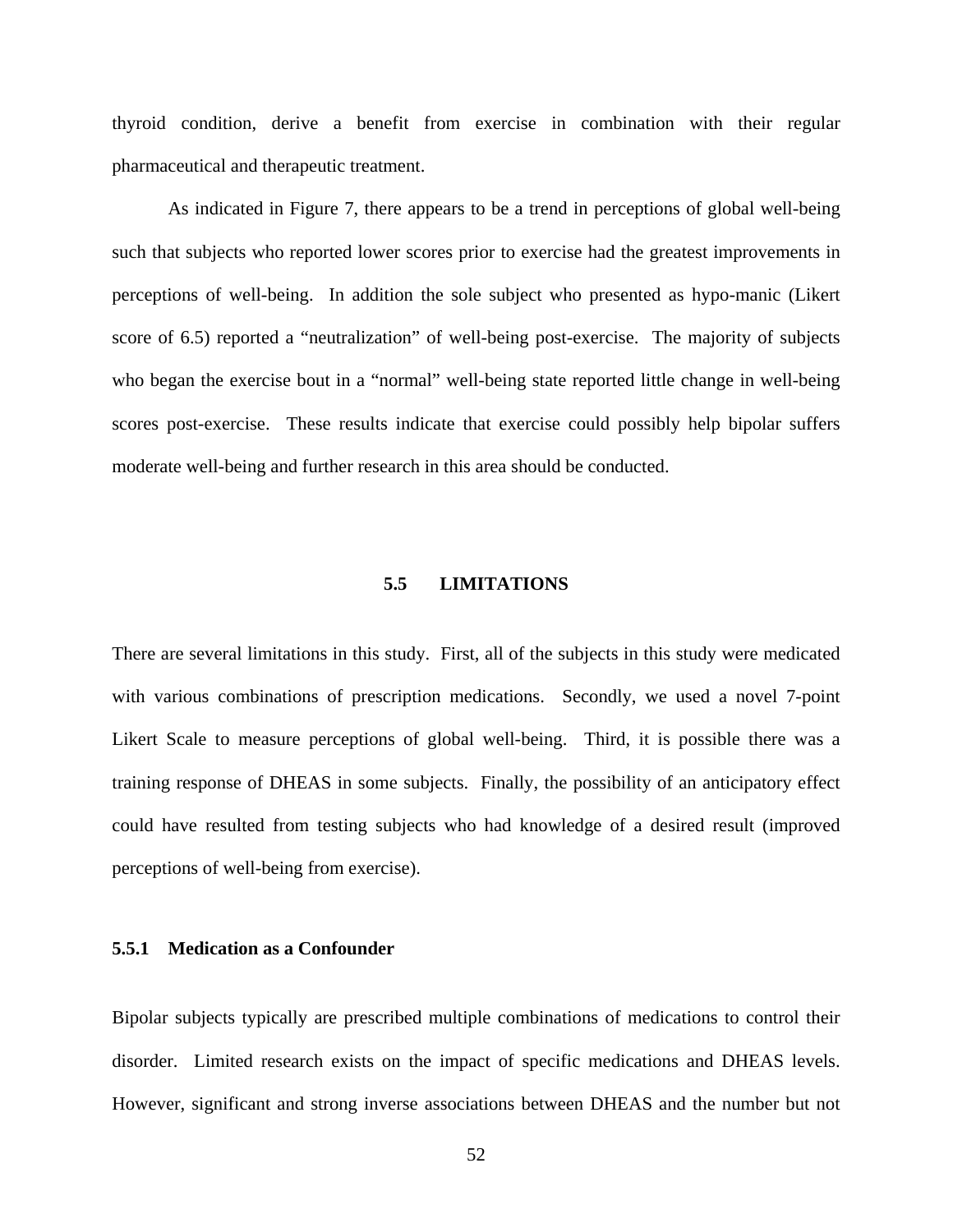with any specific type of medications have been observed. (Ravaglia et al., 2002) Therefore, medications could be a confounding factor in the present research. Since the number of medications may influence baseline DHEAS levels, it follows that medications could have an impact on the amount of DHEAS change in response to exercise. While the present study found that DHEAS increases with exercise, the impact of medication on the response is unknown.

# **5.5.2 7-point Likert Scale**

A 7-point Likert Scale, developed specifically for this study was used to analyze perceptions of global well-being. Previous studies have utilized the Profile of Mood State Questionnaire (POMS) or Becks Depression Inventory (BDI) to assess levels of depression or mood status. Both of these questionnaires ask subjects to report feelings inclusive of the past week. The POMS is 65 questions in length and the BDI contains 21 questions. As such, these tools were not ideal instruments to assess current perceptions of well-being in the present investigation. The 7-point Likert scale proved easy to use and simple in design and has face validity. Therefore, it may be a reasonable measure of perceptions of well-being. Validation of this scale could be a focal point of future research.

#### **5.5.3 Training history and fitness level**

This study did not control for training history or fitness level. It is possible that the DHEAS response to acute aerobic exercise may be influenced by these factors. Tissandier et al., (2001) suggested that DHEAS concentrations are higher among trained individuals when compared to untrained controls. Although the experimental paradigm employed by Tissandier et al. did not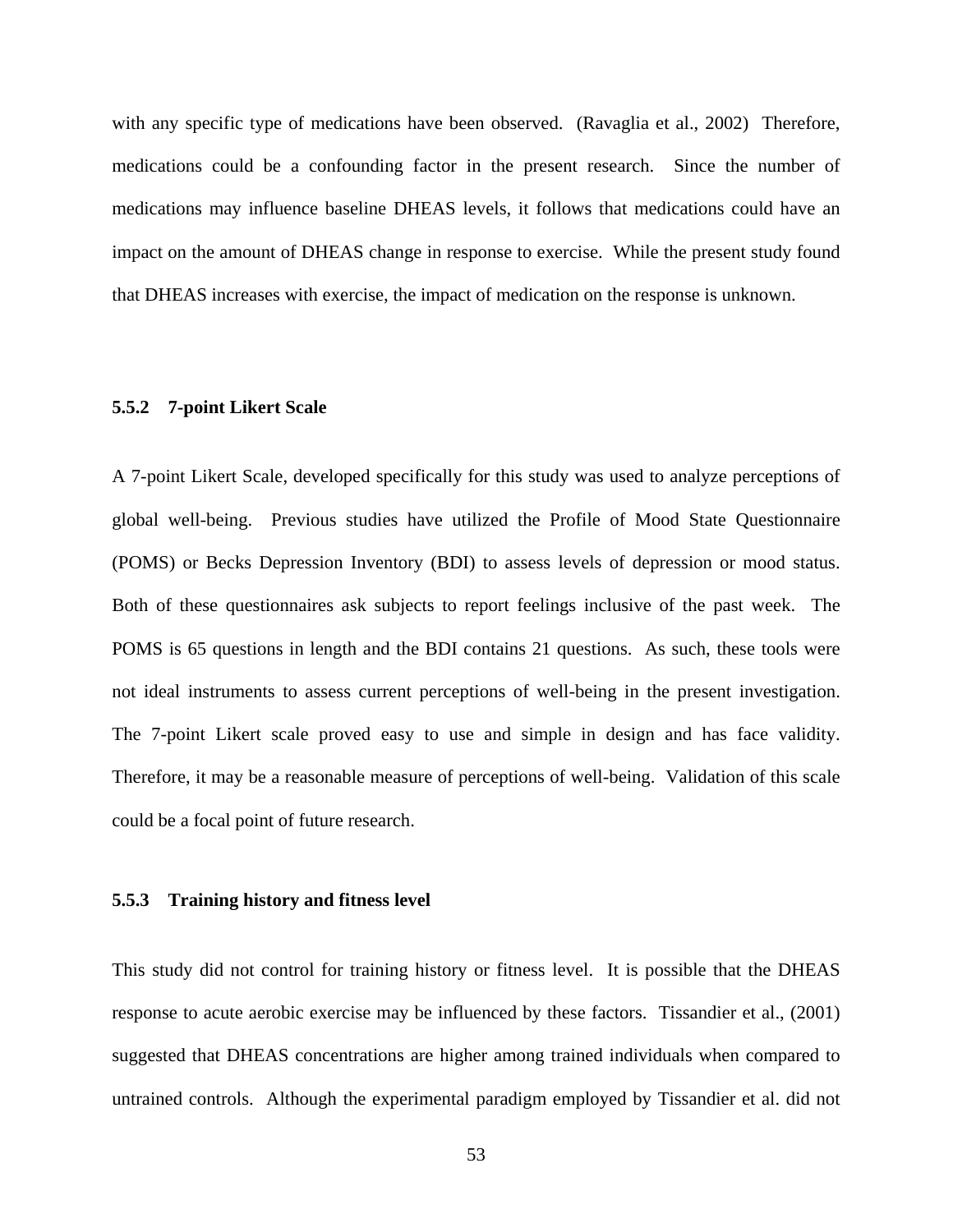involve acute exercise, many other studies have demonstrated an increase in DHEAS with acute exercise (Cumming et al., 1986; Diamond et al., 1989; Velardo et al., 1991). Two studies conducted in small samples of middle-aged and older subjects (n=42, n=42) reported no changes in resting DHEAS with 6 months of training. (Hakkinen et al., 2000; Hersey et al., 1994) In addition, Riechman et al., (2004) reported increased plasma DHEAS levels following acute resistance training in healthy, young subjects. However the magnitude of the acute changes in DHEAS decreased following 10 weeks of resistance exercise training. In the current study, individual training history and fitness status were not documented. Future investigations should examine the impact of these variables on the DHEAS response to aerobic exercise.

#### **5.5.4 Potential for Hawthorne Effect**

Another possible limitation to this study includes the Hawthorne effect of testing human subjects. The research team did not inform subjects of any desired outcome, however many of the subjects expressed knowledge of the potential for exercise to improve mood. It is possible that subjects wanted to report a "normal" response to exercise and they may have reported an improvement in well-being on the 7-point Likert scale. Knowledge of the expected response may have lead to faulty perceptions of well-being reports as subjects may have indicated an improvement without properly assessing their true mood state.

#### **5.6 FUTURE DIRECTIONS**

The results of this study demonstrated that treadmill walking at an intensity of 70% of age predicted heart rate max for 20 minutes produced a significant increase in DHEAS and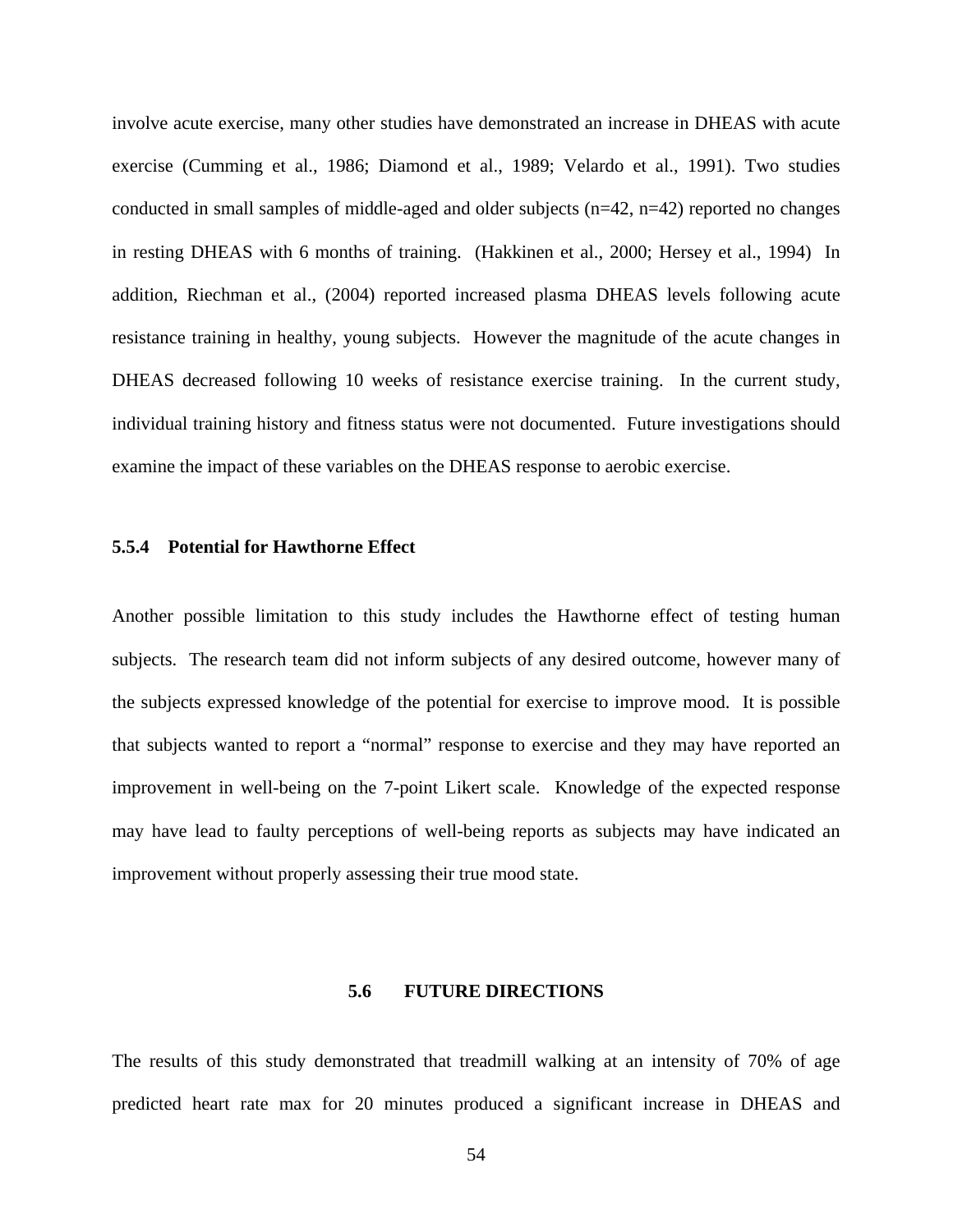improvement in perceptions of global well-being. Possible future directions of research are described below.

#### **5.6.1 Causes of changes in perceptions of global well-being**

The rise in DHEAS does not appear to be the sole cause of improvement in perceptions of global well-being following an acute bout of exercise. Therefore, future studies should explore alternative mechanisms for the improvement in perceptions of well-being. Many neurotransmitters, neuropeptides, and hormones have been linked to the acute psychobiological response to stress and long-term psychiatric outcome. The roles of these neurotransmitters, neuropeptides, and hormones have been shown to be altered by stress and have important functional interactions. They mediate neural circuits relevant to regulation of reward, fear conditioning, and social behavior. Cortisol, Dehydroepiandrosterone, CRH, the locus coeruleusnorepinephrine system, neuropeptide Y, galanin, dopamine, serotonin, benzodiazepine receptors, gonadal steroids and estrogen have been implicated as being contributors, alone or through interaction, to resilience to stress. (Charney, 2004) The hypothesis of allostatic load also states that the cumulative effect of modest dysregulation in multiple systems could be substantial, even if independently they have minimal impact on health (McEwen 2002). Due to the potential for DHEAS to mediate the effect of elevated cortisol levels, the cortisol/DHEAS ratio in exercising bipolar subjects needs to be explored as well as other possible combinations of hormones.

#### **5.6.2 Effect of exercise DHEAS levels in mania**

The single participant that indicated a hypomanic state of well-being prior to exercise reported normalization in well-being and a reduction in DHEAS level after the exercise session. Whether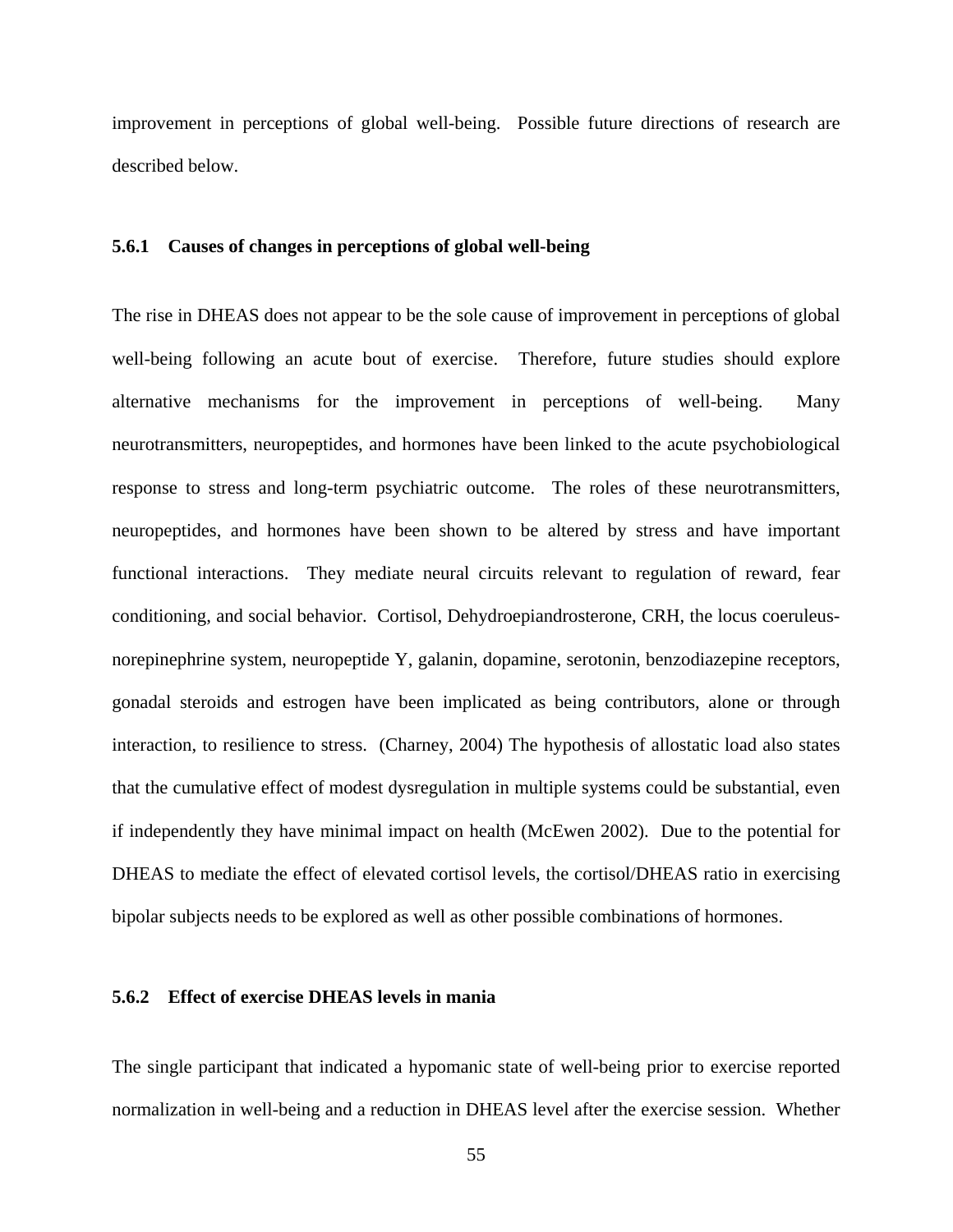mania can be affected by exercise via a reduction in DHEAS and/or other hormonal regulation should be investigated.

#### **5.6.3 Effect of various exercise modes, durations, intensities and fitness levels**

In 2004, Tremblay studied the effects of acute bouts of aerobic and resistance exercise on DHEA in trained and sedentary individuals. This study found that DHEA increased following both resistance and aerobic exercise. However, increases in DHEA were greater after resistance exercise than aerobic exercise. The exercise that elicited the greatest levels of DHEA elevation proved to be resistance exercise in resistance-trained subjects. Tremblay et al., also demonstrated a significant increase in cortisol only after resistance exercise. Therefore, DHEAS in response to various modes of exercise and in conjunction with other hormones should be further explored.

Tramblay et al. (2005) found the duration of exercise to have an impact on DHEAS levels. DHEAS increased in a dose-response manner with the greatest increases observed in response to a 120 minute run compared to 40 and 80 minute runs at an intensity of 55% of  $VO<sub>2</sub>$ max. In addition the relation between DHEAS and  $VO<sub>2</sub>$  max suggests that higher intensity exercise may elicit a greater increase in DHEAS (Bonnefoy et al., 1998). Therefore, exercise duration and intensity may have independent effects on the hormonal responses to aerobic exercise.

Changes in perceptions of well-being in response to various modes and intensities of exercise in bipolar subjects could also be important information to explore in future studies. The present study was limited to 20 minutes of aerobic exercise. It is possible that longer or shorter bouts of exercise could produce different DHEAS and perception responses. Identification of a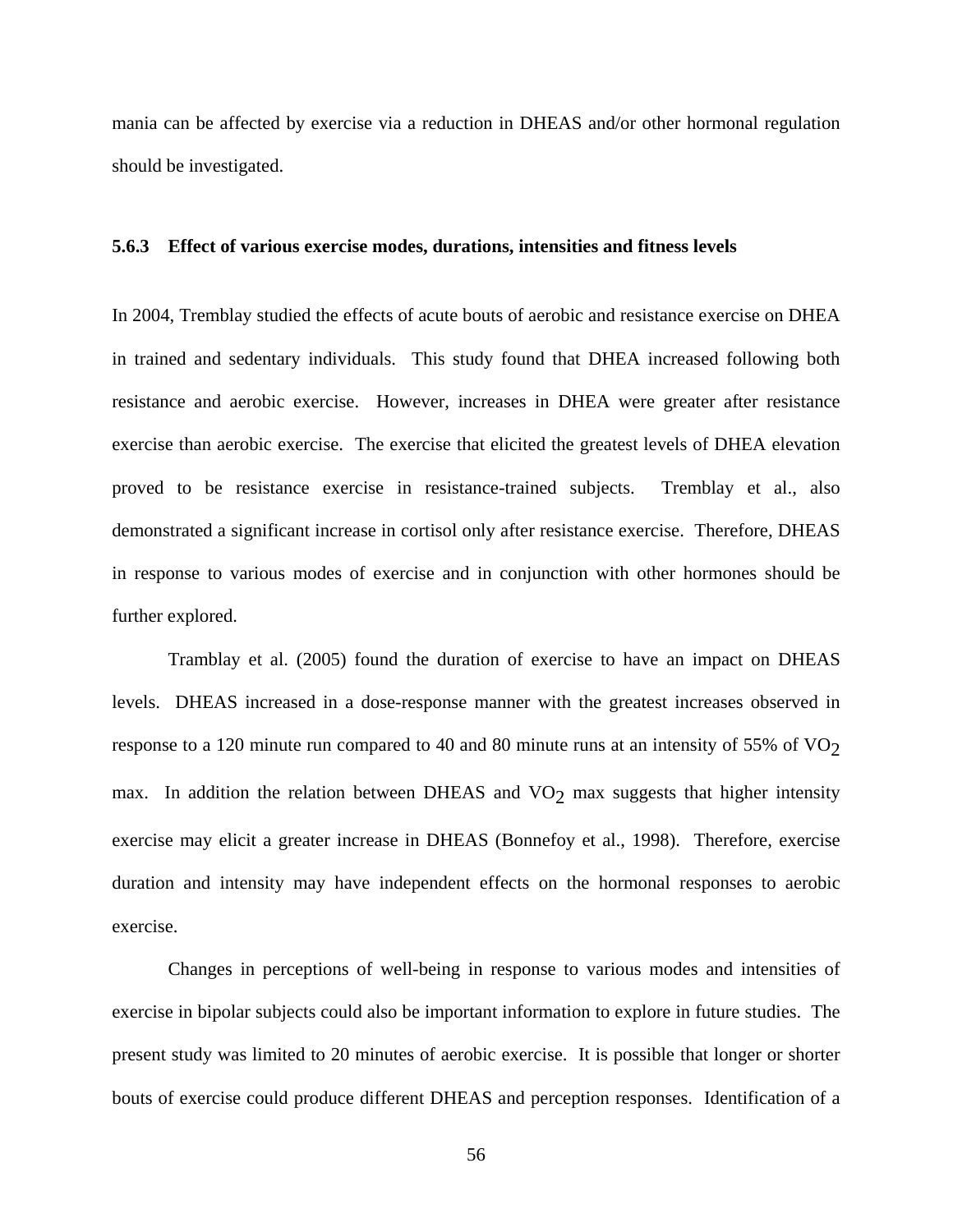"threshold" or optimal volume and intensity of exercise to improve perceptions of well-being and hormonal response needs to be defined.

This study did not control for training status or fitness level in subjects. Current literature provides mixed results regarding the effects of training on DHEAS and change in DHEAS in response to an acute bout of activity. Future studies should examine the impact of fitness level and training response on DHEAS and perceptions of well-being.

While not a hypothesis or outcome of this study, issues related to exercise intensity and duration are frequently a concern especially when developing experimental paradigms involving unique clinical populations. In this study, the protocol involved treadmill walking at an intensity of 70% of age predicted maximal heart rate for 20 minutes. All subjects were able to complete this protocol safely; therefore, future investigations could utilize this, or perhaps an even more vigorous exercise protocol.

# **5.6.4 Control for medications**

While limited research exists on DHEAS levels and use of specific medications, significant and strong inverse associations of DHEAS with the number but not with any specific type of medications have been observed. (Ravaglia et al., 2002) Therefore, medications could be a confounding factor in this research and effects of medications on DHEAS need to be further explored.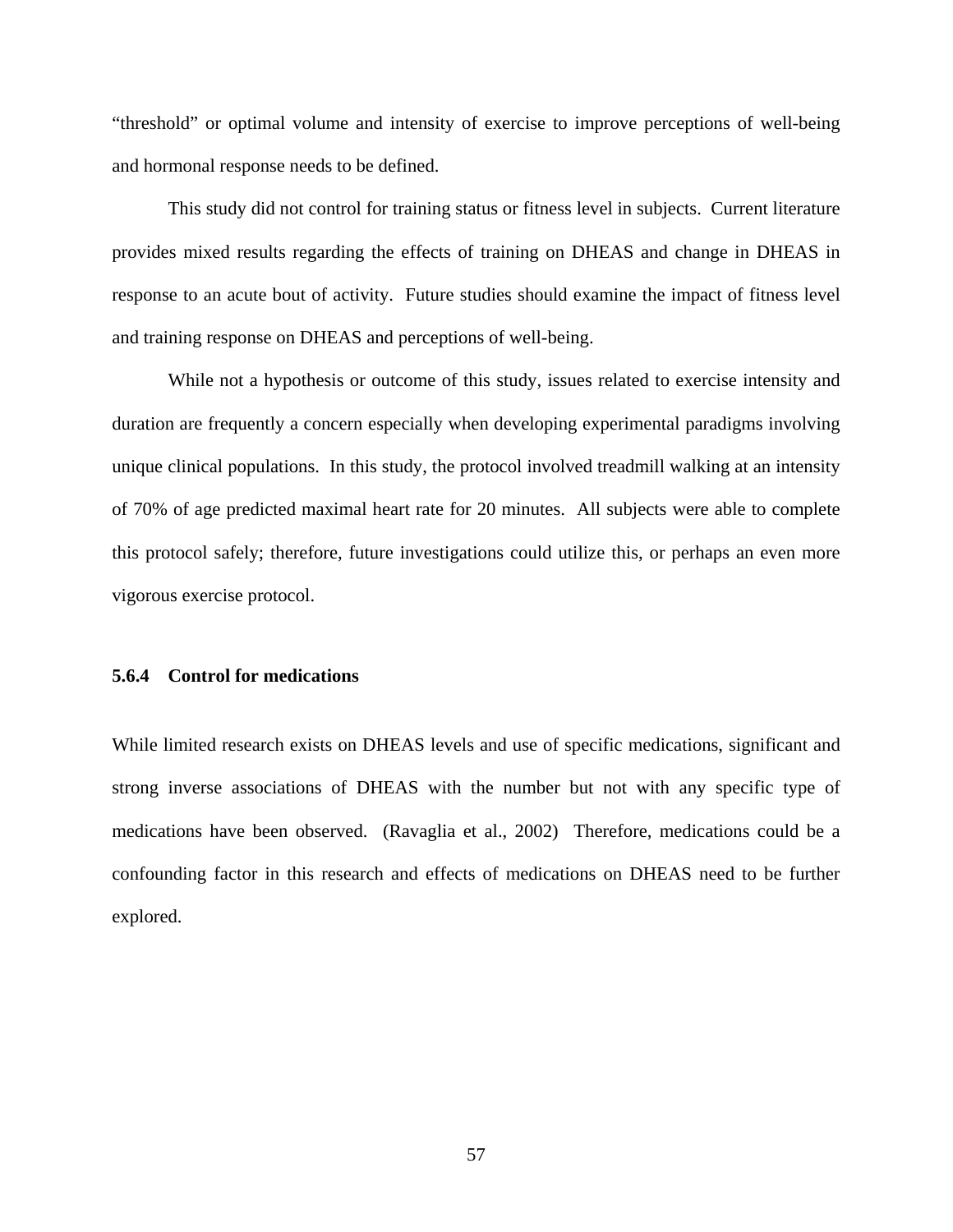# **5.7 CONCLUSIONS**

The present study has shown that an acute bout of treadmill exercise at an intensity of 70% of age predicated maximal heart rate significantly increased serum DHEAS levels in clinically diagnosed bipolar subjects. Bipolar subjects reported an improvement in perceptions of global well-being after participating in this 20-minute aerobic exercise protocol. The increase in DHEAS may contribute to improvements in perceptions of well-being; however, this hormonal response may be only one part of the complex etiology associated with bipolar disorder. Regardless of the etiology, the improvement in perceptions of well-being seen with exercise in this population is an important finding. Ultimately, it is hoped that the incorporation of an exercise program as part of the treatment for bipolar patients becomes more widely utilized. Exercise, unlike many medications, has no negative side effects and a wide range of positive outcomes when prescribed and applied correctly.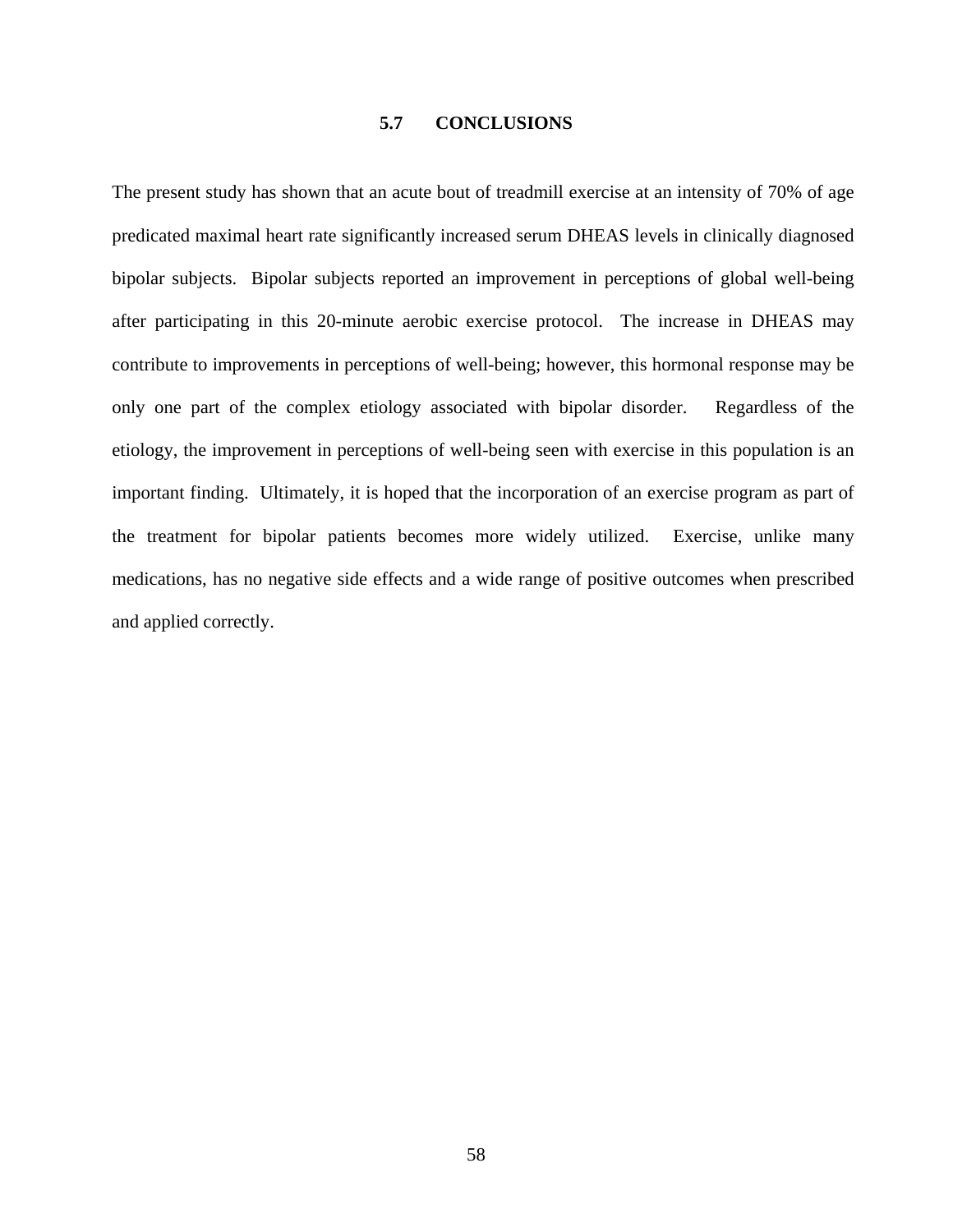# **APPENDIX A**

### **PRESCREENING SCRIPT**

"Hello, my name is Anne Hays from the University of Pittsburgh. Dr. Friedman of the Bipolar Disorder Clinic of Pennsylvania and I are working on a study involving exercise and brain chemistry. Is now an OK time to discuss this project with you?"

"The test is a simple one that would take about an hour to complete and for your time you would receive \$25. This is a one-time visit and you would not be obligated for any other time on this study. All information will remain confidential."

(Conformation of the following)

- 1. You are currently clinically diagnosed with bipolar disorder, correct?
- 2. You are currently in outpatient status at the Bipolar Disorder Clinic of Pennsylvania, correct?

3. Females: Are you pregnant? If not, do you currently use birth control so that you are confident that you will not be able to become pregnant with in the next two months?

- 4. Have you ever had a heart attack?
- 5. Are you currently on beta-blocker medication?
- 6. Are you diabetic?
- 7. Are you able to perform moderate exercise for at least 30 minutes?

# **If question 1 or 2 are no or 3-7 yes:**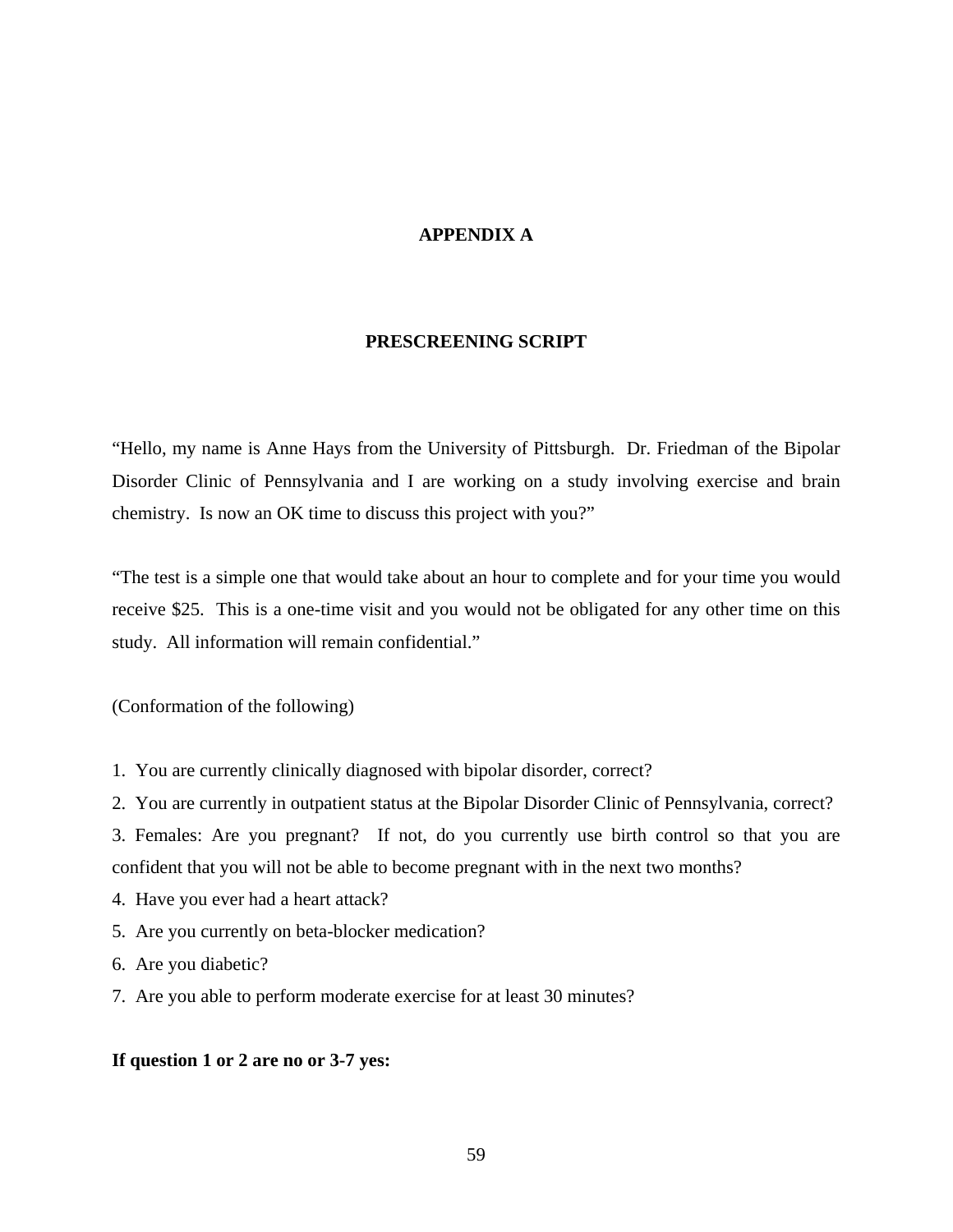"Unfortunately there is a problem. With our protocol, we require that \_\_\_\_\_\_\_\_\_.(you are not diabetic, for example). I thank you for your time. Have a great day."

#### **If question 1 and 2 are yes, and 3-7 no, agree to continue:**

 "Great, your information qualifies you for the study. Is this something you would be interested in participating in? If you decide you'd like to take part in this study, I will collect your primary care doctor's contact information. I will obtain a medical clearance from him/her that states he/she is aware you will be participating in an exercise study. This will be done to ensure your safety in the study. After your doctor signs that it is safe for you to exercise, you can appear for the actual testing session. I will take care of all the paper work involved with that."

"Would you like to participate in this study?" (If yes, continue.)

"Please answer the following questions." (Read PAR-Q or have subject fill out PAR-Q)

"Please fill out this medical history questionnaire which helps me know that you are safe to exercise." (Give Medical History Questionnaire)

"Everything looks good. Let's schedule a time for your exercise test that is at least 3 days from now. That will give me time to send the medical clearance form to your primary care physician. In addition, we must schedule your test for a time when you think you will have been awake for at least 3 hours before the test."

#### (Schedule test date and time)

"Please remember to maintain your regular schedule of eating and medication the day of the exercise test. Please do not exercise the day prior to or the day of your scheduled exercise test.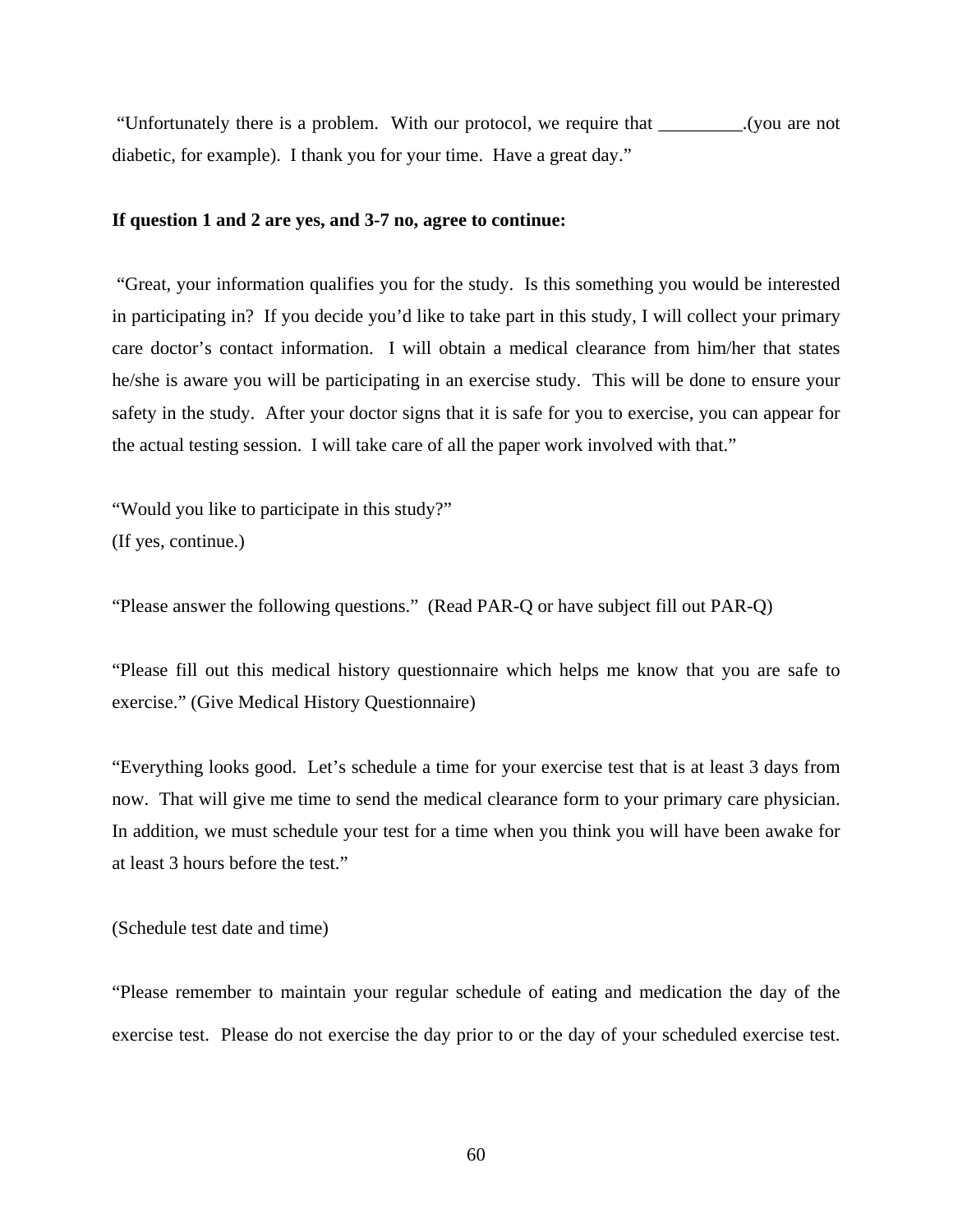Do not consume alcoholic beverages the day prior to or the day of your exam. Remember to wear comfortable exercise clothing to the test and to drink plenty of water the day of the exam."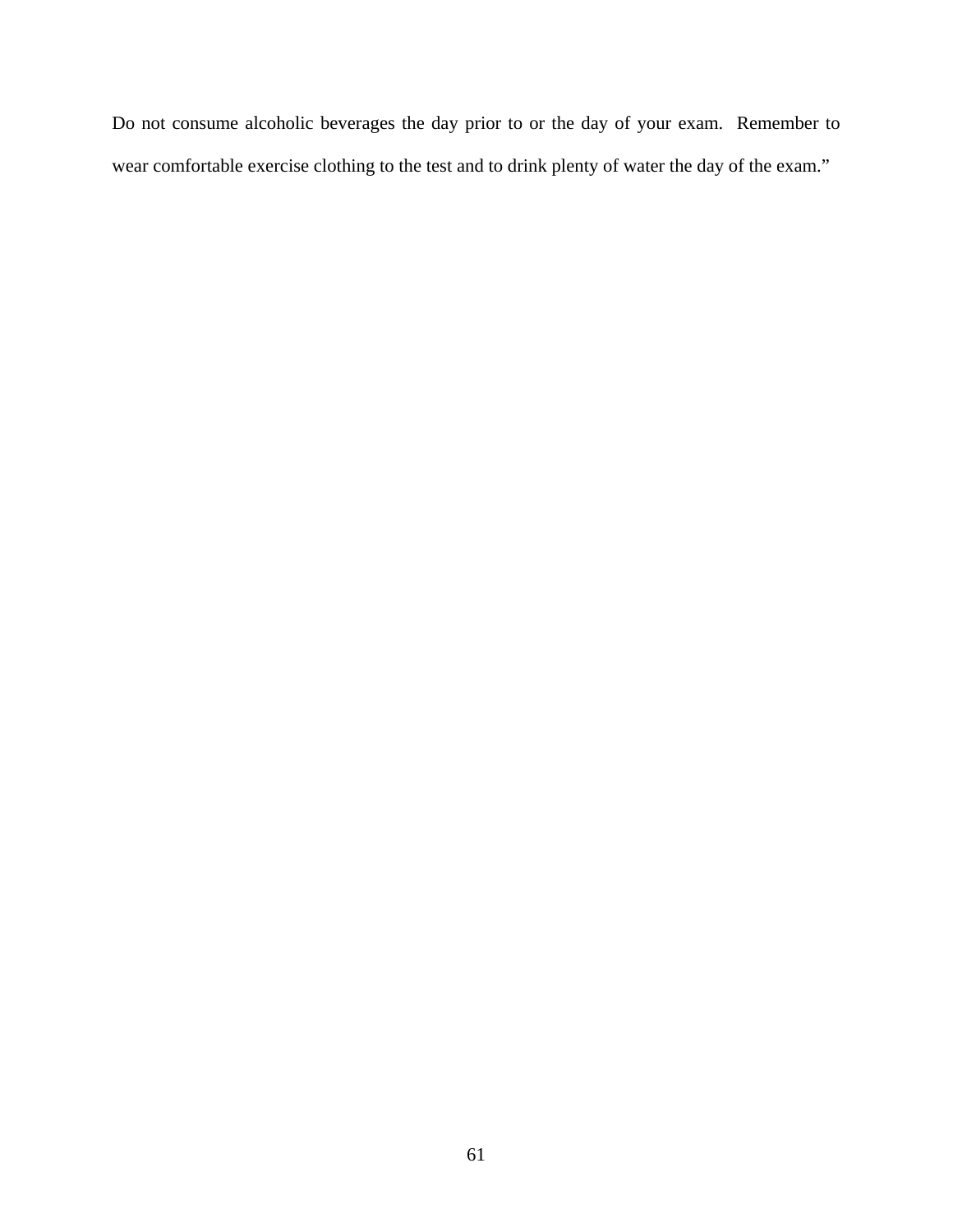# **APPENDIX B**

# **PHYSICAL ACTIVITY READINESS QUESTIONNAIRE**

# **PAR – Q**

| Subject number: |  |
|-----------------|--|
|-----------------|--|

# **Yes / No**

| 1. Has your doctor ever said you have a heart condition and that you<br>should only do physical activity recommended by a doctor?         |
|-------------------------------------------------------------------------------------------------------------------------------------------|
| 2. Do you feel pain in your chest when you do physical activity?                                                                          |
| 3. In the past month, have you had chest pain when you were not doing<br>physical activity?                                               |
| 4. Do you lose your balance because of dizziness or do you ever lose<br>consciousness?                                                    |
| 5. Do you have a bone or joint problem (for example back, knee or hip)<br>that could be made worse by a change in your physical activity? |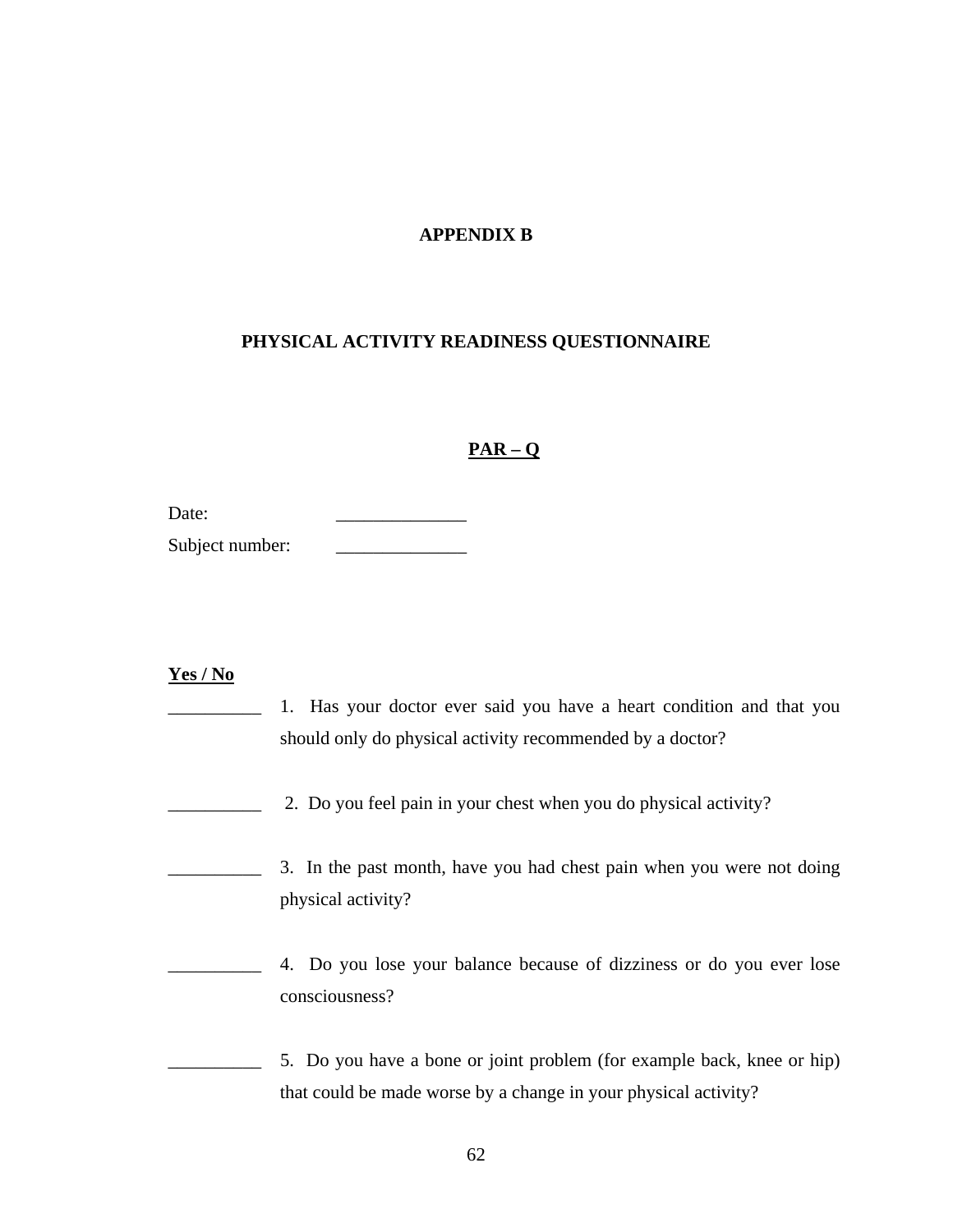\_\_\_\_\_\_\_\_\_\_ 6. Is your doctor currently prescribing drugs (for example, water pills) for your blood pressure or heart condition?

\_\_\_\_\_\_\_\_\_\_ 7. Do you know of any other reasons why you should not participate in physical activity?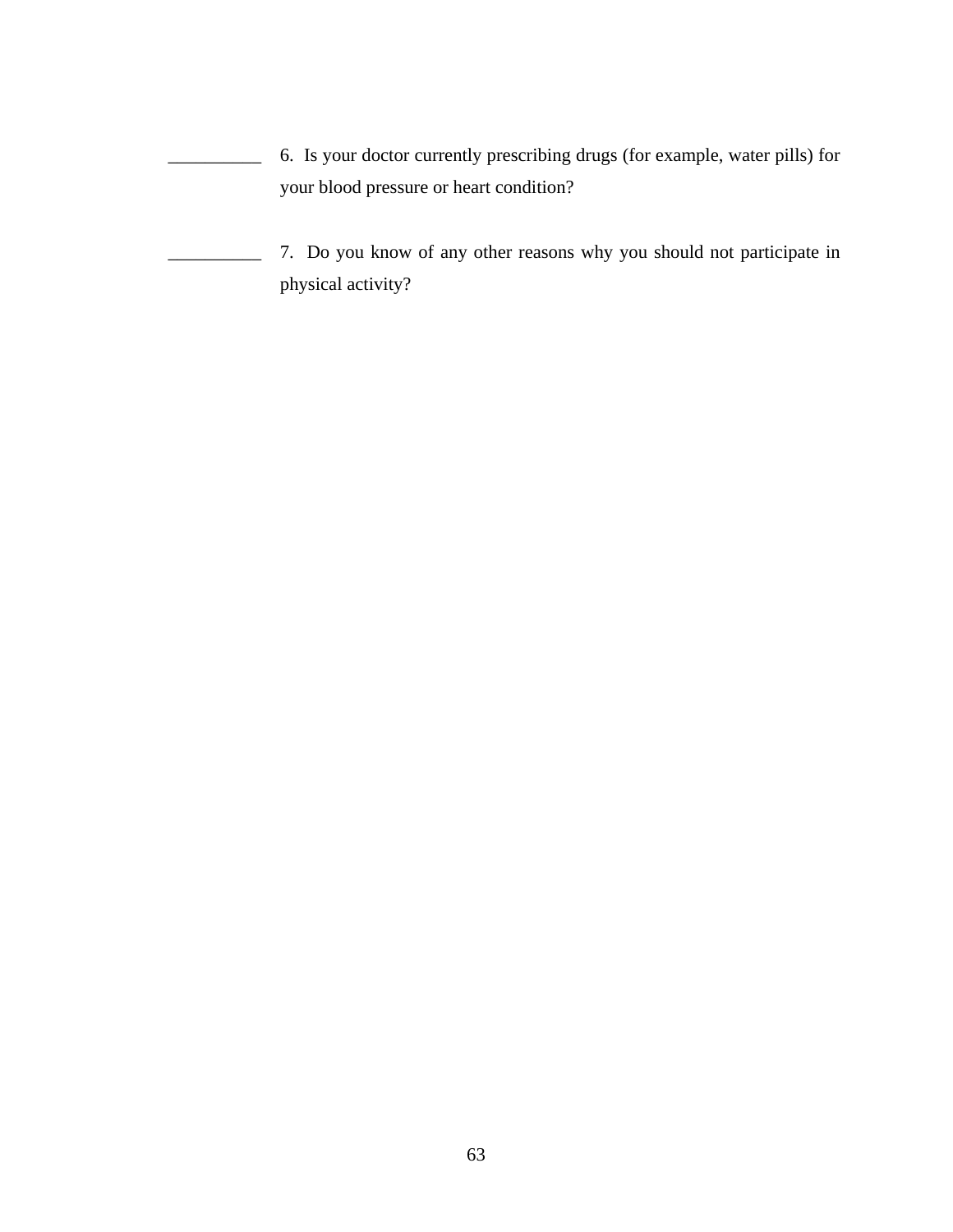# **APPENDIX C**

# **MEDICAL HISTORY QUESTIONNAIRE**

# **Demographic Information**

| <b>Last Name</b>         | <b>First Name</b>   | <b>Middle Initial</b> |
|--------------------------|---------------------|-----------------------|
| Age                      | Gender              | <b>Home Phone</b>     |
| <b>Address</b>           | <b>City, State</b>  | <b>Zip Code</b>       |
| <b>Work Phone</b>        |                     | <b>E-Mail Address</b> |
| <b>Emergency Contact</b> |                     | <b>Phone Number</b>   |
| <b>Primary Therapist</b> | <b>Phone Number</b> | <b>E-Mail Address</b> |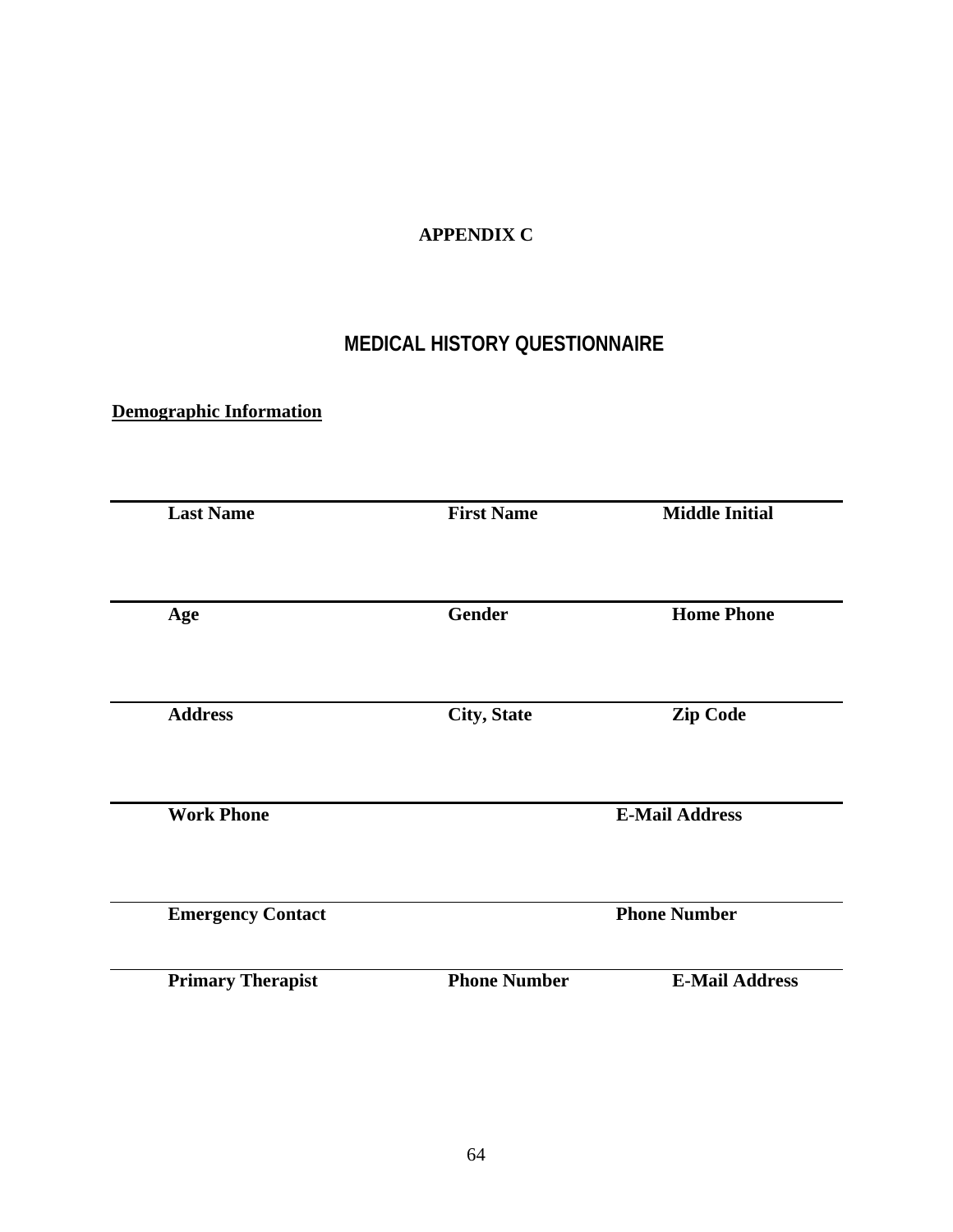|      | <b>Primary Care Physician</b> |             | <b>Phone Number</b> |     |           | <b>Fax Number</b> |                  |          |
|------|-------------------------------|-------------|---------------------|-----|-----------|-------------------|------------------|----------|
| List | all                           | medications | vou                 | are | currently | taking            | <i>(include)</i> | dosage): |
|      |                               |             |                     |     |           |                   |                  |          |

## *Risk Factors:*

- **1. Have any of your parents, brothers, sisters had a heart attack, bypass surgery angioplasty, or sudden death prior to the age of 55 (male relatives) or 65 (female relatives)? YES NO**
- **2. Have you smoked cigarettes in the past 6 months? YES NO**
- **3. What is your usual blood pressure**  $(2140/90)$ **?** \_\_\_\_\_\_\_\_\_\_  **Do you take blood pressure medication? YES NO**
- **4. What is your LDL cholesterol? If you don't know your LDL, what is your total cholesterol? What is your HDL cholesterol?** (Either LDL >130 (use total cholesterol >200 if LDL is not known) OR HDL <40)

**LDL\_\_\_\_\_\_\_\_ TC\_\_\_\_\_\_\_\_ HDL\_\_\_\_\_\_\_\_** 

- **5. What is your fasting glucose**  $(2110)$ ?
- **6. What is your height and weight (BMI >30)?**

 **Height\_\_\_\_\_\_\_\_ Weight\_\_\_\_\_\_\_\_ BMI\_\_\_\_\_\_\_\_**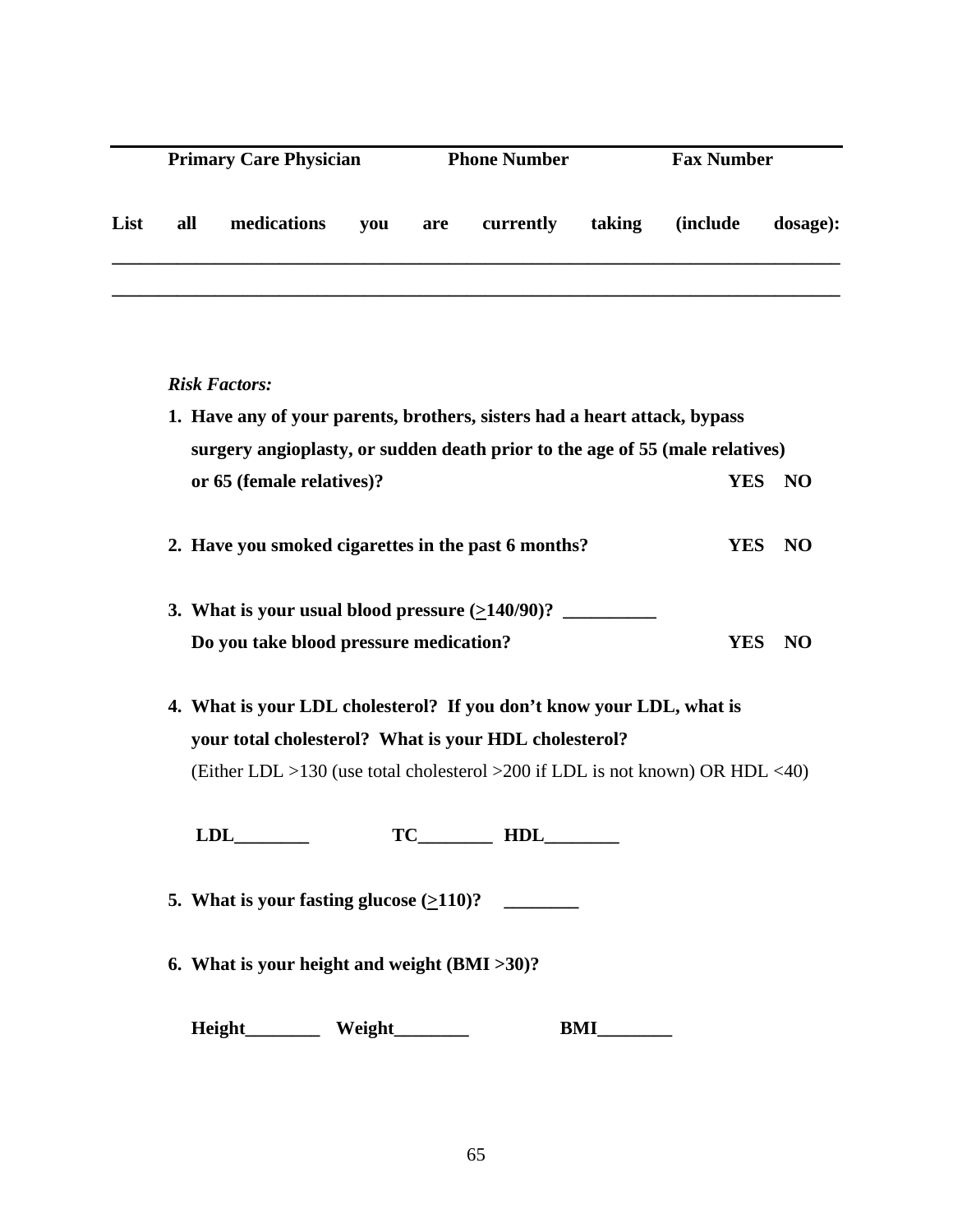**7. Do you get at least 30 minutes of moderate physical activity most days of the week?** 

**YES NO** 

*Signs and Symptoms:* 

- **1. Do you have pain or discomfort in your chest or surrounding areas? YES NO**
- **2. Do you ever feel faint or dizzy (other than sitting up rapidly)? YES NO**
- **3. Do you find it difficult to breathe when you are lying down or sleeping? YES NO**
- **4. Do your ankles ever become swollen (other than after long periods of standing or sitting)? YES NO**
- **5. Do you ever have heart palpitations, or an unusual period of rapid heart rate?**

**YES NO** 

- **6. Has a physician ever said you had a heart murmur? (Has he/she said it is OK, and safe for you to exercise?) YES NO**
- **7. Do you feel unusually fatigued or find it difficult to breathe with usual activities?**

**YES NO** 

**8. Do you ever experience cramp-like pain in your calves?**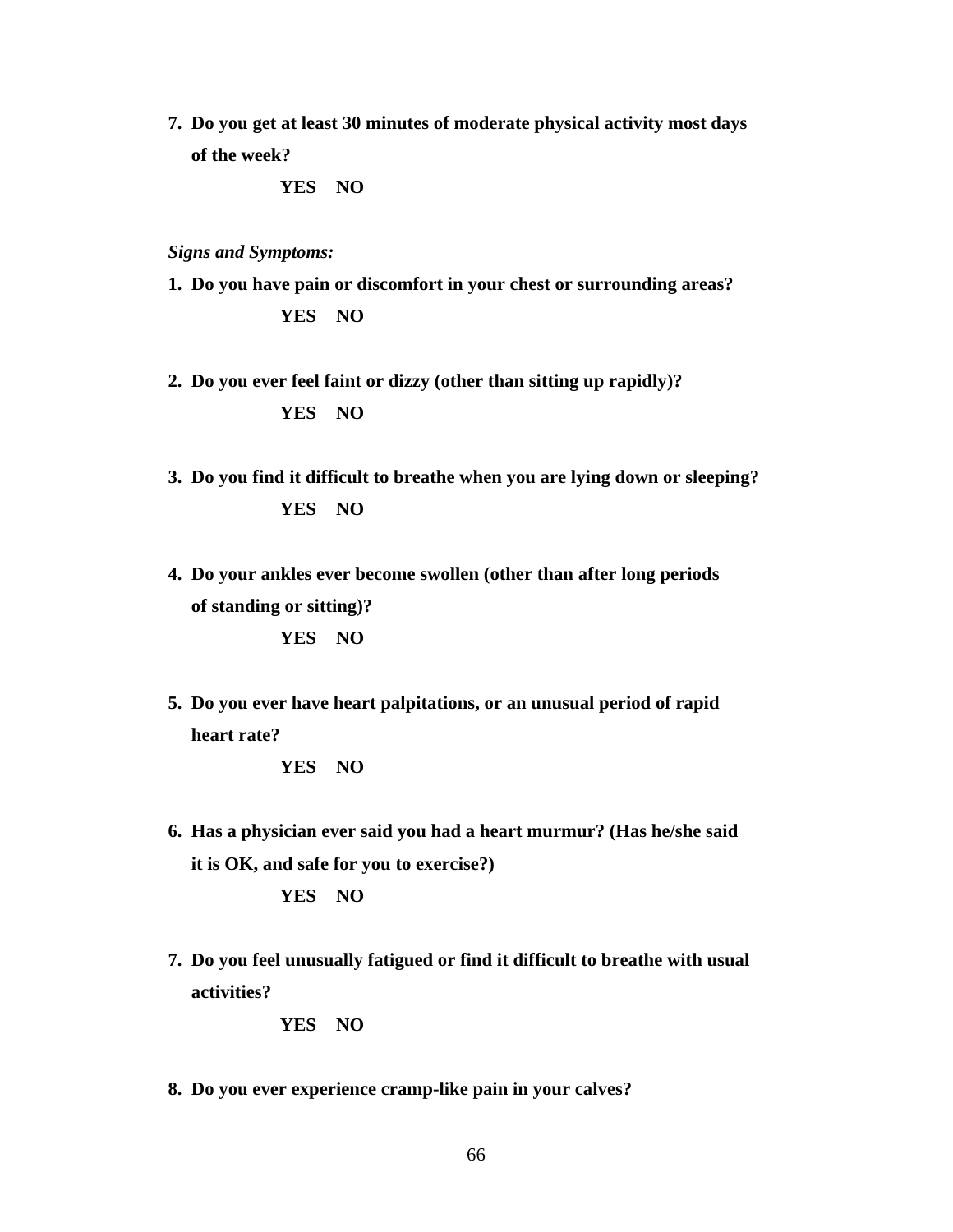*Other:* 

**1. When was the last time you had a physical examination? \_\_\_\_\_\_\_\_\_\_\_\_\_\_\_\_\_\_\_\_\_** 

**2. Do you have any of the following diseases: heart disease, peripheral vascular disease, cerebrovascular disease, chronic obstructive pulmonary disease (emphysema or chronic bronchitis), asthma, interstitial lung disease, cystic fibrosis, diabetes mellitus, thyroid disorders, disease, or liver disease?** 

 **YES NO** 

**If you answered "yes" to the above question list the**  condition(s)

**\_\_\_\_\_\_\_\_\_\_\_\_\_\_\_\_\_\_\_\_\_\_\_\_\_\_\_\_\_\_\_\_\_\_\_\_\_\_\_\_\_\_\_\_\_\_\_\_\_\_\_\_\_\_\_\_\_\_\_\_\_\_\_\_\_\_\_\_\_\_\_\_** 

**3. Do you have any bone or joint problems, such as arthritis or a past injury that might get worse with exercise?** 

**YES NO** 

**If you answered "yes" to the above question list the**  condition(s)

**\_\_\_\_\_\_\_\_\_\_\_\_\_\_\_\_\_\_\_\_\_\_\_\_\_\_\_\_\_\_\_\_\_\_\_\_\_\_\_\_\_\_\_\_\_\_\_\_\_\_\_\_\_\_\_\_\_\_\_\_\_\_\_\_\_\_\_\_\_\_\_** 

**4. Have you ever been hospitalized or undergone surgery?** 

#### **YES NO**

**If you answered "yes" to the above question describe conditions\_\_\_\_\_\_\_\_\_\_\_\_\_\_\_\_\_\_\_\_\_\_\_\_\_\_\_\_\_\_\_\_\_\_\_\_\_\_\_\_\_\_\_\_\_\_\_\_\_\_\_\_\_\_\_\_\_\_\_\_\_\_\_**

**\_\_\_\_\_\_\_\_\_\_\_\_\_\_\_\_\_\_\_\_\_\_\_\_\_\_\_\_\_\_\_\_\_\_\_\_\_\_\_\_\_\_\_\_\_\_\_\_\_\_\_\_\_\_\_\_\_\_\_\_\_\_\_\_\_\_\_\_\_\_\_\_**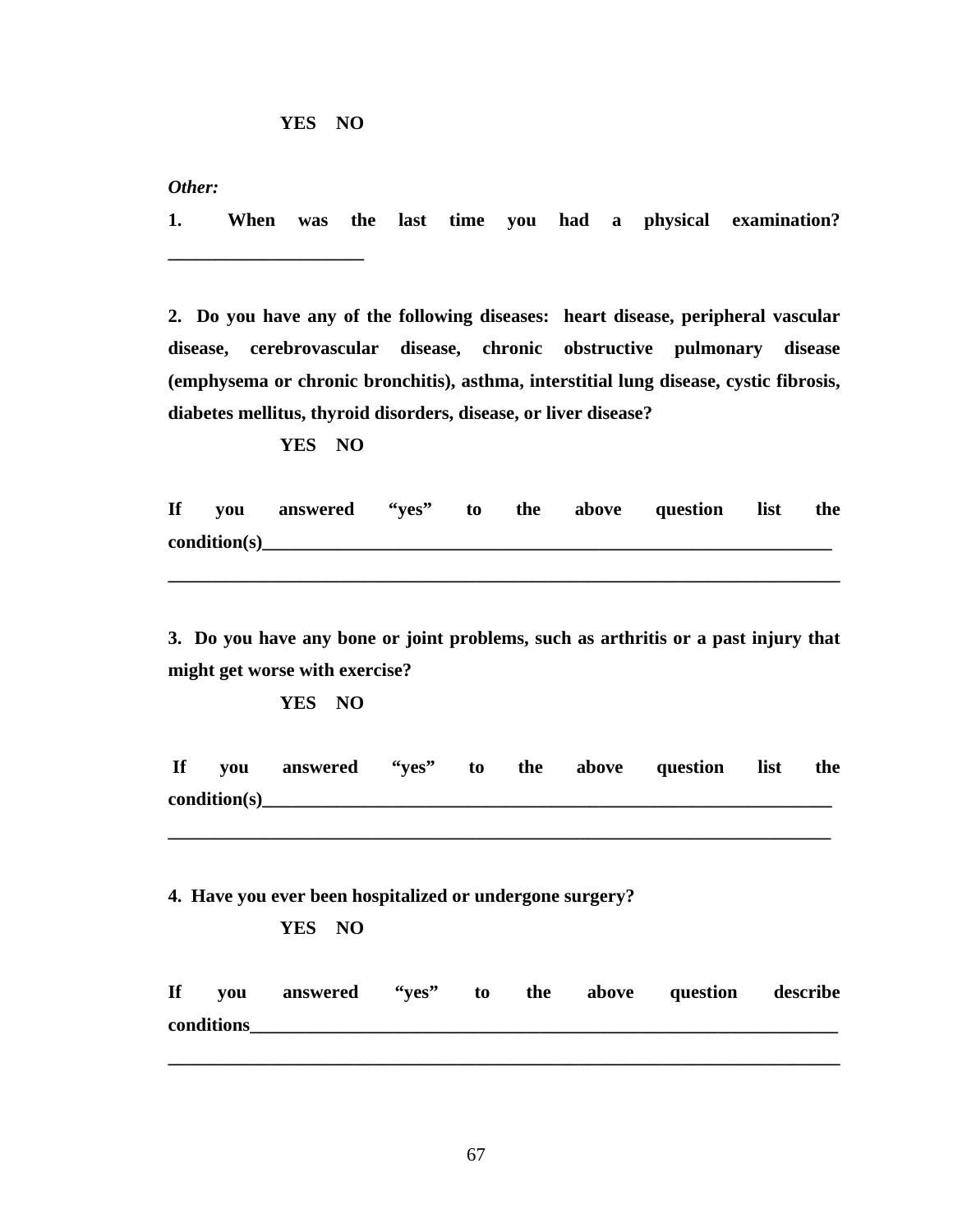**5. Are you pregnant or lactating?** 

## **YES NO**

**6. Do you have any other problem that might make it difficult for you to exercise?** 

**YES NO** 

| If           | vou | answered | ``yes" | to |  | the above question | list | the |
|--------------|-----|----------|--------|----|--|--------------------|------|-----|
| condition(s) |     |          |        |    |  |                    |      |     |

**\_\_\_\_\_\_\_\_\_\_\_\_\_\_\_\_\_\_\_\_\_\_\_\_\_\_\_\_\_\_\_\_\_\_\_\_\_\_\_\_\_\_\_\_\_\_\_\_\_\_\_\_\_\_\_\_\_\_\_\_\_\_\_\_\_\_\_\_\_\_\_\_\_\_\_\_\_\_** 

| $\sim$ $\sim$<br>- - |
|----------------------|
|                      |

**To be completed by the interviewer:** 

**Interpretation:**

- **\_\_\_\_\_ Low Risk: young and no more than one risk factor**
- **\_\_\_\_\_ Moderate Risk: older, or 2 or more risk factors**
- **\_\_\_\_\_ High Risk: known disease or at least one major sign or symptom**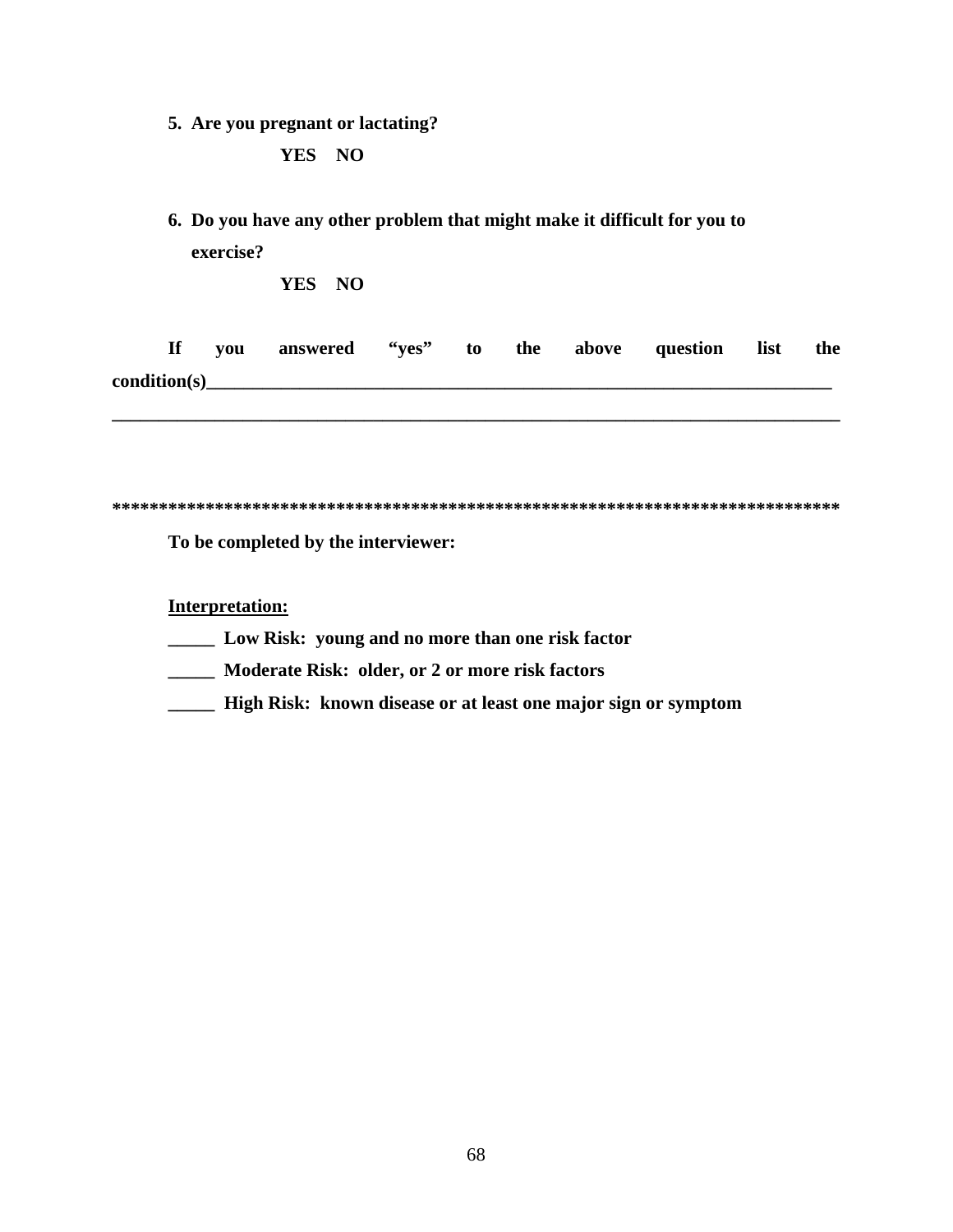### **APPENDIX D**

#### **MEDICAL CLEARANCE FORM**

TO: \_\_\_\_\_\_\_\_\_\_\_\_\_\_\_\_\_\_\_\_\_\_\_\_\_\_\_\_\_\_\_\_\_\_

Fax  $\#$ :

FROM: Anne Hays, MS Fax #: (412) 648-7092 Phone: (412) 478-1190

Dear Dr. \_\_\_\_\_\_\_\_\_\_\_\_\_\_\_\_\_\_\_\_\_\_\_\_\_\_\_\_,

Your patient \_\_\_\_\_\_\_\_\_\_\_\_\_\_\_\_\_\_\_\_\_\_\_\_\_\_\_\_\_\_\_\_\_\_\_ has agreed to be in a research study investigating the effects of an acute bout of aerobic exercise on Dehydroepiandostrone-sulfate (DHEAS) in bipolar subjects. With your approval, your patient will undergo a 5-minute light walk on a motor driven treadmill. Next, a 20-minute walk/run sequence that elicits a 70% of age predicted heart rate maximal response would occur. After 20 minutes of walking/running at this pace, your patient will cool down for 5 minutes to allow for heart rate and blood pressure to normalize.

Approximately 9 ml of blood will be drawn from an anticubital vein by a certified phlebotomist both before and after the exercise session to analyze DHEA.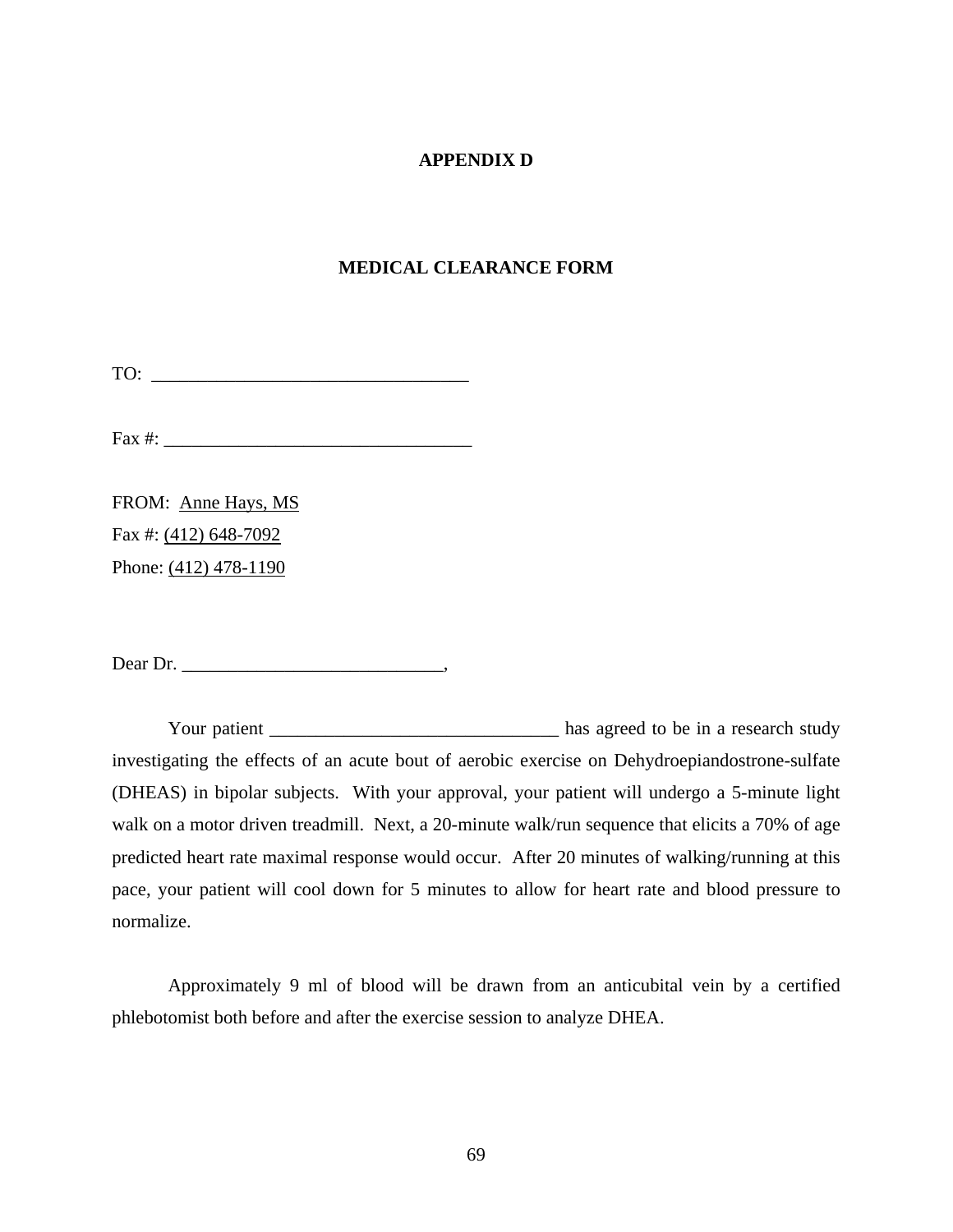Please sign the statement below and fax back to: (412) 648-7092 at your earliest convenience. Should you have any questions or concerns regarding this study or should you want more information, feel free to contact me at (412) 478-1190 at any time.

Thanks, in advance, for your cooperation.

In Health,

Anne E. Hays Primary Investigator U of Pittsburgh School of Education / WPIC

My patient \_\_\_\_\_\_\_\_\_\_\_\_\_\_\_\_\_\_\_\_\_, is safe to exercise at a submaximal (70% of age predicted heart rate maximum) aerobic exercise rate for 20 minutes, and has my encouragement to do so.

**\_\_\_\_\_\_\_\_\_\_\_\_\_\_\_\_\_\_\_\_\_\_\_\_\_\_\_\_\_\_\_\_\_\_\_\_\_\_\_\_\_\_\_\_\_\_\_\_\_\_\_\_\_\_\_\_\_\_\_\_\_\_\_\_\_\_\_\_\_\_\_\_\_\_\_\_\_\_**

Primary Care Physician Signature: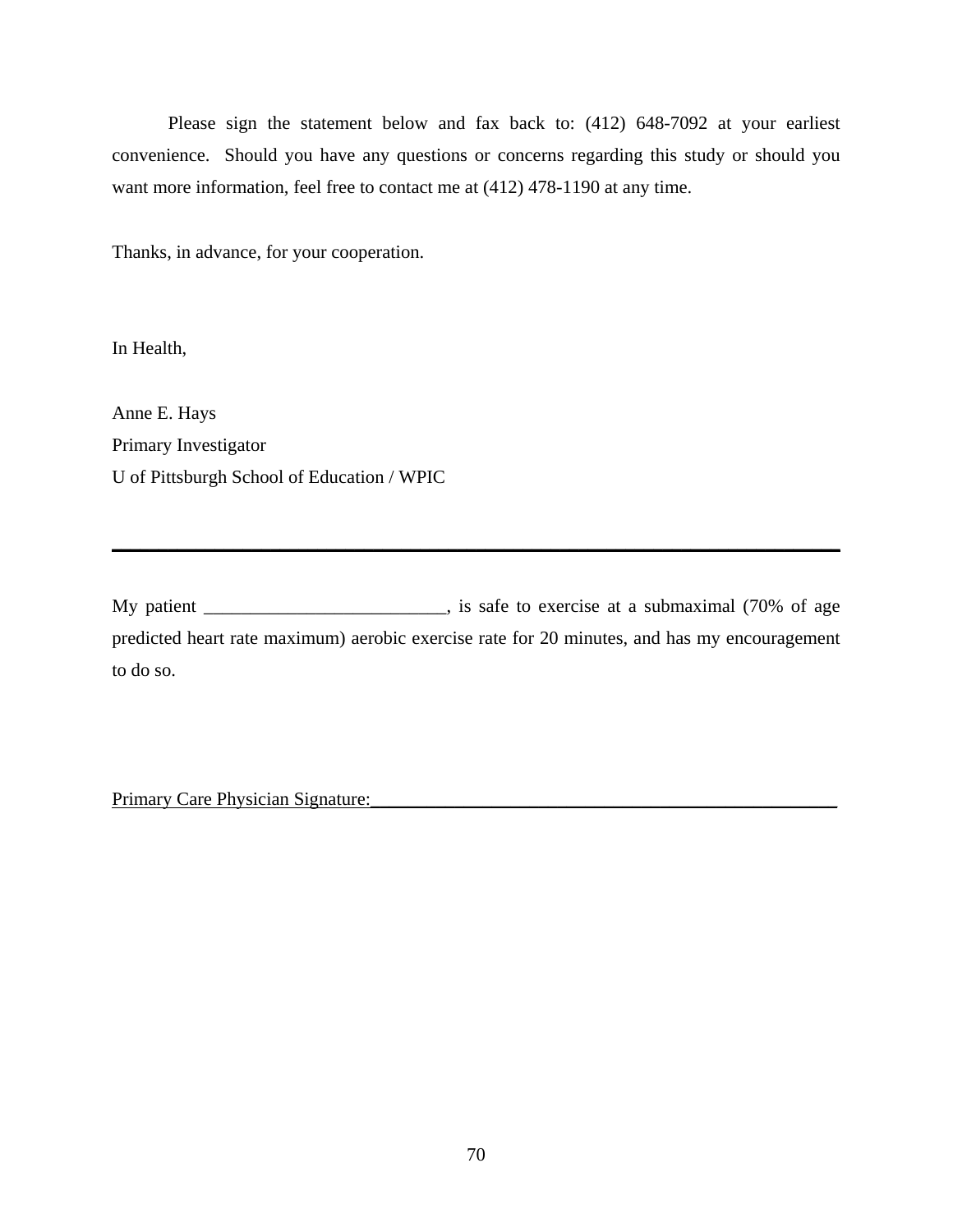## **APPENDIX E**

#### **INFORMED CONSENT**

## **CONSENT TO PARTICIPATE AS A SUBJECT IN A CLINICAL RESEARCH STUDY**

**TITLE:** Effects of an Acute Bout of Aerobic Exercise on Dehydroepiandosterone Levels in Clinically Diagnosed Bipolar Subjects.

## **PRINCIPAL INVESTIGATOR:**

Anne Hays, Ph.D. Candidate, Exercise Physiology 140 Trees Hall University of Pittsburgh Pittsburgh, PA 15213 412) 478-1190

#### **CO-INVESTIGATORS:**

Edward S. Friedman, M.D. Fred Goss, Ph.D. Associate Professor of Psychiatry Professor of Exercise Physiology Western Psychiatric Institute and Clinic 113 Trees Hall 3811 O'Hara Street, Room 848 BT University of Pittsburgh Pittsburgh, PA 15213 Pittsburgh, PA 15213 (412) 246-6111 (412) 648-8259

**SOURCE OF SUPPORT:** School of Education Grant, University of Pittsburgh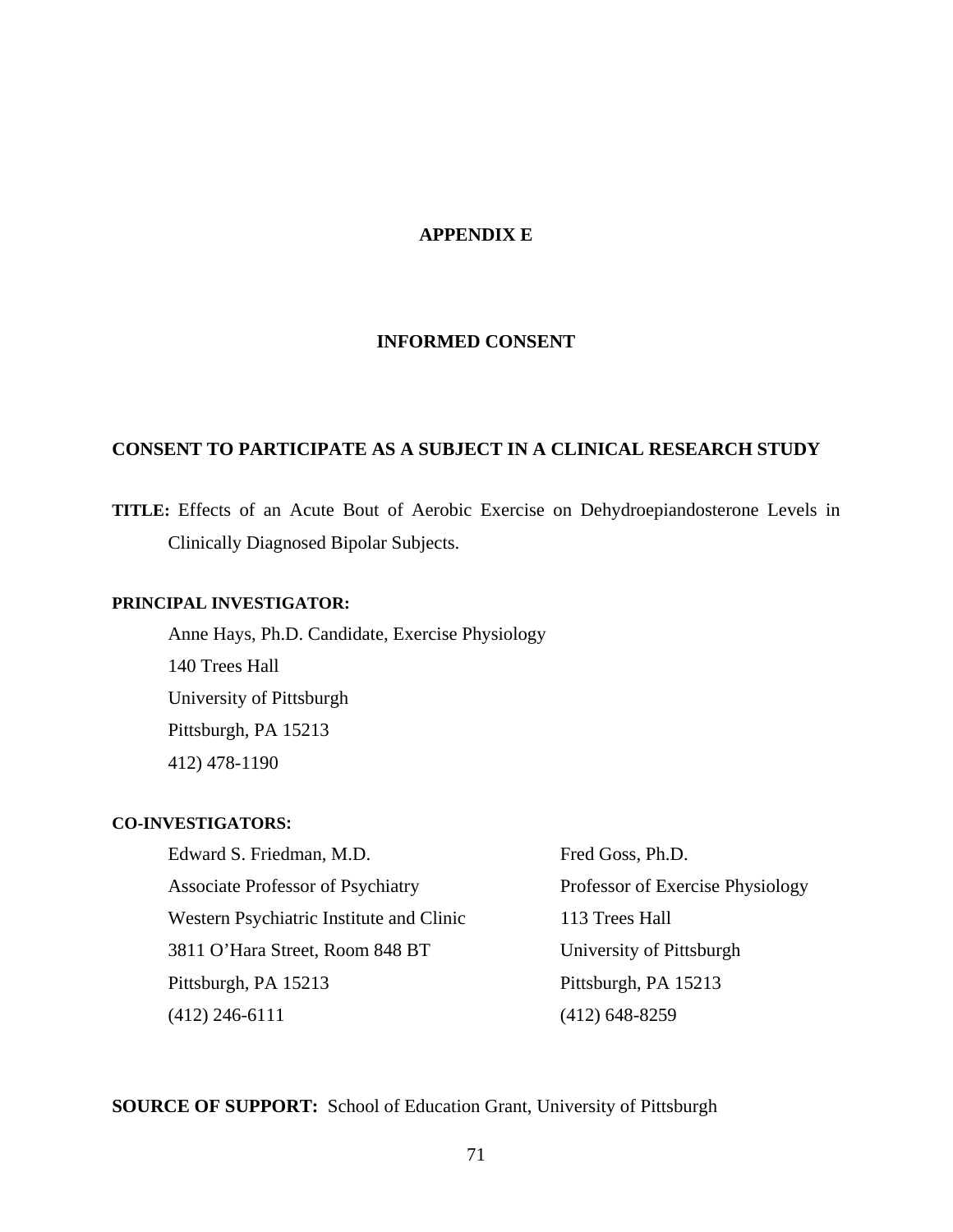#### **INTRODUCTION:**

You are being asked to participate in a research study that is attempting to find out if aerobic exercise is helpful for people with bipolar disorder. Before agreeing to participate in this research study, it is important that you read and understand this form. It describes the purpose, procedures, benefits, risks, discomforts, and precautions of the study.

#### **Why is this research being done?**

We are also particularly interested in examining if Dehydroepiandrosterone (DHEA), a hormone in the human body that may be associated with the way the human brain works, may help relieve symptoms of depression. We will determine the effect of an aerobic exercise session on this hormone in the blood stream of people with bipolar disorder. DHEA is present in every human body, however, it may be lower in people with bipolar disorder and exercise may increase it, helping relieve symptoms of the disease.

There are no medications used in this trial. Exercise, unlike many medications, has no negative side effects and a wide range of positive outcomes when prescribed and applied correctly. There is a great deal of evidence linking physical activity to a decrease in depressive symptoms. There is a need for reliable evidence about how aerobic exercise can help reduce the need for medical and psychiatric intervention for bipolar disorder. To date much of the research into bipolar disorder has focused on the immediate management of symptoms of mania and depression rather than on the management of illness thru an exercise program.

#### **Who is being asked to take part in this research study?**

You have been asked to take part in this study because you have been diagnosed with bipolar disorder and because your study psychiatrist feels you will benefit from participation in this research exercise program. Your study psychiatrist will continue providing your care and will work closely with the investigators of this study.

We expect to enroll 28 male and female subjects (age range) in this study at Western Psychiatric Institute and Clinic and those participants in the Bipolar Disorders Center for Pennsylvanians. Individuals of all ethnic backgrounds and ages will be included so that we may learn more about how an exercise program along with bipolar treatment may help bipolar patients regardless of ethnicity or age.

#### **What procedures will be performed for research purposes?**

#### *Screening Procedure*

After you have signed the informed consent, you will be screened for eligibility by a review of the inclusion and exclusion criteria via phone. You will also be asked several questions regarding your current health to insure your safety in this study. Your primary care doctor will be required to sign a clearance form, which states he/she is aware of your participation in an exercise study and he/she believes you are safe to do so. There is no cost to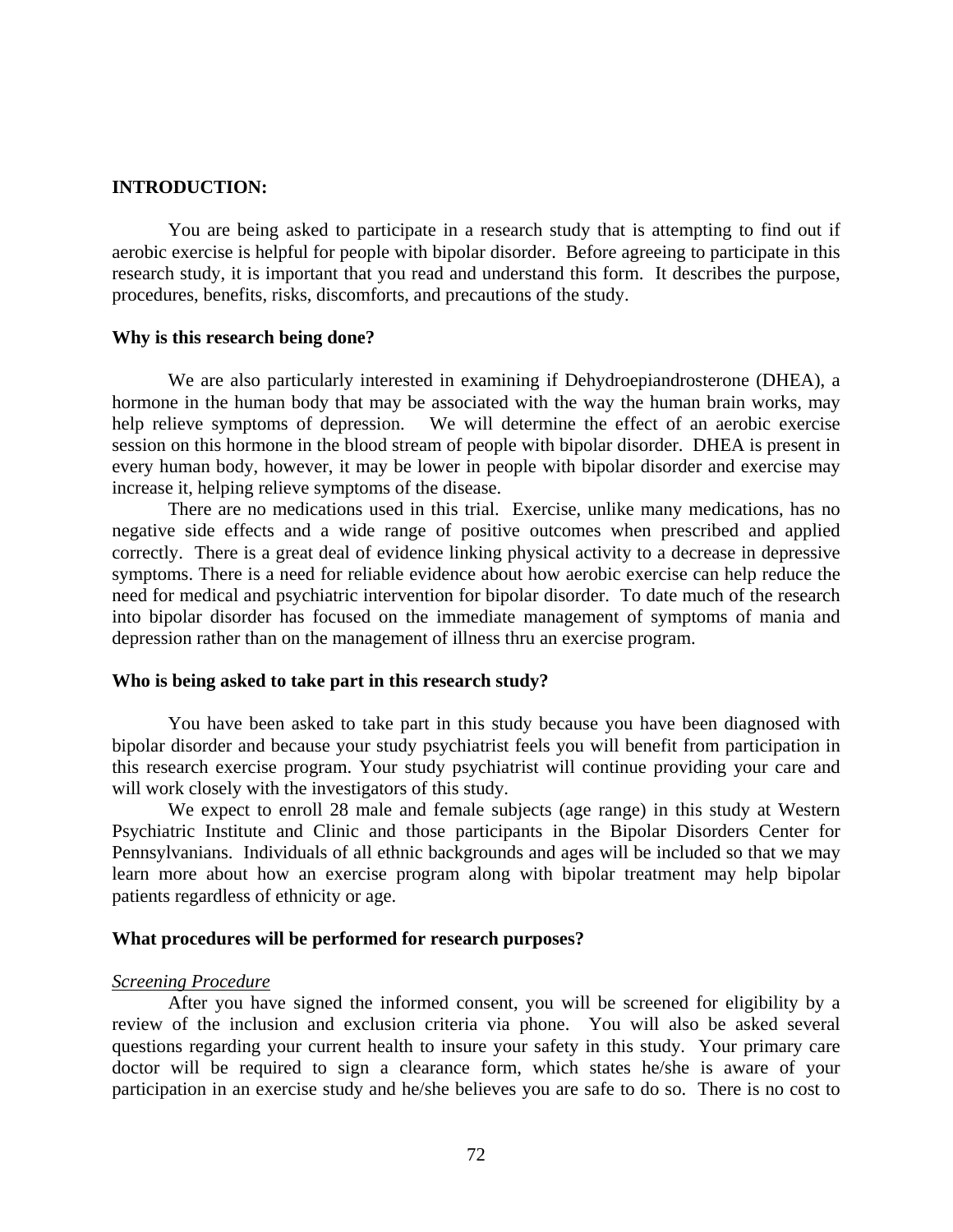you for this procedure. The primary investigator in the study will ask you for your primary care physician's contact information and proceed with gathering the necessary signatures.

You must be free of diagnosed heart, lung or blood pressure disease, able to perform moderate aerobic exercise for a minimum of 20 minutes. Your Primary Care Physician (PCP) will need to sign a medical clearance to participate in this aerobic exercise research portion. Additionally, you will be required to have had a recent (within three months of entering this study) electrocardiogram(ECG) to assess your heart health. This ECG is simply a test that measures the electricity of your heart. You will be asked via phone to complete a questionnaire called the Physical Activity Readiness Questionnaire (PAR-Q). It asks you questions about your current activity level. You will also be asked questions regarding your medical history (Medical History Questionnaire) to ensure your safety in this study. They are simple questions about your current health status.

 If you agree to participate in this study, you will continue to see the same psychiatrist you are already seeing in the BDCP study. You will maintain your regular schedule of eating and taking medication. You will not exercise or consume any alcoholic beverages the day prior to or the day of the exercise exam. The day of the exam you will wear comfortable exercise clothing and drink plenty of water. The appointment will be scheduled three hours after you normally awaken. The exam will take approximately one hour and you are only required to appear one time.

#### *Experimental Procedures:*

Before the testing begins you will complete the Likert 7 point scale for perceptions of global well-being. This scale simply asks you to rate your mood at the time of testing.

1. You will have your blood drawn by a trained technician at the Human Energy Laboratory. They will draw a small sample of your blood from a vein in your arm (about 3 tablespoons (tbsp) and prepare it to be sent to Montifour Hospital for analysis. The primary investigator of this research project will be in control of all blood samples. Each sample will be de-identified and replaced with a specific study code number. The informational sheet that will be the only correlate between subject name and subject study number, will be kept in a locked room separate from other study materials. All blood samples must be acquired prior to submission to an analysis laboratory at Montifour Hospital. Therefore, all samples will be kept indefinitely. Once all samples have been analyzed, they will be discarded in appropriate biohazard containers. No samples will be used in future studies or given to other investigators.

2. You will have your height, weight, muscle mass and body measurements measured by a qualified exercise physiologist in the Human Energy Laboratory.

3. You will wear a Polar Heart Rate Monitor (Model number A3) on your chest that is affixed with an elastic band to keep it secured.

4. You will be asked to perform a two-minute warm-up on a Trackmaster treadmill. You will be monitored by heart rate every 15 seconds and recorded every minute. Your blood pressure will be monitored every 5 minutes.

5. The warm-up will immediately be followed by increased difficulty based on your heart rate response to the activity. Once your heart rate has increased to a moderate intensity, your activity will be maintained at that level for a minimum of twenty minutes. Your heart rate will be monitored every minute and your blood pressure recorded every five minutes.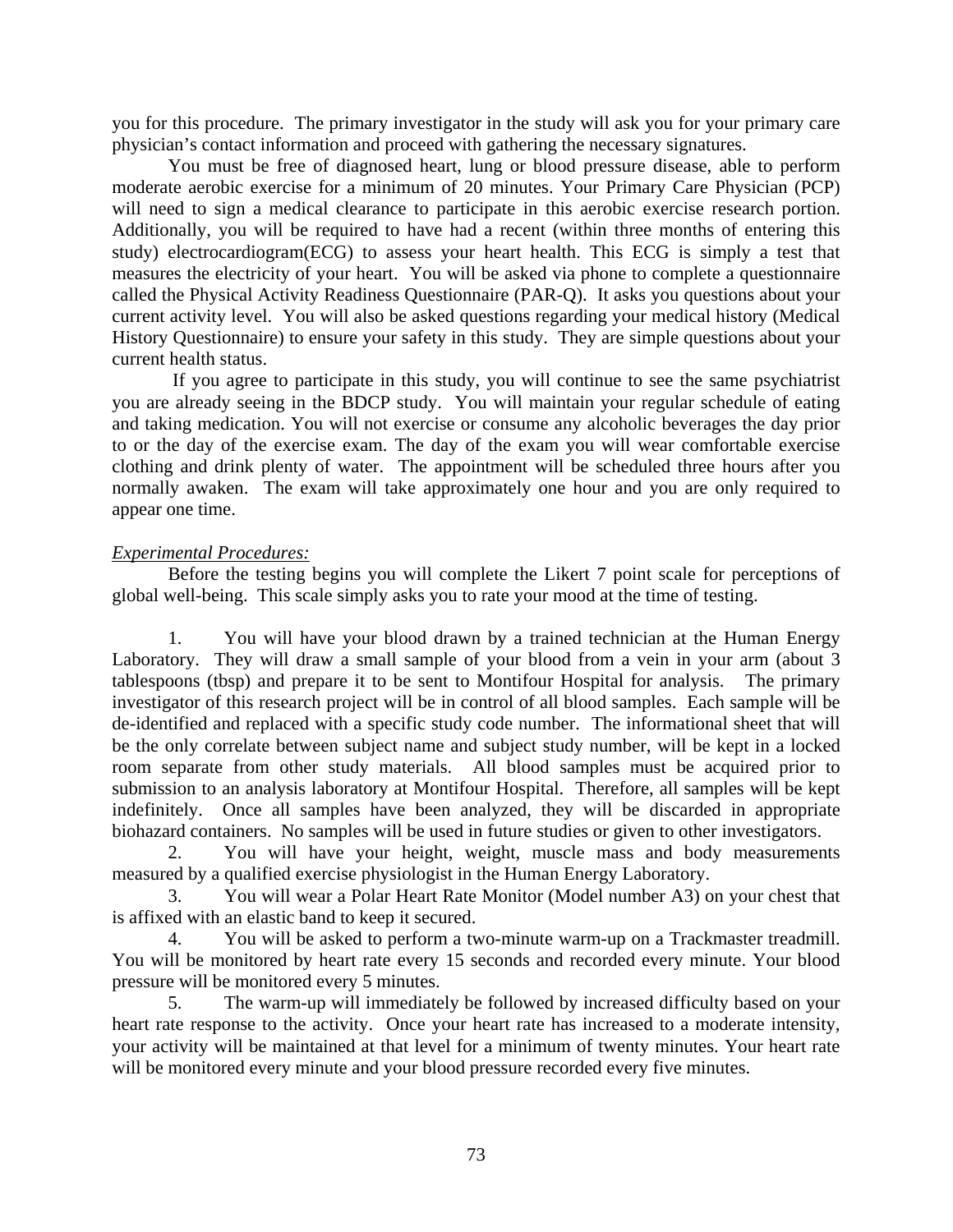6. After twenty minutes of exercise, you will be returned to resting heart rate and blood pressure using standard cool down procedures. You will be given water and/or juice. This testing will occur in the Human Energy Research Laboratory at the University of Pittsburgh and will take approximately  $1 - 1\frac{1}{2}$  hours.

7. After a five-minute cool down a second blood draw, identical to the first, (3 tbsp) will be performed and will again be analyzed.

8. After completion of the exam, the investigator will review the exercise test results with you and answer any questions you may have. You will then complete the Likert 7 point scale for mood again.

## **What are the possible risks, side effects, and discomforts of this research study?**

As with any research study, there may be adverse events or side effects that are currently unknown and it is possible that certain of these unknown risks could be permanent, serious or life threatening. Once you have enrolled in this study, your clinician's decisions are based solely on his or her best clinical judgment, and are not influenced by or guided by the research protocol in any way.

**Risk of Venipuncture:** There does exist the possibility of certain undesirable outcomes with a standard blood draw. It is common for bruising and/or inflammation to occur at the site of the draw (25-30% of subjects will experience this). The site may also become tender, and sore. Rarely the site may become infected or you may feel dizzy or faint (5% risk). All precautions will be taken to ensure the site will not become infected, but realize infection of the site is a risk  $(5\%)$ .

**Risk of Exercise Testing:** You will perform an exercise test on a motor driven treadmill. The exercise intensity will begin at a low level and will be stopped any anytime because of signs of fatigue or inappropriate changes in your heart rate or blood pressure (10% risk). You may stop when you wish because of feelings of fatigue or any other discomfort. If you experience those feelings or any other discomfort, you must agree to inform the testing personnel involved.

There exists the possibility of certain side effects occurring during this test. This includes abnormal blood pressure, panting, irregular, fast or slow heart rhythm, and in rare instances, heart attack, stroke or death. To minimize risks associated with aerobic exercise, you will be asked to complete a Physical Activity Readiness Questionnaire that asks question about your current health status. In addition, you will be asked to complete a medical history form, which helps the investigators understand your risk of adverse effect from exercise. Incidence of heart attack or stroke in individuals cleared in this manner is rare (less than 1%). Every effort will be made to minimize your risk and should abnormal responses be observed, the test will be terminated.

In the event of an abnormal response to exercise, and test termination, emergency equipment and trained personnel are available in the Human Energy Research Laboratory to deal with any unusual situation. Additionally, security and emergency equipment are within the building.

If you have any current health status or previous experiences of unusual feelings with any physical effort that may affect the safety and value of this exercise test, you must notify the investigator. It is important that you report any feelings that your experience with effort during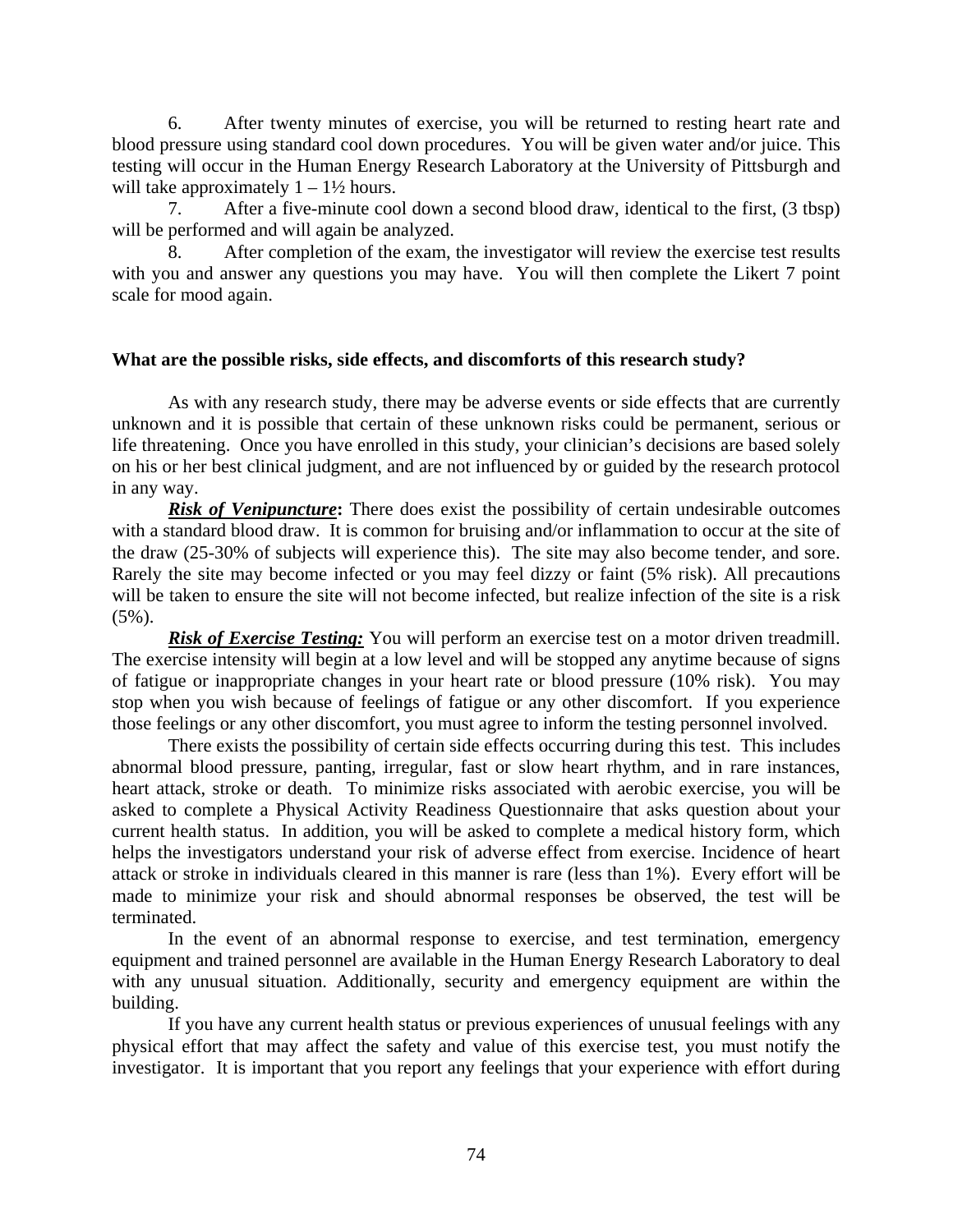the exercise test itself. You need to acknowledge, agree and understand the importance of fully disclosing such information when requested during the test by testing staff.

As with any experimental procedure, there may be adverse events or side effects that are currently unknown, and certain of these unknown risks could be permanent, severe, or life threatening.

Previous studies on the effect of aerobic exercise at 70% of maximal effort, have not been done on pregnant women, therefore the risks on a fetus is unknown. To avoid risk to a fetus, it is important that any female subject in this study remain impregnate until the exercise test date has been completed. Avoiding sexual activity is the only certain way to avoid pregnancy, however if you choose to become sexually active, you should use an appropriate "double barrier" method of birth control (such as female use of a diaphragm, intrauterine device (IUD), or contraceptive sponge, in addition to male use of a condom) or the female should be using prescribed "birth control" pills, injections, or implants. Such birth control methods should be used until your exercise test date has been completed. If you choose to be sexually active during this study, you understand that even with the use of these birth control measures pregnancy could still result. The risks of undergoing aerobic exercise while pregnant include potential loss of pregnancy or possible birth defects.

#### **What are the possible benefits from taking part in this research study?**

There may be no benefit to you for participating in this trial. The goal of this project is to demonstrate a physiological response that could begin to explain how if when you exercise, your mood becomes more stable. This will help clinicians develop exercise as a prescription for bipolar disorder. Data collected from this study may later help clinicians determine the best methods for maintenance treatment for patients with bipolar disorder. In the future, other patients may benefit from your participation.

### **What treatments or procedures are available if I decide not to take part in this research study?**

You may continue to receive care through your psychiatrist, and your quality of care will not be affected.

## **If I agree to take part in this research study, will I be told of any new risks that may be found during the course of the study?**

You will be notified if any new information develops during the conduct of this research study, which may cause you to change your mind about continuing to participate.

#### **Who will be responsible for the compensation of illness or injury?**

The University of Pittsburgh investigators and their associates who provide services at the University of Pittsburgh Medical Center (UPMC) recognize the importance of your voluntary participation to their research studies. These individuals and their staff will make reasonable efforts to minimize, control, and treat any injuries that may arise as a result of this research.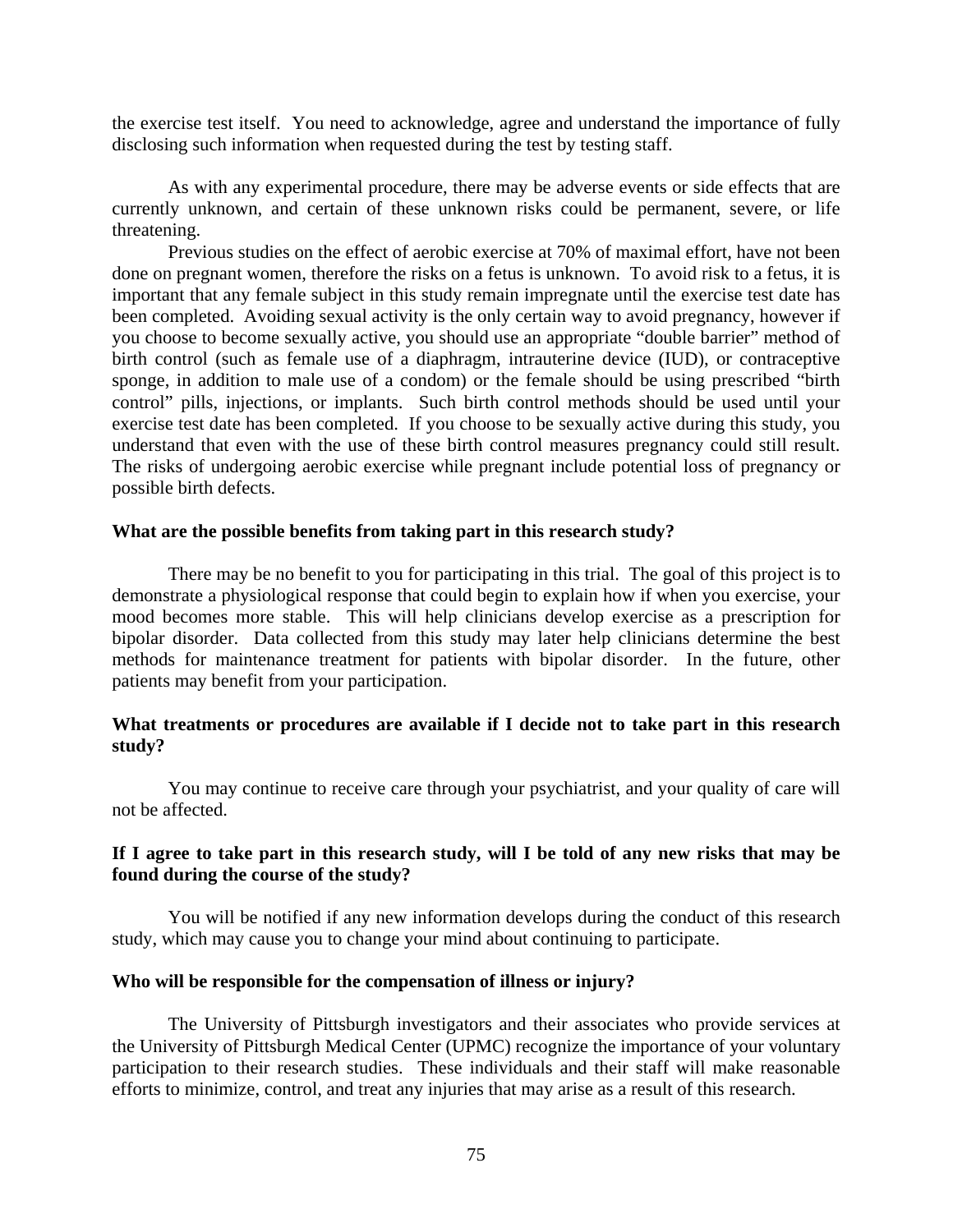If you believe that you are injured as the result of the research procedure being performed, please immediately contact the Principal Investigator or one of the co-investigators listed on the coversheet of this form at (412) 246-6111. Emergency medical procedures for injuries solely and directly relating to your participation in this research will be provided to you by hospitals of UPMC. It is possible that UPMC may bill your insurance provider for the costs of this emergency care, but none of these costs will be charged directly to you. If your researchrelated injury requires medical care beyond this emergency procedure, you will be responsible for the costs of this follow-up care unless otherwise specifically stated below. There is no plan for monetary payment for, or associated with, any injury that you suffer in relation to this research.

You do not, however, waive any legal rights by signing this form.

### **Will I or my insurance provider be charged for the costs of any procedures performed as part of this research study?**

No charge will be made to you or your health care provider for your participation in this exercise test.

#### **Will I be paid if I take part in this research study?**

You will be paid \$25 after the completion of your individual test.

#### **Who will know about my participation in this research study?**

Any information about you obtained from or for this research study will be kept as confidential (private) as possible. All records related to your involvement in this research study will be stored in a locked file cabinet. Your identity on these records will be indicated by a study number rather than by your name, and the information linking these case numbers with your identity will be kept separate from the research records. The confidentiality of your research records will be maintained in the same way that your medical records are kept confidential, according to Federal, State, and UPMC regulations. You will not be identified by name in any publication of the research results unless you sign a separate form giving your permission (release).

### **Will this research study involve the use or disclosure of my identifiable medical record information?**

This research study will involve the recording of current and/or future identifiable medical information from your hospital and/or other health care provider (e.g., physician office) records. The information that will be recorded will be limited to information concerning your current and past psychiatric and medical history. This information will be used for the purpose of determining your eligibility for this study.

### **Who will have access to identifiable information related to my participation in this research study?**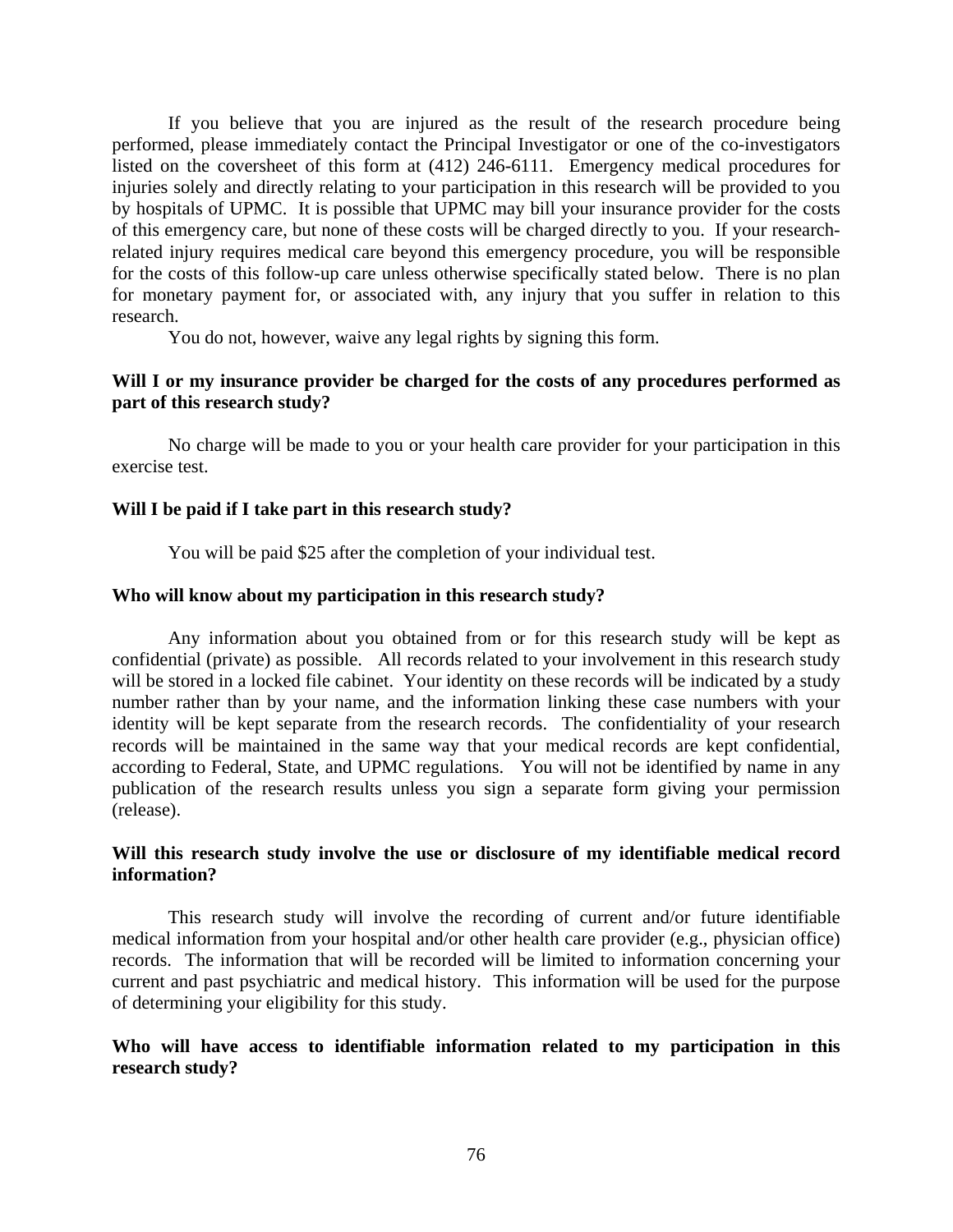In addition to the investigators listed on the first page of this authorization (consent) form and their research staff, the following individuals will or may have access to identifiable information (which may include your identifiable medical record information) related to your participation in this research study: Authorized representatives of the University of Pittsburgh Research Conduct and Compliance Office may review your identifiable research information (which may include your identifiable medical record information) for the purpose of monitoring the appropriate conduct of this research study. In unusual cases, the investigators may be required to release identifiable information (which may include your identifiable medical record information) related to your participation in this research study in response to an order from a court of law. If the investigators learn that you or someone with whom you are involved is in serious danger or potential harm, they will need to inform, as required by Pennsylvania law, the appropriate agencies.

Authorized representatives of UPMC hospitals or other affiliated health care providers may have access to identifiable information (which may include your identifiable medical information related to your participation in this research study for the purpose of (1) fulfilling orders, made by investigators, for hospital and health care services (e.g., laboratory tests, diagnostic procedures) associated with research study participation; (2) addressing correct payment for tests and procedures ordered by the investigators; and/or (3) for internal hospital operations (i.e. quality assurance.)

### **For how long will the investigators be permitted to use and disclose identifiable information related to my participation in this research study?**

The investigators may continue to use and disclose, for the purposes described above, identifiable information (which may include your identifiable medical record information) related to your participation in this research study. Your research records will be destroyed as per University policy. It is a University policy that all research records must be maintained for at least 5 years following study completion.

May I have access to my medical record information that results from my participation in this research study?

In accordance with UPMC Notices of Privacy Practices document that you have been provided, you are permitted access to information (including information resulting from your participation in this research study) contained within your medical records filed with your health care provider unless otherwise specifically stated below.

#### **Is my participation in this research study voluntary?**

Your participation in this research study, to include the use and disclosure of your identifiable information for the purposes described above, is completely voluntary. (Note, however, that if you do not provide your consent for the use and disclosure of your identifiable medical record information for the purposes described above, you will not be allowed, in general, to participate or continue to participate in the research study.) You are free to deny any consent you so desire both now and at any time during the exercise test or the participation in this protocol.

Whether or not you provide your consent for participation in this research study will have no affect on your current or future relationship with the University of Pittsburgh. Whether or not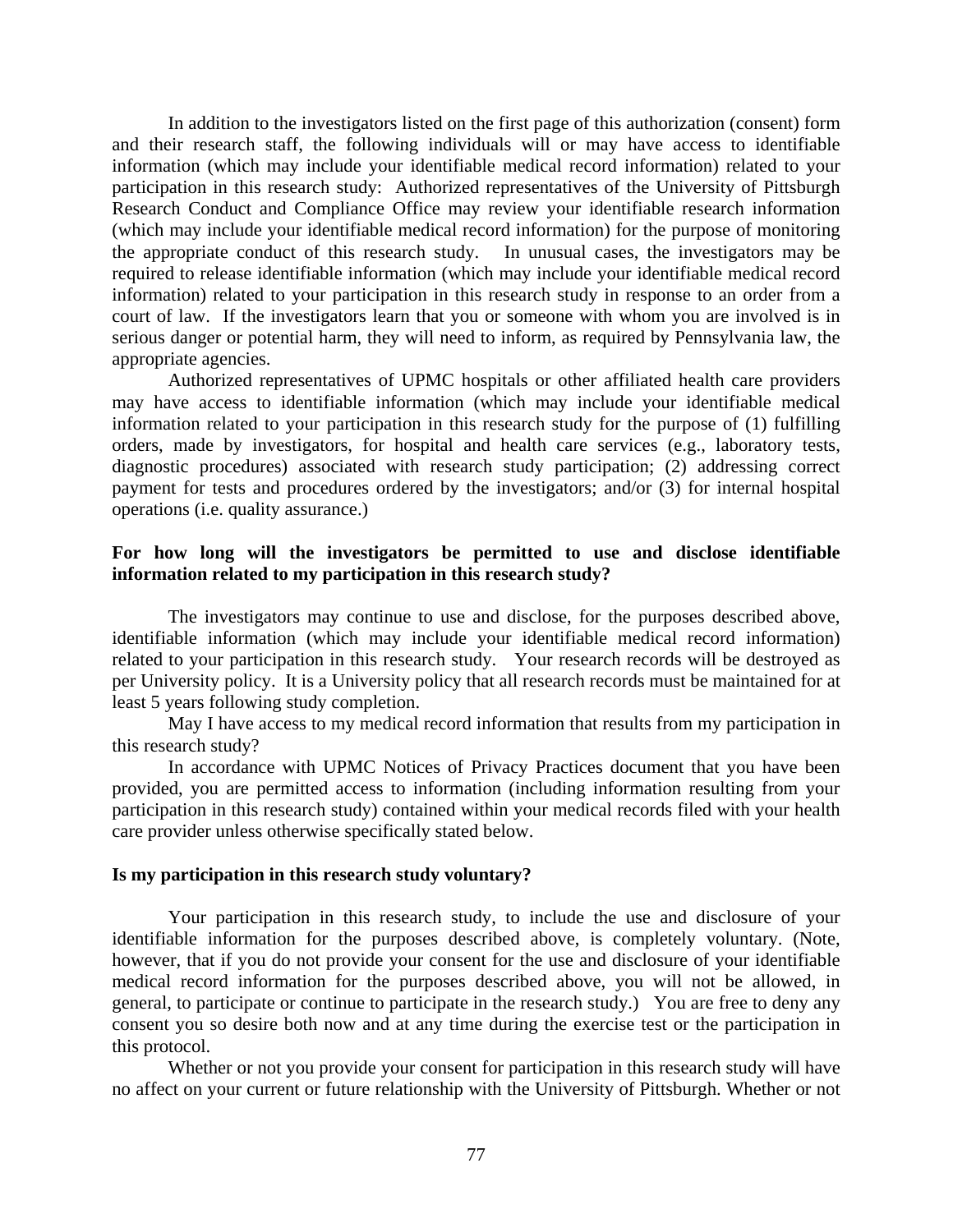you provide your consent for participation in this research study will have no effect on your current or future medical care at a UPMC hospital or affiliated health care provider or your current or future relationship with a health care insurance provider.

Your doctor is interested both in your medical care and the conduct of this research study. Before agreeing to participate in this research study, or at any time during your study participation, you may discuss your care with another doctor who is not associated with this research study. You are not under any obligation to participate in any research study offered by your doctor.

## **May I withdraw, at a future date, my authorization (consent) for the use of my identifiable medical record information for the purpose of this research study?**

You may withdraw, at any time, your consent for participation in this research study, to include the use and disclosure of your identifiable medical record information for the purposes described above. (Note, however, if you withdraw your consent for the use and disclosure of your identifiable medical record information, you will also be withdrawn, in general, from further participation in this research study.) Any identifiable medical record information recorded for, or resulting from, your participation in this research study prior to the date that you formally withdrew your authorization may continue to be used and disclosed by the investigators for the purposes described above. You may withdraw consent due to any reason, such as an inability to comply with study procedures. It is important to remember that any additional treatment you may require is an outcome for this study, and therefore is always an option for you.

To formally withdraw your consent you should provide a written and dated notice of this decision to the principal investigator of this research study at the address listed on the first page of this form.

Your decision to withdraw your consent for the research use and disclosure of your medical record information will have no effect on your current or future relationship with the University of Pittsburgh. Your decision to withdraw this consent will have no effect on your current or future medical care at a UPMC hospital or affiliated health care provider or your current or future relationship with a health care insurance provider.

## **If I agree to participate in this research study, can I be removed from the study without my consent?**

You may be withdrawn from study participation if, by process of review, your completed Health History Questionnaire and Physical Activity Readiness Questionnaire deem participation unsafe for you. If your primary care physician declines to sign a medical clearance for your participation, you will be removed from this study. You will continue to receive care from your BDCP physician regardless of your participation in this study. In the event medical information is recorded for you that may help your physician better treat you, that medical information may be given to your doctor.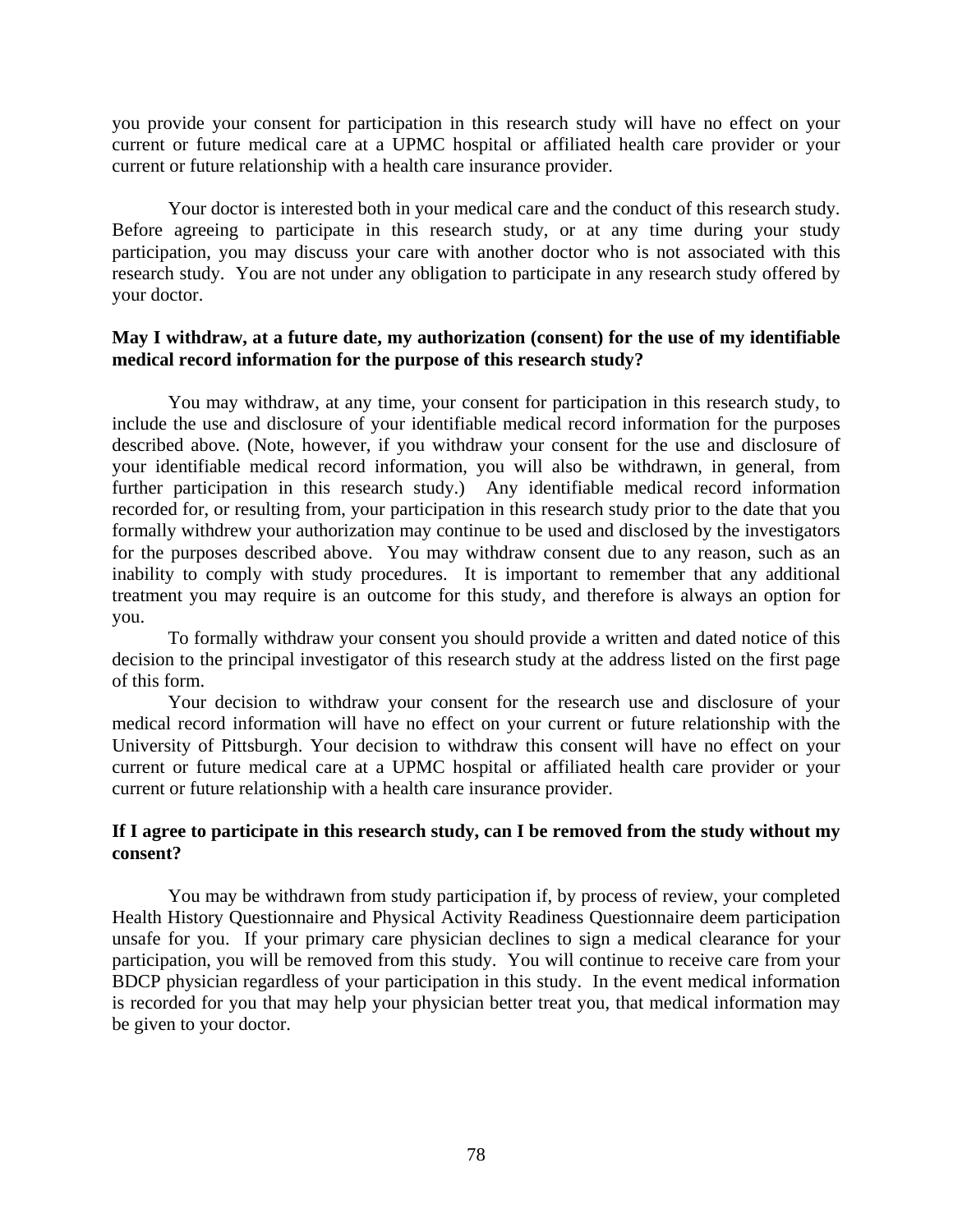\*\*\*\*\*\*\*\*\*\*\*\*\*\*\*\*\*\*\*\*\*\*\*\*\*\*\*\*\*\*\*\*\*\*\*\*\*\*\*\*\*\*\*\*\*\*\*\*\*\*\*\*\*\*\*\*\*\*\*\*\*\*\*\*\*\*\*\*\*\*\*\*\*\*\*\*\*\*

**VOLUNTARY CONSENT**: All of the above has been explained to me and all of my current questions have been answered. I understand that I am encouraged to ask questions about any aspect of this research study during the course of the study, and that such future questions will be answered by the researchers listed on the first page of this form. Any questions I have concerning my rights as a research participant will be answered by the Human Subjects Protection Advocate of the IRB office, University of Pittsburgh (866-212-2668).

By signing this form, I agree to participate in this research study. A copy of this consent form will be given to me.

\_\_\_\_\_\_\_\_\_\_\_\_\_\_\_\_\_\_\_\_\_\_\_\_\_\_\_\_\_\_ \_\_\_\_\_\_\_\_\_\_\_\_\_\_\_\_\_\_\_\_\_\_\_\_\_\_\_\_\_\_\_\_\_\_\_\_\_\_\_\_

Date Patient's Signature

Patient's Printed Name

 $\overline{\phantom{a}}$  ,  $\overline{\phantom{a}}$  ,  $\overline{\phantom{a}}$  ,  $\overline{\phantom{a}}$  ,  $\overline{\phantom{a}}$  ,  $\overline{\phantom{a}}$  ,  $\overline{\phantom{a}}$  ,  $\overline{\phantom{a}}$  ,  $\overline{\phantom{a}}$  ,  $\overline{\phantom{a}}$  ,  $\overline{\phantom{a}}$  ,  $\overline{\phantom{a}}$  ,  $\overline{\phantom{a}}$  ,  $\overline{\phantom{a}}$  ,  $\overline{\phantom{a}}$  ,  $\overline{\phantom{a}}$ 

**CERTIFICATION OF INFORMED CONSENT:** I certify that I have explained the nature and purpose of this research study to the above-named individual and I have discussed the potential benefits and risks of study participation. Any questions the individual has about this study have been answered, and we will always be available to address future questions as they arise.

Printed name of Person Obtaining Consent Role in Research Study

Signature of Person Obtaining Consent Date

\_\_\_\_\_\_\_\_\_\_\_\_\_\_\_\_\_\_\_\_\_\_\_\_\_\_\_\_\_ \_\_\_\_\_\_\_\_\_\_\_\_\_\_\_\_\_\_\_\_\_\_\_\_\_\_\_\_\_\_\_\_\_\_\_\_\_\_\_\_

\_\_\_\_\_\_\_\_\_\_\_\_\_\_\_\_\_\_\_\_\_\_\_\_\_\_\_\_\_\_ \_\_\_\_\_\_\_\_\_\_\_\_\_\_\_\_\_\_\_\_\_\_\_\_\_\_\_\_\_\_\_\_\_\_\_\_\_\_\_\_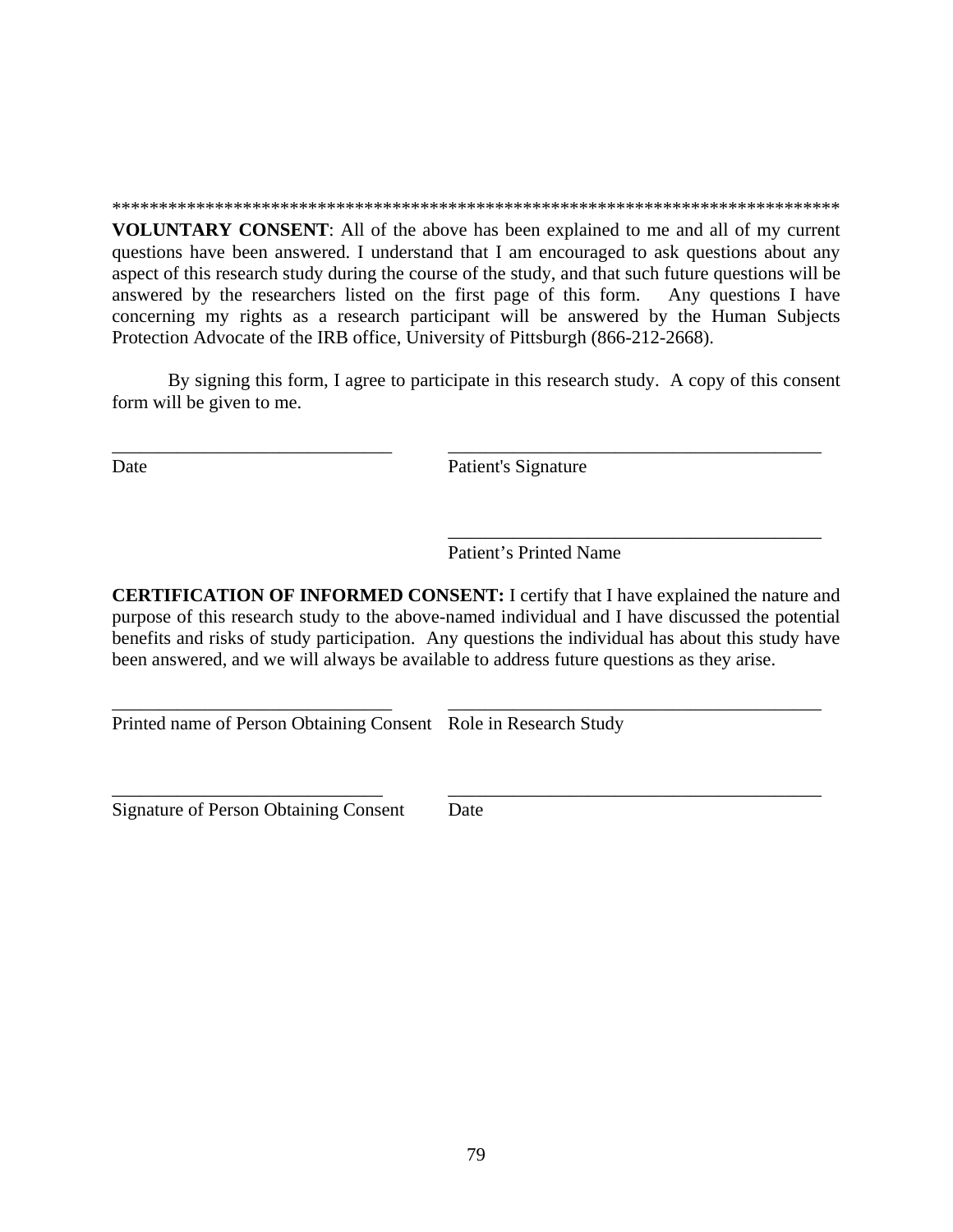#### **APPENDIX F**

#### **EXPLANATION OF TESTING PROCEDURES**

\_\_\_\_\_\_\_\_\_\_\_\_\_\_\_\_\_\_\_\_\_\_\_\_\_\_\_\_\_\_\_\_\_\_\_\_\_\_\_\_\_\_\_\_\_\_\_\_\_\_\_\_\_\_\_\_\_\_\_\_\_\_\_\_\_\_\_\_\_\_\_\_\_\_\_\_\_\_

"You are about to take part in an exercise study investigating the effects of aerobic exercise on a blood chemical in clinically diagnosed bipolar subjects. We will assess your height, weight, body circumference measurements and body composition. We will then ask you to rate your current mood on a Likert 7 point scale. Next, a certified phlebotomist will draw a small sample of blood. You will then be asked to exercise on a treadmill for 30 minutes. If at any time you feel light headed, dizzy, nauseous, or overly fatigued it is important to inform the investigator. If you are having any of these symptoms, you may terminate the test. Remember, you have the ultimate say in stopping the test if you are feeling at all ill during the exam."

"After the 30-minute exercise bout, a second sample of blood will be drawn. You will be asked to again, rate your mood. You will be offered water and/or juice and paid your stipend."

"As with any bout of exercise there is always a risk of abnormal blood pressure, fainting, irregular heart rhythm and in rare instances heart attack, as outlined in this informed consent. You have read and signed the informed consent and noted that you understand and are aware of the outlined risks and will not hold the university or any of its staff responsible for any liability."

"Do you have any questions before we begin the exam?"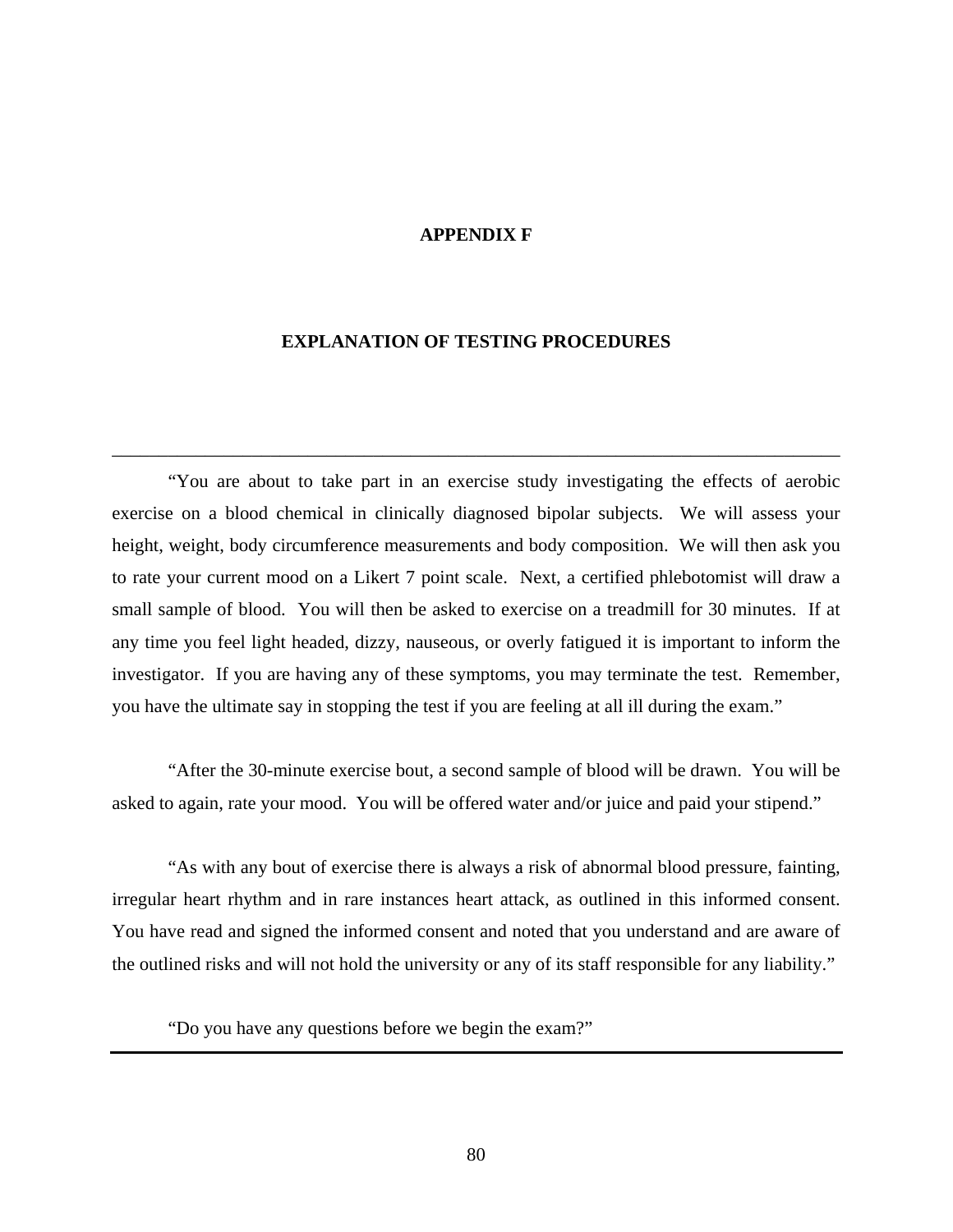# **APPENDIX G**

## **LIKERT 7 POINT SCALE FOR GLOBAL WELL-BEING**

ID #: \_\_\_\_\_\_\_\_\_\_\_ Date: \_\_\_\_\_\_\_\_\_\_\_ Pre-test Post-test

Please place a check mark next to the phrase that best describes how you are feeling at this moment:

- O Severely Depressed
- O Moderately Depressed
- O Mildly Depressed
- O Neutral (not depressed or manic)
- O Mildly Happy
- O Moderately Happy
- O Excessively Happy (manic)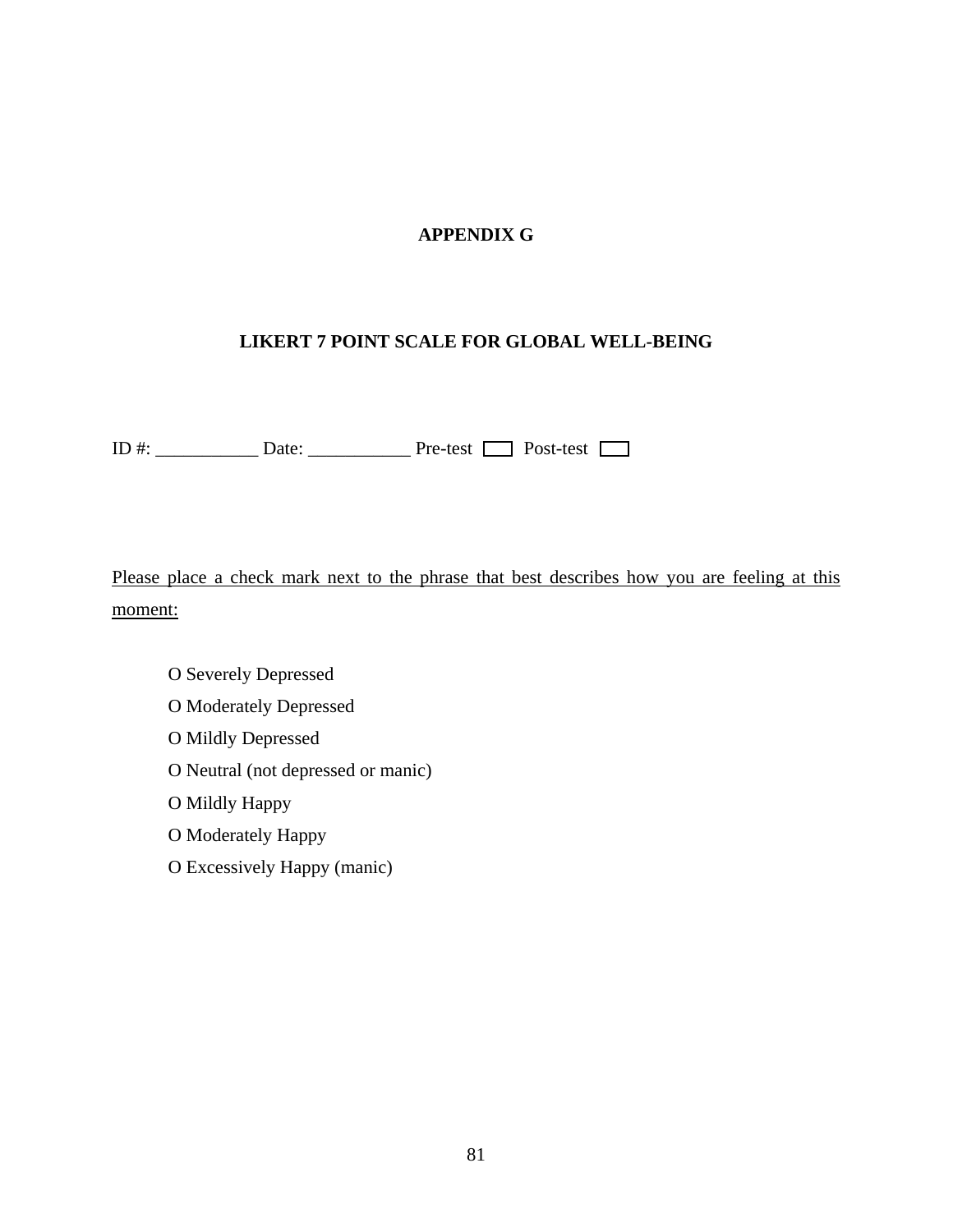# **APPENDIX H**

# **DATA COLLECTION FORM**

Data Collection Form The effects of an acute bout of aerobic exercise on DHEA levels in bipolar subjects.

Anne E. Hays

|  |  | Gender: Male Female Time of awakening today Awake Time (3+hours) |  |
|--|--|------------------------------------------------------------------|--|
|  |  |                                                                  |  |
|  |  |                                                                  |  |
|  |  |                                                                  |  |
|  |  |                                                                  |  |
|  |  |                                                                  |  |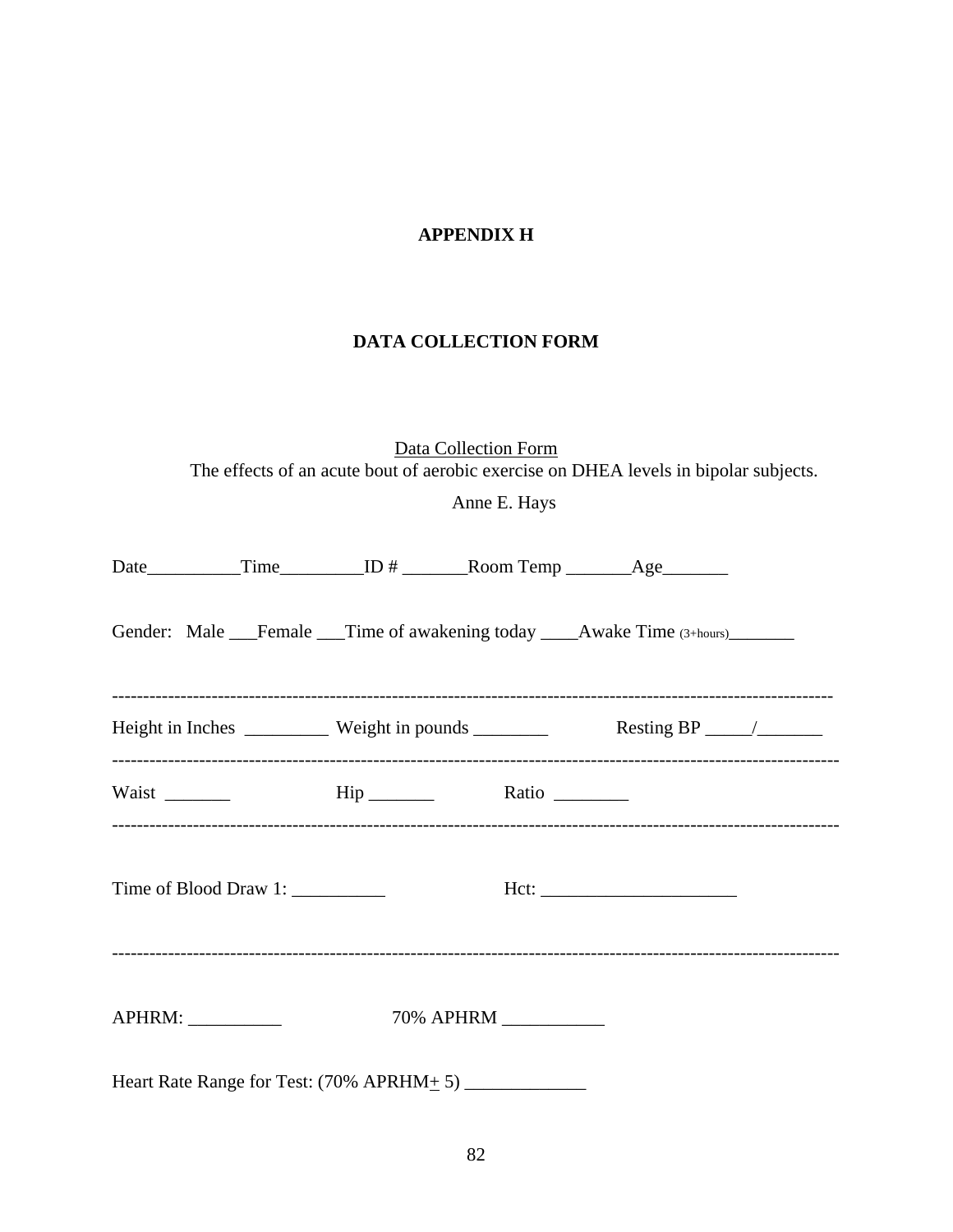# **Exercise Test**

| Minute                                     | Speed | Grade            | HR | Minute                     | Speed | Grade | HR |
|--------------------------------------------|-------|------------------|----|----------------------------|-------|-------|----|
| $\boldsymbol{0}$                           | 2.2   | $\boldsymbol{0}$ |    | $15-$                      |       |       |    |
|                                            |       |                  |    | BP:                        |       |       |    |
| $\overline{1}$                             | 2.2   | $\boldsymbol{0}$ |    | 16                         |       |       |    |
| $\overline{2}$                             |       |                  |    | $\overline{17}$            |       |       |    |
| $\overline{3}$                             |       |                  |    | 18                         |       |       |    |
| $\overline{4}$                             |       |                  |    | 19                         |       |       |    |
| $\overline{5}$<br>$\overline{\phantom{a}}$ |       |                  |    | $20 -$                     |       |       |    |
| BP:                                        |       |                  |    | BP:                        |       |       |    |
| 6                                          |       |                  |    | $\overline{21}$            |       |       |    |
| $\overline{7}$                             |       |                  |    | $22\,$                     |       |       |    |
| $\overline{8}$                             |       |                  |    | 23                         |       |       |    |
| $\overline{9}$                             |       |                  |    | $\overline{24}$            |       |       |    |
| $10-$                                      |       |                  |    | $\overline{25}$            |       |       |    |
| BP:                                        |       |                  |    | $\operatorname{cool}$ down |       |       |    |
| $11\,$                                     |       |                  |    | $26 -$                     |       |       |    |
|                                            |       |                  |    | BP:                        |       |       |    |
| $\overline{12}$                            |       |                  |    | 27                         |       |       |    |
| $\overline{13}$                            |       |                  |    | 28                         |       |       |    |
| $14\,$                                     |       |                  |    | $29-$                      |       |       |    |
|                                            |       |                  |    | BP:                        |       |       |    |

---------------------------------------------------------------------------------------------------------------------

Time of Blood Draw 2: \_\_\_\_\_\_\_\_\_\_ Hct: \_\_\_\_\_\_\_\_\_\_\_\_\_\_\_\_\_\_\_\_\_\_\_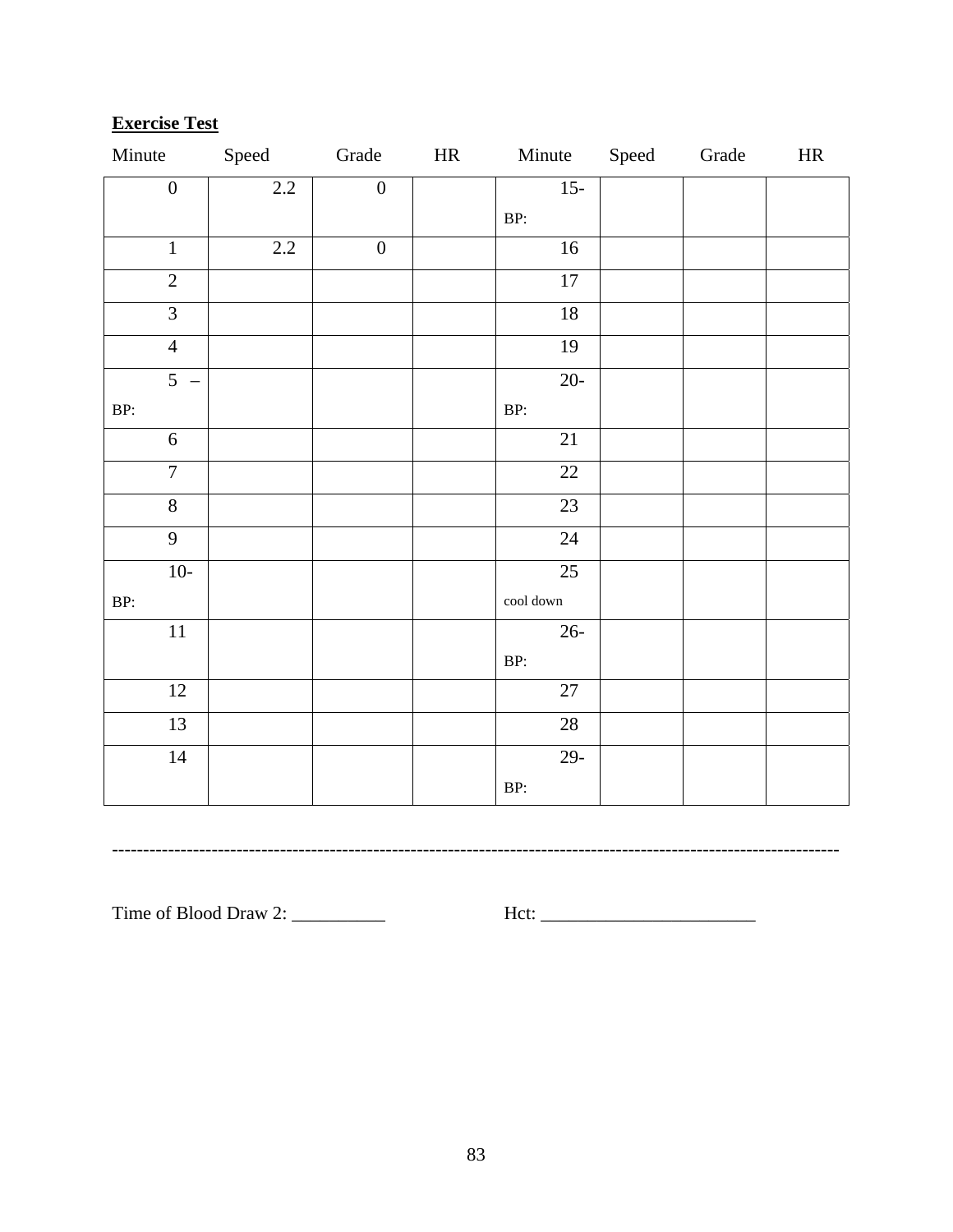# **APPENDIX I**

## **HEALTH SUMMARY**

Date: \_\_\_\_\_\_\_\_\_\_\_

Thank you for participating in this research study. We'd like to help you understand some of the health information we learned about you today.

Today your height was measured at: \_\_\_\_\_\_\_\_\_\_\_\_\_\_\_\_ in or \_\_\_\_\_\_\_\_\_\_\_\_ ft, \_\_\_\_\_\_\_\_\_\_\_\_ in

## BODY COMPOSITION

Your current weight is:\_\_\_\_\_\_\_\_\_\_\_\_\_\_\_\_\_\_\_lbs

We estimated your body composition to be \_\_\_\_\_\_\_\_\_\_%.

For men, a healthy body fat range is between 10%-22%. Females are considered healthy in the 20-32% range.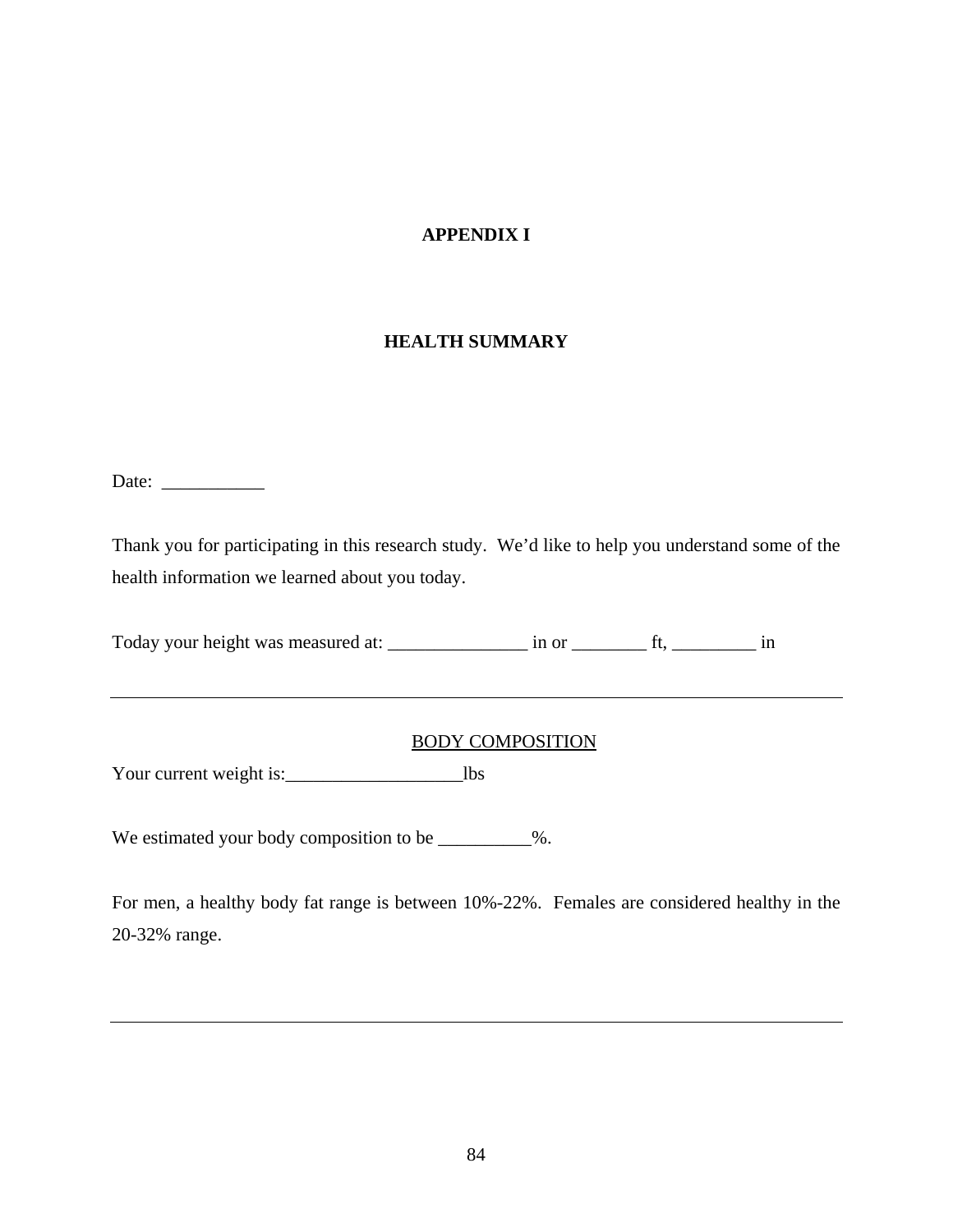#### WAIST TO HIP RATIO

Another indicator of health is abdominal adiposity or "apple" and "pear" shaped. Your health is affected not only by how much fat you have, but also where that fat is stored. People who gain weight in their hips and buttocks have a lower risk for heart diseases when compared to people that store fat primarily in their abdominal region.

If you are an "apple" rather than a "pear" you have a higher risk for health problems such as diabetes, coronary heart disease and high blood pressure. There is nothing you can do to change your body type. That is something that is inherited, however you can take special care to keep your weight at a healthy level, eat nutritiously, exercise and maintain other healthy lifestyle habits.

As long as you avoid excess weight, being an "apple" vs. a "pear" doesn't put you at special risk. Pears need to keep their weight at a healthy level too.

For men, the optimal value for a waist to hip ratio is below .95. For women, the ratio should be lower than .86.

Your waist to hip ratio is: \_\_\_\_\_\_\_\_.

#### BLOOD PRESSURE

The American Heart Association has blood pressure guidelines to help you understand what your blood pressure reading means. Under these guidelines, a resting blood pressure reading below 120/80 millimeters of mercury (mm Hg) is considered "normal." If your resting blood pressure is consistently 140/90 mm Hg or higher, you have high blood pressure. A reading in between these levels places you in the prehypertensive category. Under the new guidelines, a reading of 115/75 is the level above which your risk of cardiovascular complications starts to increase.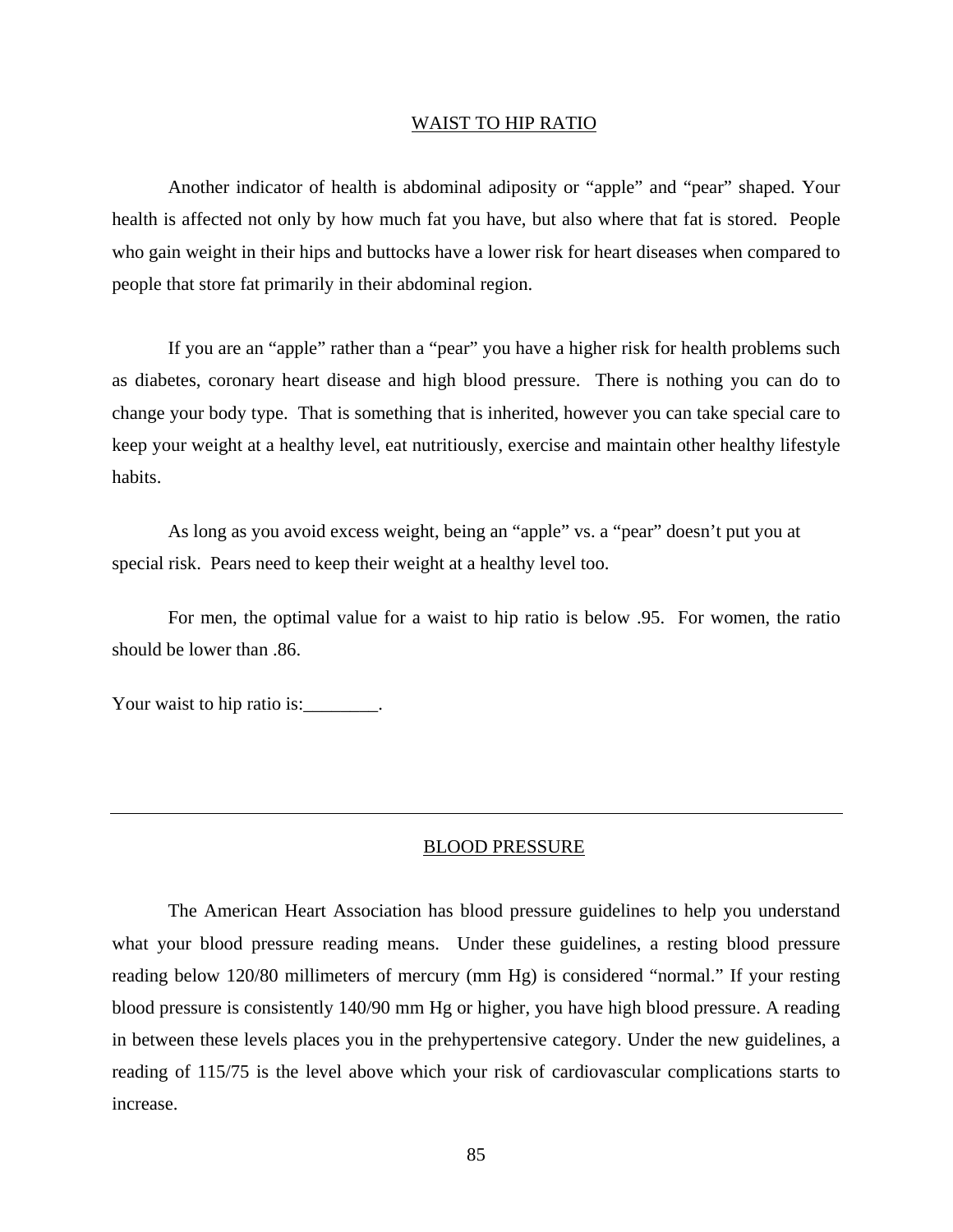The prehypertensive category sets systolic pressure from 120 to 139 and diastolic pressure from 80 to 89 as a warning zone — time to take action against increasing your risk for heart disease, stroke and kidney disease. Consult your healthcare professional if you are in the prehypertensive range or hypertensive range and start managing your blood pressure now.

Today's Resting Blood Pressure Reading: \_\_\_\_\_\_/\_\_\_\_\_\_\_\_

## HEART RATE RANGE

Your age predicted maximal heart rate is: \_\_\_\_\_\_\_\_\_\_\_\_\_\_\_ beats per minute. It is recommended that a healthy individual exercise at 55-85% of their maximal heart rate when participating in cardiovascular activity. That means that when you exercise your heart rate should be between \_\_\_\_\_\_\_\_\_\_ and \_\_\_\_\_\_\_ beats in a 60 second count, or between \_\_\_\_\_\_\_ and \_\_\_\_\_\_ in a 10 second count.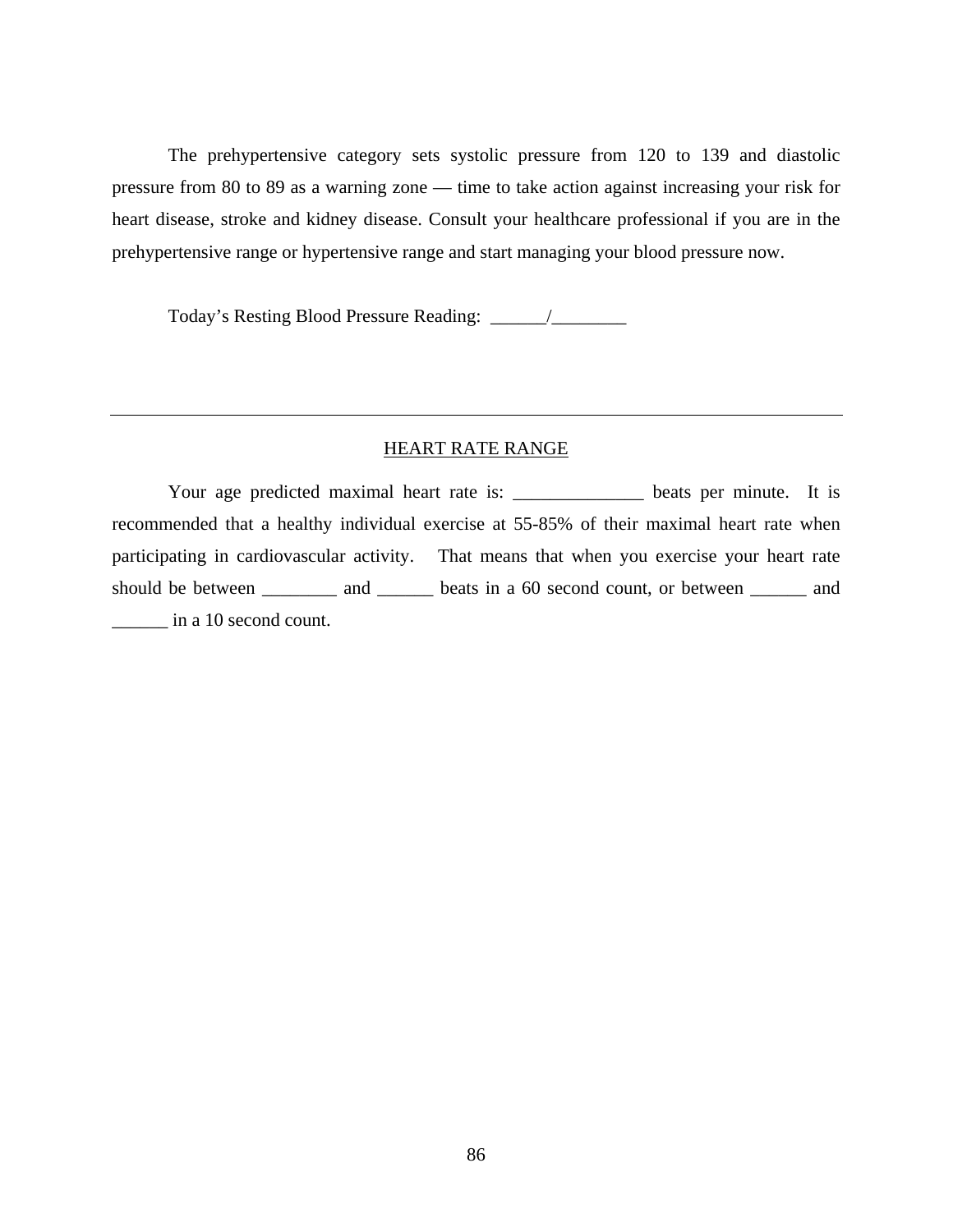# **APPENDIX J**

# **ACSM CRITERIA FOR TERMINATION OF AN EXERCISE TEST**

## General Indications for Stopping Exercise Testing in Low-Risk Adults ACSM Guidelines for Exercise Testing and Prescription

- 1. Onset of angina or angina-like symptoms
- 2. Drop in systolic blood pressure of >10mm Hg from baseline blood pressure despite an increase in work load
- 3. Excessive rise in blood pressure: systolic pressure > 250 mm Hg or diastolic pressure  $>115$  mm Hg
- 4. Shortness of breath, wheezing, leg cramps or claudication
- 5. Signs of poor perfusion: light-headedness, confusion, ataxia, pallor, cyanosis, nausea, or cold and clammy skin
- 6. Failure of heart rate to increase with increased exercise intensity
- 7. Noticeable change in heart rhythm
- 8. Subject requests to stop
- 9. Physical or verbal manifestations of severe fatigue
- 10. Failure of the testing equipment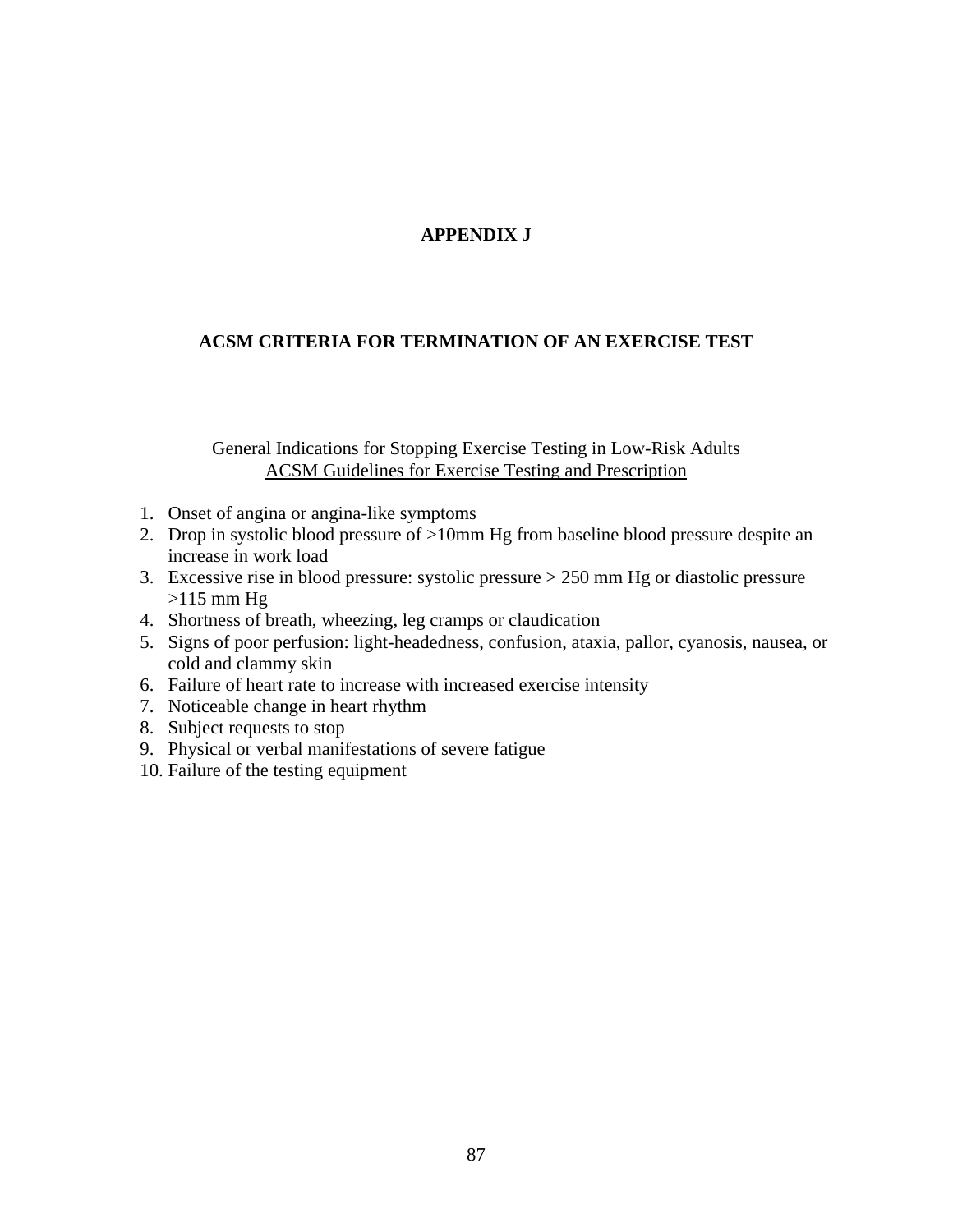# **APPENDIX K**

# **REPEATED MEASURES ANOVA WITH MAIN EFFECTS FOR EXERCISE AND GENDER**

| Measure: MEASURE_1 |                           |                            |        |             |       |      |
|--------------------|---------------------------|----------------------------|--------|-------------|-------|------|
| Source             |                           | Type III Sum<br>of Squares | df     | Mean Square | F     | Sig. |
| <b>DHEAS</b>       | <b>Sphericity Assumed</b> | 956.327                    |        | 956.327     | 7.244 | .013 |
|                    | Greenhouse-Geisser        | 956.327                    | 1.000  | 956.327     | 7.244 | .013 |
|                    | Huynh-Feldt               | 956.327                    | 1.000  | 956.327     | 7.244 | .013 |
|                    | Lower-bound               | 956.327                    | 1.000  | 956.327     | 7.244 | .013 |
| DHEAS * Gender     | <b>Sphericity Assumed</b> | 27.188                     |        | 27.188      | .206  | .654 |
|                    | Greenhouse-Geisser        | 27.188                     | 1.000  | 27.188      | .206  | .654 |
|                    | Huynh-Feldt               | 27.188                     | 1.000  | 27.188      | .206  | .654 |
|                    | Lower-bound               | 27.188                     | 1.000  | 27.188      | .206  | .654 |
| Error(DHEAS)       | <b>Sphericity Assumed</b> | 3168.505                   | 24     | 132.021     |       |      |
|                    | Greenhouse-Geisser        | 3168.505                   | 24.000 | 132.021     |       |      |
|                    | Huynh-Feldt               | 3168.505                   | 24.000 | 132.021     |       |      |
|                    | Lower-bound               | 3168.505                   | 24.000 | 132.021     |       |      |

#### **Tests of Within-Subjects Effects**

#### **Tests of Between-Subjects Effects**

Measure: MEASURE\_1 Transformed Variable: Average

| Source    | Type III Sum<br>of Squares | df | Mean Square |        | Sig. |
|-----------|----------------------------|----|-------------|--------|------|
| Intercept | 1915545.849                |    | 1915545.849 | 45.086 | .000 |
| Gender    | 186169.422                 |    | 186169.422  | 4.382  | .047 |
| Error     | 1019676.388                | 24 | 42486.516   |        |      |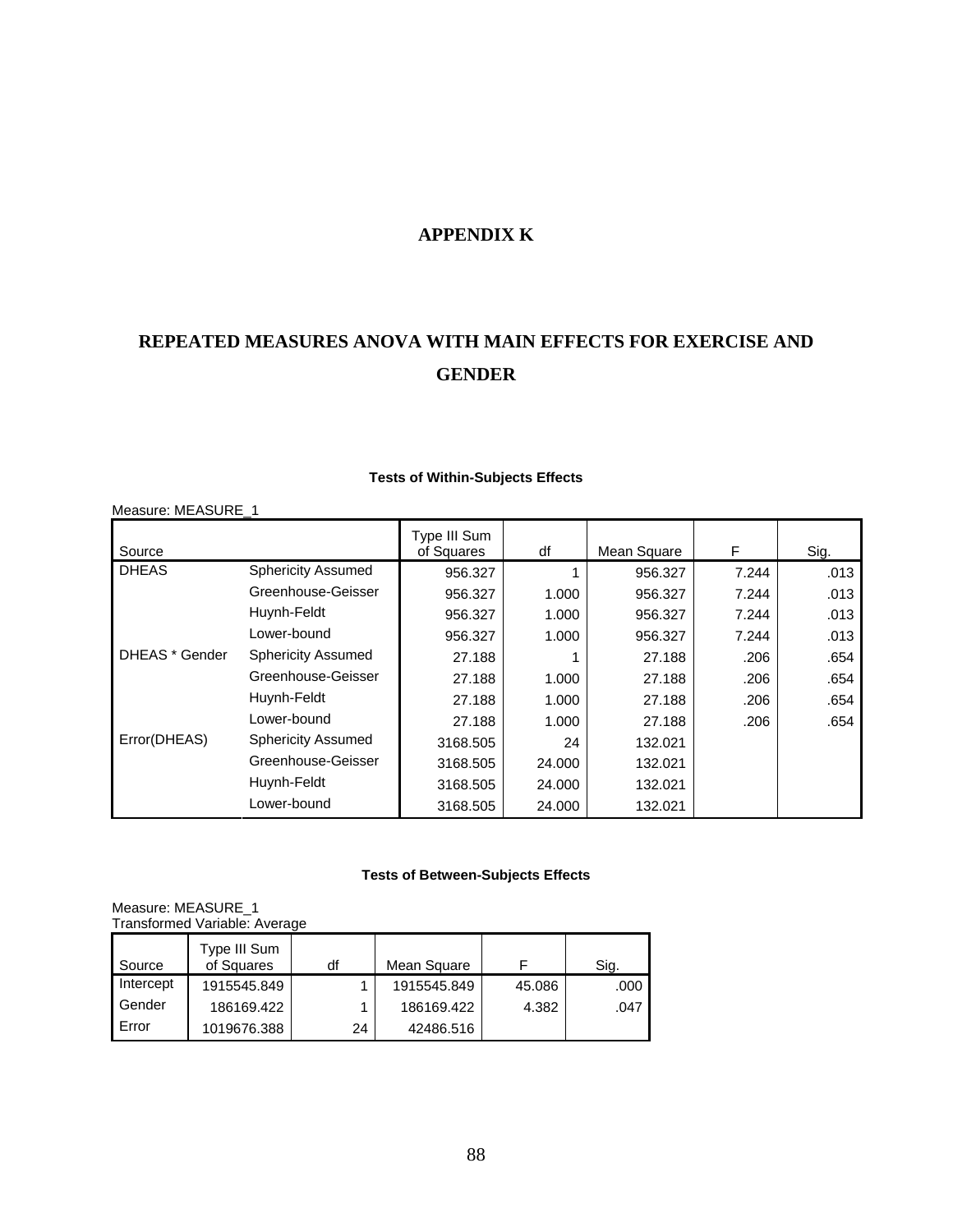# **APPENDIX L**

# **INDIVIDUAL DHEAS RESPONSES TO EXERCISE**

| <b>Subject Number</b> |        | DHEAS Pre-exercise (ug/dl) DHEAS Post-exercise (ug/dl) |
|-----------------------|--------|--------------------------------------------------------|
| 1.00                  | 185.00 | 191.00                                                 |
| 3.00                  | 216.00 | 213.00                                                 |
| 7.00                  | 146.00 | 158.00                                                 |
| 11.00                 | 122.00 | 136.00                                                 |
| 13.00                 | 132.00 | 123.00                                                 |
| 15.00                 | 528.00 | 559.00                                                 |
| 19.00                 | 47.60  | 43.70                                                  |
| 23.00                 | 723.00 | 749.00                                                 |
| 25.00                 | 201.00 | 206.00                                                 |
| 27.00                 | 74.20  | 85.40                                                  |
| 29.00                 | 239.00 | 254.00                                                 |
| 33.00                 | 246.00 | 298.00                                                 |
| 35.00                 | 348.00 | 322.00                                                 |
| 2.00                  | 131.00 | 124.00                                                 |
| 4.00                  | 159.00 | 186.00                                                 |
| 8.00                  | 134.00 | 138.00                                                 |
| 10.00                 | 41.20  | 46.40                                                  |
| 16.00                 | 307.00 | 322.00                                                 |
| 18.00                 | 74.70  | 84.00                                                  |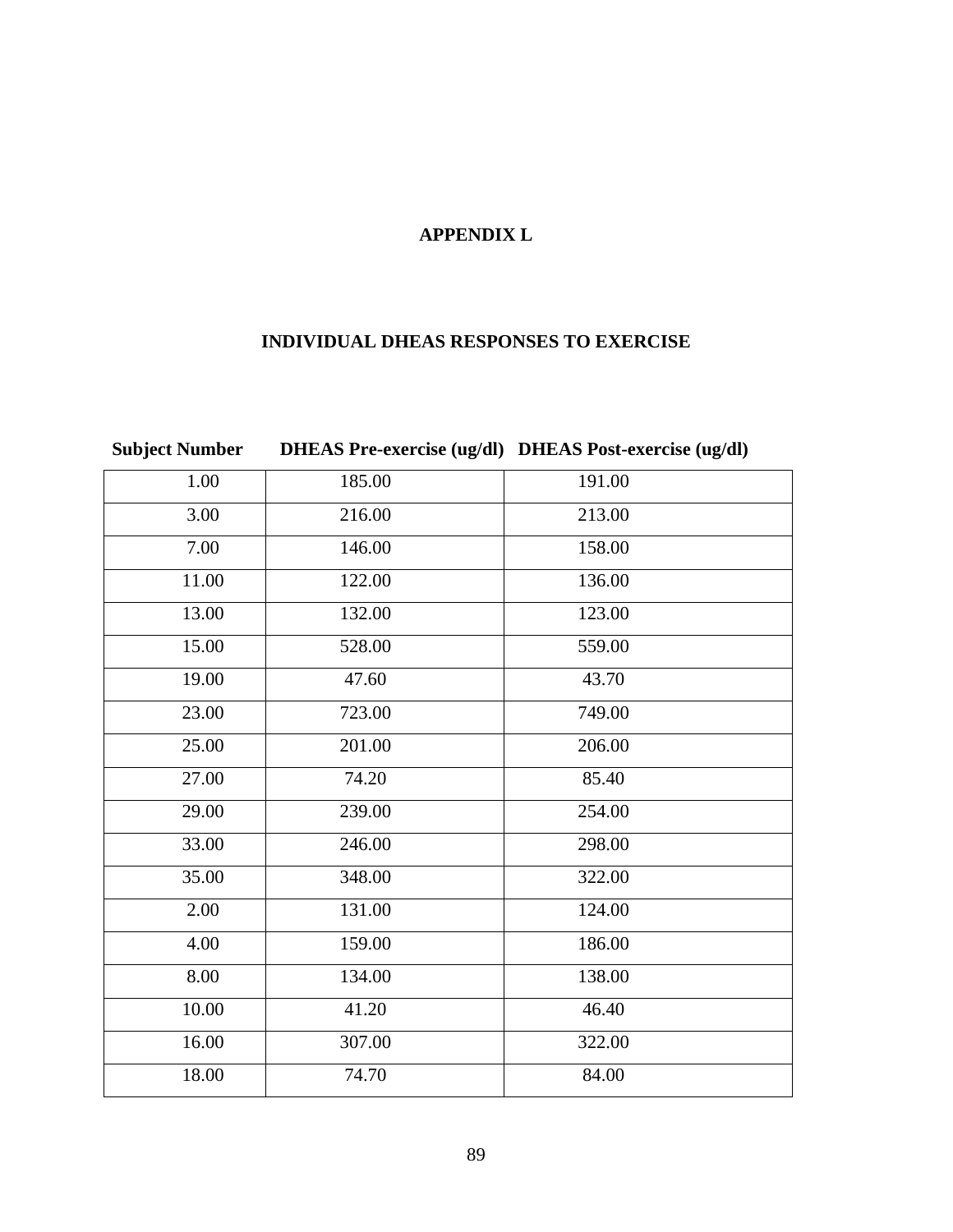| 20.00 | 132.00 | 141.00 |  |
|-------|--------|--------|--|
| 22.00 | 98.50  | 92.60  |  |
| 30.00 | 108.00 | 109.00 |  |
| 34.00 | 53.60  | 58.00  |  |
| 36.00 | 92.90  | 91.60  |  |
| 38.00 | 136.00 | 134.00 |  |
| 40.00 | 203.00 | 237.00 |  |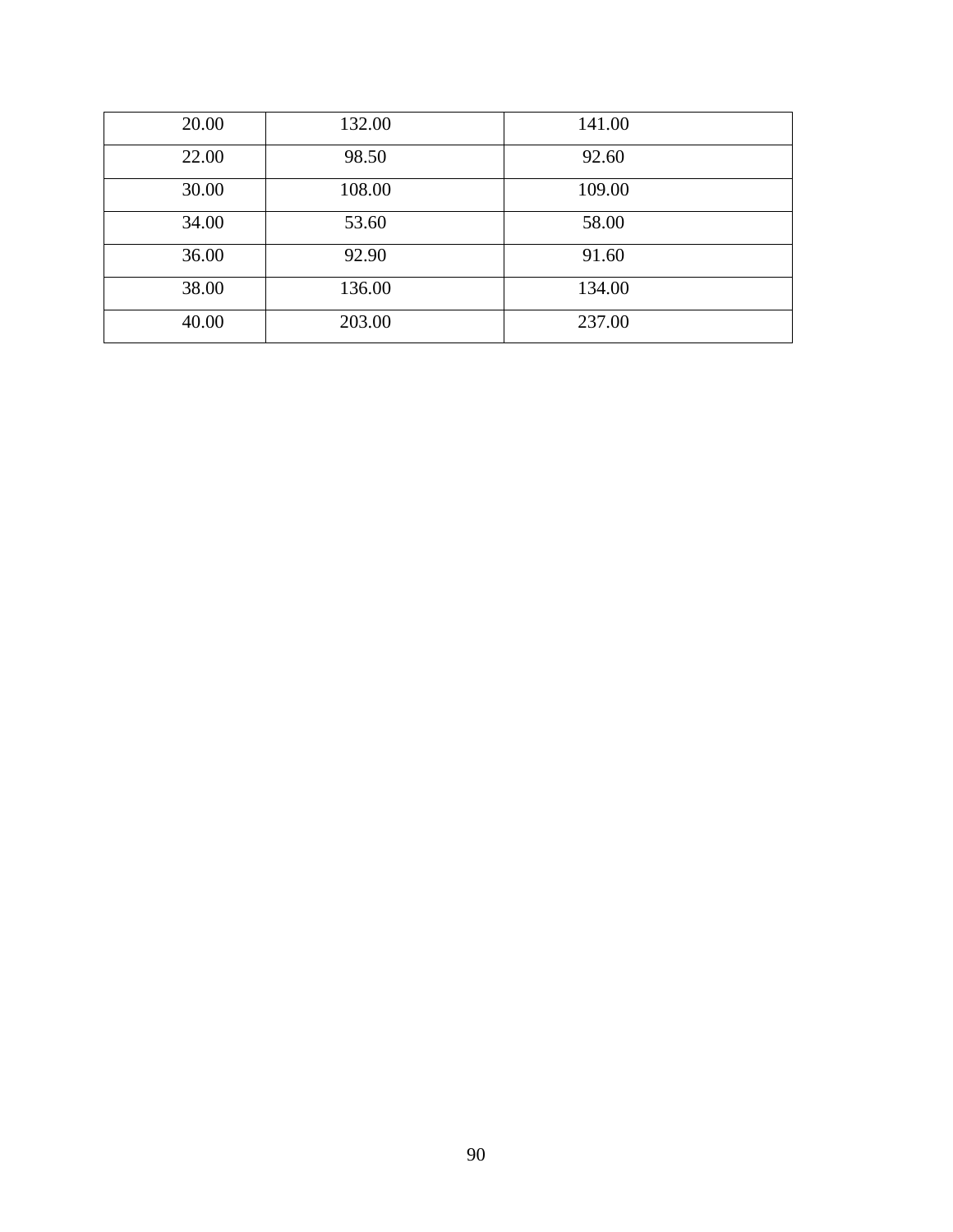#### **BIBLIOGRAPHY**

- Akil, H., Haskett, R.F., Young, E.A. (1993). Multiple HPA profiles in endogenous depression: effect of age and sex on cortisol and beta-endorphin. Biol Psychiatry, 33 (2): 73-85.
- *American College of Sports Medicine's Guidelines for Exercise Testing and Prescription*. (2005) 7th Ed. Lippincott Williams and Wilkins.
- American Psychiatric Association. (2000). Diagnostic and statistical manual of mental disorders, 4th edition (DSM-IV). Washington, DC: APA.
- Assies, J., Visser, I., Nicolson, N.A., Eggelte, T.A., Wekking, E.M., Huyser, J., Lieverse, R., Schene, A.H. (2004). Elevated salivary dehydroepiandrosterone-sulfate but normal cortisol levels in medicated depressed patients: preliminary findings. Psychiatry Res., 128 (2): 117-22.
- Bahrke, M.S. & Morgan, W.P. (1978). Anxiety reduction following exercise and meditation. Congitive Therapy and Research, 2: 323-333.
- Baker, E., Matheur, R., Kirk, R., Landgrede, S., Moody, L., Williamson, H. (1982). Plasma gonadotropins, prolactin, and steroid hormone concentration in female runners immediately after a long distance run. Fertil Steril, 38:38-41.
- Balady, G., Ades, P., Comoss, P., Limacher, M., Pina, I.L., Southard, D., Williams, M., Bazzarre, T. (2000). Core components of cardiac rehabilitation/secondary prevention programs: a statement for healthcare professionals from the American Heart Association and the American Association of Cardiovascular and Pulmonary Rehabilitation Writing Group. Circulation, 102: 1069-1073.
- Bandura, A., Pastorelli, C., Barbaranelli, C. (1999). Self-efficacy pathways to childhood depression. J Pers Soc Psychol, 76(2):258-69.
- Baptista, T., Lacruz, A., Angeles, F. (2001). Endocrine and metabolic profile in the obesity associated to typical antipsychotic drug administration. Pharmacopsychiatry, 34:223-31.
- Baptista, T., Kin, N.M., Beaulieu, S. (2002). Obesity and related metabolic abnormalities during antipsychotic drug administration: mechanisms, management and research perspectives. Pharmacopsychiatry, 35(6):205-219.
- Barrett-Connor, E., Edelstein, S.L. (1994). A prospective study of dehydroepiandrosterone sulfate and cognitive function in an older population: the Rancho Bernardo Study. J Am Geriatr Soc., 42(4):420-3.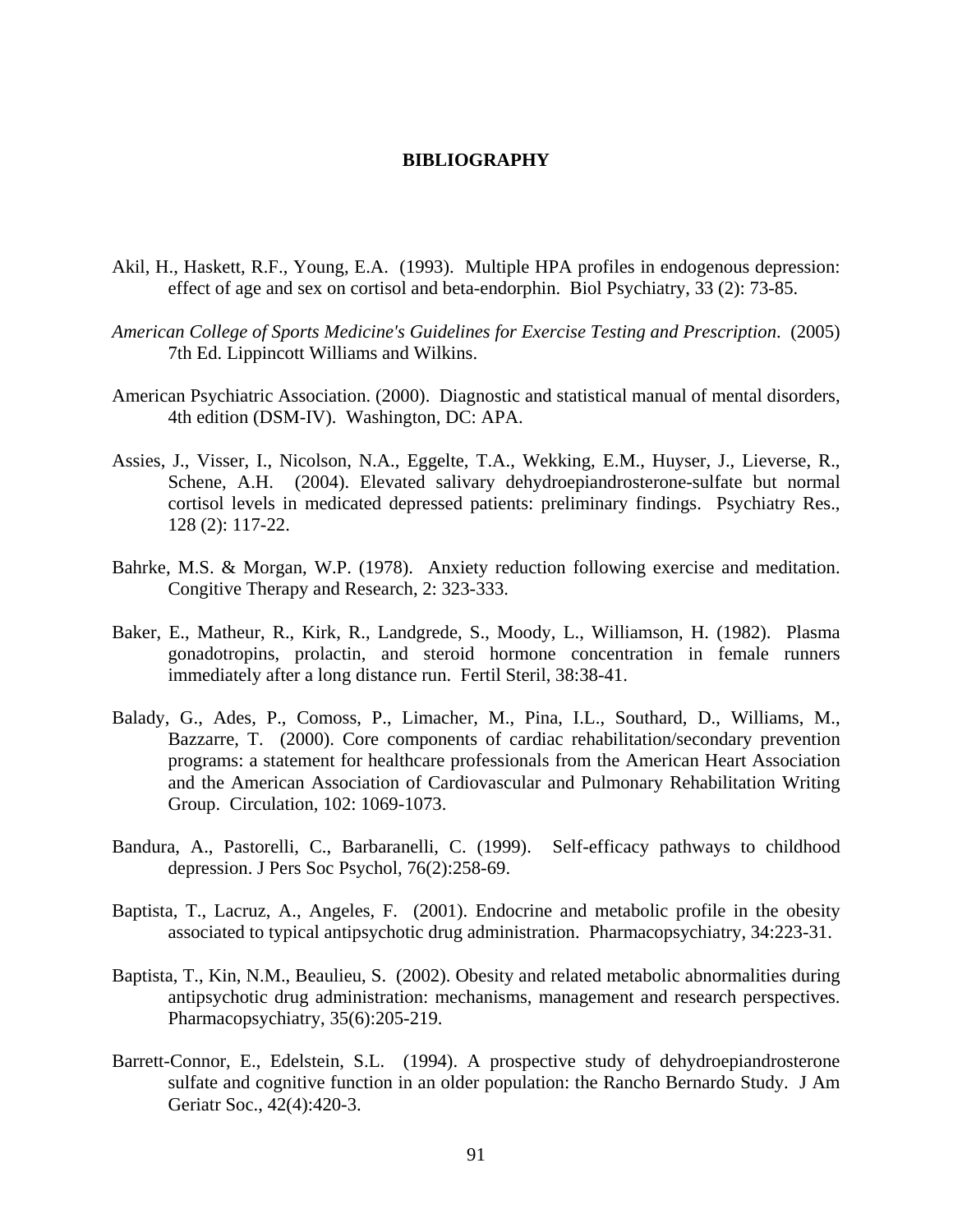- Bauliew, E.E., Robel, P. (1998). Dehydroepiandrosterone (DHEA) and dehydroepiandrosterone sulfate (DHEAS) as neuroactive neurosteroids. Proc Nat Acad Sci, 95:4089-4091.
- Begley, C.E., Annergers, J.F., Swann, A.C., Lewis, C., Coan S., Schnapp, W. B., Bryant-Comstock, L. (2001). The lifetime cost of bipolar disorder in the United States: an estimate for new cases in 1998. Pharmacoeconomics, 19:483-495.
- Blomstrand, E., Celsing, F., Newsholme, E.A. (1998). Changes in plasma concentrations of aromatic and branched-chain amino acids during sustained exercise in man and their possible role in fatigue. Acta Physiol Scand, 133(1):115-121.
- Blumenthal, J.A., Fredrikson, M., Matthews, K.A. (1991). Stress reactivity and exercise training in premenopausal and postmenopausal women. Health Psychol, 10(6): 384-391.
- Bosscher RJ. (1999). Running and mixed physical exercises with depressed psychiatric patients. Int J Sport Psychol, 24(2):170-184.
- Browne, E.S., Wright, B.E., Porter, J.R., Sved, F. (1992). Dehydroepiandtrosterone and antiglucocorticoid action in mice. Am J Med Sci, 303:366-371.
- Callaghan, P. (2004) Exercise: a neglected intervention in mental health care? J Psychiatric and Mental Health Nursing, 11:476-483.
- Cassidy, F., Ahearn, E., Carroll, B.J. (1999) Elevated frequency of diabetes mellitus in hospitalized manic-depressive patients. Am J Psychiatry , 156:1417-1420.
- Casson, P.R., Andersen, R.N., Herrod, H.G., Stentz, F.B., Straughn, A.B., Abraham, G.E., Buster, J.E. (1993). Oral dehydroepiandrosterone in physiologic doses modulates immune function in postmenopausal women. Am J Obstet Gynecol, 169(6):1536-9.
- Chaouloff, F. (1997). Effects of acute physical exercise on central serotonergic systems. Med Sci Sports Exerc., 29(1):58-62.
- Charney, D.S. (1998). Monoamine dysfunction and the pathophysiology and treatment of depression. J Clin psychiatry, 59 Suppl.14:11-4.
- Charney, D.S. (2004). Psychobiological mechanisms of resilience and vulnerability: Implications for successful adaptation to extreme stress. Am J Psychiatry, 161: 195-216.
- Chiu, K.M., Schmidt, M.J., Havighurst, T.C., Shug, A.L., Daynes, R.A., Keller, E.T., Gravenstein, S. (1999). Correlation of serum L-carnitine and dehydroepiandrosteronesulphate levels with age and sex in healthy adults. Age Ageing, 28(2)211-216.
- Christie, M.J. & Chesher, G.B. (1982). Physical dependence on physiologically released endogenous opiates. Lofe Science, 30:1173-1117.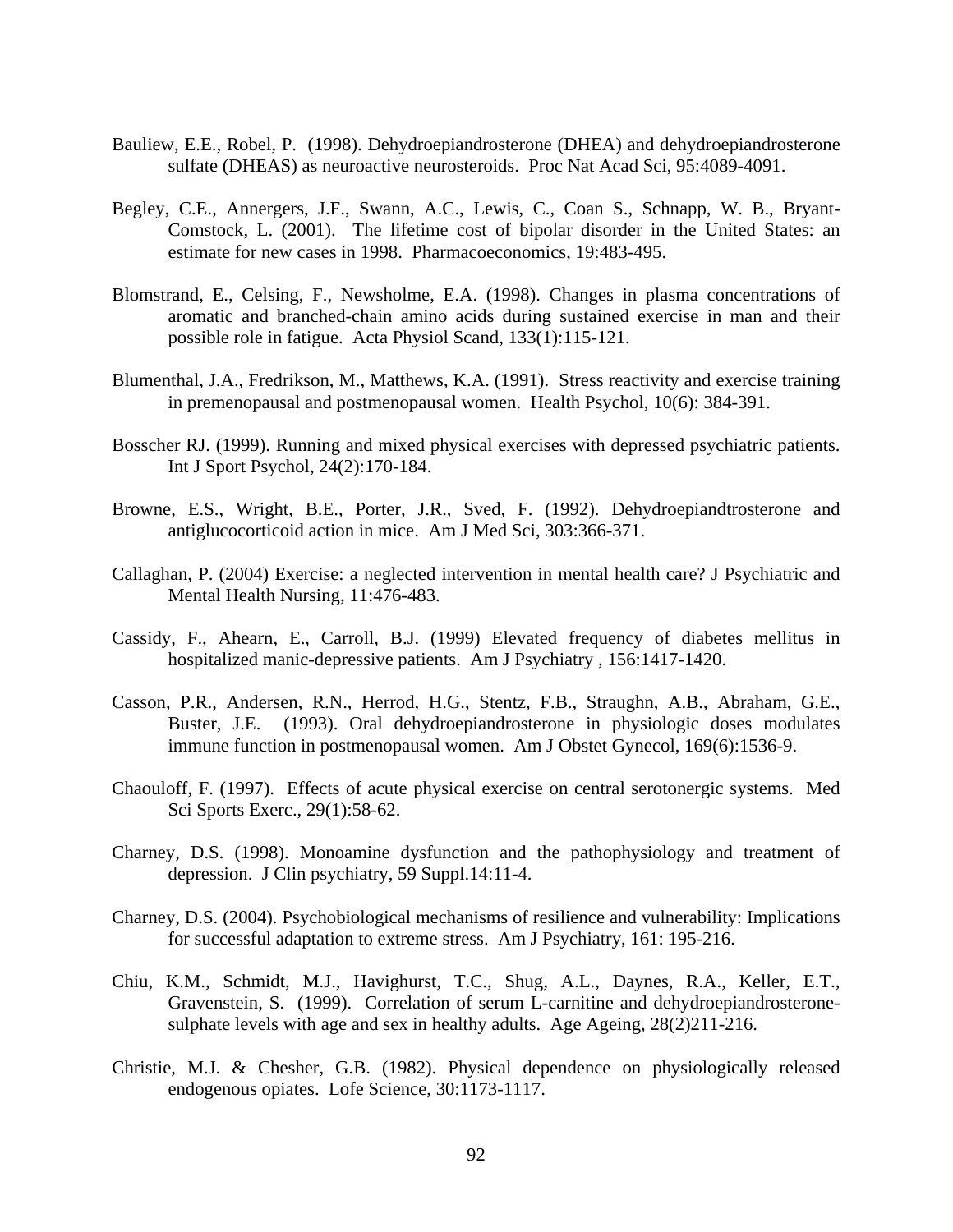- Compagnone, N.A., Mellon, S.H. (2000). Neurosteroids: biosynthesis and function of these novel neuromodulators. Front Neuroendocrinol, 21:1-56.
- Corrigan, B. (2002). DHEA and Sport. Clin J of Sport Medicine, 12(4):236-241.
- Coyle, J.T., Manji, H.K. (2002). Getting balance: drugs for bipolar disorder share target. Nat Med, 8(6):557-8.
- Craft, L.L.& Landers, D.M. (1998). The effects of exercise on clinical depression and depression resulting form mental illness: A meta-analysis. Journal of Sport and Exercise Psychology, 20, 339-357.
- Cumming, D., Rebar, R. (1983) Exercise and reproductive function in women. Am J Ind Med, 2:113-125.
- Cumming, D.C., Brunsting, L.A., Strich, G., Ries, A.L., Rebar, R.W. (1986). Reproductive hormone increases in response to acute exercise in men. Med Sci Sports Exerc, 18(4):369-73.
- Daley, A. (2002). Exercise therapy and mental health in clinical populations: is exercise therapy a worthwhile intervention? Advances in Psychiatric Treatment, 8: 262-270.
- Delgado, P.L., Morena, F.A. (2000). Role of norepinephrine in depression. J Clin Psychiatry, 61 Suppl. 1:5-12.
- Delgado, P.L. (2000). Depression: the case for monoamine deficiency. J Coin Psychiatry, Suppl. 6:7-11.
- Depres, J.P., Lemieux, S., Lamarche, B. (1995). The insulin resistance-dyslipidemic syndrome: contribution of visceral obesity and therapeutic implications. Int J Obes Relat Metab Disord, Suppl 19: S76-86.
- Deuster, P.A., Faraday, M.M, Chrousos, G.P., Poth, M.A. (2005). Effects of dehydroepiandrosterone and alprazolam on hypothalamic-pituitary responses to exercise. J Clin Endocrinol Metab, 90(8):4777-83.
- DeVries, H.A., Bechman, P., Hubner, H... (1968). Electromyographic evaluation of the effects of sauna on the neuromuscular system. Journal of Sports Medicine and Physical Fitness, 8, 1-11.
- Dienstbier, R.A. (1991). Behavioral correlates of sympathoadrenal reactivity: the toughness model. Med Sci Sports Exerc, 23(7): 846-852.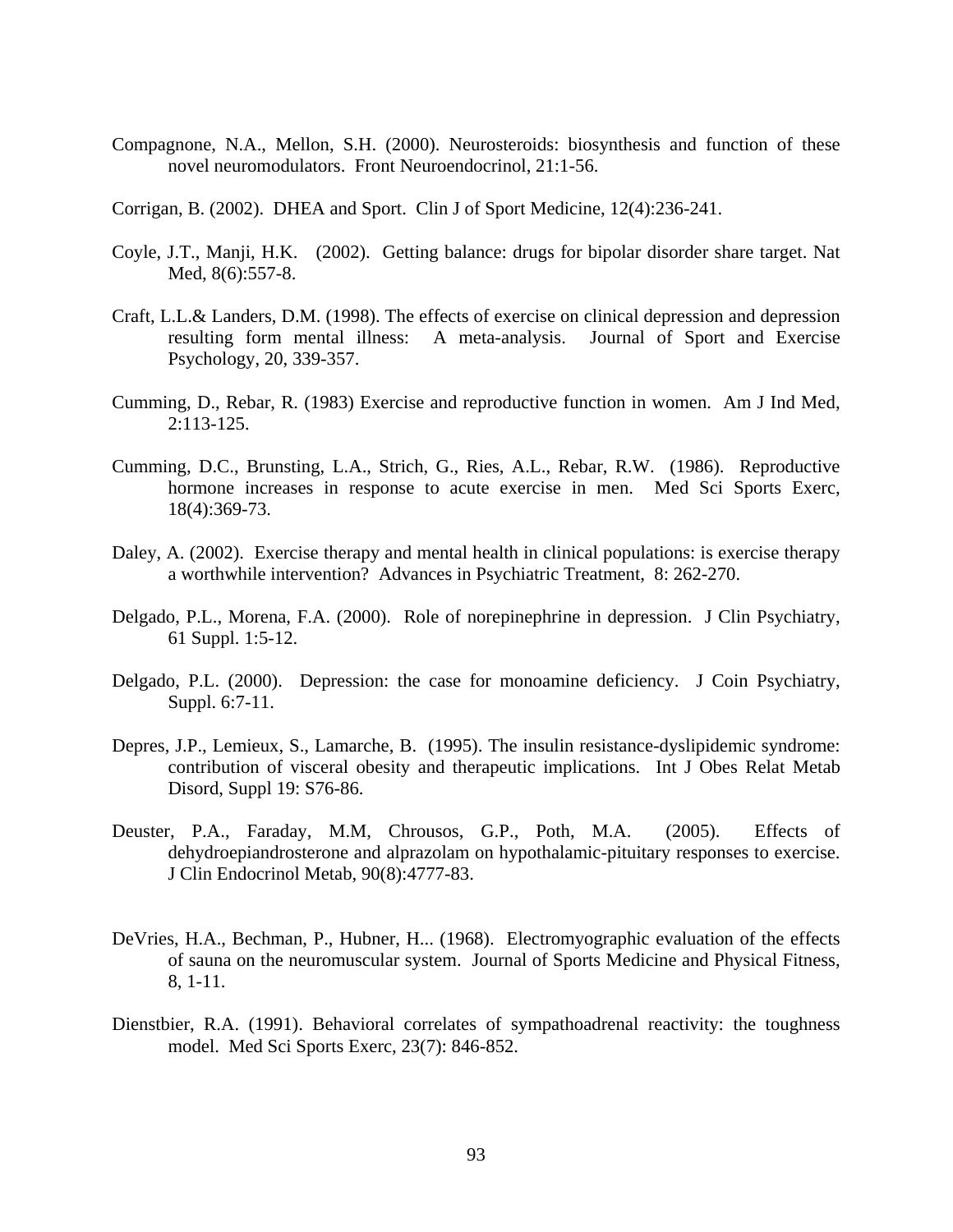- Dishman, R.K. (1997). Brian monoamines, exercise and behavioral stress: animal models. Med Sci Sports Exerc, 29(1):63-74.
- Dishman, R.K., Renner, K.J., White-Welkley, J.E. (2000). Treadmill exercise training augments brain norepinephrine response to familiar and novel stress. Brain Res Bull, 52 (5): 337- 342.
- Doyne, E.J., Chambless, D.L., & Beutler, L.E. (1983). Aerobic exercise as a treatment for depression in women. Behaviour Therapy, 14, 434-440.
- Doyne, E.J., Ossip-Klein, F.J., Bowman, E.D., Osborn, K.M., McDougall-Wilson, I.B., & Neimeyer, R.A. (1987). Running versus weight lifting in the treatment of depression. Journal of Consulting and Clinical Psychology, 55: 748-754.
- Dressendorfer, R., Wade, C. (1991). Effects of a 15-d race on plasma steroid levels and leg muscle fitness in runners. Med Sci Sports Exerc, 23(8):954-958.
- Dubrovsky, B. (1997). Natural steroids counteracting some actions of putative depressogenic steroids on the central nervous system: potential therapeutic benefits. Med Hypotheses, 49:51-55.
- Duester, P., Faraday, M., Chrousos, G., Poth, M. (2005). Effects of Dehydroepiandostrone and Alprazolam on Hypothalamic-Pituitary Responses to Exercise. J of Clinical End and Met, 90(8):4777-4783.
- Dunn, A.L., Reigle, T.G., Youngstedt, S.D. (1996). Brain norepinephrine and metabolites after treadmill training and wheel running in rats. Med Sci Sports Exerc, 28(2):204-9.
- Ebeling, P., Koivisto, V.A. (1994). Physiological importance of dehydroepiandrosterone. Lancet, 343(8911):1479-81.
- Farrel, P.A. (1989) Lack of exercise on peripheral enkephalin entry into whole brain of rats. Medicine and Science in Sports and Exercise, (abstract) 21,S35.
- Faulkener, G. & Sparkes, A. (1999). Exercise as therapy for Schizophrenian ethnographic study. Journal of Sport and Exercise Psychology, 21:52-69.
- Folkins, C.H., & Sime, W.E. (1981). Physical fitness training and mental health. American Psychologist, 36: 373-389.
- Freemont, J., & Craighead, L.W. (1987). Aerobic exercise and cognition therapy in the treatment of dysphoric moods. Cognitive Therapy and Research: 11, 241-251.
- Goodyer, I.M., Herbert, J., Altham, P.M.E., Pearson, J., Secher, S.M., Shiers, H.M. (1996). Adrenal secretion during major depression in 8-16 year olds, I: altered diurnal rhythms in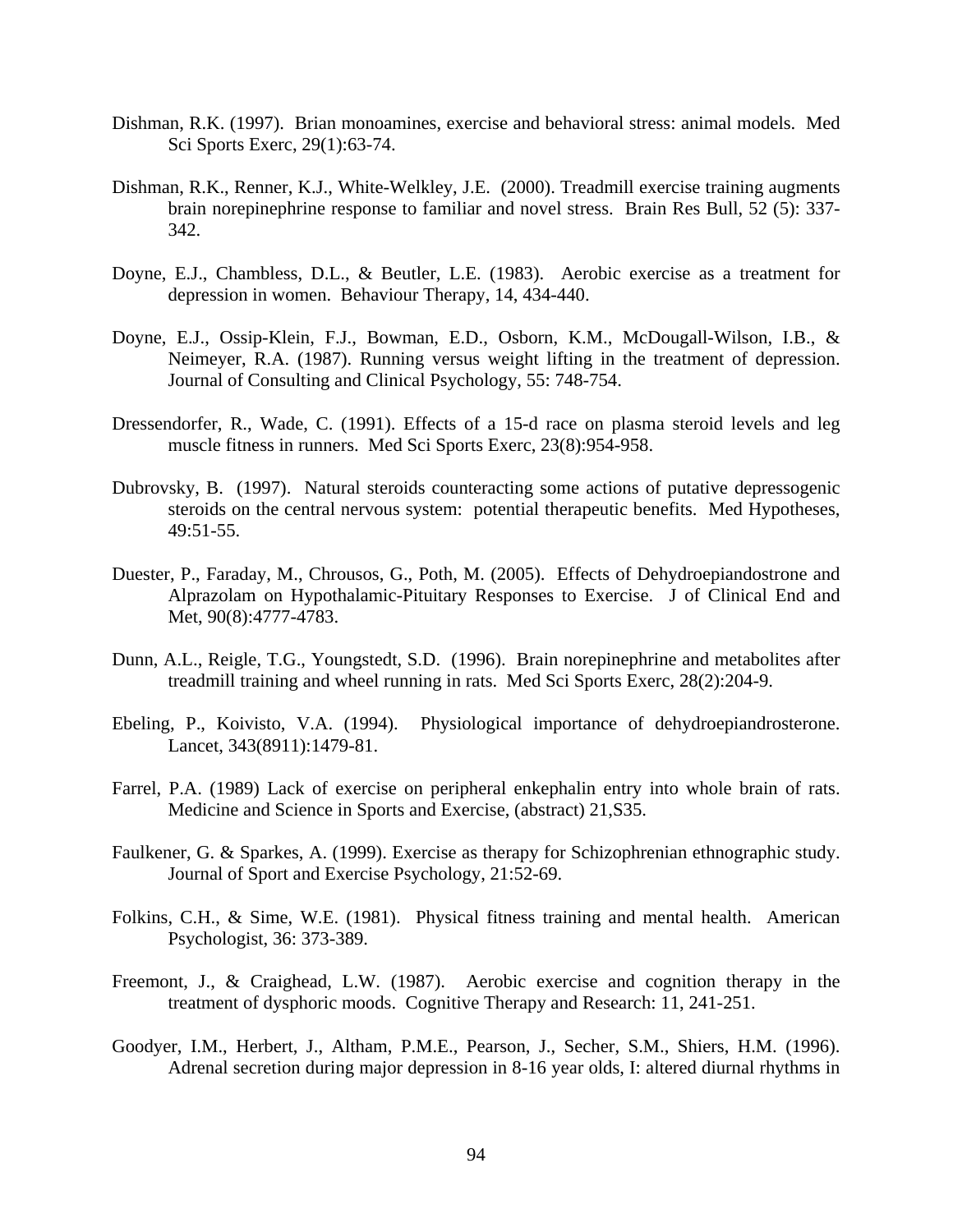salivary cortisol and dehydroepiandrosterone (DHEA) at presentation. Psychol Med., 26:245-256.

- Goodyer, I.M., Herbert, J., Altham, P.M.E. (1998). Adrenal steroid secretion and major depression in 8 to 16 year olds, Ill: influence of cortisol/DHEA ratio at presentation on subsequent rates of disappointing life events and persistent major depression. Psychol Med., 28: 265-273.
- Goodyer, I.M., Park, R.J., Netherton, C.M., Herberg, J. (2001). Possible role of corisol and DHEA in human development and psychopathology. Br J Psychiaty, 179:243-249.
- Greist, J., Klein, M., Eischens, R., Faris, J., Gurman, A., Morgan, W. (1979). Running as a treatment for depression. Comprehensive Psychiatry 20, 41-54.
- Haffner, S.M., Valdez, R.A., Mykkanen, L., Stern, M.P., Katz, M.S. (1994). Decreased testosterone and dehydroepiandrosterone sulfate concentrations are associated with increased insulin and glucose concentrations in nondiabetic men. Metabolism, 43(5):599-603.
- Hakkinen, K., Pakarinen, A., Draemer, W.J., Newton, R.U., and Alen, M. (2000). Basal concentrations and acute responses of serum hormones and strength development during heavy resistance training in middle-aged and elderly men and women. J Gerontol A Biol Sci Med Sci, 55: B95-B105.
- Harris, D.V. (1987). Comparative effectiveness of running therapy and psycholtherapy. IN: W.P. Morgan & S.E. Goldston (Eds.), Exercise and mental health (pp. 123-130). Washington, DC: Hemisphere.
- Henderson, DC. (2002). Atypical antipsychotic-incuded diabetes mellitus; how strong is the evidence? CNS Drugs, 16:77-89.
- Herbert, J. (1995). The age of dehydroepiandrosterone. Lancet, 345(8965):1648.
- Herrington, D.M. (1998). DHEA: a biological conudrum. J Lab Clin Med, 131:292-294.
- Hersey, W.C. III, Graves, J.E., Pollock, M.L., Gingerich, R., Shireman, R.B., Heath, G.W., Spierto, F., McCole, S.D., and Hagberg, J.M. Endurance exercise training improves body composition and plasma insulin responses in 70 to 79 year old men and women. Metabolism, 43:847–854, 1994.
- Hinson., J.P., Raven, P.W. (1999). DHEA deficiency syndrome: a new term for old age? J Endocrinol, 163(1):1-5.
- Hirshfeld, RM., (2000). History and evolution of the monoamine hypothesis of depression. J Clin Psychiatry, 61 Suppl. 6:4-6.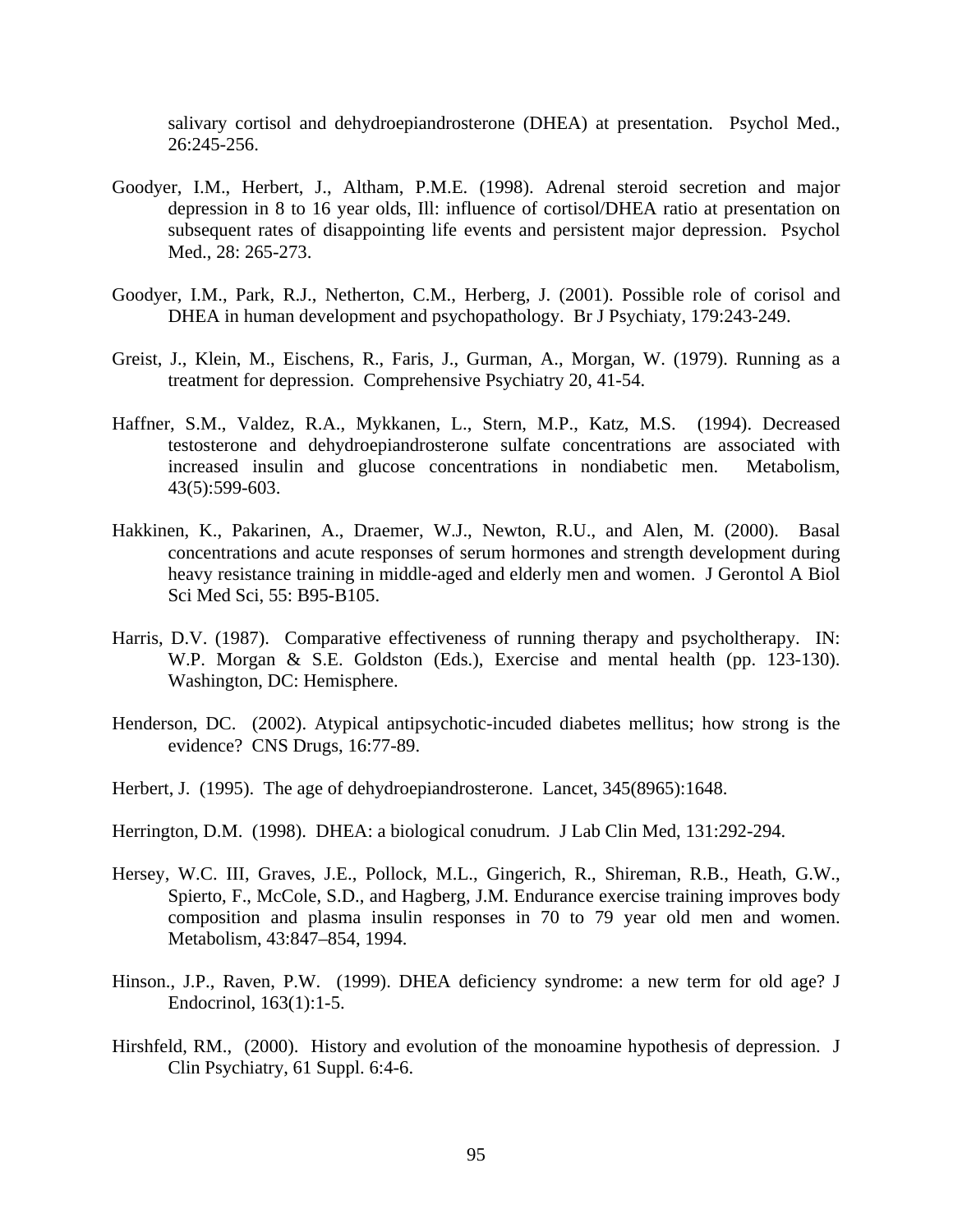- Hollon, S.D. (2001). Behavioral activation treatment for depression: a commentary. Clin Psychol Sci Pract, 8(3):271-4.
- Holsboer, D.F. (1995). Neuroendocrinology of mood disorders. IN: Bloom F.E., Kupfer, D.J. (eds) Psychopharmacology: the fourth generation of progress. Raven Press, New York, N.Y. pp 957-969.
- Holsboer, D.F. (2000). The corticosteroid receptor hypothesis of depression. Neuropsychopharmacology, 23:477-501.
- Hopper, V.R., Yen, S.C. (1975). Circulating concentrations of DHEA and DHEAS during puberty. J Clin Endocrin Metab, 40:458-461.
- Horne, J.A. & Staff, C.H. (1983). Exercise and sleep: Body heating effects. Sleep, 6:36-46.
- Hucklebridge, F., Hussain, T., Evans, P., Clow, A. (2005). The diurnal patterns of the adrenal steroids cortisol and dehydroepiandrosterone (DHEA) in relation to awakening. Psychoneuroendocrinology, 30:51-57.
- Hughes, J.R. (1984). Psychological effects of habitual aerobic exercise: a critical review. Prev Med, 13(1):66-7.
- Huppert, F.A., Van Niekerk, J.K., Herbert, J. (2000). Dehydroepiandrosterone (DHEA) supplementation for cognition and well-being. Cochrane Database Syst Rev. 2000, (2):CD000304.
- Hyman, S.E., Rudorfer, M.V. (2000). Depressive and bipolar mood disorders. IN: Dale DC, Federman DD, eds. Scientific American<sup>®</sup>; Medicine. Vol. 3. New York: Healtheon/WebMD Corp.; Sect. 13, Subsect. II, p. 1.
- Johnson, L., Kraemer, R., Haltom, R., Kraemer, G., Gaines, H., Castracane, V. (1997). Effects of estrogen replacement therapy on dehydroepiandrosterone, dehydroepiandrosterone sulfate, and cortisol responses to exercise in postemnopausla women. Fertility and Sterility, 68(5):836-843.
- Just, N. (1997). The response styles theory of depression: tests and an extension of the theory. J Abnorm Psychol, 106(2): 221-229.
- Keizer, H.A., Kuipers, H., de Hann, J., Beckers, E., Habets, L. (1987). Multiple hormonal responses to physical exercise in eumenorrheic trained and untrained women. Int J Sports Med, 8:139-150.
- Klimek, V., Stockmeier, C., Overholser, J., Meltzer, H., Kalka, S., Dilley, G., Ordway, G.A. (1997). Reduced levels of norepinephrine transporters in th elocus coeruleus in major depression. Journal of Neuroscience, 17(21): 8451-8458.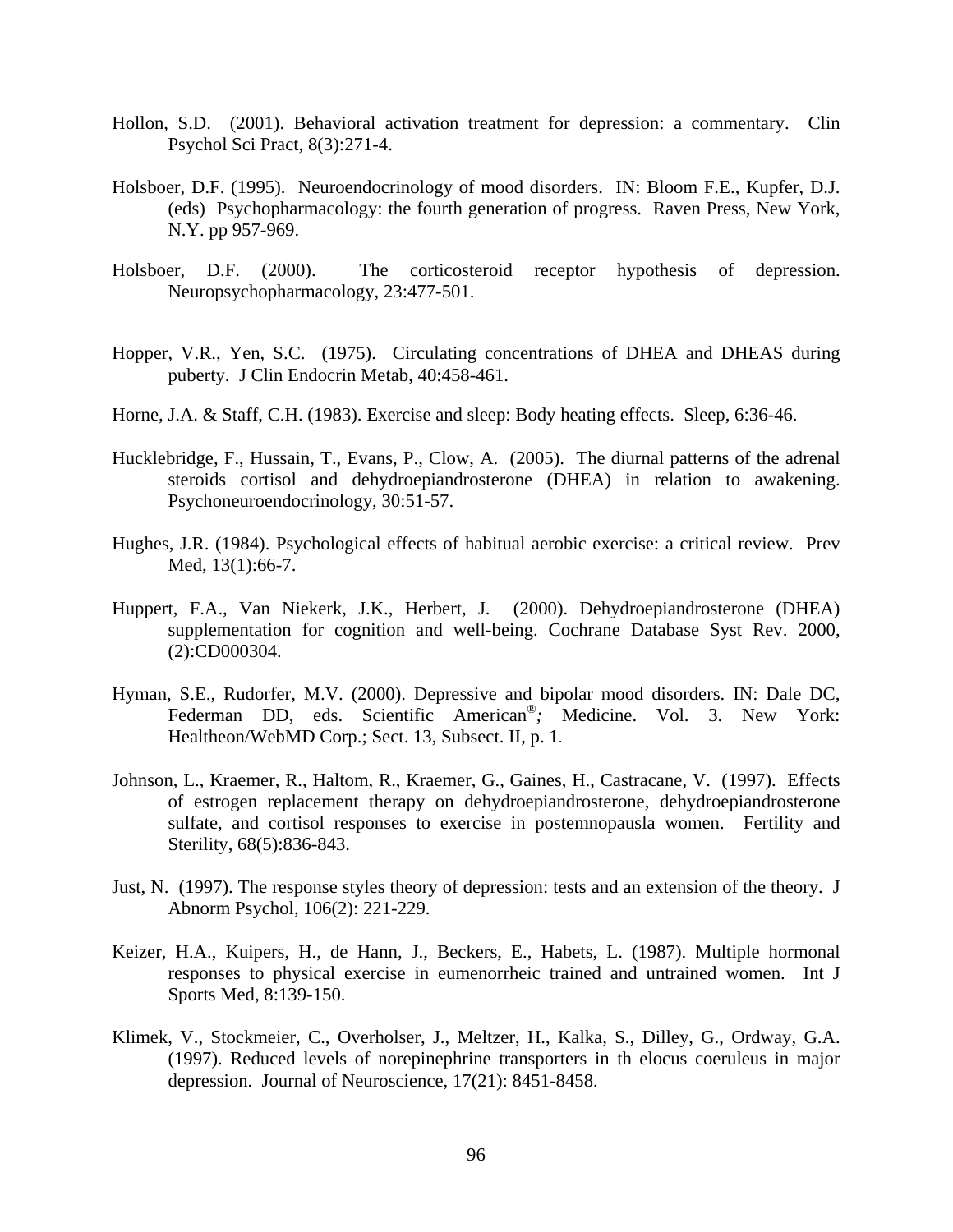- Knowlton, R., Brown, D., Hetzler, R., Sikora, R.(1990). Venous and fingertip blood to calculate plasma volume shift following exercise. Med and Sci Sport Ex, 22(6):854-857.
- Lauc, G., Zvonar, K., Flogel, M. (2004). Post-awakening changes in calivary cortisol in veterans with and without PTSD. Stress and Health, 20(2)99-102.
- Lawlor, D. A. & Hopker, S.W. (2001). The effectiveness of exercise as an intervention in the management of depression: systematic review and meta-regression analysis of randomized controlled trials. British Medical Journal, 322:763-766.
- Leary, M.R. (1995.) The role of low self-esteem in emotional and behavioral problems: why is low self-esteem dysfunctional?. J Soc Clin Psychol, 14(3):297-314.
- Lesch, K.P., Laux, G., Schulte, H.M. (1988). Corticotropin and cortisol response to human CRH as a probe for HPA system integrity in major depressive disorder. Psychiatry Res, 24(1): 25-34.
- Liu, C.H., Lauglin, G., Fischer, U. (1990). Marked attenuation of ultradian and circadian rhythms of DHEA in postmenopausal women: evidence for a reduced 17, 20 desmolase enzymatic activity. J Clin Endocrin Metab. 71:900-906.
- Longcope, C. (1996). DHEA metabolism. J Endocrin, 150:S125-S127.
- Marieb, E.N., (2001). Human Anatomy & Physiology, Fifth ed. Benjamin Cummings, an imprint of Addison Weslty Longman, Inc. New York, NY pp 629-637
- Martinsen, E.W., Medhus, A., & Sandvik, L. (1985). Effects of aerobic exercise on depression: A controlled study. British Medical Journal, 291:109.
- Martisen, E.W, & Medhus, A. (1989). Adherence to exercise and patients' evaluation of physical exercise in a comprehensive treatment program for depression. Nordic Journal of Psychiatry, 43:411-415.
- Martinsen, E.W. (1990). Benefits of exercise for the treatment of depression. Sports Medicine, 9:380-389.
- Martisen, E.W. (1994). Physical activity and depression: clinical experience. Acta Psychiatr Scand Suppl, 377:23-27.
- Massi, A.T. (1995). Sex hormones and rheumatoid arthritis: cause or effect relationships in a complex pathophysiology? Clin Exp Rheumatol., 13:227-240.
- Mazat, L., Lafont, S., Berr, C., Debuire, B., Tessier, J.F., Dartigues, J.F., Baulieu, E.E. (2001). Prospective measurements of dehydroepiandrosterone sulfate in a cohort of elderly subjects: relationship to gender, subjective health, smoking habits, and 10-year mortality. Proc Natl Acad Sci USA, 98(14):8145-50.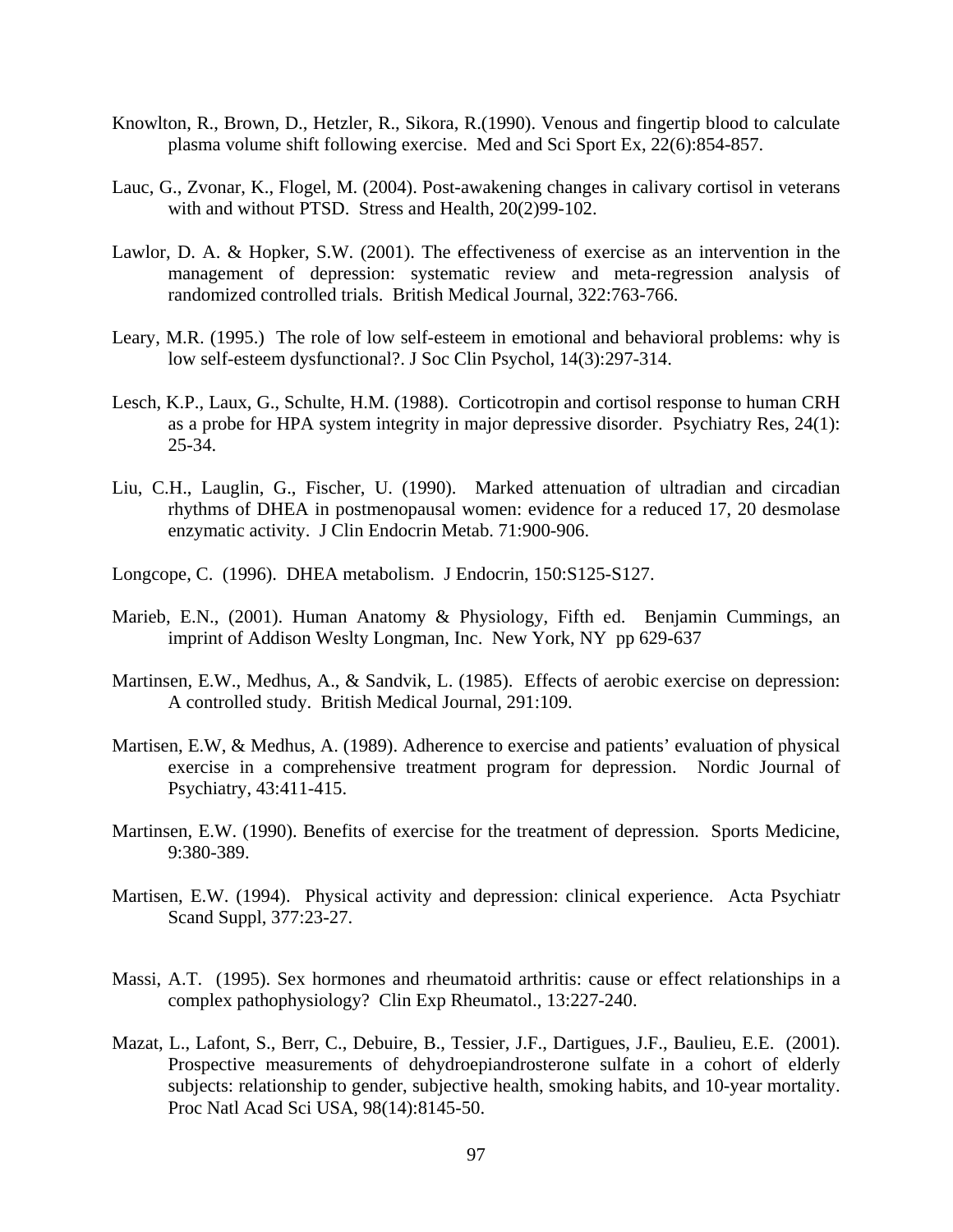- McAuley, E., Mihalko, S.L., Bane, S.M. (1997). Exercise and self-esteem in middle-aged adults: multidimensional relationships and physical fitness and self-efficacy influences. J Behav Med, 20(1):67-83.
- McAuley, E., Blissmer, B., Katula, J. (2000). Physical activity, self-esteem, and self-efficacy relationships in older adults: a randomized controlled trial. Ann Behav Med, 22(2):131- 139.
- McCann, I.L., & Holmes, D.S. (1984). Influence of aerobic exercise on depression. Journal of Personality and Social Psychology, 46:1142-1147.
- McEwen, B.S. (2002). Sex, stress and the hippocampus: allostasis, allostatic load and the aging process. Neurobiol Aging, 23:921-939.
- Michael, A., Jenaway, A., Paykel, E.S., Herbert, J. (2000). Altered salivary dehydroepiiandrosterone levels in major depression in adults. Diol Psychiatry, 48:989- 995.
- Michael, R.P., Gibbons, J.L. (1963). Interrelationships between the endocrine system and neuropsychiatry. Int Rev Neurobiol, 11:243-302.
- Morales, A.J., Nolan, J.J., Nelson, J.C. (1994). Effects of replacement dose of DHEA in men and women of advancing age. J Clin Endocrin Met, 78:1360-1367.
- Morales, A.J., Haubrich, R.H., Hwang, J.Y. (1998). Effect of six months treatment with a 100 mg daily dose of dehydroepiandrosterone (DHEA) on circulating steroids, body composition and muscle strength in advanced men and women. Clin Endocrin, 49:421- 432.
- Morgan, W.P., (1985). Affective beneficence of vigorous physical activity. Medicine, Science, Sports and Exercise, 17:94-100.
- Morgan, W.P., & O'Connor, P.J., (1988). Exercise and mental health. IN: Exercise Adherence: Its Impact on Public Health (ed Dishman, R.K.), Human Kineteic Books, Champaign, IL. pp.91-121.
- Mortola, J.F., Yen, S.S. (1990). The effects of oral dehydroepiandrosterone on endocrinemetabolic parameters in postmenopausal women. J Clin Endocrinol Metab, 71(3):696- 704.
- Mutrie, N. (2000). The relationship between physical activity and clinically defined depression. In: S.J.H. Biddle, & K.R. Fox, (Eds.), Physical activity and psychological well-being. Routledge, London, pp.46-62.
- Narrow, W.E., (1998). One-year prevalence of depressive disorder among adults 18 and over in the U.S.: NIMH ECA prospective data. Population estimates based on U.S. census estimated residential poulation age 18 and over on July 1, 1998. Unpublished.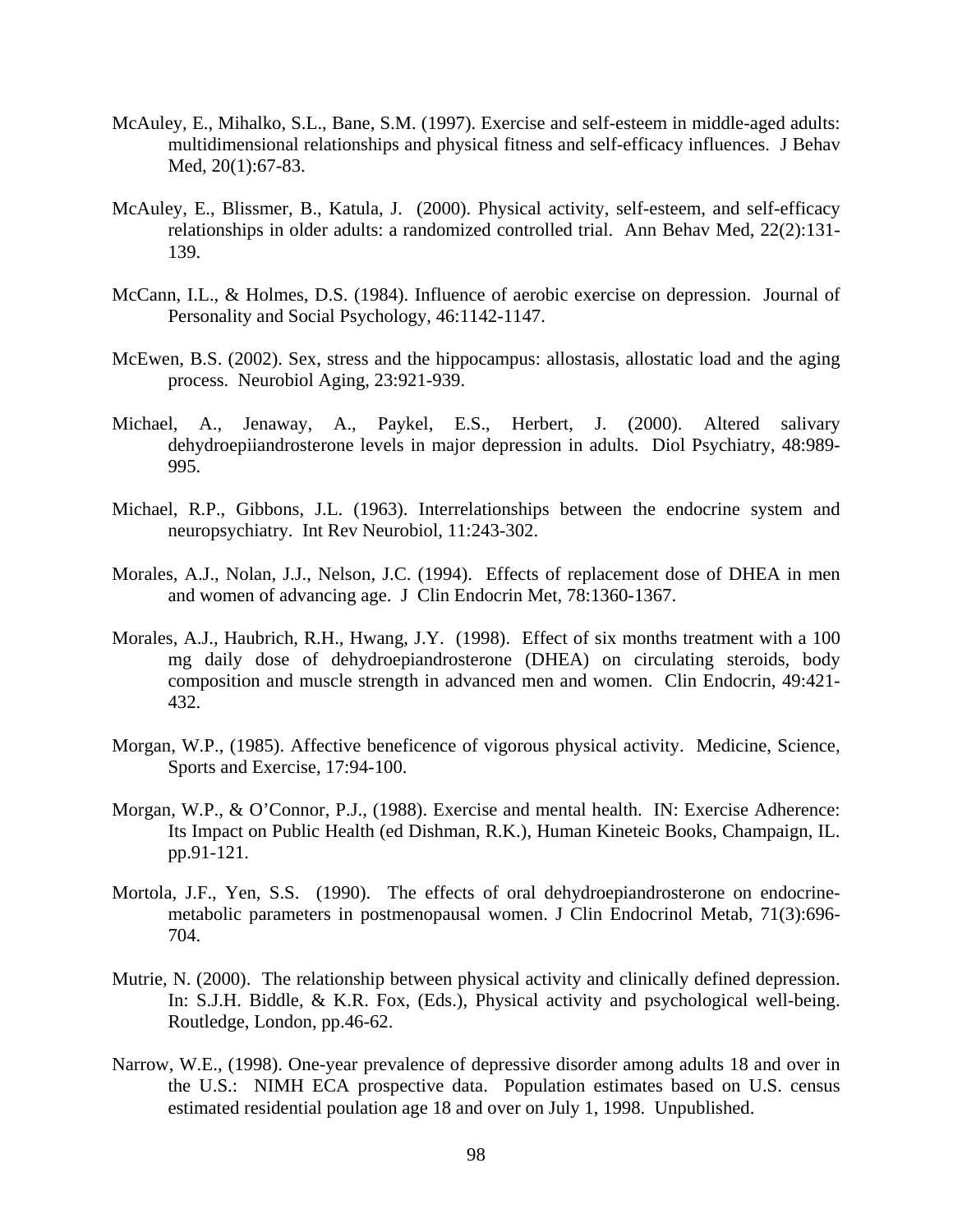- Nester, J.E., Clore, J.N., Blackard, W.G. (1992). Dehydroepiandrosterone: the "missing link" between hyperinsulinemia and atherosclerosis? FASEB J, 6(12):3073-5.
- NIMH Genetics Workgroup. (1998). Genetics and mental disorders*.* NIH Publication No. 98- 4268. Rockville, MD: National Institute of Mental Health.
- Nolen-Hoeksema S, Morrow J. (1993). Effects of rumination and distraction on naturally occurring depressed mood. Cogn Emot, 7(6): 561-570.
- North, T.C., McCullagh, P., Tran, Z.V. Effect of exercise on depression. (1990). Exercise and Sport Sciences Reviews, 18:379-415.
- Oades, R.D., Schepker, R. (1994) Serum gonadal steroid hormones in young schizophrenic patients. Psychoneuroendocrinology, 19:373-38.
- Ossip-Klein, D.J., Doyne, E.J., Bowman, E.D. (1989) Effects of running or weight lifting on self-concept in clinically depressed women. J Cnsult Clin Psychol, 57(1):158-161.
- Pelham, T. & Campagna, P. (1991). Benefits of exercise in psychiatric rehabilitation of persons with schizophrenia. Canadian Journal of Rehabilitation, 4:159-168.
- Perrini, S., Laviola, L., Natalicchio, A., Giorgino, F. (2005). Associated hormonal declines in aging: DHEAS. J Endocrinol Invest, 28(3 Suppl):85-93
- Pert, C.B. & Bowie, D.L. (1979). Behavioral manipulation of rats causes alterations in opiate receptor occupancy. Endorphins and Mental Health. Eds E. Usdin, W.E.Bunney & N.S. Kline, New York: Oxford University Press, pp. 93-104.
- Ponjee, G., Hans, A., De Rooy, M., Vader, H. (1994) Androgen turnover during marathon running. Med Sci Sport Exerc, 26:1274-1277.
- Ransford, C.P., (1982). A role for amines in the antidepressant effect of exercise: a review. Medicine, Science, Sports and Exercise, 14:1-10.
- Ravaglia, G., Forti, P., Maioli, F., Sacchetti, L., Nativio, V., Scali, C.R., Mariani, E., Zanardi, V., Stefanini, A., Macini, P.L. (2002). Dehydroepiandrosterone-sulfate serum levels and common age-related diseases: results from a cross-sectional Italian study of a general elderly population. Exp Gerontol, 37(5):701-12.
- Regelson, W., Kalimi, M. DHEA the multifunctional steroid.11. Effects on the CNS, cell proliferation, metabolic and vascular, clinical and other effects. Mechanism of action? Annals NY Acad Sci, 719:564-575.
- Roberts, J.E., Gotlit, I.H. (1997). Temporal variability in global self-esteem and specific selfevaluation as prospective predictors of emotional distress: specificity in predictors and outcomes. J Abnorm Psychol, 106(4):521-9.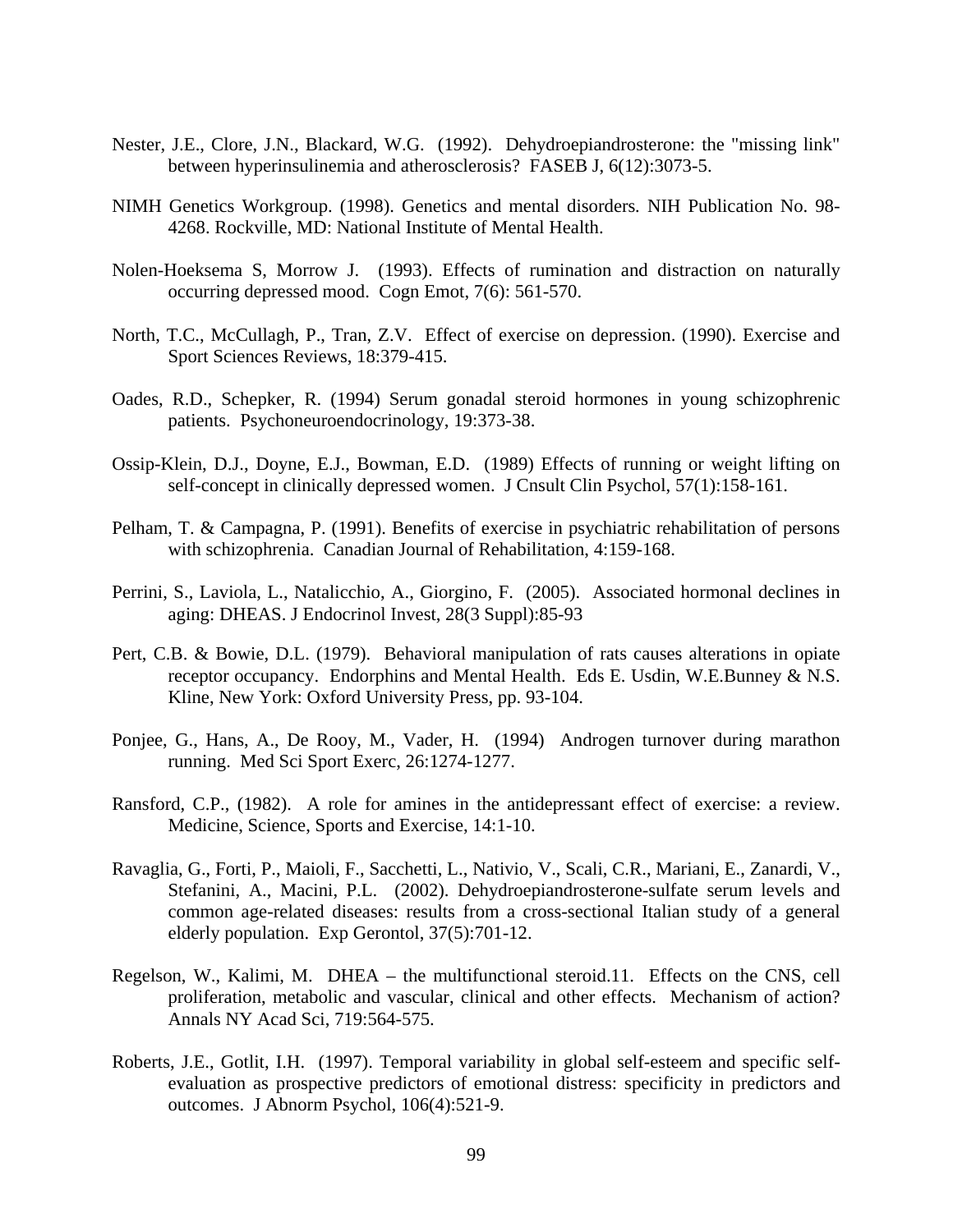- Rose, K.A., Stapleton, G., Dott, K., Kieny, M.P., Best, R., Schwartz, M., Russell, D.W., Bjorkheim, I., Seckl, J., Lathe, R. (1997). Cyp7b, a novel brain cytochrome P450, catalyzes the synthesis of neurosteroids 7alpha-hydroxy dehydroepiandrosterone and 7alpha-hydroxy pregnenolone. Proc Natl Acad Sci USA, 94:4925-4930.
- Rudman, D., Shetty, K.R., Mattson, D.E. (1990. Plasma dehydroepiandrosterone sulfate in nursing home men. J Am Geriatr Soc, 38(4):421-427.
- Schatzberg, A.F. (1998). Noradrenergic versus serotonergic antidepressants: predictors of treatment response. J Clin Psychiatry, (59) Suppl. 14:15-8.
- Schneider, L.S., Hinsey, M., Lyness, S. (1992). Plasma dehydroepiandrosterone sulfate in Alzheimer's disease. Biol Psychiatry, 31(2): 205-208.
- Scott, L.V., The, J., Reznek, R., Martin, A., Sohaib, A., Dinan, T.G. (1999). Small adrenal glands in chronic fatigue syndrome: a preliminary computer tomography study. Psychoneuroendocrinology, 24:759-768.
- Sime, W.E. (1987). Exercise in the prevention and treatment of depression. IN: W.P. Morgan and S.E. Goldston (Eds.), Exercise and mental health. Washington, DC: Hemisphere, pp. 145-152.
- Sonstroem, R.J. (1984). Exercise and self-esteem. Exercise and Sports Sciences Review 12:123-155.
- Spearing, M., Hendrix, M.L., Hyman, S., Rudorfer, M., Pearson, J., Wittenberg, M.S., Alberts, L.D. (2002) *What is Bipolar Disorder?* Retrieved Jan. 2006 from http://www.nimh.nih.gov/publicat/bipolar.cfm#intro.
- Steinberg, H. & Sykes, E.A. (1985). Introduction to symposium on endorphins and behavioral processes: a review of literature on endorphins and exercise. Phyamacology. Biochemistry and Behavior, 23:857-862.
- Sterling, P., Eyer, J. (1988). Allostasis: a new paradigm to explain arousal pathology. *Handbook of Life Stress, Congition, and Health*. Edited by Fisher S, Reason J. New York, John Wiley and Sons, pp 629-649.
- Sunderland, T., Merril, C.R., Harrington, M.G., Lawlor, B.A., Molchan, S.E., Martinez, R., Murphy, D.L. (1989). Reduced plasma dehydroepiandrosterone concentrations in Alzheimer's disease. Lancet 2(8662): 570.
- Thase, M.E., Sachs, G.S. (2000). Bipolar depression: pharmacotherapy and related therapeutic strategies. Biological Psychiatry, 48(6):558-572.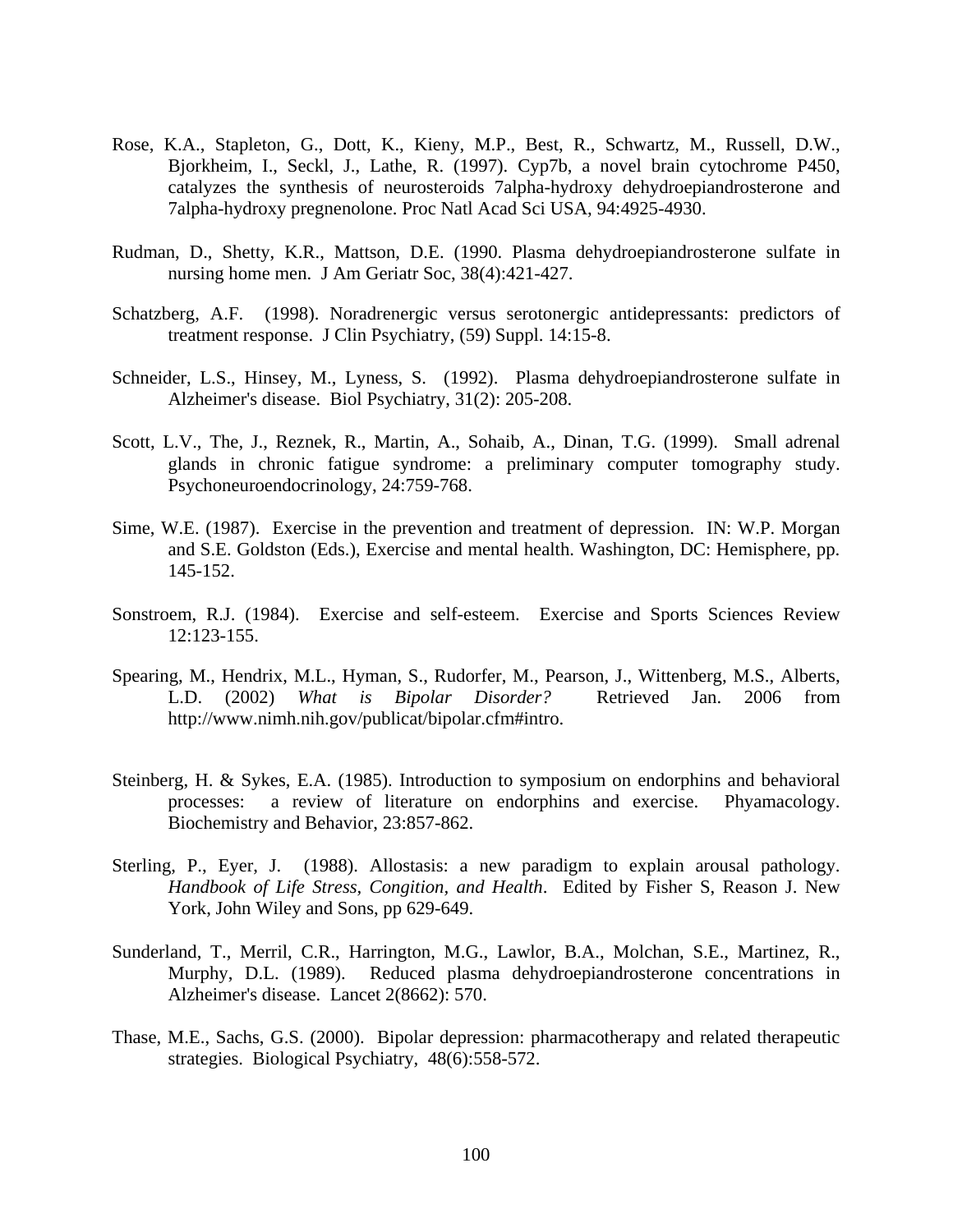- Tipperman, Jay. (1980) *Metabolic and Endocrine Physiology, 4th ed*. Year Book Medical Publisher, Inc. Chicago, IL pp.172-174.
- Tissandier, O., Peres, G., Fiet, J., Piette, F. (2001). Testosterone, dehydroepiandrosterone, insulin-like growth factor 1, and insulin in sedentary and physically trained aged men. Eur J Appl Physiol, 85(1-2):177-84.
- Tkachuk, G., Martin, G. (1999). Exercise Therapy for Patients with Psychiatric Disorders: Research and Clinical Implications. Professional Pscyhology: Research and Practice: 3(3):275-282.
- Tremblay M, Copeland J, Van Helder W. (2004). Effects of training status and exercise mode on endogenous steroid hormones in men. J Appl Physiol, 96:531-539.
- Wardlaw, S.L. & Frantz, A.G. (1980). Effects of swimming stress on brain-endorphin and ACTH. Clinical Research, 28:482.
- Webster, M.J., O'Grady, J., Orthmann, J., Weickert, C.S. (2000). Decreased glucocorticoid receptor mRNA levels in individuals with depression, bipolar disorder and schizophrenia. Schizophr Res, 41(1): 111-112.
- Weicker, H., Struder, H.K. (2001). Influence of exercise on serotonergic neuromodulation in the brain. Amino Acitds: 20(1):35-47.
- Wittert, G.A., Livesey, J.H., Espiner, E.A. (1996). Adaptation of the hypothalamopituitary adrenal axis to chronic exercise stress in humans. Med Sci Sports Exerc, 28(8):1015- 1019.
- Wolkowitz, O.M. (1994). Prospective controlled studies of the behavioral and biological effects of exogenous corticosteroids. Psychoneuroendocrinology, 19:233-255.
- Wolkowitz, O.M., Reus, V.I., Roberts, E., Manfredi, F., Chan, T., Raum, W.J., Ormistron, Johnson, R., Canick, J., Brizendine, L., Weingartner, H. (1997). Dehydroepiandrosterone (DHEA) treatment of depression. Biol Psychiatry, 41:311-318.
- Wolkowitz, O.M., Reus, V.I., Keebler, A., Nelson, N., Friedland, M., Brizendine, L., Roberts, E. (1999). Double-blind treatment of major depression with DHEA. Am J Psychiatry, 156:646-649.
- Wuest, I., Federenko, D., Hallhammer, H., Kirschbaum, C. (2000) Genetic factors, perceived chroic stress, and the free cortisol response to awakening, Psychoneuroendocrinology, 25: 707-7220.
- Wyatt, R.J., Henter, I.D. (1995). An economic evaluation of manic-depressive illness 1991. Soc Psychiatry Psychiatr Epidemiol. 30:213-219.